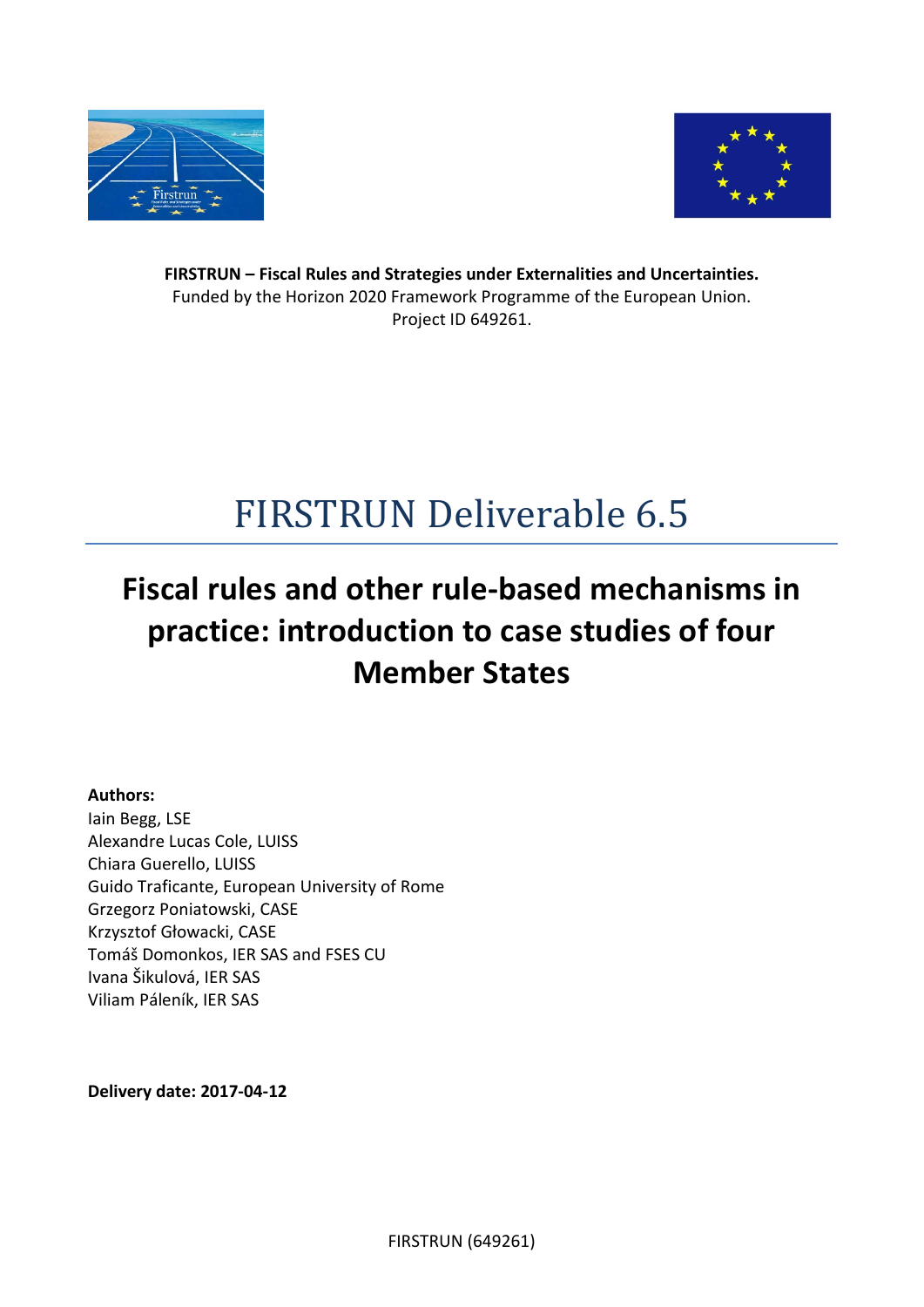## **Table of contents**

| 1              |       |                                                                                  |  |
|----------------|-------|----------------------------------------------------------------------------------|--|
|                | 1.1   |                                                                                  |  |
|                | 1.2   |                                                                                  |  |
| $\overline{2}$ |       | In-depth case study of the implementation of coordinating mechanisms for Italy 8 |  |
|                | 2.1   | Evolution of national fiscal and (where relevant) other macroeconomic rules 8    |  |
|                | 2.2   | Description of fiscal governance framework and key institutions  10              |  |
|                | 2.3   |                                                                                  |  |
|                | 2.4   | Commentary on the influence/visibility of rules and commitment to them  16       |  |
|                | 2.5   |                                                                                  |  |
|                | 2.6   |                                                                                  |  |
| 3              |       | In-depth case study on the national implementation of coordinating mechanisms in |  |
|                |       |                                                                                  |  |
|                | 3.1   |                                                                                  |  |
|                | 3.2   |                                                                                  |  |
|                | 3.3   |                                                                                  |  |
|                | 3.4   |                                                                                  |  |
|                | 3.5   |                                                                                  |  |
|                | 3.6   |                                                                                  |  |
|                | 3.7   |                                                                                  |  |
| 4              |       | The National Implementation of Coordinating Mechanisms Rules: In-depth Case      |  |
|                | 4.1   |                                                                                  |  |
|                | 4.2   |                                                                                  |  |
|                | 4.3   | Compliance with rules and implementation of country-specific recommendations 46  |  |
|                | 4.4   | Commentary on the Influence of Rules and Commitment to them52                    |  |
|                | 4.5   |                                                                                  |  |
|                | 4.6   |                                                                                  |  |
|                | 4.7   |                                                                                  |  |
| 5              |       |                                                                                  |  |
|                | 5.1   |                                                                                  |  |
|                | 5.1.1 |                                                                                  |  |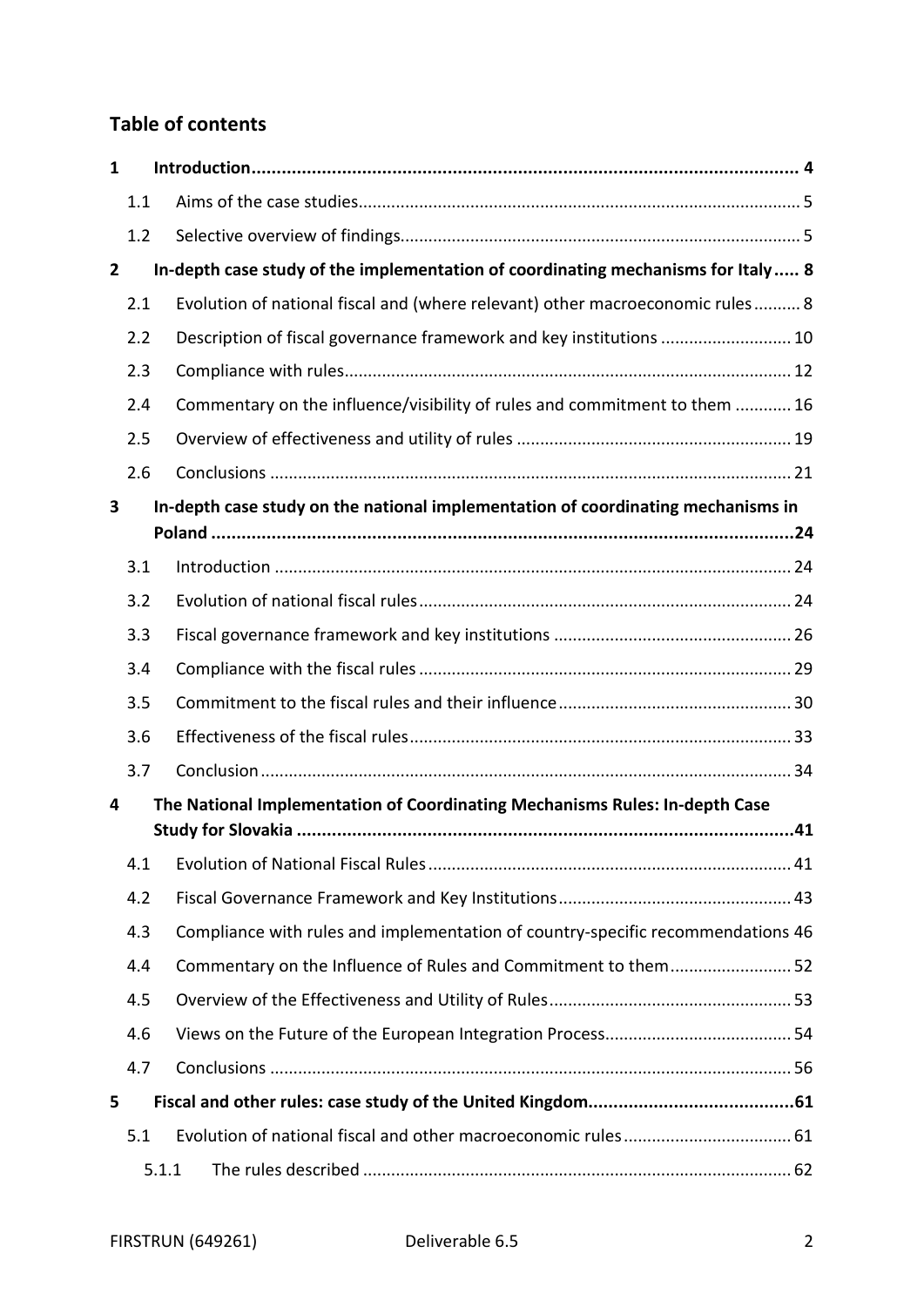| 5.2 Description of fiscal governance framework and key institutions  64                 |  |
|-----------------------------------------------------------------------------------------|--|
|                                                                                         |  |
|                                                                                         |  |
| 5.4 Commentary on the influence, visibility and utility of UK rules, and the commitment |  |
|                                                                                         |  |
|                                                                                         |  |
|                                                                                         |  |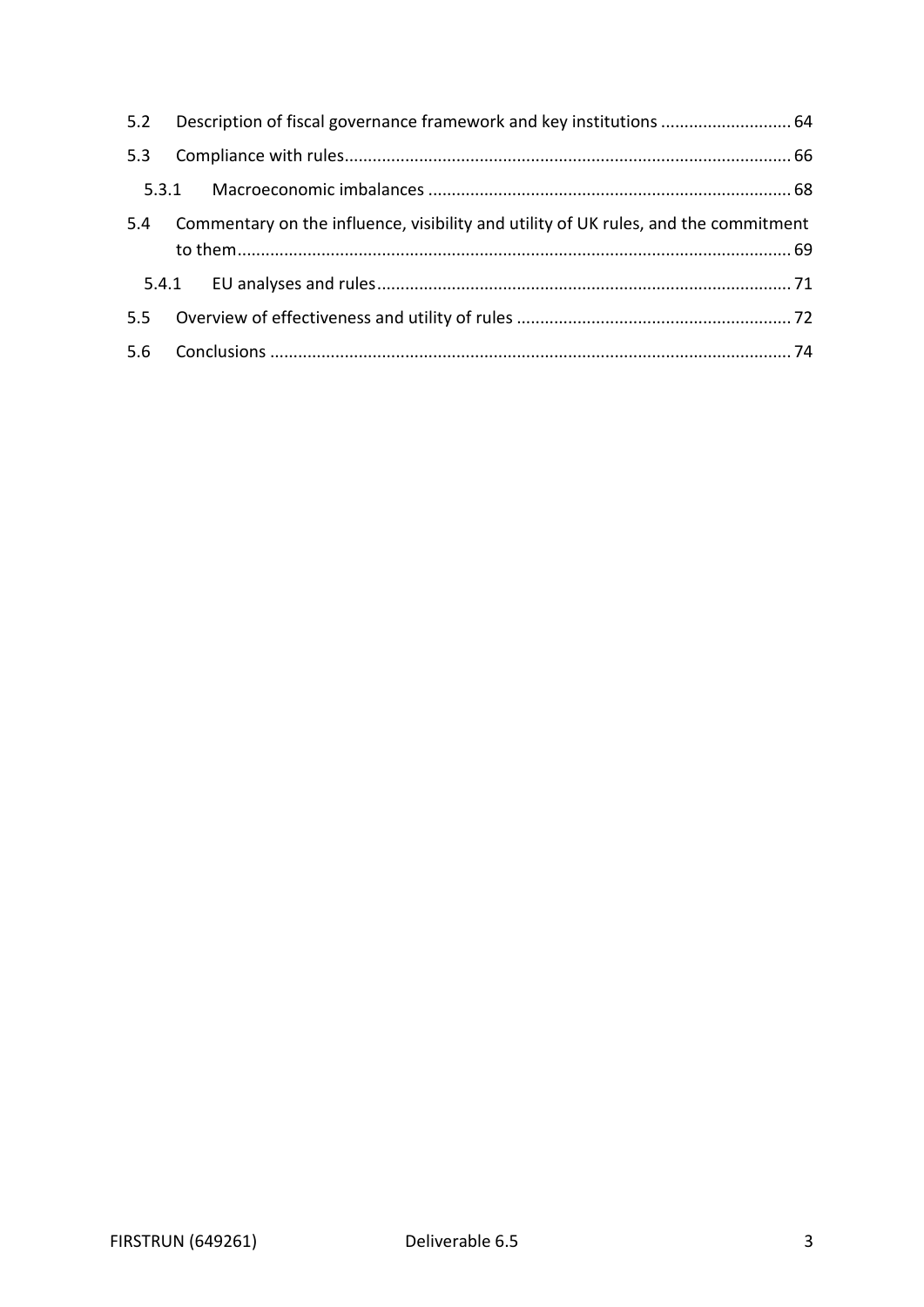#### <span id="page-3-0"></span>**1 Introduction**

lain Begg<sup>[1](#page-3-1)</sup>, LSE

One of the most striking economic governance trends of recent years has been the increased resort to fiscal rules. In the EU as a whole, the number of fiscal rules recorded by the European Commission in its fiscal rules database<sup>[2](#page-3-2)</sup> has risen nearly tenfold since the early 1990s. Such rules have varied considerably across countries, with some having many of the ideal features set out in a seminal paper by Kopits and Symansky (1998), while others have evident shortcomings. Nearly all EU Member States have also now established Fiscal Councils as independent agencies to monitor the conduct of fiscal policy.

Starting with the Stability and Growth Pact (SGP – originally launched in 1997, then reformed in 2005), the EU has been a prime mover in stimulating rule-based governance. Many of the reforms enacted in response to the years of crisis since 2008 were intended to tie the hands of governments even more by establishing norms not only for fiscal discipline, but also for curbing other macroeconomic imbalances. The changes also provide for more intensive monitoring of national policy-making by the EU level and undeniably constitute a farreaching package.

Thus, as part of what has become known as the 'six-pack' of measures adopted in 2011, the SGP was further reformed, notably adding a debt rule to a Pact that had hitherto been confined to deficit rules and amending its decision-making. Further measures included the Fiscal Compact, part of the separate inter-governmental Treaty on Stability, Coordination and Governance, now signed by all bar the UK and the 'two-pack' of measures applicable only to the Eurozone. A key element of the latter is the obligation for draft budget plans to be submitted for scrutiny to the European Commission in the autumn, prior to being adopted.

The six-pack also obliged Member States to introduce domestic rules intended to strengthen compliance with the SGP, and complemented these obligations on fiscal policy with a new Macroeconomic Imbalances Procedure (MIP) which, like the SGP, has preventive and corrective arms. In both mechanisms, Member States which fail to deal in a timely manner with fiscal or other imbalance can be fined, although no finance minister has yet been obliged to transfer money to Brussels for this reason.

However, a perennial difficulty at EU level has been in ensuring that the mechanisms of governance function effectively in enforcing rules. so as to assure compliance with the underlying objectives. High profile instances of fudging, such as over the excessive deficits of

 $\overline{a}$ 

<span id="page-3-1"></span> $1$  European Institute, London School of Economics and Political Science. I am grateful to the authors of the case studies on Italy, Poland and Slovakia for their comments on the introduction<br><sup>2</sup> [http://ec.europa.eu/info/business-economy-euro/indicators-statistics/economic-databases/fiscal-](http://ec.europa.eu/info/business-economy-euro/indicators-statistics/economic-databases/fiscal-governance-eu-member-states/numerical-fiscal-rules-eu-member-countries_en#database-on-numerical-fiscal-rules)

<span id="page-3-2"></span>

[governance-eu-member-states/numerical-fiscal-rules-eu-member-countries\\_en#database-on-numerical-fiscal](http://ec.europa.eu/info/business-economy-euro/indicators-statistics/economic-databases/fiscal-governance-eu-member-states/numerical-fiscal-rules-eu-member-countries_en#database-on-numerical-fiscal-rules)[rules](http://ec.europa.eu/info/business-economy-euro/indicators-statistics/economic-databases/fiscal-governance-eu-member-states/numerical-fiscal-rules-eu-member-countries_en#database-on-numerical-fiscal-rules)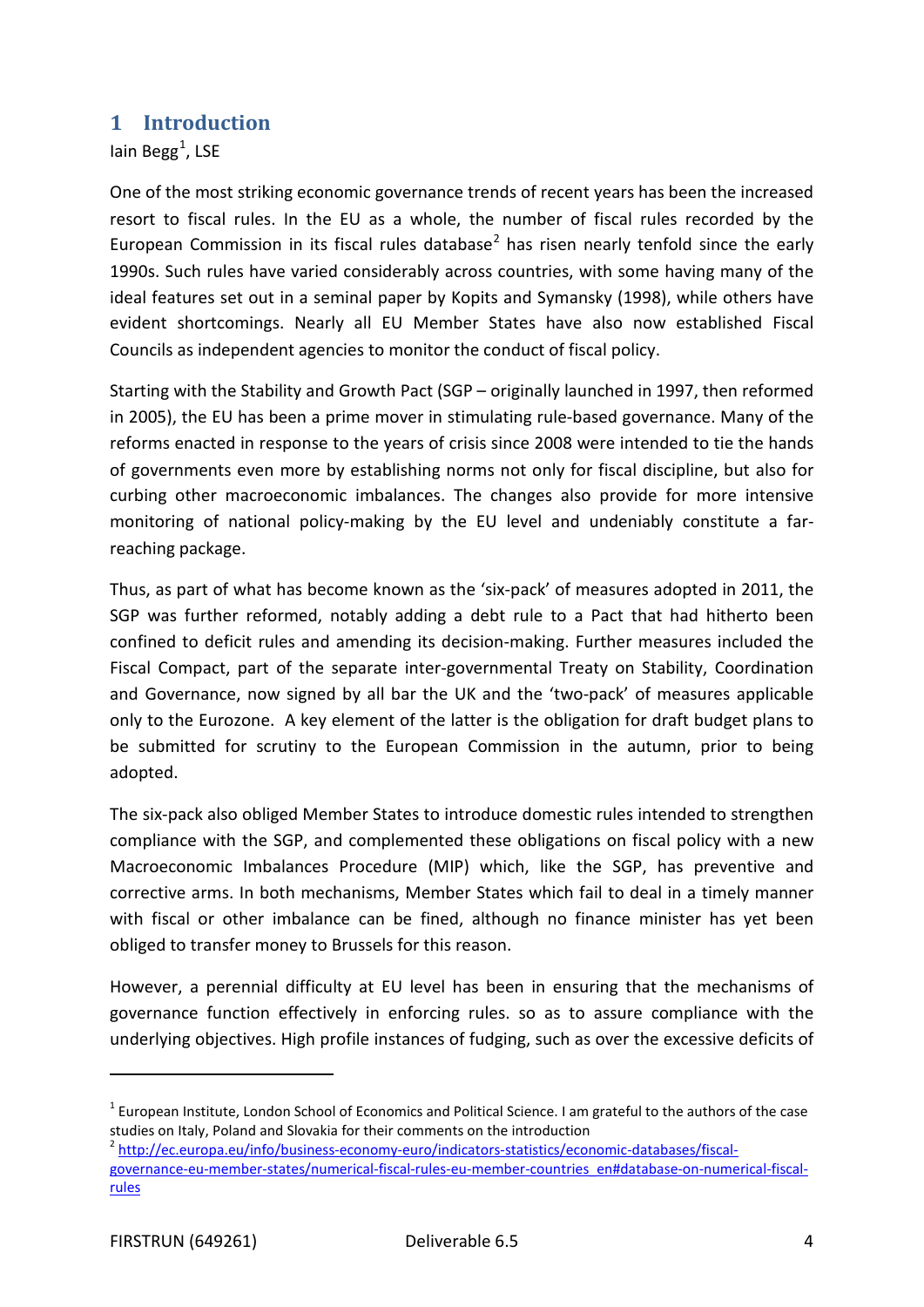France and Germany in 2002/3, or the 2016 decision to impose fines of zero euros on Portugal and Spain damaged the credibility of rules (Begg, 2017).

In addition, there is compelling evidence of, at best, limited action to deal with the countryspecific recommendations issued annually under the aegis of the European Semester. This process was meant to be at the heart of efforts by 'Brussels' to coordinate national policies in the common interest – as foreseen in articles 121 and 136 of the Treaty on the Functioning of the European Union – but is prone to be marginal in domestic policy debates.

#### <span id="page-4-0"></span>1.1 **Aims of the case studies**

The national case studies in this document provide a detailed examination of fiscal and other rules in four EU Member States: Italy, Poland, Slovakia and the UK. Two of these are members of the Euro Area, Poland is a non-Euro signatory of the Fiscal Compact, but the UK, even before the Brexit referendum result, was (not least because of its Maastricht opt-out from participation in the euro) bound much more loosely by EU rules.

The case studies have examined the application of the rules, drawing on a range of documents and on interviews with public officials responsible for the implementation of the rules and with experts knowledgeable about the respective countries. They sought to explore how the processes and mechanisms of fiscal governance function , the interplay between national and EU rules and what they imply for the coherence of the policy system and , more generally, to investigate the political economy of rules. We are grateful to all the interviewees for taking the time to help with the research, but have chosen not to quote any of them directly.

Within reason, given the varied institutional structures and histories of the countries, the case studies adopted a common approach, using a questionnaire drawn-up by the four research teams and comprising questions for all four countries, together with specific questions for each. The questionnaire was intended as a guide to information gathering, not a template to be followed rigidly. The mix of interviews was determined by the individual case study teams and was partly conditioned by the availability of information from other sources. Rather than trying to be representative, their purpose was to obtain a wellgrounded understanding of how fiscal governance, generally, and the various rules (especially those introduced at the behest of the EU) are working.

#### <span id="page-4-1"></span>1.2 **Selective overview of findings**

The findings reveal a diversity of experience and applications of rules. For example, in Slovakia a key conclusion is that the rules are useful, whereas Italy has struggled to abide by them. Some rules, such as the constitutional debt limit in Poland, are seen as inviolable, whereas both a softer debt rule in Poland and the debt reduction targets in the UK and Italy are not. The cases of Poland and Slovakia show that hard constitutional rules on debt do bind governments more tightly than rules with a lesser legal base. A persuasive message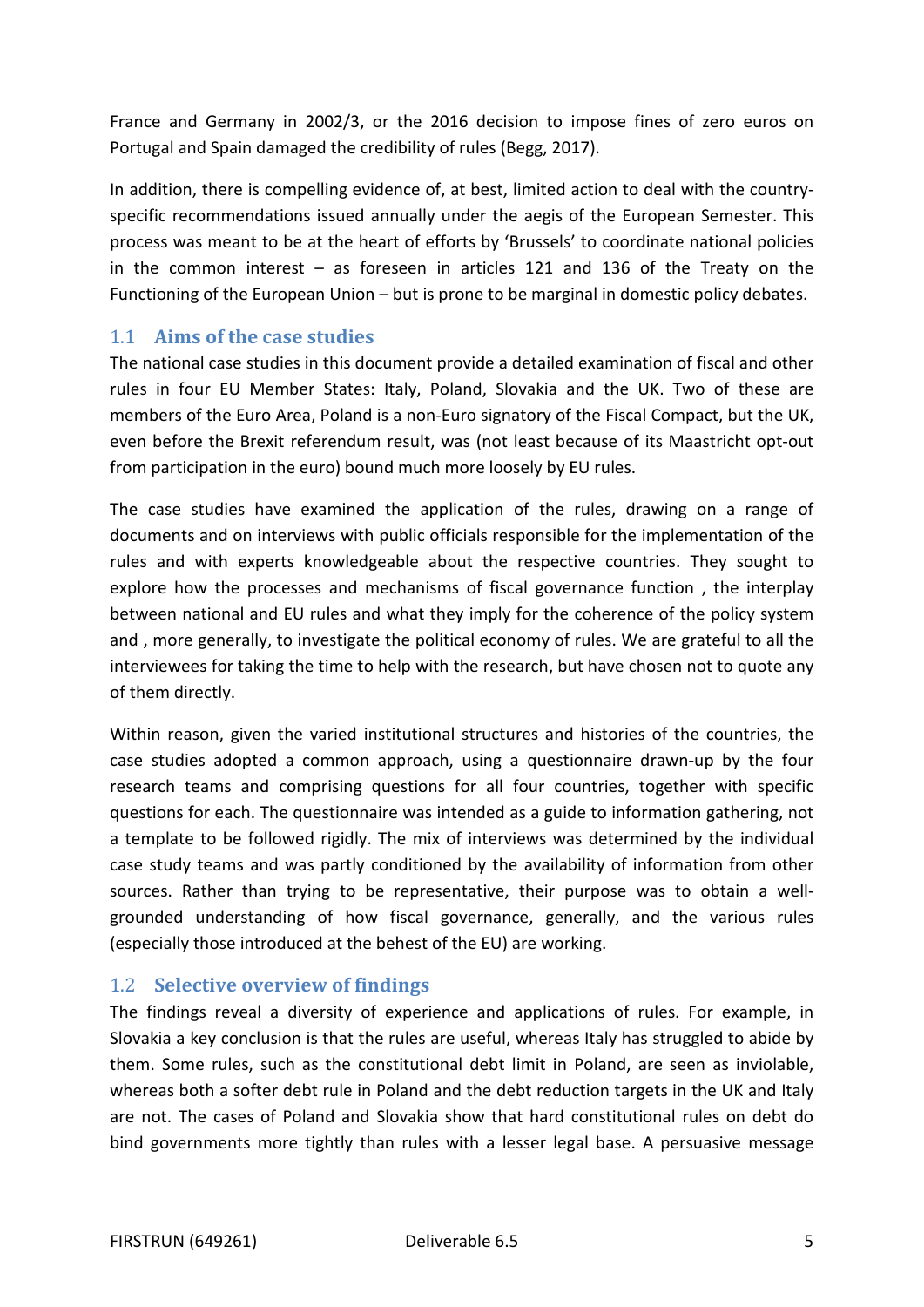from both studies is that governments feel compelled to act to prevent a breach of their respective debt limits, with no obvious room for manoeuvre in avoiding them.

Generally, rules in the UK seem to be much less constraining, with recent governments regularly breaching them and facing few consequences, other than mild political embarrassment. In Italy, the picture appears to be more blurred, with extensive use being made of escape clauses, and persistent efforts to interpret the rules as flexibly as possible. Poland and the UK have, in addition, made use of non-obvious means of circumventing rules on debt, such as reclassifying pension obligations or altering the treatment of public-private finance initiatives. There is also evidence from some of the case studies that the complexity of expenditure rules (Poland) or their limited coverage (UK) can detract from their effectiveness.

The influence of EU rules is varied. They provide a framework and, insofar as national rules are structured towards complying with their EU equivalents, typically constitute the 'model' of fiscal governance to be followed. This is by no means insignificant if the distinction between the UK and the other three cases is probed. The lack of resonance or influence of EU rules in the former is striking and arguably reflects the non-participation in much of the economic governance around the euro, including the Fiscal Compact. Simply put, the UK pays little heed to having been inside the EU's excessive deficit procedure since 2009, with the projected exit from it in 2017 even serving as the basis for a joke in the Chancellor of the Exchequer's (finance minister) March 2017 budget speech.

An important question is, nevertheless, whether acquiescence with EU governance norms and compliance with rules consistent with them has (which can be interpreted as 'effective' policy in the sense of conforming to the targets) led to better results (the 'utility' of the policy framework in enhancing social welfare). It is hard to provide an unambiguous answer. The fiscal indicators of Poland and Slovakia are manifestly superior to those of Italy and the UK, and it can be argued that their economic performances are also better as measured by macroeconomic aggregates such as GDP growth or the extent of imbalances.

Yet there is a more tricky matter of whether the manner in which rules have been applied has been *appropriate* as opposed to *compliant with the precise numerical thresholds*. On this, the Italian case study offers a mixed verdict: Italy has kept its deficit in check, helped by the balanced budget rule inserted in the constitution, but has made scant progress in debt reduction, partly because GDP itself has been so sluggish. The UK, similarly, has not made progress in reducing debt, but its higher deficit may well have helped to maintain growth. What these broad findings suggest is that efforts to comply with fiscal rules, in these unusual times of exceptionally loose monetary policy, may have been at variance with sound macroeconomic policy.

The advent, in three of the cases, of a fiscal council, has altered the nature of fiscal governance, and was found to be a welcome innovation, although in Italy, it is early days.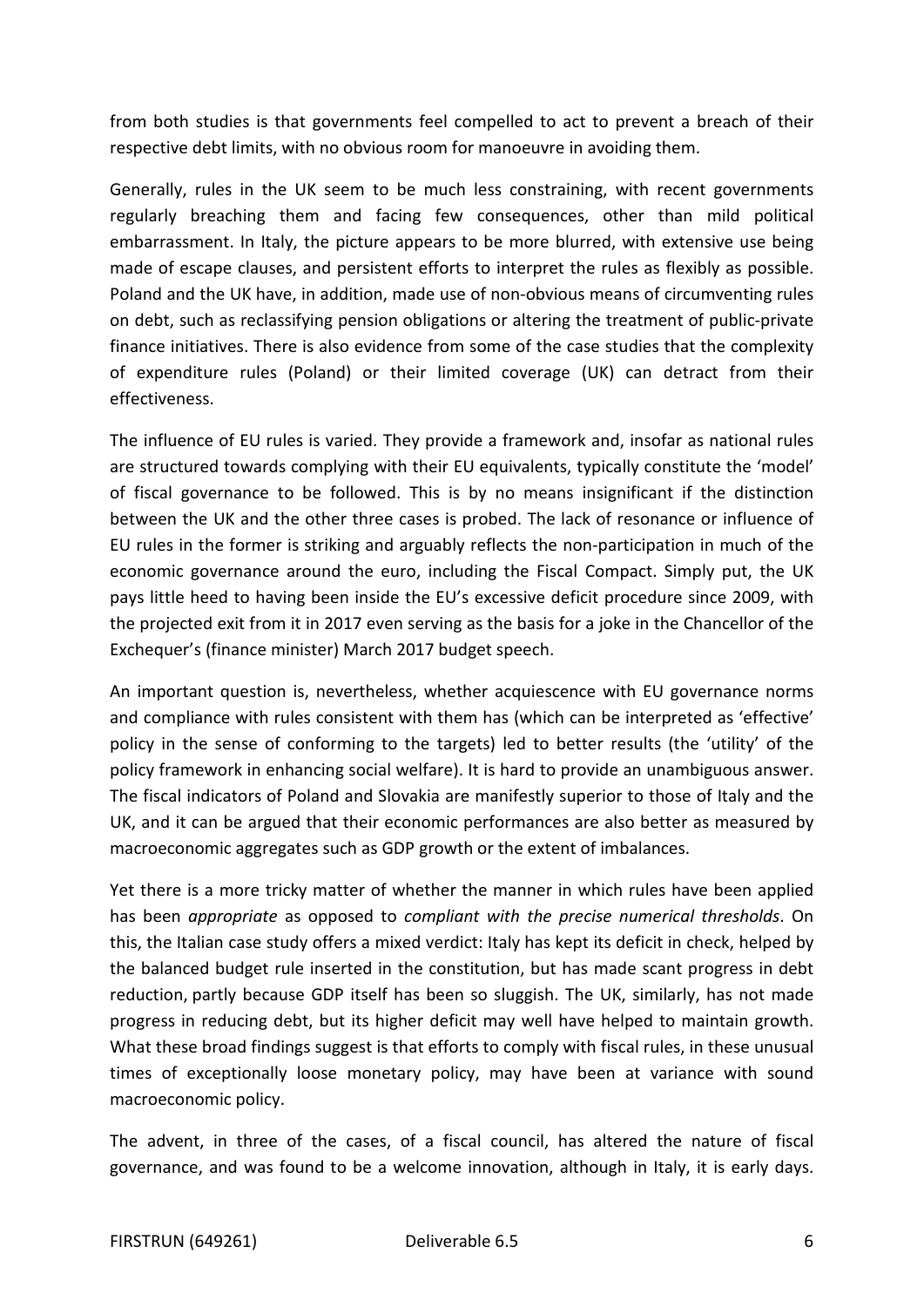Despite not having a formally constituted fiscal council, other agencies in Poland are found to fulfil some of the functions of such a council. A conclusion is that rules and the watchdog function provided by independent fiscal councils can complement one another if sensibly configured.

#### **References**

Begg, I. (2017) 'Fiscal and other rules in EU economic governance: helpful, largely irrelevant or unenforceable?', *National Institute Economic Review* 239,pp. R3-R13

Kopits, G. and Symansky, (1998) 'Fiscal policy rules', *IMF Occasional Paper* 162, Washington DC: IMF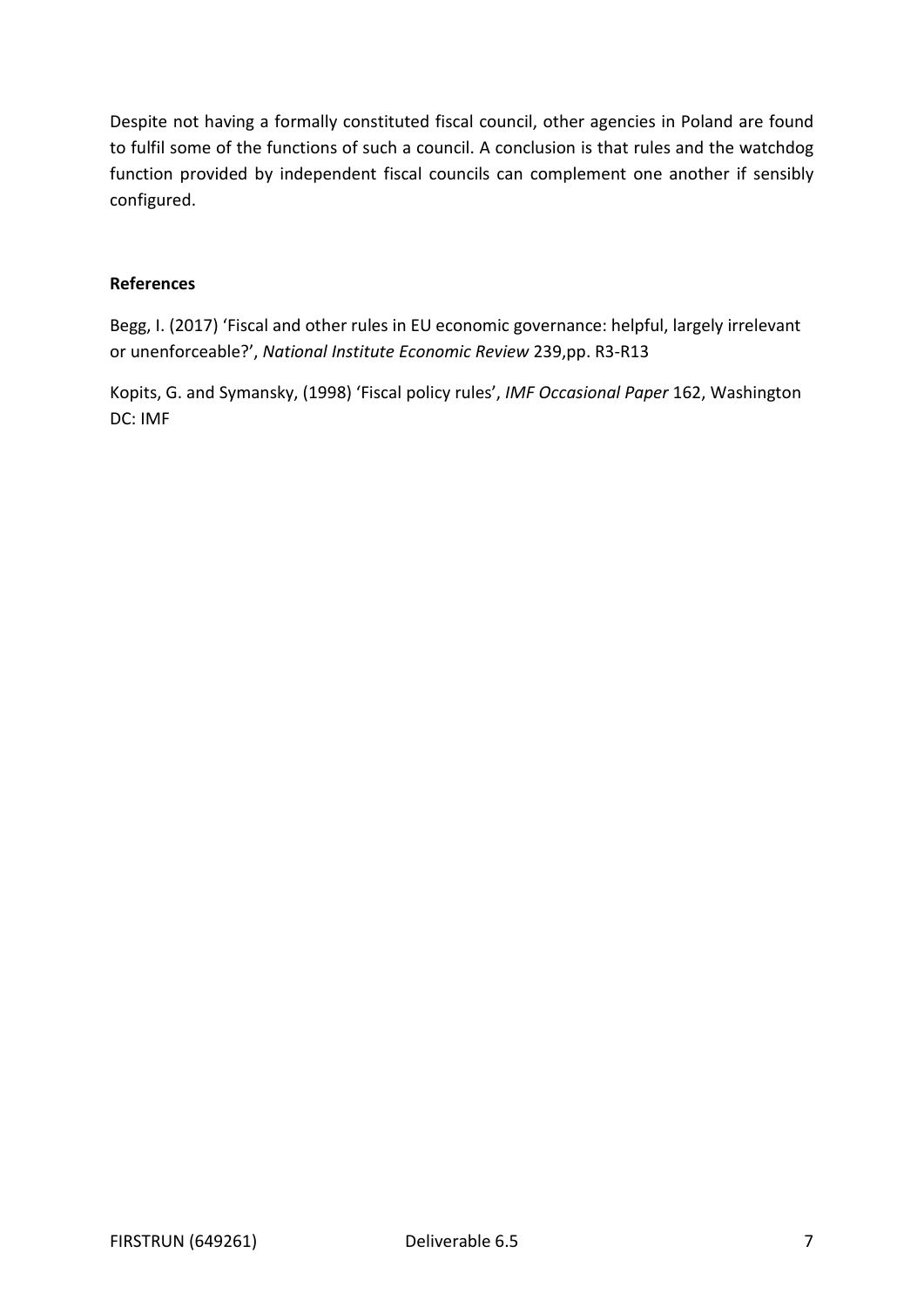## <span id="page-7-0"></span>**2 In-depth case study of the implementation of coordinating mechanisms for Italy**

Alexandre Lucas Cole (LUISS), Chiara Guerello (LUISS) and Guido Traficante (European University of Rome)

## <span id="page-7-1"></span>2.1 **Evolution of national fiscal and (where relevant) other macroeconomic rules**

In 2009, with the new accounting and public finance law, Italy decided to pursue a more rigorous fiscal discipline, through the introduction of the principle of budget planning in the medium to long term and the planning of policies, objectives and resources over three-year periods. The European Council of March 24th-25th, 2011 reaffirmed the commitment of Member States to transpose into their national legislation the fiscal rules of the EU set in the Stability and Growth Pact (SGP). The exact forms of the rules were decided by each country, but they had to guarantee budget discipline at both the national and sub-national levels. The Domestic Stability Pact constituted the main pillar of Italy's institutional fiscal governance system on local government bodies, until it was modified by the financial package in 2012. The national (SGP) rule was accompanied by a local one (Domestic Stability Pact), which required local government bodies to limit spending each year to the amount of current expenditure registered on average in the previous three years.

With the launching of the Excessive Deficit Procedure (EDP) against most European countries in 2009, Italy was asked to bring its deficit under the limit of 3% of GDP by 2012 and to guarantee an average annual budget correction equal to at least 0.5% of GDP during 2010- 2012. Since Italy was subject to the EDP from 2009 to 2012, for the years 2013 to 2015 it was subject to the transitional debt rule. As a country exiting the EDP, in the following three years it is not strictly required to follow the fiscal rules as revised in the 'Six Pack' of governance reforms agreed by the EU in 2011, but just to follow a convergence path for the deficit/GDP ratio towards a balanced budget, at least to keep it below the 3% benchmark. Even if Italy was not constrained by the cap on public expenditure and the Medium Term Objective (MTO) for the structural deficit/GDP ratio was not binding, so that it was not required to reduce gradually its structural debt/GDP ratio towards the 60% target, the Italian Government was required to design a plan to comply with the new national fiscal rules starting from 2015.

From 2011, the National Reform Programme (NRP), complementing the Stability Programme (SP), was made an integral part of the Economic and Financial Document (EFD). It was designed to coordinate actions at the national level to exit from the crisis and to reach the objectives established in the Europe 2020 Strategy. Thinking about national economic policy within the European framework and over the long term is one of the most important changes introduced in the European Union's economic governance with the "European Semester". The Europe 2020 Strategy constitutes an integral part of the national reform agenda because it sets medium-term objectives that Italy must comply with in any case,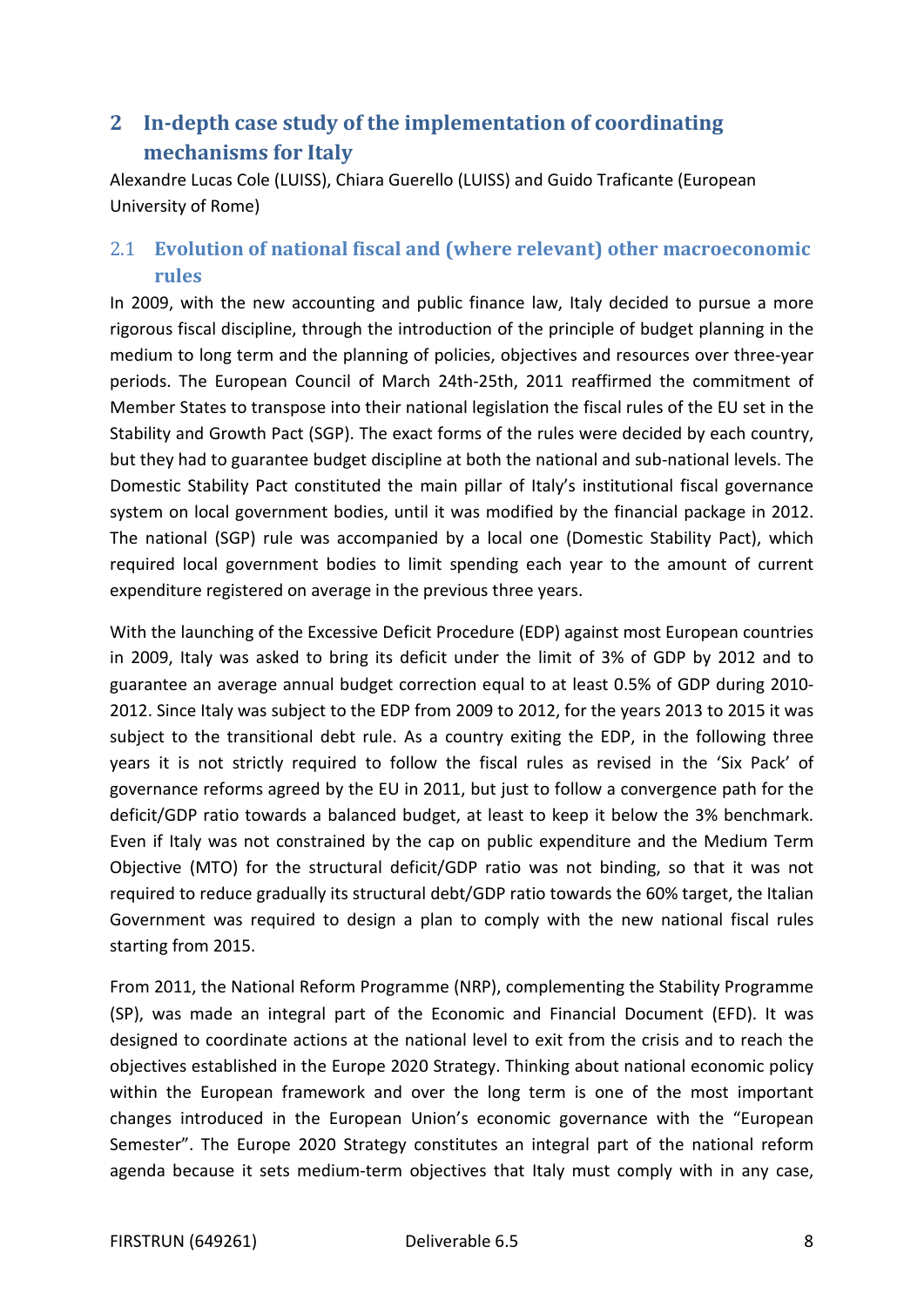even without the stimulus of Europe, to enable the economic and productive system to emerge stronger from the crisis. The Euro Plus Pact is situated in this framework. It includes a strengthened coordination of economic policies in the Euro Area, with the objective of consolidating EMU as an economic pillar by adopting actions at the national level aimed at increasing competitiveness and convergence.

With a view to enshrining in the Constitution the country's collective awareness of the need to make financial stability the mainstay of its national economic policy, on April 17th 2012 the Government supported the adoption by Parliament of the draft of the constitutional law amending art. 18, thereby making the balanced budget rule a constitutional requirement and linking it to a sustainability constraint for general government debt. The new rules have been implemented since 2014, with the exception of the decentralized ones, for which the implementation is foreseen from 2016, which will overcome the Domestic Stability Pact. All Public Administration is required to achieve an MTO, which is currently for Italy a balanced structural budget, defined by the EU, and a balanced nominal budget for sub-national governments, defined by the Italian government. The objective may, however, take into account the financial impact of structural reforms with a significant positive impact on the sustainability of public finances. The law also states that temporary deviations of the structural balance from the objective might be authorized by Parliament upon Government request, only in the case of exceptional circumstances and with the contemporaneous definition of a recovery plan. These include periods of severe economic downturn and extraordinary events outside the control of the government. During recessions or in case of exceptional events, the Central Government will transfer additional funds to local administrations, but in more favourable periods local administrations will contribute more to the fund to reduce Central Government debt. Local authorities can fund their expenditure by issuing debt only to cover investment costs and with several limits. Starting from 2011, to comply with a balanced budget rule, the Stability Law includes a safeguard clause for which an increase in taxes or a decrease in tax breaks is automatically activated if the budget is not balanced.

The national fiscal framework was significantly strengthened in 2012 through the establishment of an independent fiscal council and the setting of new numerical fiscal rules with Law 243/2012, and important fiscal reforms have been implemented in a difficult economic environment. This has helped to stabilise the increase in debt levels and has improved the financial markets' perception of the sustainability of public finances, thus lowering sovereign bond spreads. However, there has been a significant delay in setting up the board of the Parliamentary Budget Office (PBO), but following the European Council's Recommendation, asking the country to guarantee the independence and full operationalisation of the fiscal council (the PBO) no later than September 2014, it was established in April 2014. The PBO is responsible for assessing macroeconomic and fiscal forecasts and for verifying compliance with national and European fiscal rules. Although European regulations only require validation of the policy forecasts, the PBO has reached an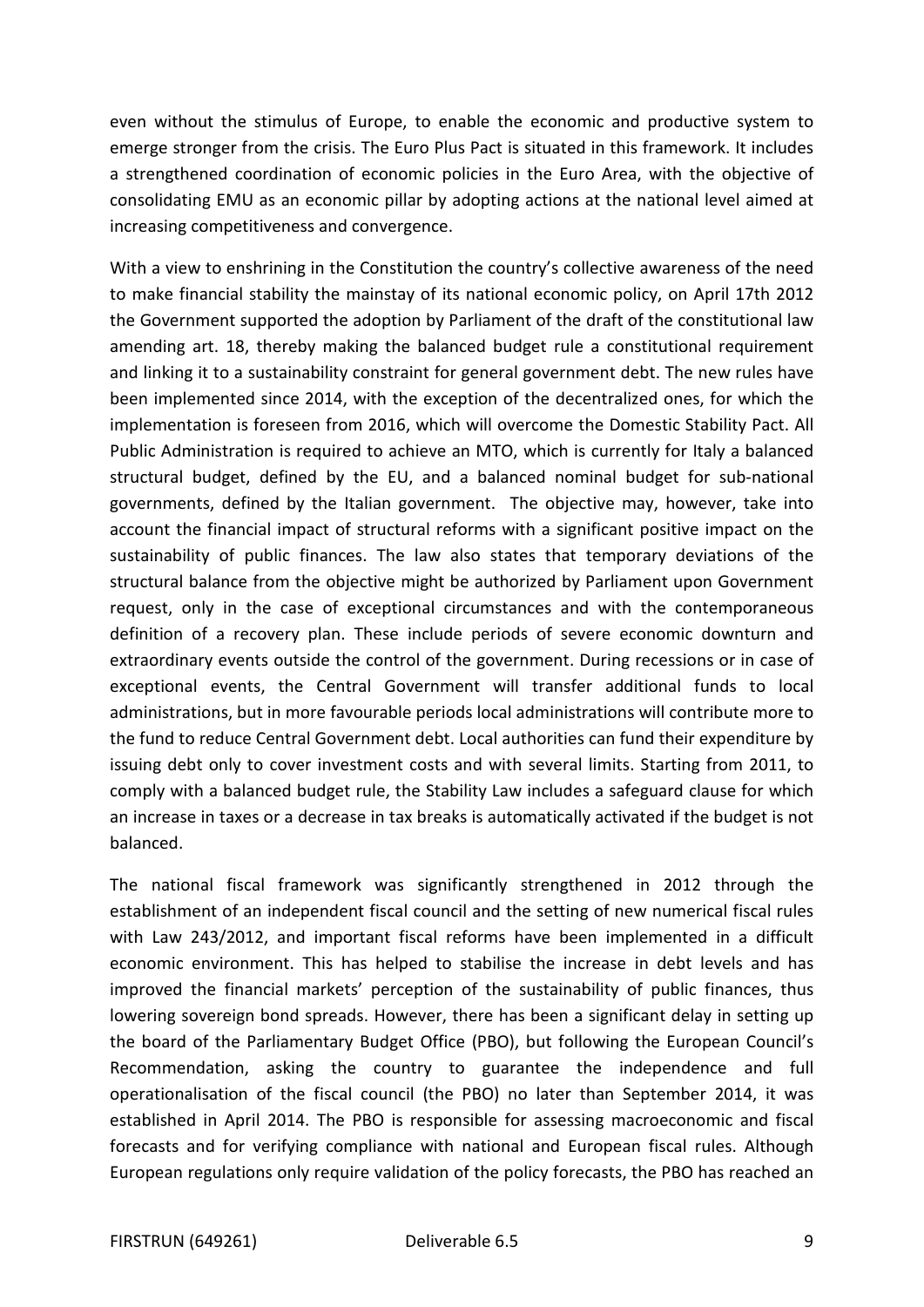agreement with the Ministry of Economy and Finance (MEF) to extend the validation exercise to comprise the trend forecasts on a current legislation basis.

#### <span id="page-9-0"></span>2.2 **Description of fiscal governance framework and key institutions**

As described in the previous paragraph, in 2012 a constitutional amendment introduced a balanced budget rule, effective from 2014, which applies to the whole government sector and takes into account cyclical fluctuations and exceptional circumstances. In the same year Parliament established a Fiscal Council and introduced a spending rule, effective from 2013, which limits planned growth rates of public expenditure to the European benchmark. The debt rule, only coming into force from 2016, requires an annual reduction in the debt/GDP ratio of at least 5% of the difference with respect to the 60% target, calculated over the previous three years. According to the balanced budget rule the general government balance is in equilibrium when it is at its MTO in structural terms, which for Italy is a zero structural balance. Government deficits or surpluses in nominal terms are allowed depending on the cycle (output gap). Temporary deviations from the MTO in exceptional circumstances must be approved by Parliament. Other provisions include that the subnational level of government must be in equilibrium in nominal terms, the creation of a fund to finance social expenditures, which moves in line with cyclical developments, and the creation of an Independent Fiscal Council. Both the domestic rules and the fiscal council are strictly intended to help the national government to comply with EU rules and national legislation has followed EU requests literally, bringing value added to the achievement of national fiscal objectives.

The Independent Fiscal Council of Italy is the Parliamentary Budget Office (PBO) estabilished within Parliament. It is responsible for monitoring public finances and the compliance with numerical fiscal rules. It is also mandated to assess the underlying assumptions of fiscal projections, as well as macroeconomic effects of major legislative packages and public finance sustainability. Moreover, it verifies the activation of corrective mechanisms and assesses exceptional events. The office also contributes to ensuring the transparency of the public accounts at the service of Parliament and the general public. The PBO also reports to the appropriate parliamentary committees on its analysis of the fiscal policy documents and the Stability Bill. The PBO conducts its validation of the macroeconomic forecasts published in the EFD, its Update and the Draft Budgetary Plan (DBP), which for the first time in 2014 distinguished between a current-legislation (trend) scenario and a policy scenario (which reflects the impact of public finance measures to be adopted with the Stability Bill). It has no role in policy recommendations or distributive conflicts. The PBO Governing Body is a threemember board appointed by the Presidents of the two Houses of Parliament. Members of the board are selected among qualified persons of recognized independence with a six-year non-renewable mandate. It has full access to economic and public finance databases managed by other administrations and all public administrations must provide information on public finance developments as required. If the PBO assessments are significantly different from those of the government, upon request of at least one third of the Members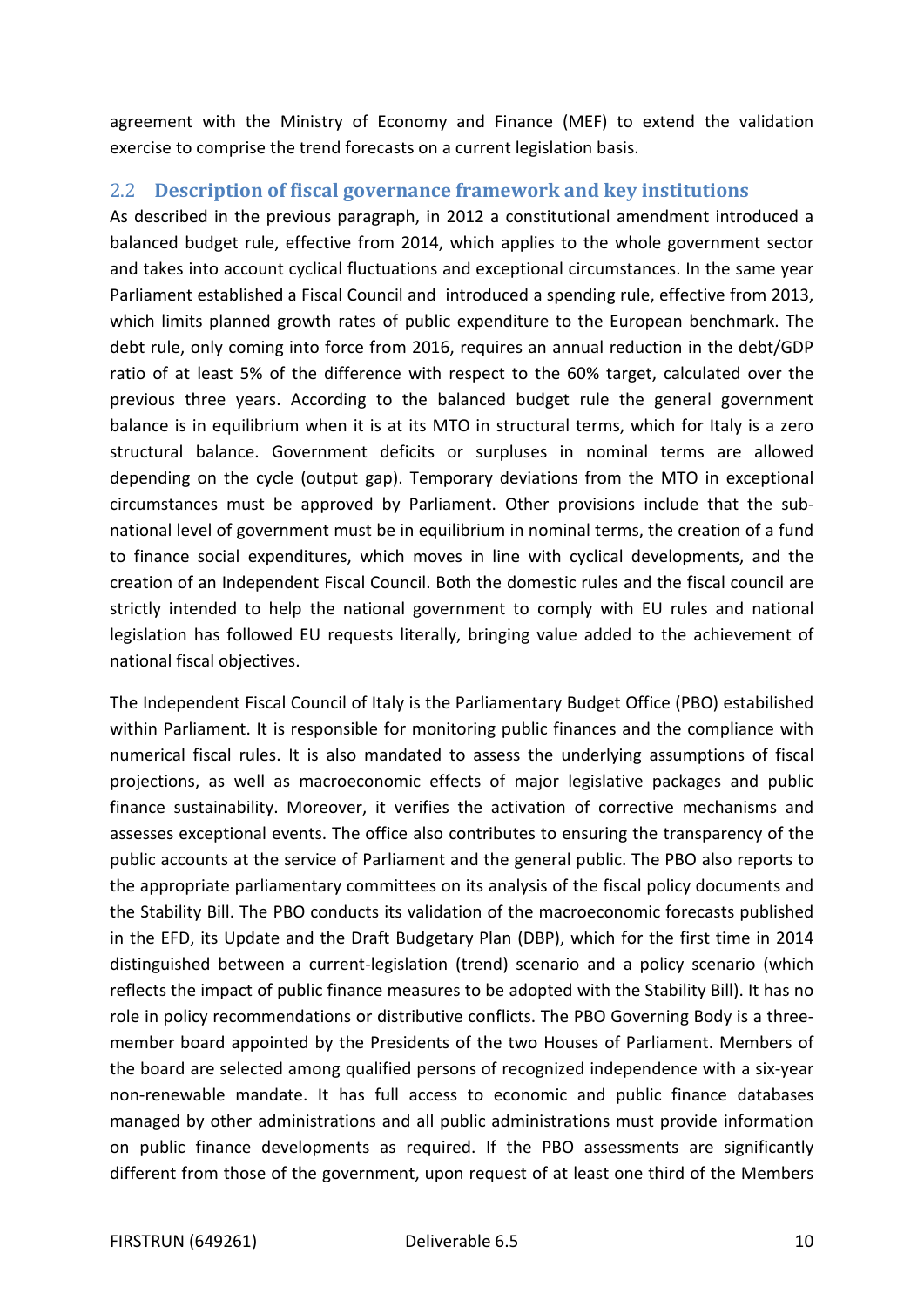of the Parliamentary Budget Commissions the government shall explain to the Parliament the reasons why it intends to confirm its own assessments, otherwise it shall align with those of the PBO. The PBO, in any case, does not have any enforcement power on the government, but Parliament does and could ask for a vote of no confidence and, in extreme cases, a fall of the government.

Law 196/2009 brought forward to April the start of the budget cycle by aligning planning documents with the European semester. The law anticipated some of the requirements of EU Directive 85/2011 like the harmonization of balance sheets in the public administration and the strenghthening of multi-year planning. Since 2014, in line with the requirements of the Two Pack (EU Regulation n. 473/2013), by October  $15<sup>th</sup>$  Italy must submit to the EU Commission its Draft Budgetary Plan (DBP), which contains the update of the macroeconomic and public finance forecasts set out in the Stability Programme and the details of the public finance measures. The DBP also includes some information about how the measures outlined in the budget respond to the EU Council's specific recommendations to Italy. The European Commission Opinion on the DPB is also based on the PBO's analysis, which, after validating the macroeconomic forecasts<sup>[3](#page-10-0)</sup> within an acceptable interval, issues two reports every year: the Budgetary Planning Report after the EFD and the Budgetary Policy Report after the Update of the EFD and the DPB.

The PBO's Budgetary Policy Report 2015 was the first report issued by Italy's Independent Fiscal Council, which analyzed the Update of the EFD 2014 and the DPB 2015. European legislation requires the validation of macroeconomic policy projections only. In agreement with the Minstry of Economy and Finance (MEF), the PBO has also extended the validation process to macroeconomic trend scenario projections. The PBO also assessed the realism and reliability of the macroeconomic scenarios presented in the Update for 2016-18. In its Budgetary Planning Report 2015, the PBO assessed the macroeconomic scenarios published in the 2015 EFD for the entire 2015-19 period. The PBO conducted the validation exercise using projections developed independently by a number of public and private forecasters (Istat, CER, Prometeia and REF Ricerche, referred to as the PBO panel) using their own macroeconometric models. This is because of the unavailability in the PBO's start-up phase of its own macroeconomic forecasting model and also because of the importance, in view of the intrinsic uncertainty of macroeconomic forecasts, of using multiple forecasting models in combination, to produce more reliable and robust estimates than those based on a single model. Combining the estimates produced by the panel forecasters, the PBO constructed specific validation ranges for each variable in both the trend and policy scenarios to use in assessing the plausibility of the forecasts developed by the Government.

The regulatory framework for local public finance has been completely redefined in recent years. In 2015, the full-scale accounting harmonisation of territorial entities and, in

j

<span id="page-10-0"></span><sup>&</sup>lt;sup>3</sup> Regulation EU No 473/2013 requires the draft budget to be based on independently endorsed or produced macroeconomic forecasts.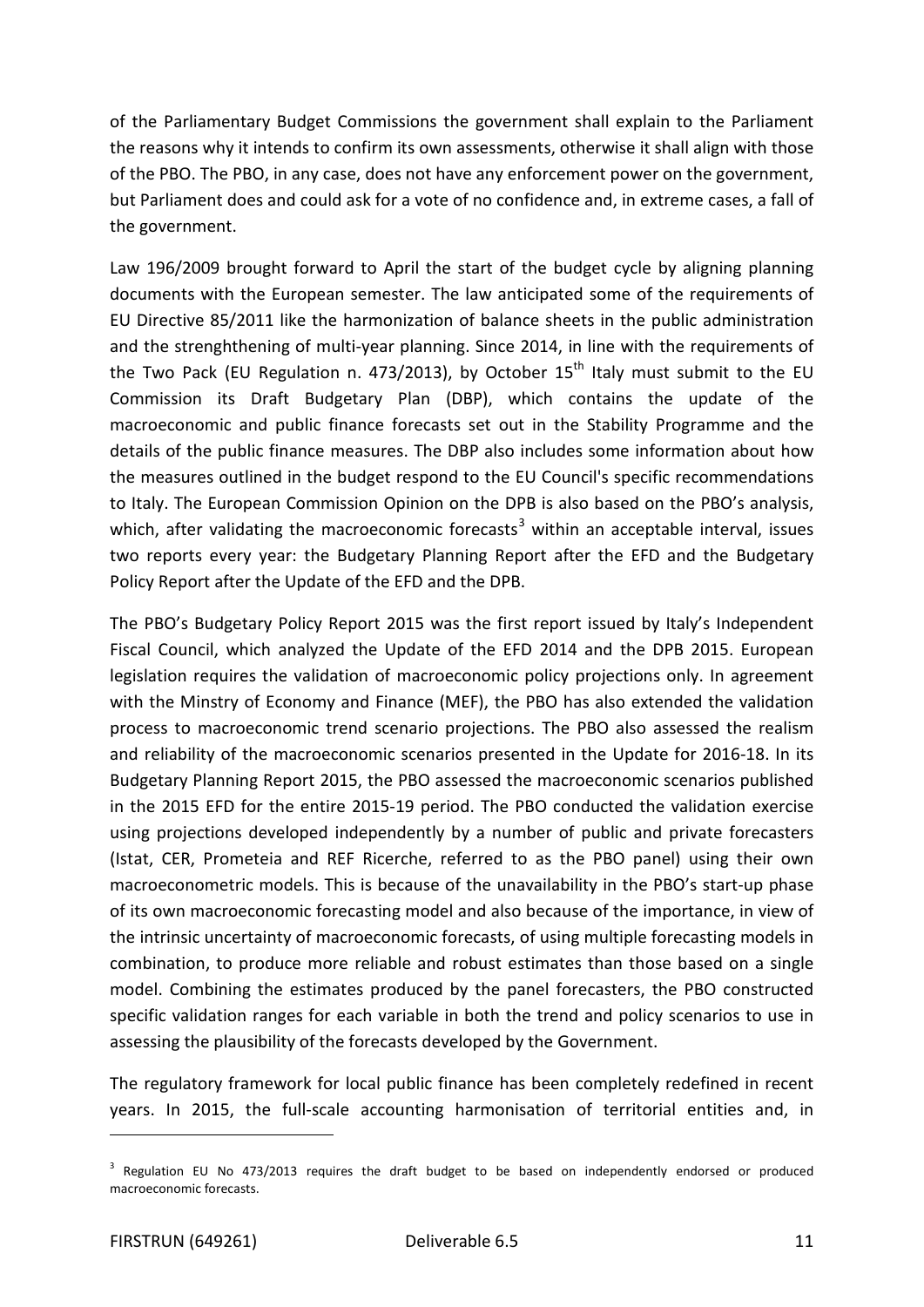particular, the application of the principle of 'enhanced' financial accrual, made it possible to achieve greater substantial equilibrium in budgeting, and to support more precise planning of investments. As from 2016, the balanced budget rule has permanently replaced the Domestic Stability Pact. The achievement of national public finance targets thus involves all levels of government, regardless of the number of inhabitants. Namely, Law No. 243 of 2012, with the objective of freeing up available funds, states that local governments must achieve a non-negative balance (accruals basis) between final revenue and final expenditure, net of the items referring to the procurement or reimbursement of loans.

#### <span id="page-11-0"></span>2.3 **Compliance with rules**

Figure 1 shows the evolution of GDP growth, the growth of Gross Government Debt and the level of net lending, or the government deficit, annually in Italy from 2008 to 2014.



FIGURE 1: Government Debt/GDP Growth, Deficit/GDP and GDP Growth

In 2011 net borrowing decreased from 4.7% to 3.9% of GDP, in line with the Excessive Deficict Procedure (EDP) objective. The effects of the strong deterioration in the macroeconomic environment during the year have been almost offset by the corrective measures decided in the summer of 2011. In particular, due to worse cyclical conditions and to tensions in financial markets, the government approved three ambitious budget plans, of which one aimed at anticipating a balanced budget in 2013, while another one was designed to reduce the sovereign risk premium.

Starting with the 2011 Recommendations from the EU Council of Ministers, the ECB and the European Commission pressed the Italian authorities to restore investor confidence and boost growth through the implementation of consistent, radical and credible reform packages. Therefore, 2012 was characterized mainly by a large set of structural reforms and a bold fiscal consolidation strategy, by means of both a higher tax burden and a deep spending review, which allowed the Government to meet the 3% deficit/GDP target and to exit the EDP in June 2013. The additional fiscal consolidation effort made since the summer of 2011 focused on increasing revenues by raising the tax burden from 42.6% to 44%, far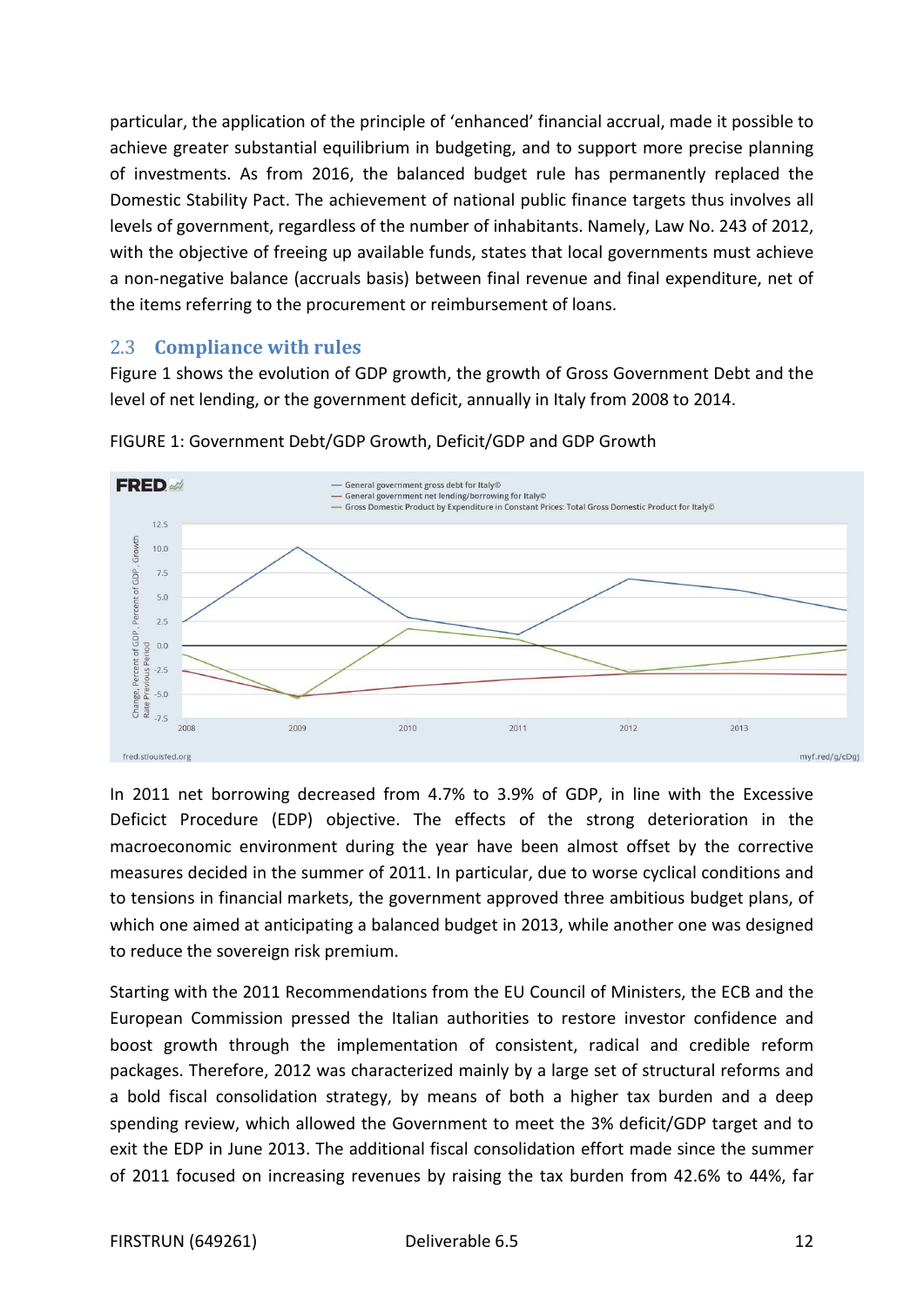above the European average. The Italian government followed the Council Recommendation to shift the tax burden away from labor towards consumption and property, by increasing VAT and by introducing a property tax. However, the partial suspension of the first payment of the property tax and the failed adoption of the tax reform in early 2013 negatively affected the Italian government's credibility.

Since Italy was subject to the EDP from 2009 to the end of 2012, for the years 2013-2015 it was not strongly constrained by the debt rules. However, large efforts had been undertaken to both keep the deficit/GDP ratio below 3% and to start a debt reduction path. Since 2013 has been characterized by the acceleration of the payments of the Public Administration's past due debts, requested by the EU, the deficit reached 3% of GDP and made the debt/GDP ratio increase from 127% to 132%. To reduce public debt, the Government started a 3-year privatization plan (2013-2015). Furthermore, the divergence of the structural deficit from target in 2013 was justified by the application of the investment clause. However, in 2013 the assessment of the European Commission underlined the weaknesses in the Italian fiscal measures, which further undermine the credibility of the Government in effectively achieving its MTO. Finally, the tightest constraint on Italian fiscal policy is determined by the newly introduced spending rules, which set the maximum limit on the growth in the expenditure aggregate for 2014-2016 to -1.07%, which was not achieved in 2013 (when it was set at +0.3%). The 2013 Macroeconomic Imbalance Procedure (MIP) pointed out that the reform efforts so far appeared to be insufficient to re-launch productivity growth and realign unit labour costs to European standards, also due to inadequate implementation and, at times, inconsistent policy strategies.

The annual structural adjustment of only 0.1% of GDP forecast for 2014 fell short of the 0.7% of GDP Minimum Linear Structural Adjustment (MLSA) that, according to the European Commission, was required to comply with the debt benchmark in the 2013-2015 transition period. In 2014 the balanced budget target was not met following the return to recession in 2012, because net borrowing had been almost constant and the primary surplus had been 3.9 points lower than planned in 2012. However, the ex-post assessment suggested that Italy's adjustment path towards the MTO was compliant with the requirement under the preventive arm of the SGP in 2014. On 27 February 2015, the Commission issued a Report under article 126(3) of the TFEU<sup>[4](#page-12-0)</sup>, as Italy was not expected to make sufficient progress towards compliance with the debt rule in 2014-2015. Italy would have complied with the debt reduction benchmark only thanks to an allowed deviation of 0.25% of GDP, which was not granted because of the risk of non-compliance with the debt-reduction benchmark in the following year. The analysis concluded that the debt criterion should be deemed as complied with at that time.

 $\overline{a}$ 

<span id="page-12-0"></span> $4$  Treaty on the Functioning of the European Union.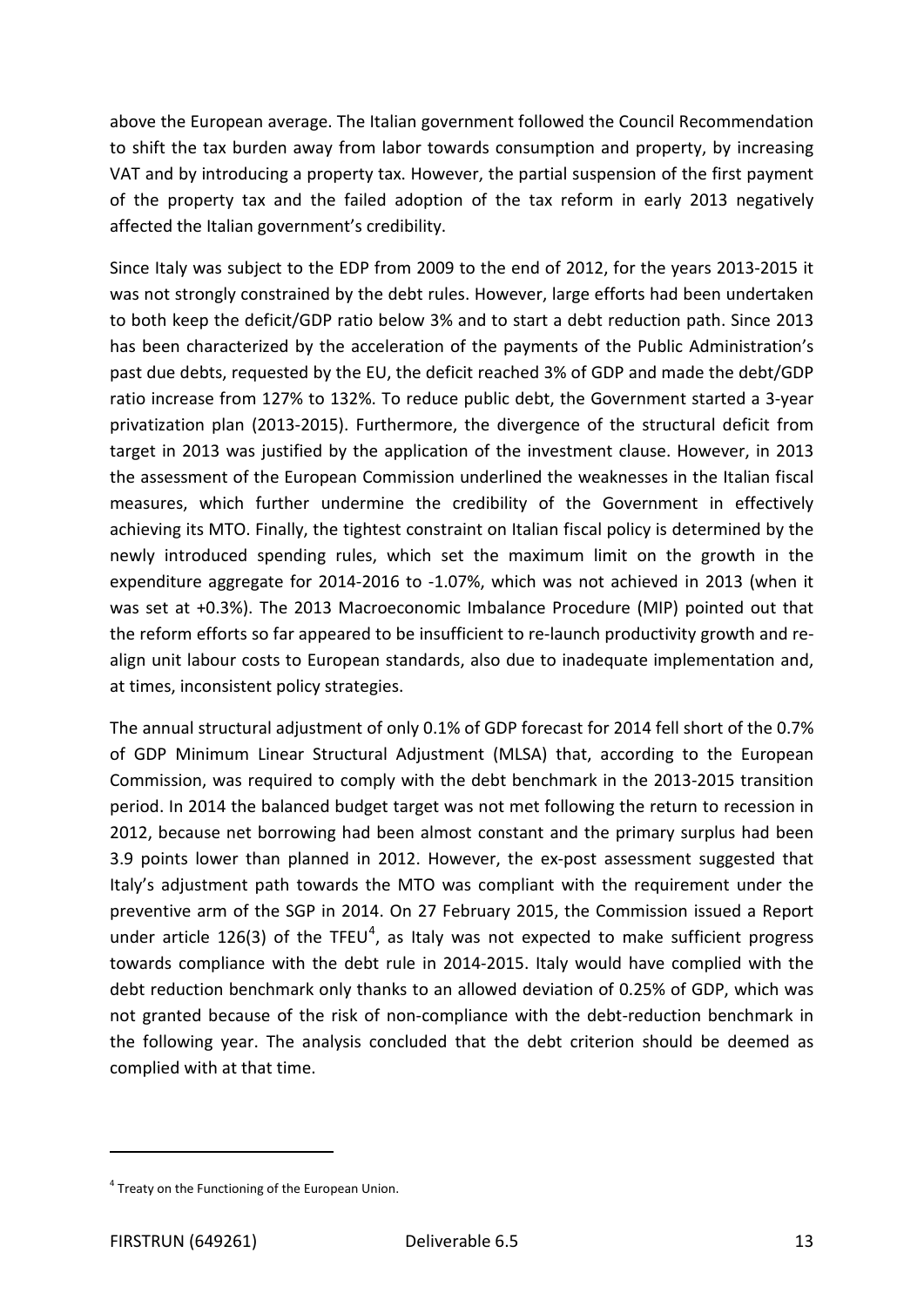The DPB 2015 stated that Italy's fiscal policy would continue the pursuit of the fiscal consolidation shown in recent years, which has been one of the most significant efforts at a European level. For 2014, exceptionally severe economic conditions<sup>[5](#page-13-0)</sup> justified in the Commission's view that Italy was not asked to fulfil the requirement of a structural adjustment towards the MTO. For 2015, given the persistence of bad economic conditions, an improvement in the structural balance of 0.3% of GDP, followed by a zero structural effort in 2016, was compliant with the required adjustment towards the MTO (a structural effort of at least 0.25% of GDP). However, the planned adjustment fell short of the required MLSA for 2015 under the transitional debt rule. Overall, the Commission was of the opinion that the updated DPB 2015 was at risk of non-compliance with the requirements of the SGP.

In the EFD 2015 the policy scenario excluded the activation of the safeguard clauses for 2016 that would have ensured the achievement of the public finance objectives through tax increases equivalent to 1% of GDP. This had been made possible due to the improvement of the macroeconomic framework and the decrease in interest expenditure compared with the previous forecast, and due to the effect of the spending review measures. In 2016, the government intended to make use of Europe's clause for structural reforms to allow for flexibility with respect to public finances. Specifically, the Italian government used the flexibility allowed for national share of co-financing of European investment projects<sup>[6](#page-13-1)</sup>. Italy was allowed a temporary deviation of 0.4% of GDP from the 0.5% required adjustment towards the MTO. It follows that the path towards improvement of the structural balance would be more gradual, with the achievement of a balanced budget in structural terms in 2017. The government likewise requested greater leeway in relation to the immigration emergency. As in the previous years, in 2016 the government planned to comply with the debt reduction benchmark thanks to ambitious privatizations.

The cut to property taxes on first residences from 2016 was not consistent with repeated Council recommendations to shift taxation away from productive factors onto property and consumption. Relative to other Member States, the tax burden weighs more on the factors of production, which may have a negative impact on growth. The abolition of the property tax on primary residences further aggravates this problem. The long awaited revisions of tax expenditures and cadastral values have been further postponed and the frequent changes in tax policy increase uncertainty for economic operators.

The Commission 2016 spring forecast expected Italy's structural balance to deteriorate by 0.7% of GDP, followed by a stable structural balance in 2017. This fiscal path is broadly compliant with the required adjustment towards the MTO in 2016, once taking into account

 $\overline{a}$ 

<span id="page-13-0"></span><sup>5</sup> Specifically, negative growth and a negative output gap larger than 4% of GDP.

<span id="page-13-1"></span><sup>6</sup> This flexibility is in accordance with Article 5 paragraph 5 of European Regulation No. 1466/97, and Article 3, paragraph 4 of national Law n. 243/2012. To date, Italy is the second-ranking European country in terms of investments accorded through the Juncker Plan (the European Fund for Strategic Investment, EFSI) with 13 financed projects equal to €1.8 billion invested, whose leverage effect is €5.7 billion.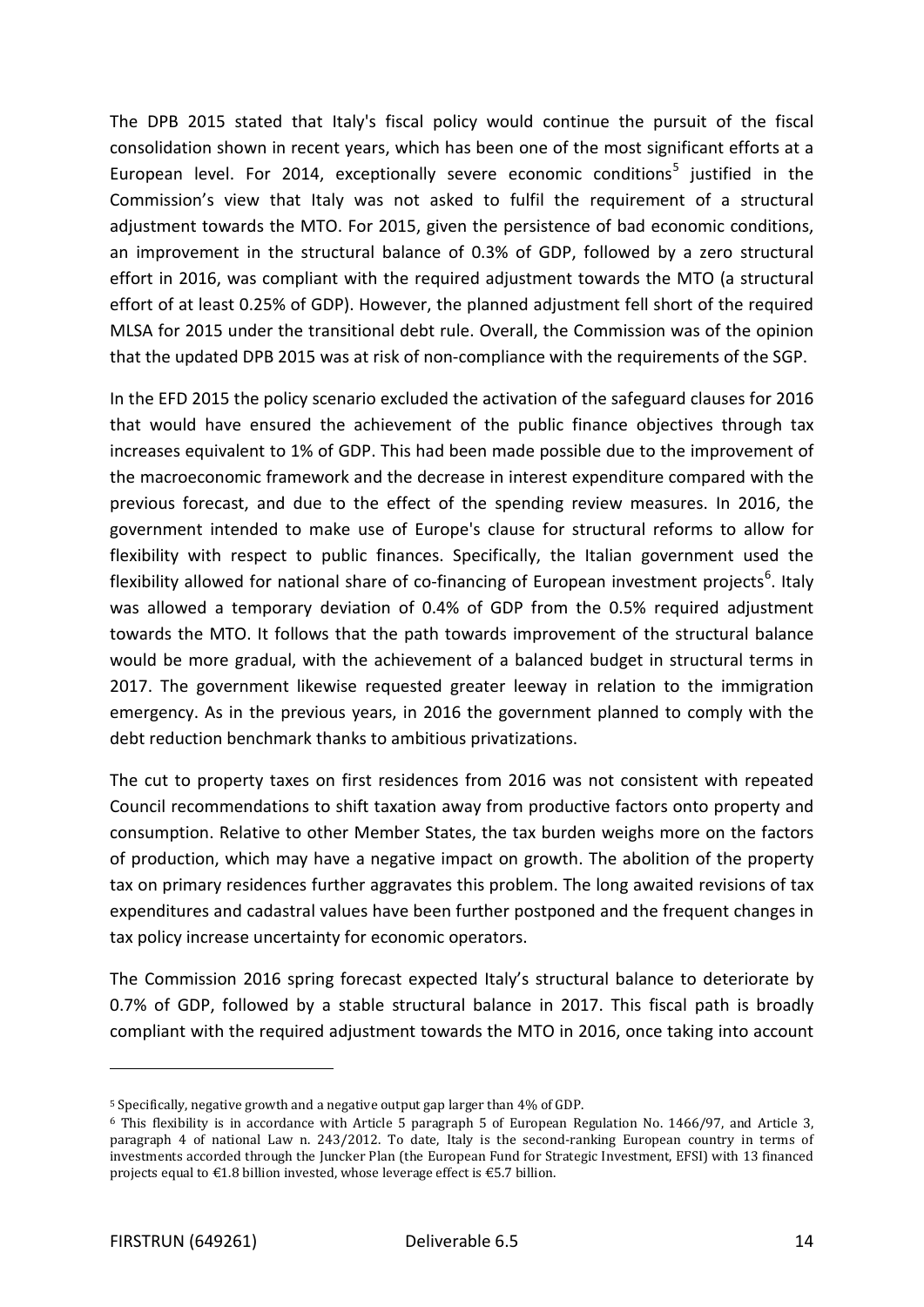the maximum temporary deviation of 0.75% of GDP from the required 0.5% of GDP adjustment towards the MTO, allowed for investments and the implementation of structural reforms. Overall, Italy was broadly compliant with the required adjustment path towards the MTO in both 2015 and 2016, but rigorous implementation of the 2016 budget remained essential and the conclusion for 2016 crucially hinged upon the admissible temporary deviation for exceptional expenditures related to the refugee inflow in 2015 (for an amount of 0.03% of GDP) and for the structural reform and investment clause in 2016 (for an overall amount of 0.75% of GDP).

In the 2016 Update of the EFD the deficit target for 2017 was raised from 1.8% of GDP to 2% of GDP. The policy scenario takes into account a deficit increase by 0.9% of GDP due to the repeal of the January 2017 VAT hike envisaged in previous Stability Laws. For the second consecutive year, the most significant budget measure was the cancellation of the increase in VAT rates for the subsequent year. Assuming the Government intends to deactivate the clause again in the following years, the same scenario seems destined to be repeated in future budgets. The DBP indicates that the draft budget for 2017 comprises exceptional expenditures amounting to about 0.4% of GDP, in relation to the ongoing refugee crisis and to a preventive investment plan for the protection of the national territory against seismic risks. Regarding the exceptional inflow of refugees, the DBP confirms its projected budgetary impact at 0.2% of GDP in 2016 and at 0.22% of GDP for 2017. Through the DBP, the Italian authorities make the case for a further temporary deviation from the adjustment path towards the MTO of 0.16% of GDP in 2017. The Commission granted temporary deviations amounting to 0.07% of GDP in relation to the additional costs incurred in 2015 and 2016 due to the refugee crisis. The DBP sets out expenditures related to the emergency management and to the so-called "preventive investment plan for the protection of the national territory against seismic risks". The 0.18% of GDP earmarked by the government for this purpose in 2017, according to the authorities, could be considered eligible for the "unusual event clause". The Commission is of the opinion that the DBP is at risk of non-compliance with the provisions of the SGP. Italy has taken steps to reduce the labour tax wedge and reform the taxation system at large. However, the recommended reform of cadastral values and allencompassing revision of tax expenditures have not been implemented.

On 26 September 2016 the PBO validated the trend macroeconomic scenario for 2016-2017 published in the Update. This came after the PBO had announced, on 14 September, its comments on an earlier provisional version of the Government forecasts. The Government took account of those comments in preparing the definitive trend scenario, which was therefore validated by the PBO. The PBO did not feel it could validate the 2017 policy scenario published in the Update, as the forecasts, as discussed in the parliamentary hearing of 3 October on the Update, were out of line with the interval of projections produced by the PBO panel forecasters. The Government, following the PBO's projections, updated its forecasts in the following DBP, which for the two-year period were then considered plausible and, accordingly, on 17 October the PBO validated the macroeconomic policy scenarios.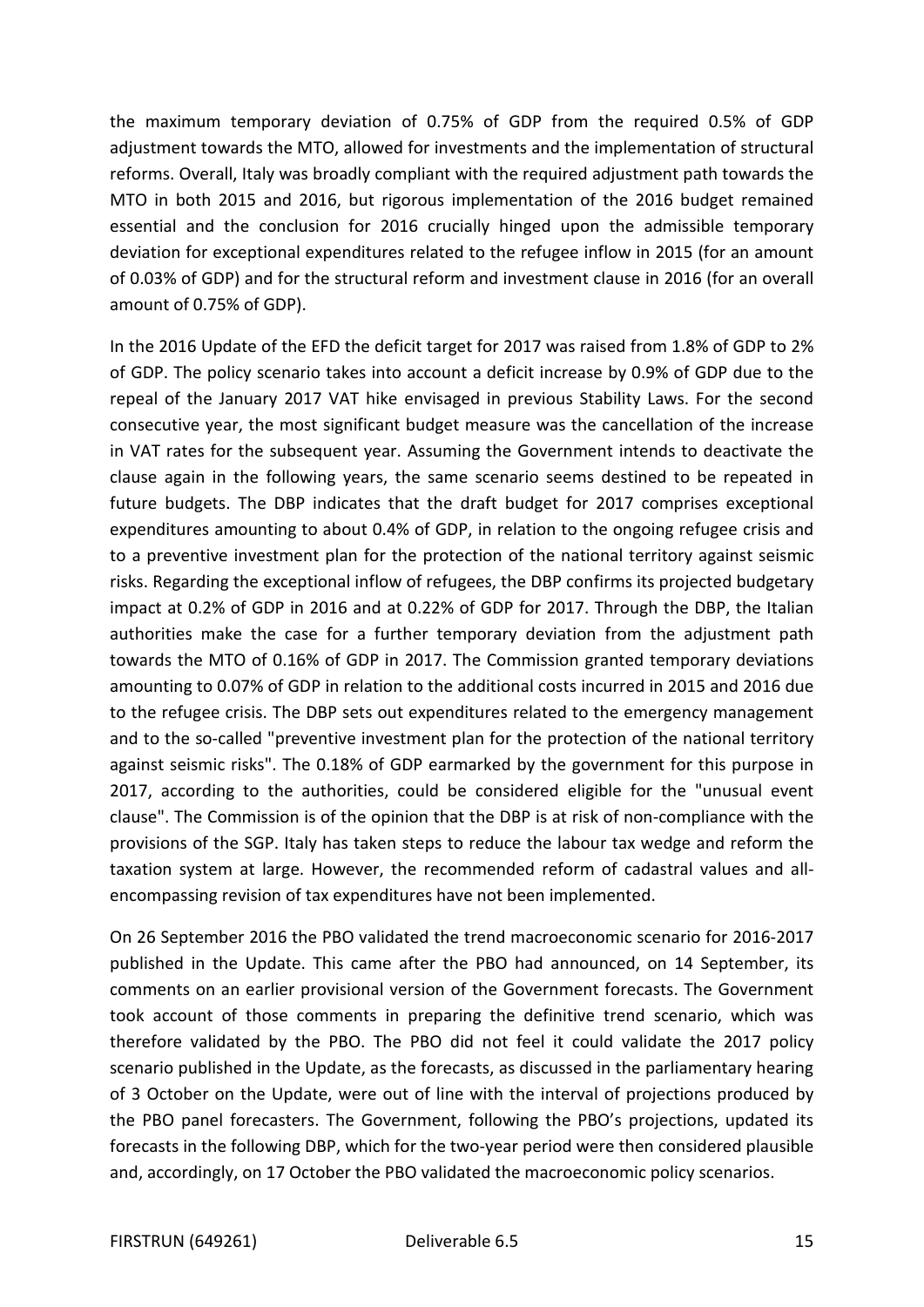In the Country Report 2017 for Italy the European Commission assesses the progress made with the 2016 Country Specific Recommendations. Substantial progress has been made in reforming the budgetary process and ensuring that the spending review becomes an integral part of it, and some progress has been made in shifting taxation away from productive factors. However, there has been limited progress in implementing the privatisation programme, revising tax expenditure, reforming the cadastral system and improving tax compliance. Some progress has been made in implementing the reform of active labour market policies and with regard to the national antipoverty strategy, while limited progress has been made in facilitating the take-up of work by second earners. High public debt, which is forecast to broadly stabilize at around 133% of GDP in 2016-2018, remains a major source of vulnerability for Italy. Despite the gradual improvement of the labour market, long-term and youth unemployment remain high. The long-term unemployment rate was around 7% in 2016. The youth unemployment rate is around 40% and more than 1.2 million young people are not in education, employment or training. Economic growth and efficiency are hindered by the tax system because, despite a recent modest reduction, the tax burden on production factors remains among the highest in the EU.

Considering weak but improving economic conditions, there is a risk of non-compliance with the preventive arm of the SGP in 2016-2017 and a slowdown in implementing structural reforms. In absence of other measures, Italy is not compliant with the debt rule. A decision on whether to recommend opening an EDP should be taken in May 2017, considering outturn data for 2016 and additional measures of at least 0.2% of GDP to be taken by April 2017.

## <span id="page-15-0"></span>2.4 **Commentary on the influence/visibility of rules and commitment to them**

In this and the following chapter we interpret thoughts and ideas collected from our interview panel, to try to understand the influence of rules and commitment to them in this chapter, and the effectiveness and utility of rules in the next chapter.

Before 2010, the Lisbon Strategy did not have much influence on national fiscal policy because it was designed in a period in which the focus was on growth, while since 2009 the focus has shifted towards the recovery from the financial crisis. Nowadays the Lisbon Strategy might be considered more of a failure than a success because it is not possible to observe the effects of this strategy in terms of integration and convergence. In the past, the Lisbon Strategy implied higher public investment to boost long-term growth, but it was perceived as a growth in current fiscal expenditure because any European growth policy was seen like a pure fiscal stimulus. On the contrary, recently there is more attention to fiscal sustainability in the EU oversight of national policies.

There is some awareness that the recession, sometimes blamed on the introduction of the new rules, is instead mainly due to the turbulence in financial markets, whose rules are more penalizing than the European fiscal rules. Indeed the new fiscal rules did not have a large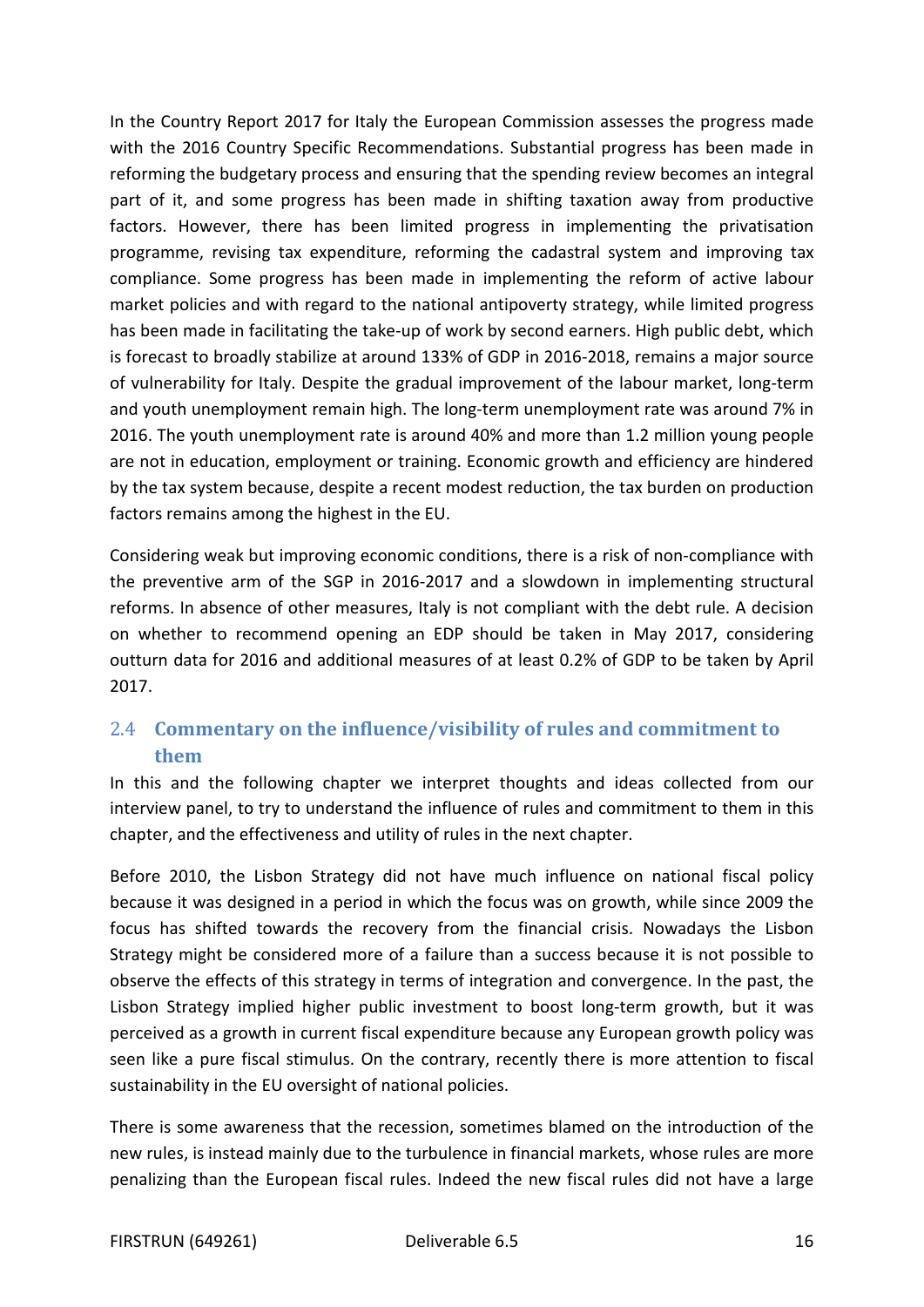impact on the design of national fiscal policies because the EDP was not considered by interviewees to have changed much; instead it was the sovereign bond crisis that shaped the Italian commitment to rules. There is a lack of enforcement of the fiscal rules at the European level and hence the commitment to them depends on the interaction with other countries. Commitment to rules would be higher if monitored by a proper supranational fiscal institution. Italy does not discuss the rules, but looks for higher flexibility through an alternative interpretation of them, mainly after the recent EU directive on flexibility in 2015. Since the Italian government complained about the lack of flexibility, in 2014 it pushed for greater flexibility and imposed the "veto" over a European system of automatic safeguard clauses. However, the large use of this flexibility led public debt to grow in recent years. Several factors determined the lack of commitment to rules: the lower sovereign risk following the ECB's unconventional monetary policy, the complexity and low accountability of the rules and the constant denigration by several Italian politicians. Furthermore, there is a weakening of the ownership of rules that follows from Italy's lack of power in Europe, even if the media has recently shown an increase in the interaction with other Member States.

Innovations in governance following both the Six-Pack and the Two-Pack increased the awareness of European institutions and rules. For instance, the higher interaction between the Government and the European Commission enhanced the visibility of the rules and public opinion's sensitivity towards them. According to several experts, the revised European Semester procedure has made the monitoring process clearer, while others believe that the role of the European Commission grew after the recent innovations and its supervision is more intrusive. Indeed there is the feeling of a growing interest by the Commission towards violation of the rules. Furthermore, the introduction of the PBO initially reinforced this feeling, and only recently the strong independence shown by this institution improved its public image. The obligation to submit planned budgets to the Commission for scrutiny and their validation by the PBO improved the programming skills of the governments, their commitment to rules and their accountability, but the increased flexibility offered by the Commission has possibly also encouraged a search by officials for ways to circumvent rules. Moreover the interaction with the PBO guarantees higher transparency and visibility of economic policies already during the programming stage. Despite the budget planning and the assessment of the European Commission, the government is concerned with satisfying the deficit requirements only in the last months of the year, just to avoid the activation of the "safeguard clauses" imposed by the Italian Parliament. Ideally, budget planning and the implementation of budget policy should be run by an independent institution to further improve Italian fiscal policy, according to certain interviewees.

The greater interaction with the European Commission has made only part of the Public Administration aware and well prepared on fiscal topics and on European fiscal rules. Most of the Ministries, in defining their economic policies, interact only with the MEF and not with the European Commission. Furthermore, the greater flexibility in the application of the rules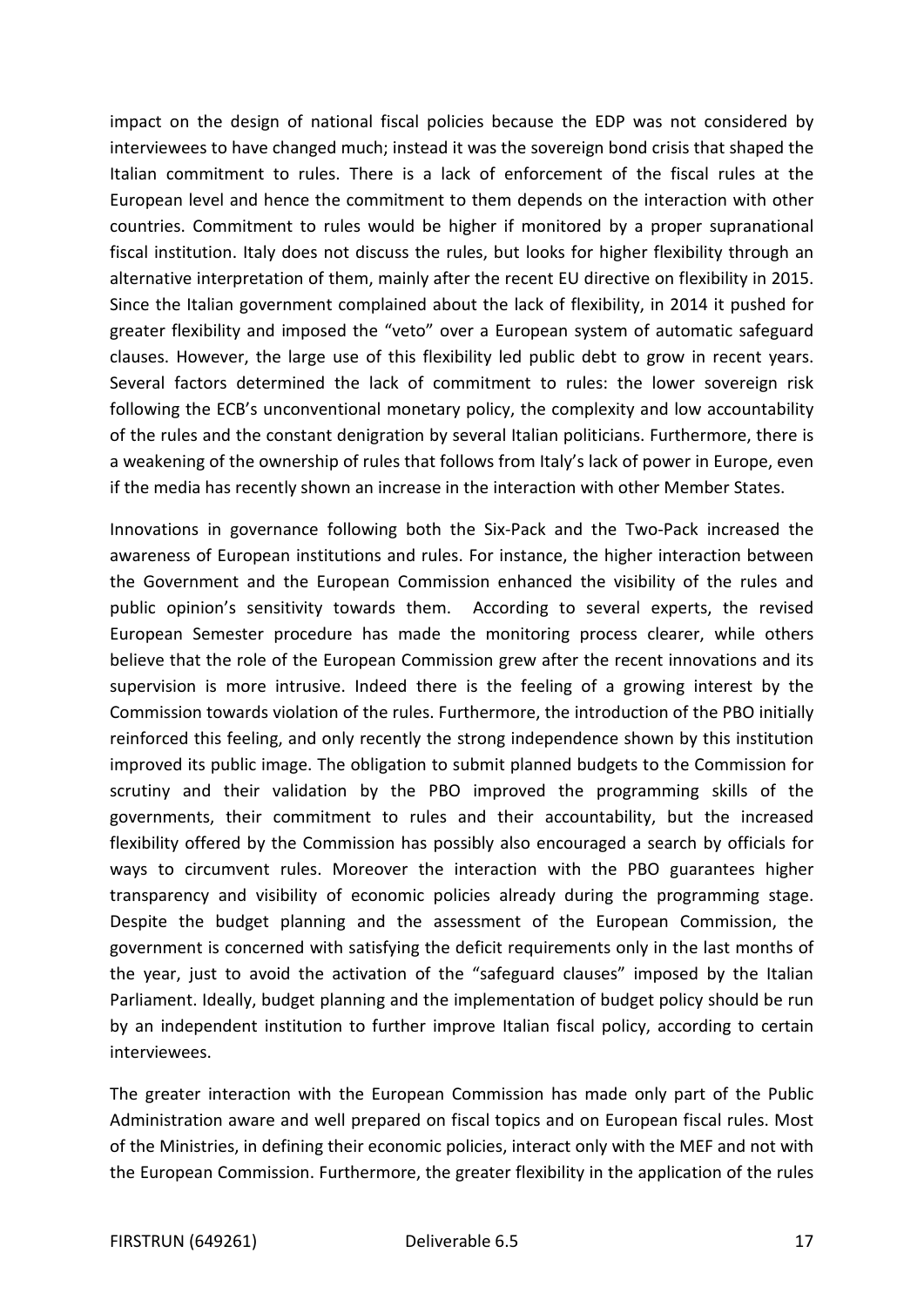since 2015 has induced the Public Administration to cope with the higher uncertainty in this framework. Local governments are aware of the European fiscal rules because the Domestic Stability Pact, now substituted by the balanced budget rule, is aligned with the European SGP. However, since local governments are more directly affected by public opinion, there is higher resistance to the application of the rules, mainly relating to health expenditure. Furthermore, there is a big gap between the north and the south, with delays and obstacles in the latter to the full implementation of the fiscal federalism, which makes them highly dependent on the central government regarding the interactions with the EU (i.e. structural funds) and the compliance with the domestic fiscal rules.

Historically, public opinion and the media have influenced the design of fiscal policies more than in other European countries, because in the last 20 years Italy has faced a political transition and, hence, the Government has been more sensitive to public opinion. After the negative experience of the technical government in 2012, public opinion has had diverse effects on compliance with the rules. Nowadays, public opinion is divided between those in favour of European integration and those against it. Interestingly, from both sides, European legislation is considered too intrusive and there is a view that Italy has been too eager to please the European Commission. This shift in public opinion towards anti-EU arguments is due to the lack of a common political perspective, to the low awareness of public opinion of the need for debt sustainability and to the perception that Italian Governments have been over-zealous in discharging their responsibilities. Initial pro-EU attitude mainly changed because austerity did not lead to economic recovery and the strong commitment to rules turned out to be penalizing for Italy.

Although few experts believe that the last wave of structural reforms was pushed by the European Commission's Recommendation regarding macroeconomic imbalances, the introduction of the Alert Mechanism Report (AMR), along with the country report and the Macroeconomic Imbalance Procedure (MIP) did not influence significantly Italian economic policy because the debate focused on fiscal adjustment. The MEF and, to a minor extent, the Ministry of European Affairs, are the only ones who deal with the AMR, because they must account for the Country Specific Recommendations (CSRs) while drafting the fiscal documents. The effects of the AMR and of the Country Report are scarcely visible outside the official documents. The conclusion to draw is that these processes have little impact on Italian policy-making.

There are two main explanations for the lack of interest in these mechanisms of macroeconomic surveillance. First, the construction and definition of the macroeconomic equilibrium is not clear (there is little transparency on the underlying macroeconomic model implicit in the approach of the EU institutions). Second, there is an asymmetry with respect to the fiscal rules, because the violations relative to macroeconomic imbalances are subject to less stringent sanctions. Furthermore, both the asymmetry in the application of the rules across countries (notably the verdicts concerning Germany being only on imbalance and not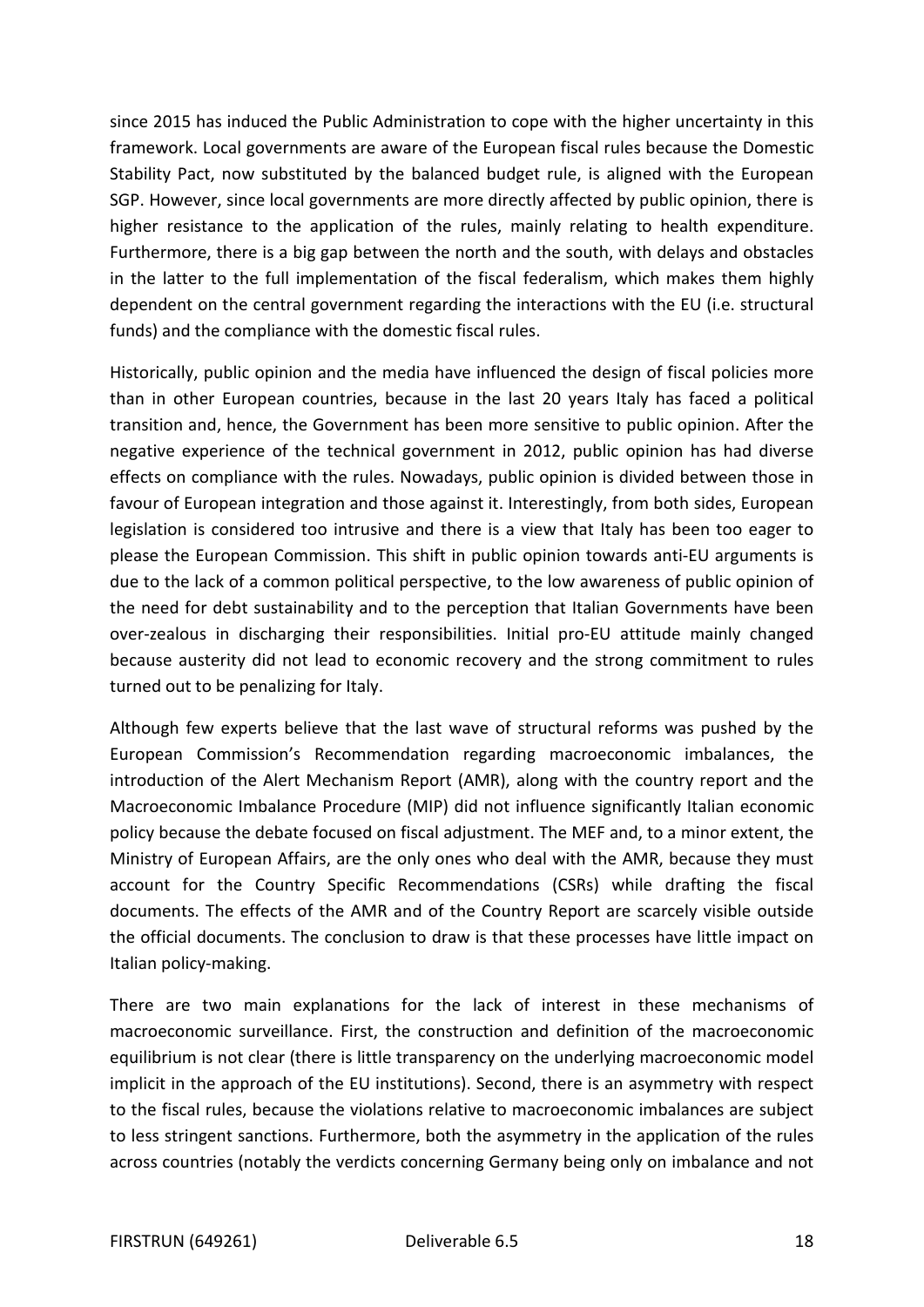excessive imbalance, despite its higher than acceptable trade surplus) and the fact that the MIP has never been activated for any European country, have strongly reduced public awareness on this topic.

Debate in Italy on the evolution of European Integration following the Five Presidents' Report (FPR) is scarce and there is not much public awareness on the topic. Although the European debate is currently focused on the dilemma between risk-sharing and riskreduction, in Italy the widespread idea is that these two things must evolve jointly. Even if Italy is supportive of the introduction of new European fiscal instruments, if the introduction of new rules, as foreseen in the FPR, means more intrusive surveillance, these will hardly be accepted by the Italian public opinion and, consequently, by the Italian government.

### <span id="page-18-0"></span>2.5 **Overview of effectiveness and utility of rules**

The general view that emerges from our interview panel is that fiscal rules in Europe are not well designed because they are generally procyclical, are often violated and timeinconsistent. The countries hit harder by the recession are those most penalised by the new rules. The Italian presidency of the European Council in 2014 favoured a more flexible vision of the SGP, so there is no expectation of more intrusive control and constraints by the EU. The EDP would not have a big impact because many European countries risk being subject to it.

The Domestic Stability Pact was not effective because it lacked the right incentives. In 2014 Italy introduced the balanced budget rule for sub-national governments making sanctions more binding. This approach should be followed also at the European level, where there are not enough incentives to follow the rules, because either sanctions are absent or they are not imposed. Italy enacted several economic reforms, most of which were recommended by the EU, but it is necessary to convince citizens that these reforms are useful because their positive effects are not immediate, so they are seen with a lot of skepticism. Even if the introduction of the balanced budget principle in the Italian Constitution enforced Italy's credibility, the measures taken to reduce public debt have not been effective: Italy has generally met the deficit limit since exiting the EDP, but debt reduction has not occurred so far. The safeguard clauses show that there is a lack of accountability and the increasing degree of complexity in the rules pushes national governments to shirk their responsibilities.

There is a huge problem in the rules related to potential output, which generate distortions. For instance, the 3% deficit/GDP limit refers to nominal variables and was designed to be consistent with a 60% debt/GDP ratio and a 5% GDP growth rate. Taking into account the current economic framework, this rule would imply today a 4% deficit/GDP ratio. This shows that the nominal constraint should be changed. Things are worse when we consider the structural constraint, which is a good theoretical rule because it is countercyclical, but is based on the estimation of potential output, which is not robust to any sensitivity analysis. As a consequence, even a small estimation error is able to change significantly the economic and financial outlook and, hence, several limits to fiscal instruments, such as public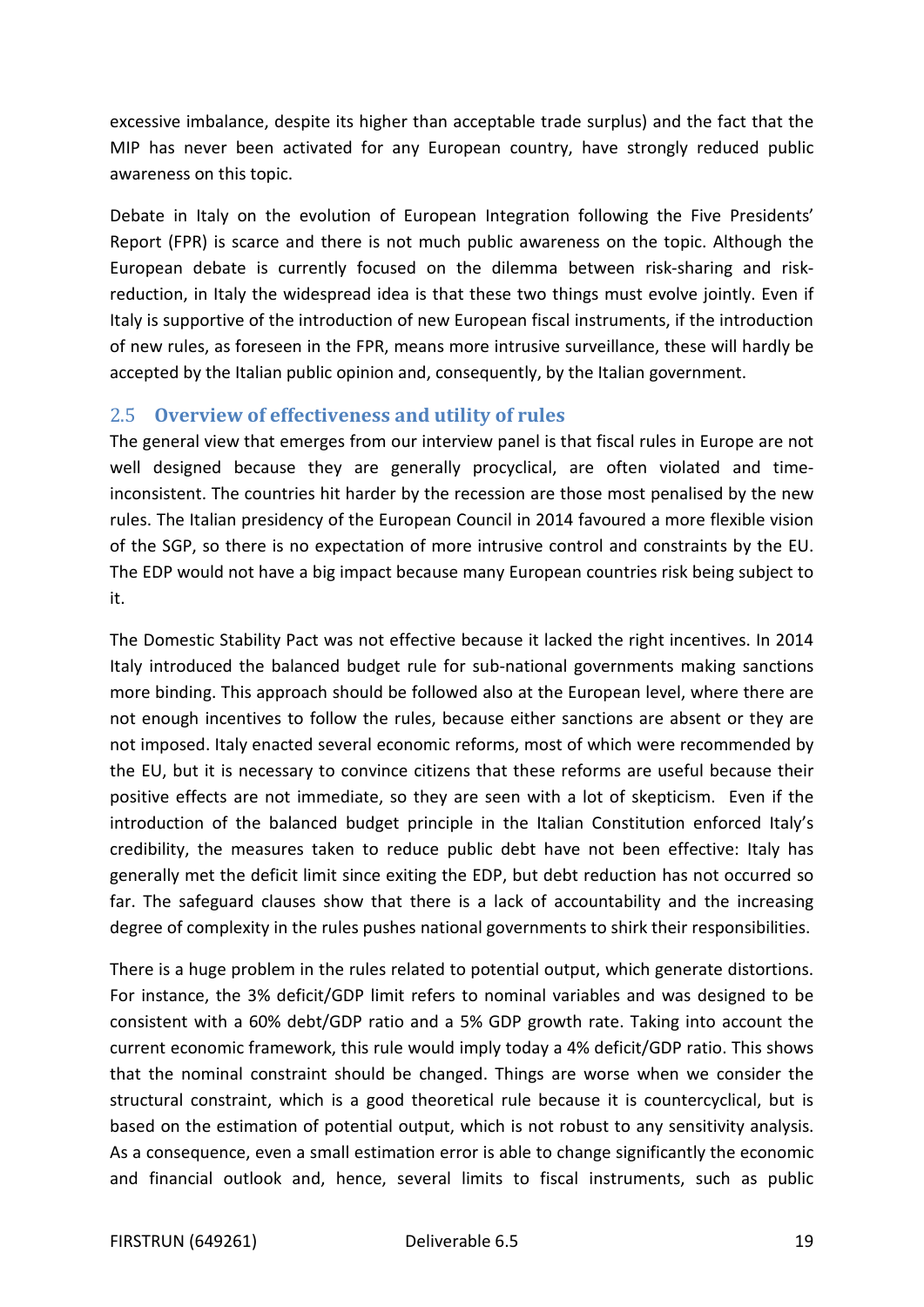expenditure. Both the national fiscal council and the Italian government are aware of this problem but, since it is a very technical issue, it is difficult to communicate and a policy effort is needed in order to overcome the weakness of this rule. A debate between the Italian government and the EU on output gap estimation is ongoing, since it is crucial in identifying compliance with rules.

The creation of the PBO in 2014 is perceived as a necessary step after the introduction of the balanced budget rule in the constitution. Its additional role of validation of the Government's trend macroeconomic forecast (the Two Pack requires validation of only the policy macroeconomic forecast) has increased the effectiveness of this institution in influencing fiscal policy and the commitment to rules. Although it is strongly independent, nowadays the role of this institution is still limited and its contribution is similar to the moral suasion of other institutions (e.g. Bank of Italy, Istat, etc.). For instance, it has no enforcement powers on the Government, as it depends on the decisions of Parliament, which hears the PBO but decides independently. Furthermore, it is still strengthening its technical skills because at the moment its forecasts rely mainly on the economic outlook of other institutions.

Although since the introduction of the MIP Italy has been experiencing macroeconomic imbalances (excessive imbalances from 2014), the country has undertaken several structural reforms, which were less effective than expected, mainly because the economic environment is not responsive to change and because there is a communication shortage regarding their scope. The lack of political consensus on reforms and their mistrust are obstacles to future reforms and they are due to the unfulfilled promises on how rapidly they would deliver benefits. To solve the problems of low productivity and competitiveness, an implausibly large effort is necessary and, while Europe focuses on productivity growth, Italian public opinion is more interested in welfare. However, through the MIP, Europe has influenced the flow of reforms more than Governments are willing to admit.

The current framework in the EU is not sustainable in the long run because it lacks a unitary vision on common objectives. Therefore, the Five Presidents' Report's proposals would be effective only with greater political integration, but today this is not feasible. Whenever national Constitutions have a higher legislative power than the European one, Member States will not accept to limit more their decisional capacity. Italy would agree with debt mutualisation to achieve higher fiscal integration in Europe. However, it would be necessary to reduce or eliminate the asymmetries in terms of government debt, because this would make the creation of rules, which solve the moral hazard problem, easier. Debt mutualisation or some form of fiscal transfers, such as Eurobonds, implies a permanent redistribution of resources, which is a necessary condition for an Optimal Currency Area, as shown by Mundell in 1973. To reach this objective more fiscal discipline is necessary. A similar reasoning can be applied to the bail-in rule and the common deposit insurance: financial risk-sharing can be achieved only by reducing total risks. Summing up,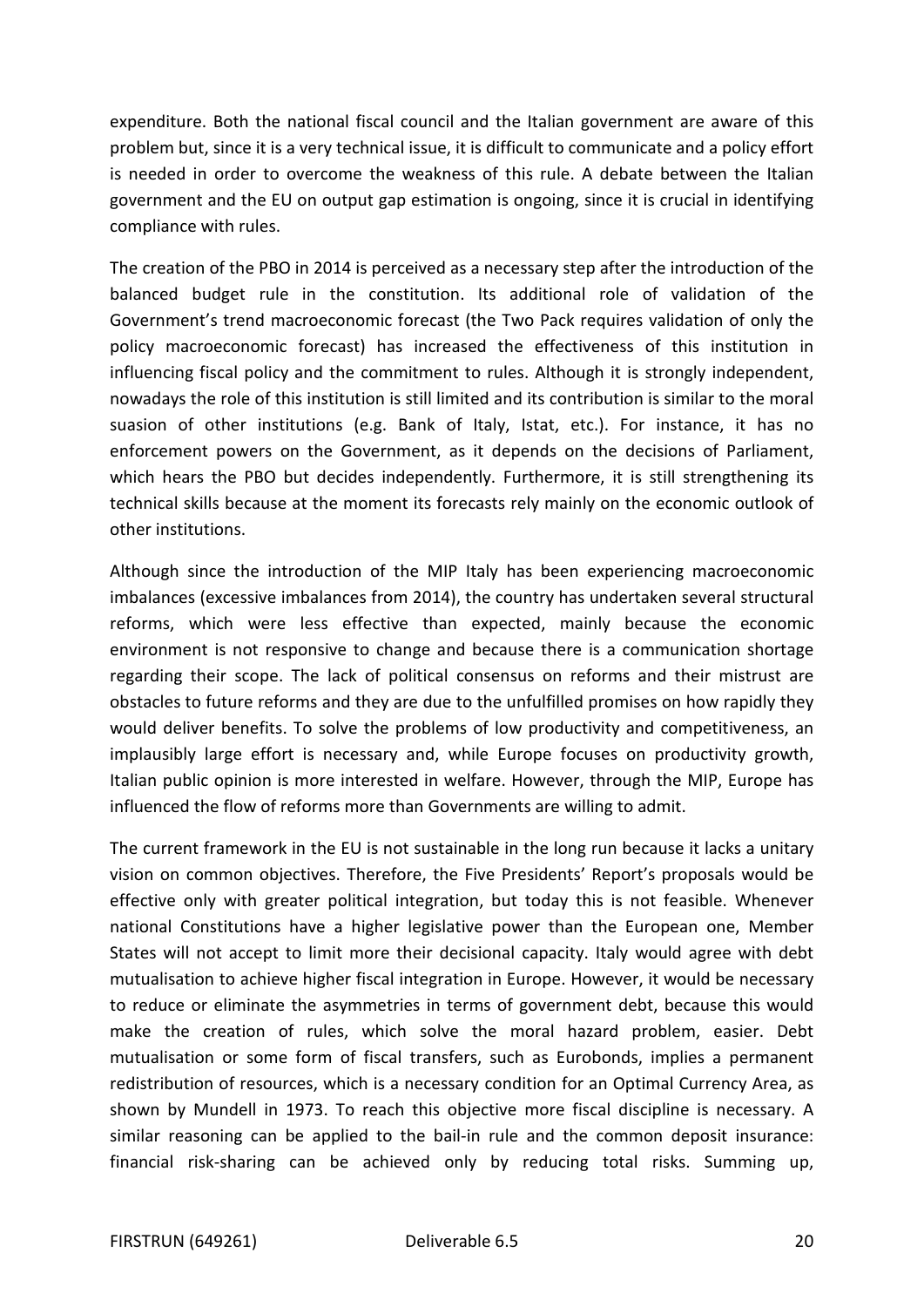mutualisation, Eurobonds, fiscal capacity and a unique Treasury are two sides of the same coin, because fiscal risk-sharing must go hand-in-hand with fiscal discipline. This can be reached if the rules are good and enforceable, hence sanctions are needed to be effective. Governments will not accept permanent transfers to other Member States without requiring their fiscal discipline in exchange. The same mistake made with the creation of the EMU should not be repeated: mutualisation and other forms of transfers cannot drive the political process. It must be the other way around.

#### <span id="page-20-0"></span>2.6 **Conclusions**

This analysis of the fiscal governance framework in Italy, in relation to the coordination [of](#page-20-1) fiscal policy among Member States in the EU, draws on the main fiscal policy documents<sup>7</sup> issued by the MEF (the EFD, the Update of the EFD and the DBP), the PBO (the Budgetary Planning Report and the Budgetary Policy Report) and the European Commission (Assessments [a](#page-20-2)nd Recommendations on the EFD and Opinions on the DBP) and on the 11 interviews run $8$ . What is striking about the fiscal documents studied is that every six months the government updates its forecasts downwards with more negative outcomes on the business cycle, on the government budget and consequently on government debt, and requests greater flexibility, as allowed by the European Commission in its Communication on the use of flexibility in the SGP rules of the beginning of 2015. This way, in the past years, Italy has been postponing the achievement of the MTO of a zero structural balance and has asked for a deviation from its requested structural adjustment in view of the global and European recession, structural reforms, the immigration crisis, the earthquakes and investments, which brought to an increase in public debt and a further loss in credibility.

Since Italy was subject to the EDP from 2009 to 2012, from 2013 to 2015 it was subject to the transitional debt rule. However, 2011 and 2012 were characterized mainly by a large set of structural reforms and a bold fiscal consolidation strategy. Even if the introduction of the balanced budget principle in the Italian Constitution enforced Italy's credibility, the measures taken to reduce public debt have not been effective: Italy has generally met the deficit limit after the end of the EDP, but debt reduction has not occurred so far. To this extent, the revised EU rules can be considered to have failed. One of the most significant factors behind the lack of commitment to the rules is that, after the ECB's unconventional monetary policy in response to the 2011 sovereign debt crisis, the perceived urgency of fiscal discipline decreased. Although there was initially acceptance in the public opinion that financial markets, not just EU rules, were to blame for the lack of growth in the Italian economy, the lack of improvement and the perception that rules were unfair to Italy have damaged public confidence. This change in the public opinion has strongly affected the government's commitment to rules.

j

<span id="page-20-1"></span> $<sup>7</sup>$  See Annex II with the list of all documents used in the report.</sup>

<span id="page-20-2"></span><sup>8</sup> See Annex I with the list of all interviewees.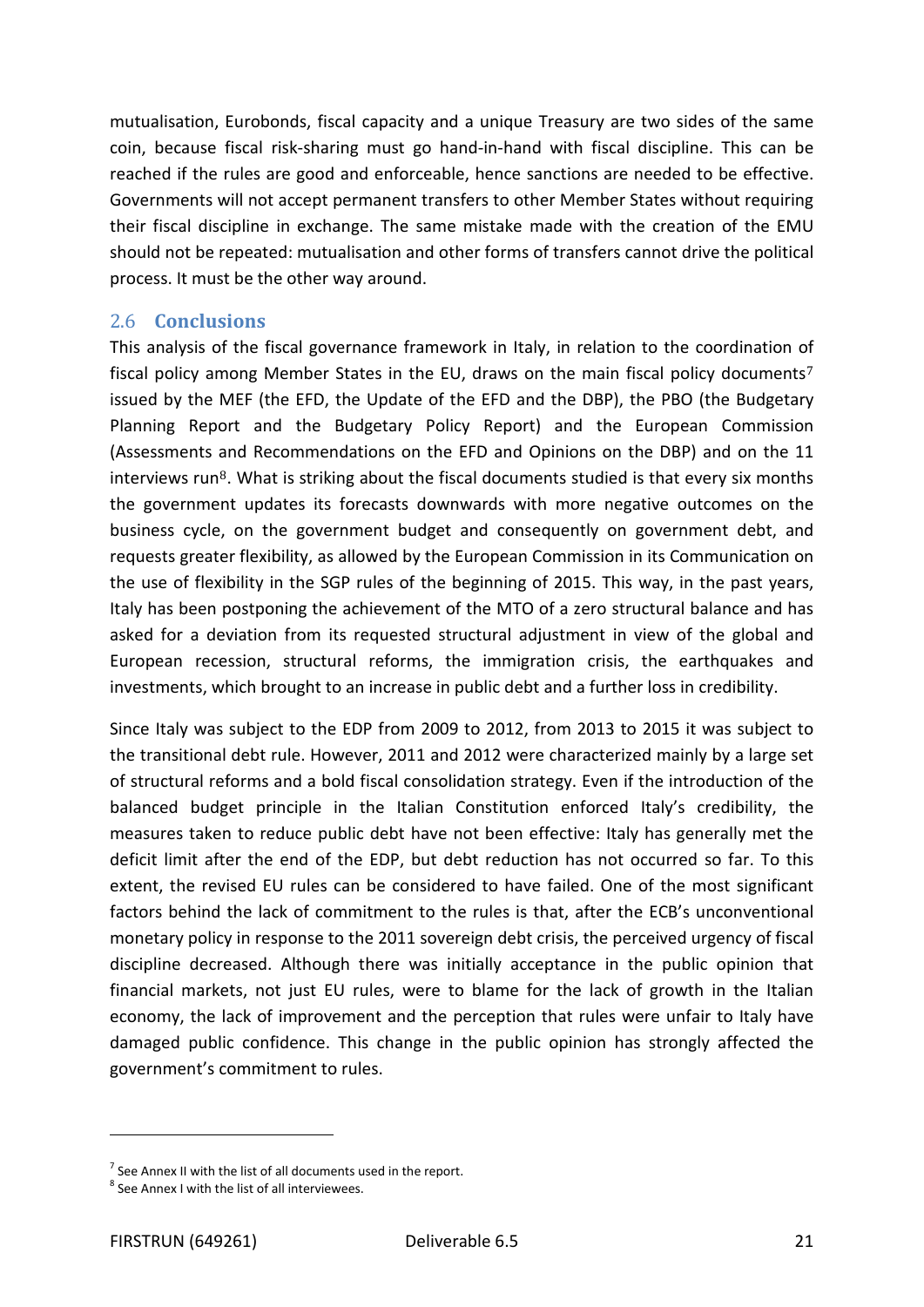What can be judged, also based on the interviews, is that, although Italy was one of the European countries pushing for greater flexibility and is in fact taking advantage of it, this has complicated the enforcement of rules and has not increased compliance with them, which was already an issue in the past. The flexibility in the rules means it is easier not to comply, invoking exceptional circumstances, and this brings to policies that do not achieve the objectives of the SGP. National rules have imposed the balanced budget principle enshrined in the Constitution onto local governments, but their very limited fiscal capacity makes coordination and compliance more difficult, also because of discretionary government transfers. Both domestically and at the European level, the requests for flexibility in terms of additional fiscal space has led to continuous bargaining between different levels of government, complicating interactions and consequently commitment, compliance and effectiveness.

The creation of the PBO and its analysis and validation of the DBP has pushed the government to be more cautious in its forecasts and to update them in a quicker and easier way compared to before. This has reduced the gaps between the forecasts of the MEF and the European Commission and resulted in a more careful budget planning strategy. Overall the PBO and the DBP have increased compliance and effectiveness of rules, as shown by the recent non validation of the macroeconomic policy forecasts in the Update of the EFD and the following validation of the forecasts in the DBP updated by the MEF to be aligned with those of the PBO. However, the flexibility clauses have had the opposite effects, as shown by the risk of significant deviation from the required adjustment path for both the structural balance and the expenditure benchmark pillars for 2017, but hopefully they might increase the utility of rules and welfare of citizens, although postponing compliance and effectiveness.

Italy has shown great skill and expertise in managing its huge public debt also during the crisis, but it is perceived as a difficult case and as a risk for the stability of the European system because of the size of its public debt, which in the past years has also grown despite the introduction of a debt reduction target. The weaknesses of the Italian economy, namely high public debt and low productivity, and the fact that governments have not effectively tackled these problems in the past, negatively affect the bargaining power of Italy in Europe, even if the interaction with the other European countries has increased recently. The lack of ownership of rules reduces commitment even more. Furthermore, the credibility of Italian governments has been compromised by two major factors: the cut to the property tax and the repeated postponement of the tax reform, both requested by the European Commission, and the compliance with the deficit requirements achieved only at the end of the year to avoid the activation of the "safeguard clauses". These exampes suggest a lack of accountability.

Overall, national rules have been tailored to be aligned with EU rules and are both quite appropriate in achieving fiscal discipline and a balanced budget, although they have not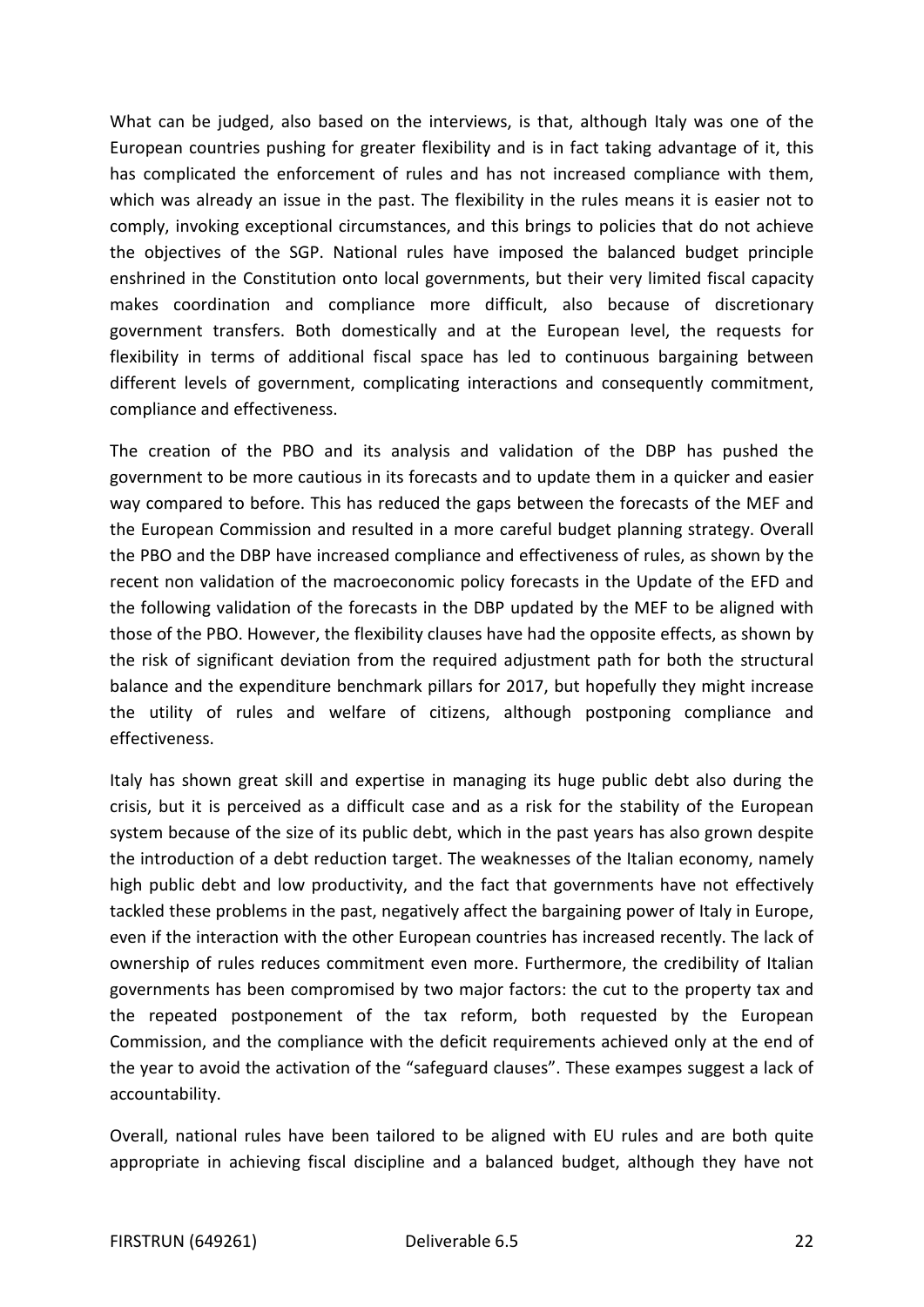been effective in debt reduction. Rules have not been very useful in welfare terms because of the negative impact of the increase in government debt and the austerity measures implemented in times of recession. Additionally, the greater flexibility of fiscal rules has increased their appropriateness at the cost of weakening compliance, feeding into the compliance-appropriateness dilemma. Also the proliferation of rules has reduced their importance and visibility, especially those related to the MIP, because too many rules create confusion and bring governments to focus on respecting only some of them. In the end, the PBO is being useful in bringing visibility to and increasing budgetary planning and cautious macroeconomic forecasting, enforcing EU monitoring through an independent domestic institution.

#### **Annex I : list of interviewees**

Davide Ciferri, Cassa Depositi e Prestiti Fabrizio Saccomanni, Bank of Italy Federico Arcelli, Oliver Wyman Francesco Boccia, House of Deputees Budget Commission Luca Rizzuto, Parliamentary Budget Office Luigi Marattin, Presidency of the Council of Ministers Paolo Guerrieri, Senate of the Republic Budget Commission Pierpaolo Benigno, LUISS Guido Carli University Pietro Reichlin, LUISS Guido Carli University Roberto Petrini, La Repubblica Stefano Fantacone, Centro Europa Ricerche

#### **Annex II: documents used in report**

Alert Mechanism Report by European Commission Annual Report by Bank of Italy Assessment of Stability Programme by European Commission Budgetary Planning Report by Parliamentary Budget Office Budgetary Policy Report by Parliamentary Budget Office Country Report by European Commission Draft Budgetary Plan by Ministry of Economy and Finance Economic and Financial Document by Ministry of Economy and Finance Economic Surveys Italy by OECD Opinion on Draft Budgetary Plan by European Commission Recommendation on National Reform Programme by European Council Update of Economic and Financial Document by Ministry of Economy and Finance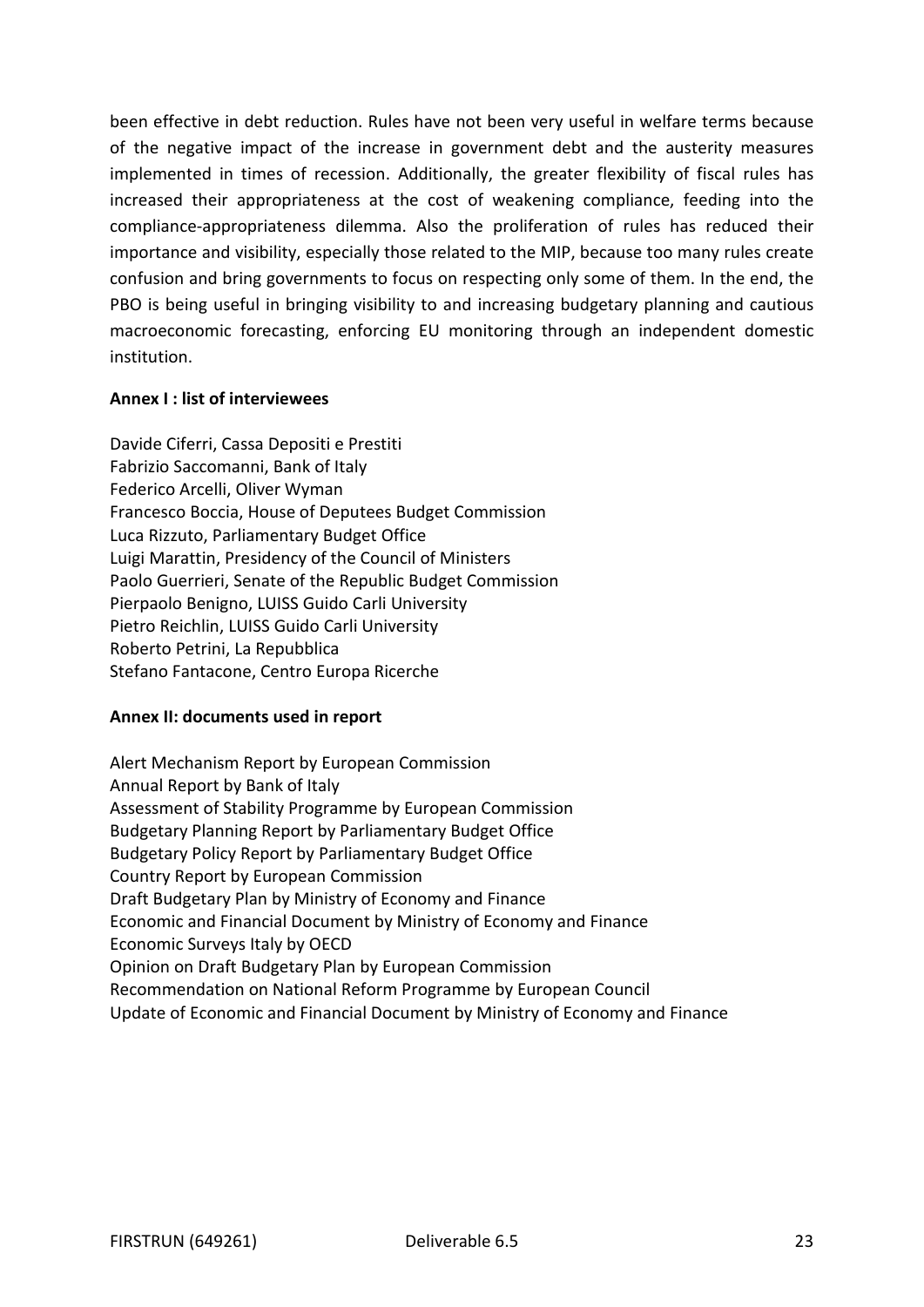## <span id="page-23-0"></span>**3 In-depth case study on the national implementation of coordinating mechanisms in Poland**

Grzegorz Poniatowski and Krzysztof Głowacki, CASE

#### <span id="page-23-1"></span>3.1 **Introduction**

The present study analyzes the fiscal rules that Poland has used to keep its fiscal policy disciplined and coordinated within the EU. This Report is divided into six sections. The first two sections set the stage for the analysis by listing the national fiscal rules in Poland, recounting their evolution and presenting their institutional setup. The next two sections provide an account of the compliance and commitment to the national and EU fiscal rules from the side of the Polish policy makers. The fifth section is an assessment of the effectiveness of the fiscal rules, and the sixth section concludes the paper. The report has three Annexes: Annex I contains graphs, Annex II is an account of the field work done for the purposes of the study, and Annex III enumerates the documents and other sources that were consulted.

#### <span id="page-23-2"></span>3.2 **Evolution of national fiscal rules**

The fiscal rules in Poland include national fiscal rules and EU fiscal rules. Currently, the national fiscal framework in Poland comprises the debt rule, the prudence thresholds, and the expenditure rule.

The UE fiscal rules include those originating from the Stability and Growth Pact (including the Medium-Term Budgetary Objectives and the Excessive Deficit Procedure) and from the Six Pack (including the Macroeconomic Imbalance Procedure)<sup>[9](#page-23-3)</sup> and are partly coordinated under the European Semester framework. These EU fiscal rules are common to the EU Member States and will not be recounted in the first section of this Report.

#### **Debt rules**

j

The debt rule is the oldest element of the Polish fiscal governance framework. It has been in place since 1999, when the provisions of the 1997 Constitution of the Republic of Poland<sup>[10](#page-23-4)</sup> became operational. Article 216, Clause 5 of the Constitution prohibits the general and local governments to take loans or provide guarantees when the public debt exceeds 60 per cent of GDP. In addition to the Constitutional provisions, the Public Finances Act<sup>[11](#page-23-5)</sup> recognizes prudence thresholds in form of two quantities, namely 55 per cent and 60 per cent debt-to-GDP ratios. Each threshold, if breached, triggers a set of countervailing fiscal measures, whose impact and scope increases proportionally to the threshold level. Above the 55 per cent debt-to-GDP ratio the government is obliged not to increase wages and not to index

<span id="page-23-3"></span> $9$  The fiscal rules stemming from the Fiscal Compact, to which Poland is a signatory, are not binding for the country, because it is not a member of the Eurozone. Participation in the Compact is voluntary for Poland, and Polish governments were mainly interested in the opportunities to participate in summits offered by the Compact. See e.g. Klukowski (2013).

<span id="page-23-5"></span><span id="page-23-4"></span> $^{10}$  Journal of Acts of 1997, no. 78, item 483.<br> $^{11}$  Journal of Acts of 2009, no. 157, item 1240.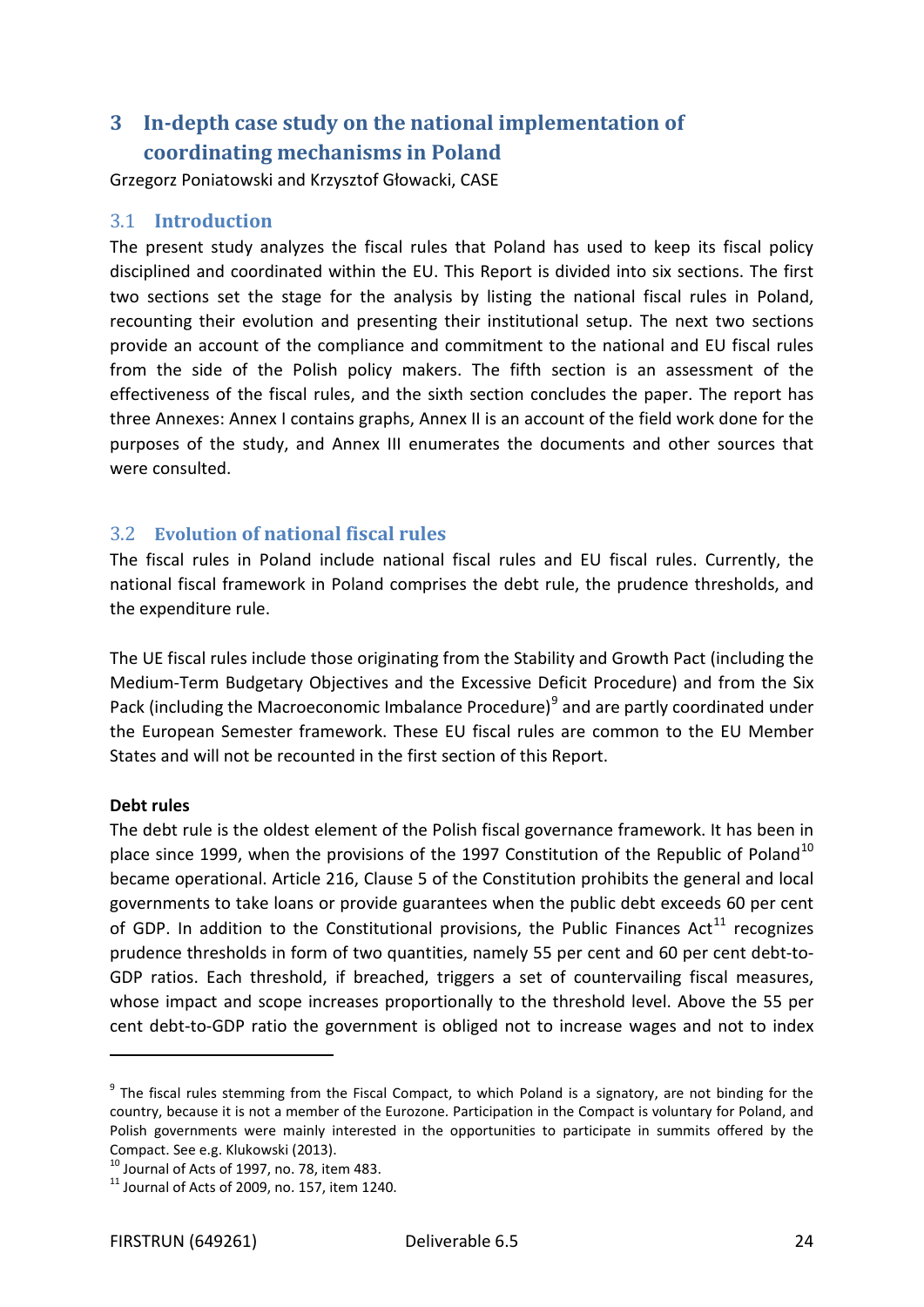pensions above the inflation rate. Besides that, it is obliged to decrease the debt-to-GDP ratio when it prepares its annual budgets. Moreover, if the ratio debt to GDP breaches 60 per cent, the government is obliged to present a roadmap for reducing the debt overhang.

Since 1997, the debt rule and prudence thresholds have been strengthened gradually. First provisions reinforcing the Constitutional limit of 60 per cent debt to GDP ratio were introduced in the Public Finances Act<sup>[12](#page-24-0)</sup> and included three prudence thresholds of 50, 55 and 60 per cent of debt-to-GDP ratio. In 2009, the amended Public Finances Act<sup>[13](#page-24-1)</sup> added new precautionary measures to the existing rules and thresholds, introducing the obligation not to increase wages and not to valorize pensions if the 55 per cent debt to GDP ratio is breached. The first provisions reducing the strength of the automatic measures against debt accumulation were introduced in 2013, notably suspending the obligation to decrease the deficit (in relation to the previous year) whenever the limit of 50 per cent debt to GDP ratio is breached.

In 2010, the 50% threshold was breached, which prohibited the government from increasing the ratio of budget deficit to budget revenues. This situation persisted until 2013, when the Parliament suspended the 50% threshold at the initiative of the government. The suspension of the threshold did not follow from activation of any escape clause, but was a result of the government's own discretion to override the rule.

#### **Expenditure rules**

The stabilizing expenditure rule was passed by the parliament in 2013 and has been binding in Poland since 2015. Currently, the rule caps expenditure at the level set by the GDP growth forecast, CPI forecast and a correction component, which is contingent on the value of debtto-GDP ratio $14$ . The rule could be characterized with the following formula:

$$
EXP_{t} = EXP_{t-1} \times E_{t}[CPI_{t}] \times (FGDP_{t} + C_{t}) + E_{t}[DA_{t}]
$$

where:

 $\overline{a}$ 

 $EXP<sub>t</sub>$  – is programmed government expenditure in time *t*,

 $EXP_{t-1}^*$  - is expenditure programed for *t-1* corrected by the actual CPI,

 $CPI_t$  – consumer price inflation,

 $FGDP<sub>t</sub>$  – adaptive real GDP forecast,

 $C_t$  – correction component, which depends on the value of debt-to-GDP ratio (-2 pps,-1.5 pp., 0 or 1.5 pp.),

 $DA_t$  – value of discretionary spending.

<span id="page-24-2"></span><span id="page-24-1"></span>

<span id="page-24-0"></span><sup>&</sup>lt;sup>12</sup> Journal of Acts of 2005, no. 249, item 2104.<br><sup>13</sup> Journal of Acts of 2009, no. 157, item 1240.<br><sup>14</sup> General government expenditure except of Social Insurance, Labour Fund, Bank Guarantee Fund, and funds created, assigned or transferred to Bank Gospodarstwa Krajowego.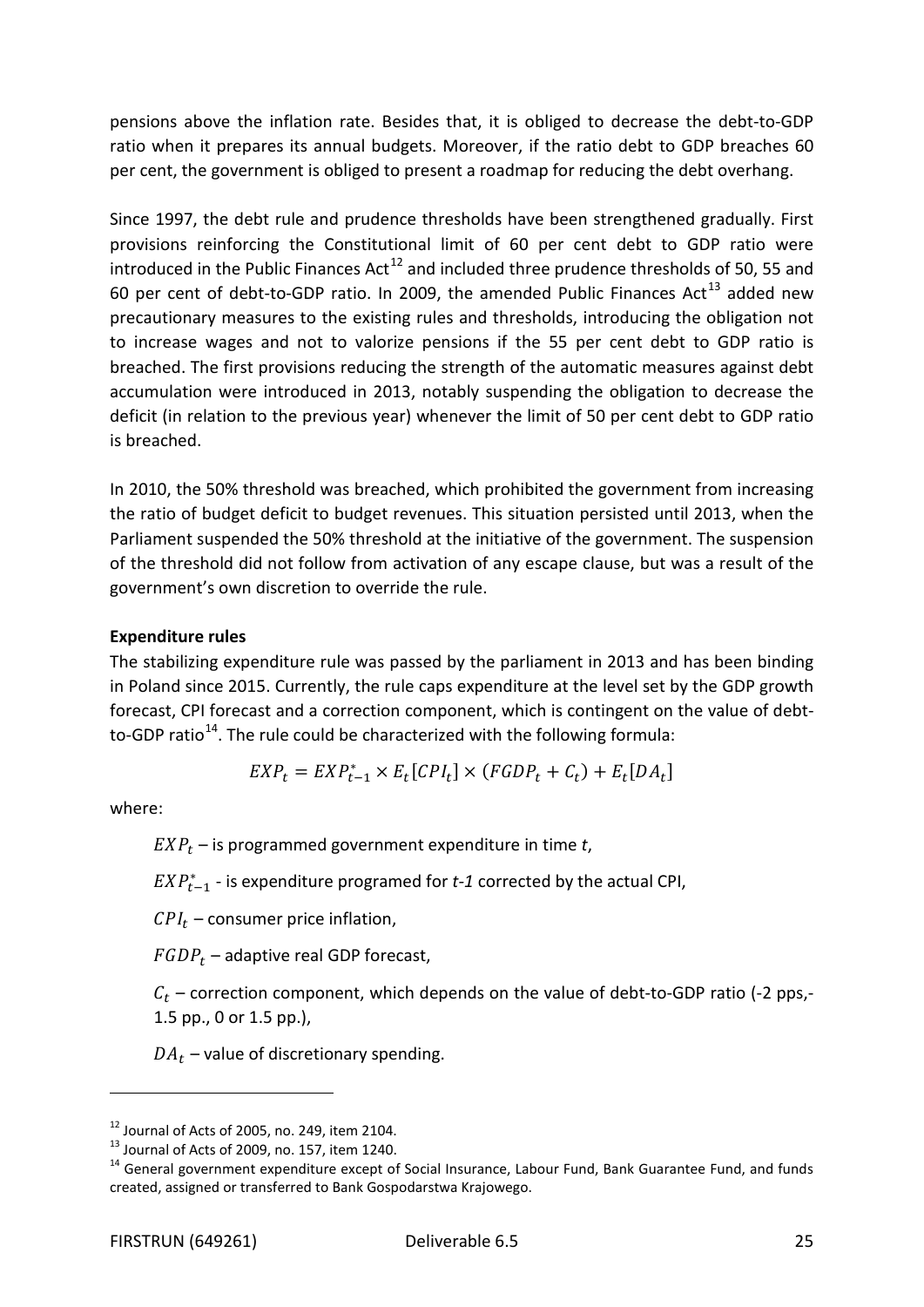The stabilizing expenditure rule was implemented as a substitute to the precautionary measures abandoned in 2013, when the 50 per cent debt-to-GDP threshold was eliminated. The implementation of the rule was preceded by two years of operation of a temporary rule. According to the temporary provisions passed in 2011, discretionary spending and all newly enacted spending could not exceed 1 pp. in real terms. The rule was also modified more recently. To give the government fiscal leeway, the method of adaptive estimation of inflation forecast was substituted with the inflation goal of the central bank in 2015. Over the period of low inflation, the target of the central bank was much below the forecasted inflation rate, and thus the amendment in the rule has made it weaker.

Although the expenditure rules have been applied in Poland since 2011, the first expenditure rule, the so-called "Belka anchor", was introduced as early as in the 2002 budget year. Named after the then Finance Minister Marek Belka, the rule aimed to cap the expenditure at the inflation rate plus one percentage point. However, the rule was applied only to the 2002 budget, as the subsequent Minister of Finance, Grzegorz Kołodko, abandoned the rule the same year it was introduced.

#### **Other**

Currently, neither a national balanced budget rule nor a revenue rule is in place in Poland. In 2006, the government implemented the rule of setting the limit for the annual general government deficit to a fixed value of 30 bln PLN, which amounted to ca. 2.8 per cent of GDP in 2006. The rule was operational in 2006 and 2007. It was abandoned with the outburst of the crisis.

#### <span id="page-25-0"></span>3.3 **Fiscal governance framework and key institutions**

#### **Government budget, debt rules and prudence thresholds**

According to the Public Finances Act, the government budget comprises the government revenue, expenditure, deficit, and other elements such as sources of deficit financing, limits on employment by public sector entities, financial plans, list of entities receiving special grants and values of the grants. The budget is prepared by the government with the advisory role assigned to the Bureau of Research of the Chancellery of the Sejm.<sup>[15](#page-25-1)</sup> The control over the implementation of the budget is taken by the Parliament, through the Supreme Audit Office, and the Council of Ministers.

The budgetary acts need to comply with all the fiscal rules and prudence thresholds. If the debt-to-GDP ratio as announced by the Minister of Finance is in excess of a given prudence threshold, a number of corrective fiscal measures are triggered. If the debt-to-GDP ratio exceeds 55%, but is below 60%, the following measures are initiated: $^{16}$  $^{16}$  $^{16}$ 

 $\overline{a}$ 

<span id="page-25-1"></span><sup>&</sup>lt;sup>15</sup> The Sejm is the lower house of the Polish parliament.<br><sup>16</sup> Public Finances Act, Art. 86, clause 1, sentence 2.

<span id="page-25-2"></span>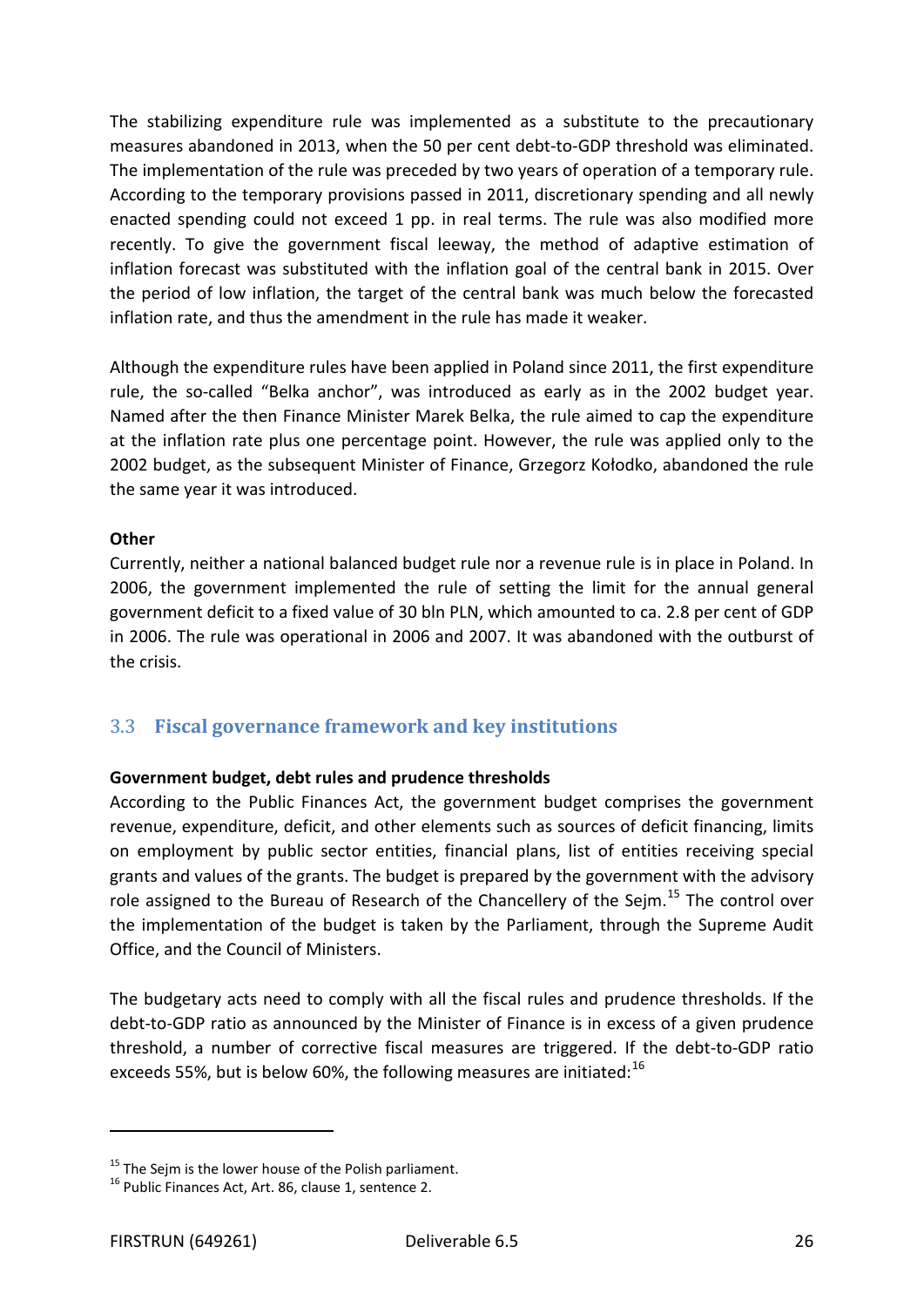- 1) the state budget for the following fiscal year is not to have a deficit, or in any case the state budget is to be such that the ratio of the State Treasury debt to GDP is decreased;
- 2) the wages of the public sector employees are not to be increased;
- 3) the indexing rate of pensions and disability pensions is not to exceed the previous year's CPI rate;
- 4) no new loans and credits are to be disbursed from the state budget;
- 5) no increase of expenditures in a range of state institutions is to take place;<sup>[17](#page-26-0)</sup>
- 6) the Council of the Ministers is to review multiannual financial programs and expenditures financed by foreign loans;
- 7) the Council of the Ministers is to review the existing legislation, including VAT rules, with a view to increasing state revenues;
- 8) the Council of Ministers is to present a consolidation program designed to reduce the debt-to-GDP ratio;
- 9) in the following fiscal year, the expenditures of territorial governments may not exceed the sum of their revenues, budget surpluses from the previous years, and foreign-sourced funding.

If the debt-to-GDP ratio exceeds 60%, the following measures are initiated<sup>[18](#page-26-1)</sup>:

- 1) the measures 1-7 from as above;
- 2) within one month from the announcement of the debt-to-GDP ratio, the Council of Ministers (the government) is to present a consolidation program designed to bring the debt-to-GDP ratio below 60%;
- 3) starting from the seventh day after the announcement of the debt-to-GDP ratio, public sector entities are not to extend financial warranties and guarantees;
- 4) in the following fiscal year, the expenditures of territorial governments may not exceed their revenues.

Until 2013, if the debt-to-GDP ratio exceeded 50%, but was below 55%, the following measure was to be initiated: $19$ 

1) the state budget in the following fiscal year is to be such that the ratio of the budget deficit to revenues does not increase.

In addition, by May  $31<sup>st</sup>$  of each year, the Minister of Finance is supposed to announce the amount of the public debt and the debt-to-GDP ratio as of the end of the previous fiscal year in *Monitor Polski*, the Official Journal of the Republic of Poland.<sup>[20](#page-26-3)</sup>

 $\overline{a}$ 

<span id="page-26-0"></span> $17$  These institutions include Chancellery of the Sejm, Chancellery of the Senate, Chancellery of the President, Constitutional Tribunal, Supreme Audit Office, Supreme Court, Supreme Administrative Court, courts, and

other.<br><sup>18</sup> Public Finances Act, Art. 86, clause 1, sentence 3.

<span id="page-26-3"></span><span id="page-26-2"></span><span id="page-26-1"></span><sup>&</sup>lt;sup>19</sup> Public Finances Act, Art. 86, sentence 1 (before amendment).<br><sup>20</sup> Public Finances Act, Art. 38. Other pieces of information that the Minister is supposed to announce include the amount of the State Treasury debt, the amount of public debt expressed in the national currency (Art. 38a),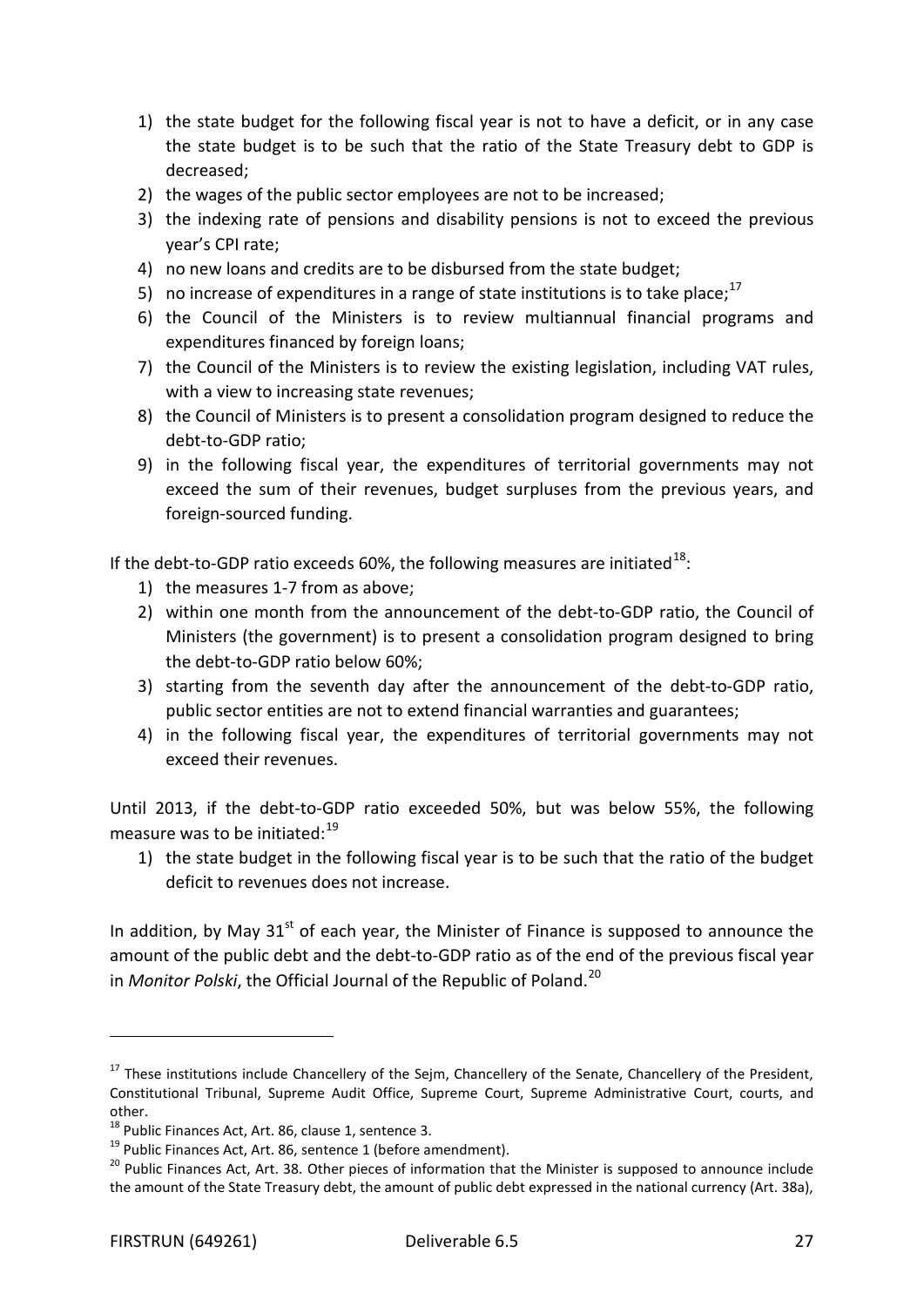#### **Expenditure rules**

The implementation and monitoring of the expenditure rule is mainly performed by the Ministry of Finance. The beginning of the process in April corresponds to the yearly update of the Convergence Program required by the EU, which in an opportunity to prepare first estimates of the expenditure rule for a given year. The Convergence Program is updated in a way that is consistent with the national expenditure rule and the EU expenditure benchmark, but not necessarily the Midterm-Budgetary Objectives (see below). When selecting baseline economic indicators for the budgetary act, the Ministry of Finance relies on the forecasts of the Central Statistical Office, National Bank of Poland, and the European Commission.

#### **EU fiscal coordination**

The Ministry of Development coordinates the European Semester and the Macroeconomic Imbalance Procedure, while the Ministry of Finance specifically addresses the fiscal components of these programs. The Medium-Term Budgetary Objectives are included under the European Semester framework, and they have appeared in every set of the Country-Specific Recommendations for Poland since the country graduated from the Excessive Deficit Procedure. In particular, the Recommendation calls for fiscal adjustment of 0.5% of GDP towards the Medium-Term Objective.

The public officials responsible for the implementation of the European Semester in Poland have established procedures to coordinate the process and involve stakeholders in it. For example, the so-called *Group for Europe 2020 Strategy*<sup>[21](#page-27-0)</sup> was established in 2012 to coordinate Poland's progress in the European Semester in the context of the Europe 2020 strategy. Among others, it advises on the National Reform Programmes. The group is led by the Minister of Development and composed of representatives of the Ministry of Development, Ministry of Finance, representatives of local administration (with no voting right) and a wide spectrum of stakeholders.<sup>[22](#page-27-1)</sup> The Group gathers at least once a quarter, and each session is divided in two parts: one to discuss current affairs, and another to debate one selected matter related to the European Semester.

In general, both the Ministry of Development and the Ministry of Finance assess the cooperation and coordination between national institutions as adequate. However, the

.

and other. The entire procedure is tied to the presentation by the Council of Ministers of the report on the budget implementation to the Sejm (Constitution, Art. 226, clause 1).

<span id="page-27-0"></span><sup>21</sup> *Zespół do spraw Strategii "Europa 2020".*

<span id="page-27-1"></span><sup>&</sup>lt;sup>22</sup> Among others, these include the Presidents of the Central Statistical Office and Office of Competition and Consumer Protection, employer organizations, trade unions, NGOs, and research institutions.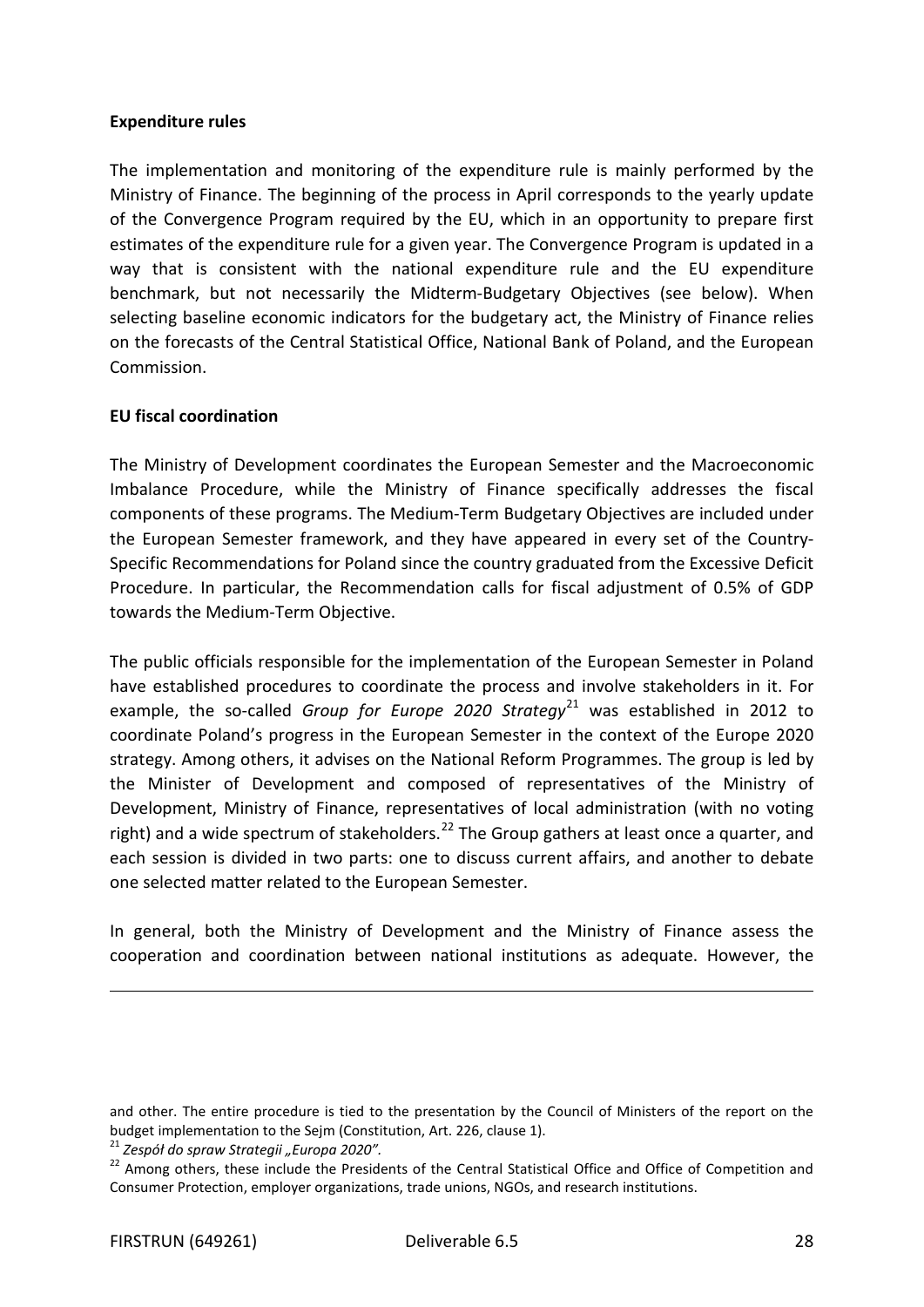Ministry of Development (which coordinates the European Semester) indicates that conflicts of priorities sometimes do occur, with individual institutions attempting to enforce their own agenda to the disadvantage of the general process.

## <span id="page-28-0"></span>3.4 **Compliance with the fiscal rules**

#### **Debt rules**

The debt-to-GDP ratio in Poland has never exceeded 60% since the debt rule was introduced into the Constitution in 1997. While the debt-to-GDP ratio never exceeded the 55% threshold as calculated using the national methodology, it did exceed this threshold in 2013 if the EU methodology is applied (see Graph 1, Annex I). After a period of significant increase in the debt to GDP ratio, the prudence threshold of 55% became a serious limitation to expansionary fiscal policy in 2014. Then, the government decided to introduce amendments in the pension system, which aimed to decrease the debt-to-GDP ratio in accordance with the definition included in the Public Finances Act. As a result, the transfer from public to private pension funds gave the government a leeway of 7-8 per cent for future spending. The 50% threshold has elicited the least compliance. The debt-to-GDP ratio has been above 50% since 2010, but the 50% threshold was suspended in 2013. The amendment of the Public Finances Act concerning the suspension has been enacted by the Parliament in a particularly speedy manner.

#### **Expenditure rules**

Following the introduction of Belka's rule, the Ministry of Finance commenced work on a fiscal reform to reduce social spending. However, the rule was abrogated by the next Finance Minister Grzegorz Kołodko, who insisted that the government should have flexibility in adjusting public expenditure to the state's current financial capacities instead of being constrained by a "political rule".

#### **EU fiscal coordination**

According to the analyses published by the European Commission in its Country Reports, Poland's advancement in meeting the fiscal-related Country-Specific Recommendations has been in the range of "no progress" to "some progress" in the recent years. In particular, the Commission noted that achieving the annual fiscal adjustment of 0.5 % of GDP towards the medium-term objective had "limited progress" or "lack of progress". The Commission also noted "no progress" with regard to establishing a fiscal council and limiting the use of reduced VAT rates. In the 2017 Country Report, the Commission additionally remarked that some of the reforms introduced by the government go in the opposite direction than that required by the Country Specific Recommendations. In this context, the Report explicitly mentions the reduction of the retirement age and implicitly the 500+ program. "Some progress" has been noted in increasing tax compliance, but this optimism may in fact be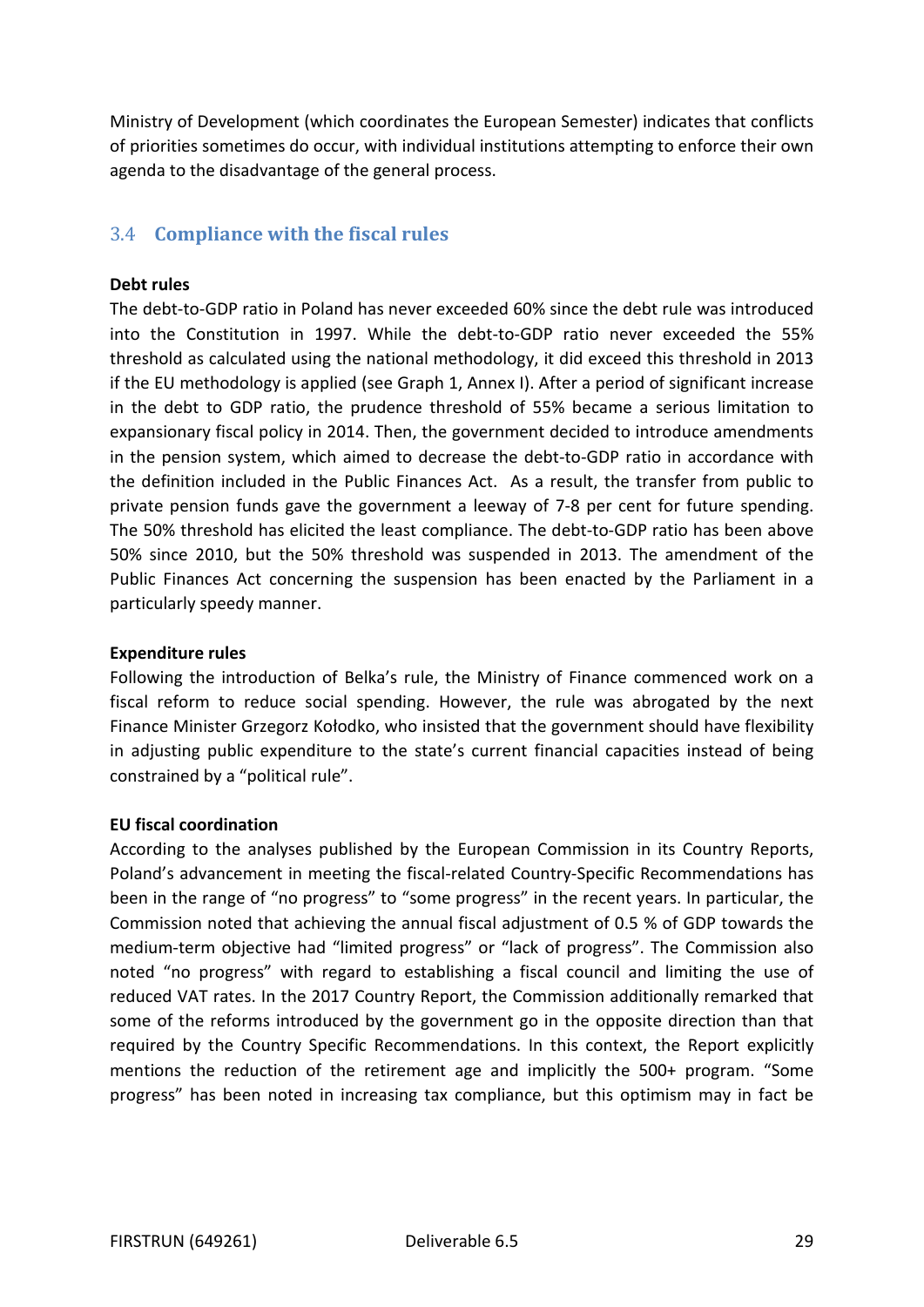premature. While the government did enact a series of reforms with the aim of increasing tax compliance, $^{23}$  $^{23}$  $^{23}$  their effectiveness is yet to be seen.

Poland was under the Excessive Deficit Procedure in the years 2009-2015. The Procedure was initiated by the Commission based on the "existence of a severe economic downturn"<sup>[24](#page-29-2)</sup> in the country and the general government deficit exceeding the 3% of GDP reference value in 2008. The Commission concluded that the breach of the reference value was not an exceptional situation, but a consequence of insufficient consolidation of public finances and a generous social policy in the previous years. At the same time, the public debt criterion was not triggered, as public debt was well below 60% of GDP. In the course of the Procedure, Polish governments (the First Cabinet of Donald Tusk until 2011 and the Second Cabinet of Donald Tusk thereafter) took measures to reduce the deficit and cooperated with the Commission and the Council to exit the Procedure. The following measures were implemented, among others: cautious macroeconomic assumptions and fiscal consolidation, introduction of the temporary expenditure rule and the stabilizing expenditure rule, pension reform (including the increase of the retirement age and the reduction of the scope of special pension arrangements), changes in tax law, and the transfer of the treasury bonds representing pension rights of the insured from the private Open Pension Funds to the public Social Insurance Institution. The initial deadline set by the Council for exiting the Procedure was in 2012, but it was not met and it was consequently extended to 2014, and then to 2015. The deficit reference value was still hovering above 3% in 2014, but the Council found Poland to be eligible for specific provisions given that the deficit was close to the reference value, the debt-to-GDP ratio was below 60%, and the country had implemented the crucial pension reform. Consequently, the deficit was forecast at below 3% for the following two years, and on June 19, 2015, the Council concluded the Procedure.

## <span id="page-29-0"></span>3.5 **Commitment to the fiscal rules and their influence**

#### **Debt rules**

 $\overline{a}$ 

Due to its entrenchment in the Constitution since 1997 and the relatively high level of debtto-GDP ratio that it relates to, the debt rule is widely regarded as one not to be transgressed. Indeed, Poland's debt never exceeded nor even approached 60% of GDP after 1997.

The decision of the Tusk cabinet to suspend the 50% threshold in summer 2013 was widely perceived as a hard blow to the credibility of the threshold mechanism, and it cast doubt on the political commitment to it. Some experts interpret it as abandonment of fiscal prudence for the sake of short-term political gains. However, there are also voices arguing that the decision was economically sound. In particular, it is argued that a further tightening of the fiscal policy might have stalled the economy in the conditions of sluggish recovery.

<span id="page-29-1"></span><sup>&</sup>lt;sup>23</sup> Some of these reforms are not free from controversies, e.g. increasing the maximum penalty for VAT fraud to 25 years imprisonment.

<span id="page-29-2"></span><sup>&</sup>lt;sup>24</sup> At the time, the European Commission forecast a GDP drop of 1.4% for 2009, but the Polish economy did not contract after all.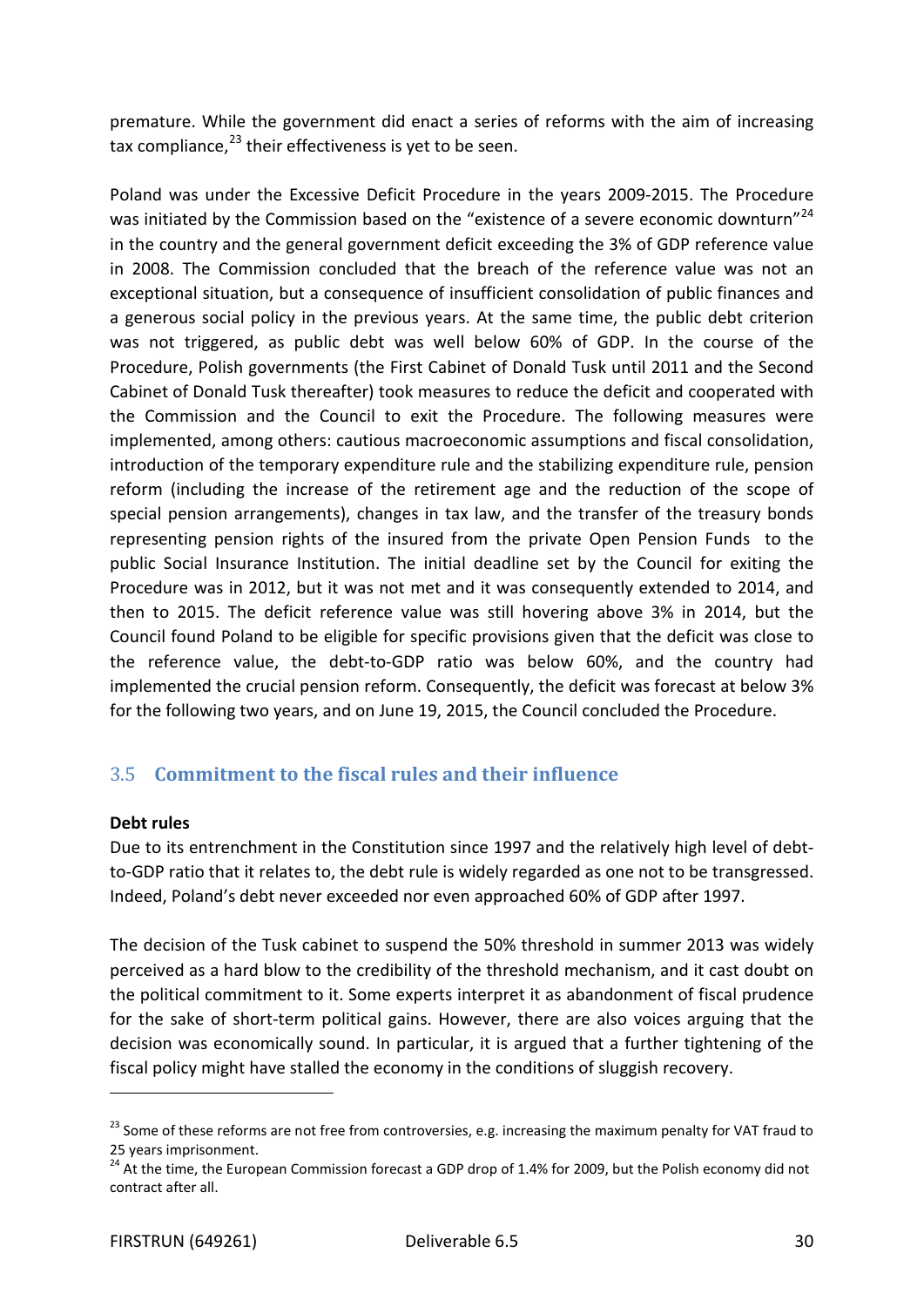#### **Expenditure rules**

The introduction of Poland's first fiscal rule in 2002 by Minister Belka aimed to enforce fiscal discipline at a time when Poland faced serious problems in servicing its debt. As the rule was relatively rigorous, capping real growth of expenditure at one percent appeared to be too restrictive for the subsequent Minister of Finance, Grzegorz Kołodko. Moreover, the rule had a weak legal base, which might have been another reason for the lack of commitment that it elicited.

History repeated itself in 2015. The stabilizing expenditure rule, binding since 2015 budget, was watered down soon after its introduction. As the complicated formula to ensure anticyclicality of fiscal policy is relatively easy to modify, a change in one of the parameters, namely forecasted inflation, gave the government a leeway of ca. 2% of GDP in its spending in 2016.

#### **EU fiscal coordination**

The Polish authorities do not consider the European Semester to be indispensable to the national fiscal policy. They rather see it as a useful complement that helps to stimulate discussion, mobilize the flow of ideas, and coordinate the timetables of the institutions engaged in fiscal policy. On the other hand, the European Semester is seen as a useful tool for the EU to coordinate the fiscal policies of the individual Member States.

The introduction of the Six Pack regulations (in fact, one of the six documents is a directive), together with the agreement of the Fiscal Compact has significantly increased the importance of EU fiscal coordination. In particular, the implementation of macroeconomic conditionality, which ties the European Structural and Investment Funds to macroprudential performance, has been described as a powerful incentive to increase compliance in the context of the Macroeconomic Imbalance Procedure and the Excessive Deficit Procedure.

#### *Country-Specific Recommendations*

There are three types of criticism about the Country Specific Recommendations for Poland from the side of national officials. First, it has been suggested that in spite of its name, the recommendations are not specifically tailored for Poland. For example, the Polish side considers the Medium-Term Budgetary Objectives to be an inadequate measure for Poland (see below). Another example concerns the Recommendation calling for the establishment of a fiscal council in Poland, equipped with the following functions: ex-ante and ex-post verification of compliance with national and EU fiscal rules, assessment of macroeconomic and fiscal forecasts, and evaluation of long-term sustainability of public finances (European Commission, 2016). While Poland does not have a single body called "fiscal council" (as the only Member States of the EU), it has long used a number of institutions that jointly perform many of the functions of a fiscal council. For example, the Monetary Policy Council issues official opinions regarding the drafts of budgetary acts, and the Supreme Audit Office monitors the implementation of the budget, including adherence to the provisions of law. There seems to be a consensus among the Polish authorities that the Polish diffused model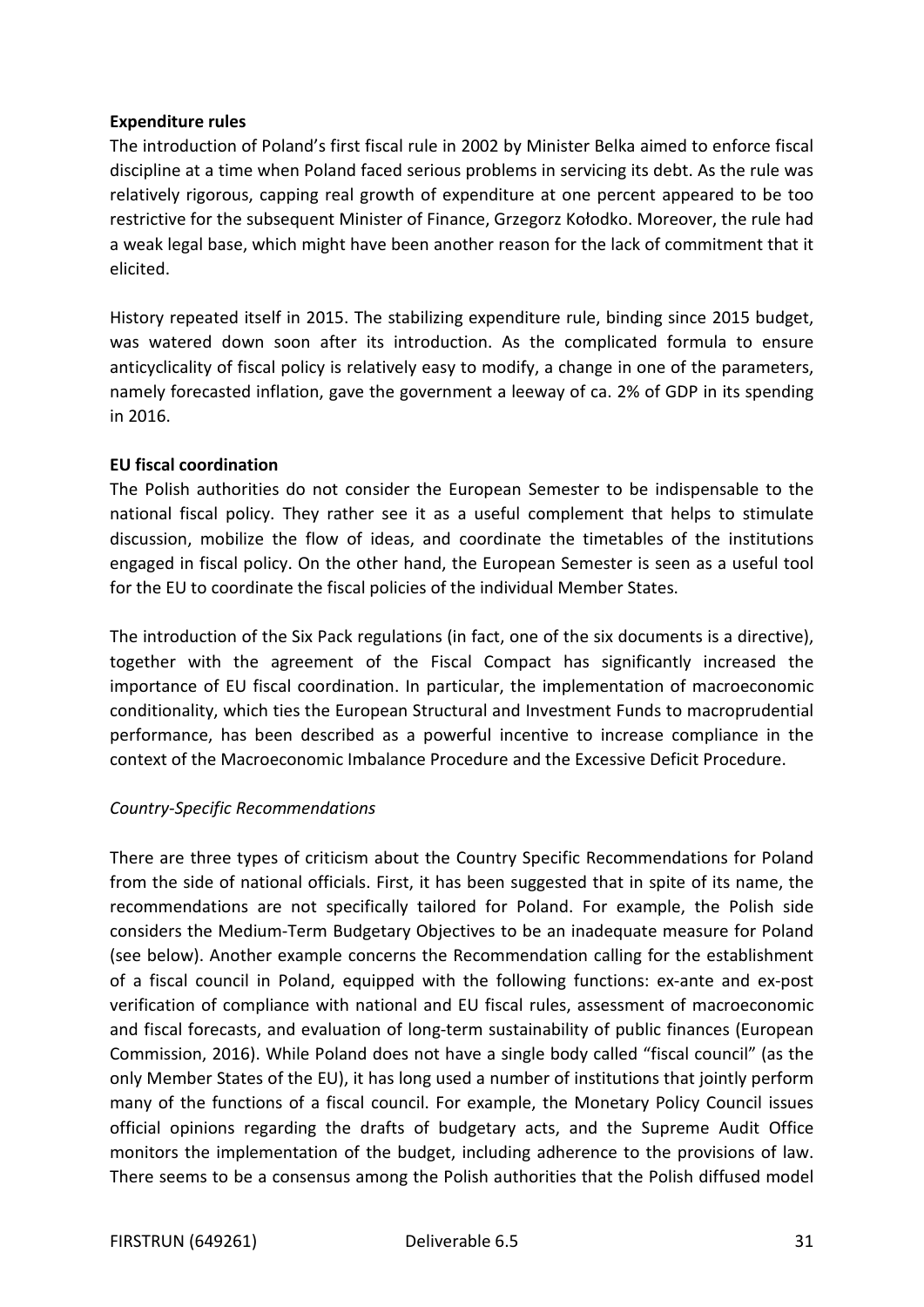of a fiscal council is an adequate and sufficient equivalent of a decentralized fiscal council, and that the European Commission is enforcing its own vision in an unduly bureaucratic manner. The interviewees report that the European Commission acknowledges the existence and merits of the Polish model for achieving the outcomes of a fiscal council. However, in its Country Reports (e.g. 2016), the Commission observes that not all the functions of a fiscal council are covered by the Monetary Policy Council and the Supreme Audit Office. The Commission also pejoratively labels the functions of a fiscal council performed by other bodies as "scattered", but it does not provide constructive reasons why they should be performed by a single body. Indeed, literature does not provide arguments for such a supposed necessity.

Secondly, some of the Recommendations are described by the Polish side as contradictory. For example, the Recommendation calling for a reform of the preferential pension arrangements, according to the officials, contradicts the Recommendation on social inclusivity and poverty reduction. However, this argument can be seen as at best partially valid: although some policies may be socially difficult in the short run, they may nonetheless be necessary to improve social welfare in the long run. Indeed, the instruments of social inclusion and poverty reduction should be deployed in the process to mitigate the negative effects of the pension system rationalization.

Finally, the Polish officials disagree with some of the Recommendations. For example, some public officials question the Commission's claim that the extensive use of reduced VAT rates negatively impacts the collection rate, arguing that there is no such effect. Moreover, the Ministry is currently conducting its own research, and the results have been described as showing no causal link between the variables of interest. In the experience of CASE, it can be stated that such a link does exist, but the strength of the effect is not significant, especially in comparison to other measures that could be undertaken to improve VAT compliance<sup>[25](#page-31-0)</sup>.

#### *Medium-Term Budgetary Objectives*

The MTO, which is covered in the Country Specific Recommendations, has met with criticism from some Polish officials. They believe that this measure on its own is inadequate for some Member States, including Poland, due to the methodological difficulty of observing the structural deficit. This difficulty is related to the revenue side of public finances, mainly the significant tax gap that Poland struggles with. Despite this critique, Poland integrated the MTO into its national stabilizing expenditure rule. In particular, the correction component of the expenditure rule (currently 1.5 pp.) is designed to correspond with the fiscal adjustment prescribed by the MTO for Poland (currently 0.5% of GDP). In fact, when introducing the national expenditure rule in 2013, the economists from the Ministry of Finance stated that one of its goals was to reach the MTO of 1% (wGospodarce.pl, 2013).

 $\overline{a}$ 

<span id="page-31-0"></span> $25$  See Barbone et al. (2013).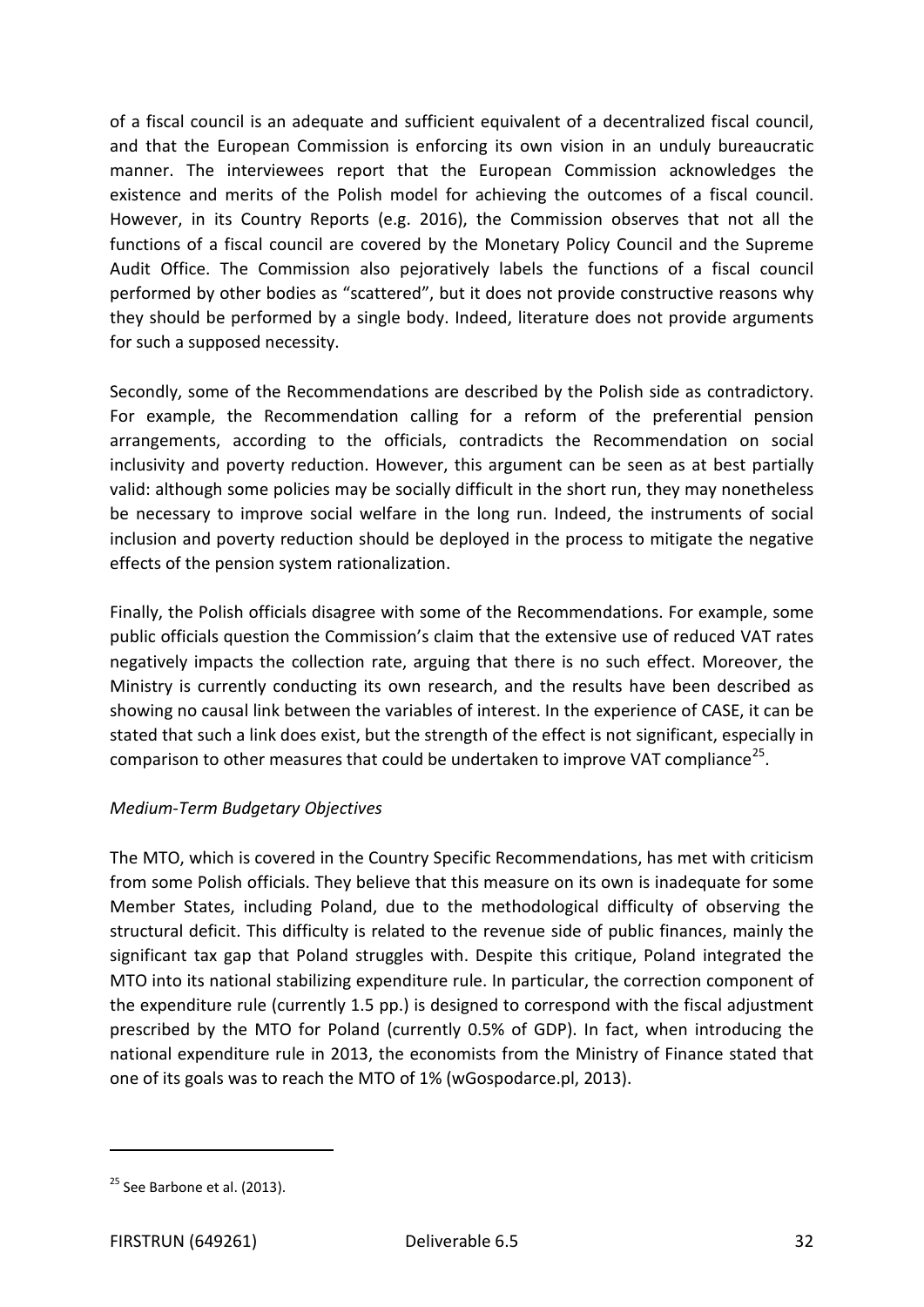However, Poland has continued to seek to complement the MTO with the expenditure benchmark, including throughout the EDP process. There seems to be a slow progress in this regard: at a session of the Economic and Financial Affairs Council (ECOFIN) in December 2016, it was agreed that the expenditure benchmark would be applied next to the MTO (in the so-called economic reading). However, the Country Report for Poland from February 2017 did not mention this methodological update, which provoked questions during the stakeholder meeting at the Commission's Representation Office in Poland a few days later. At the meeting, the answers to those questions were postponed.

#### *Excessive Deficit Procedure*

According to Polish authorities, the primary objective of fiscal policy (including the work on the state budgets and the Convergence Programmes) in the years that Poland was under the Excessive Deficit Procedure was to exit the Procedure. The measures which were taken by the two governments in that period make this statement credible. However, one measure – the transfer of treasury bonds representing pension rights of the insured from OFE to ZUS – was highly controversial. Although it contributed significantly to the reduction of the budget deficit, many observers interpreted it as an attempt at creative accounting and a maneuver that would erode commitment to macroprudential policy in the long-term. This move, much like the suspension of the 50% prudence threshold, has to be considered from both sides. On the one hand, it is an example of action that may have a sound economic rationale, but on the other hand it can distort the incentives to comply and has a potential to be abused in the future.

#### <span id="page-32-0"></span>3.6 **Effectiveness of the fiscal rules**

#### **Debt rules**

The debt rule is an effective constraint on the general government debt. However, it does not provide an effective limit on expenditure or the deficit and is procyclical in nature.

Much like the debt rule, the prudence thresholds do not impose an effective constraint on public expenditure until after a significant rise in public has been incurred. In particular, the 50% threshold, when it was still binding, was limited in scope and did not ensure sufficient fiscal discipline. The 50% threshold allowed for expenditure growth provided that it was lower than the economic growth. Another important disadvantage of the prudence thresholds is their procyclical character, which means that the government has to be particularly prudent in times of economic slowdown. Finally, insufficient legal entrenchment means that this rule may be circumvented if there is enough political will, as was the case with the suspension of the 50% threshold in July 2013.

#### **Expenditure rules**

The temporary expenditure rule only applied to so-called flexible expenditures, which accounted for approximately 10-12% of the general government (Ministry of Finance, 2013).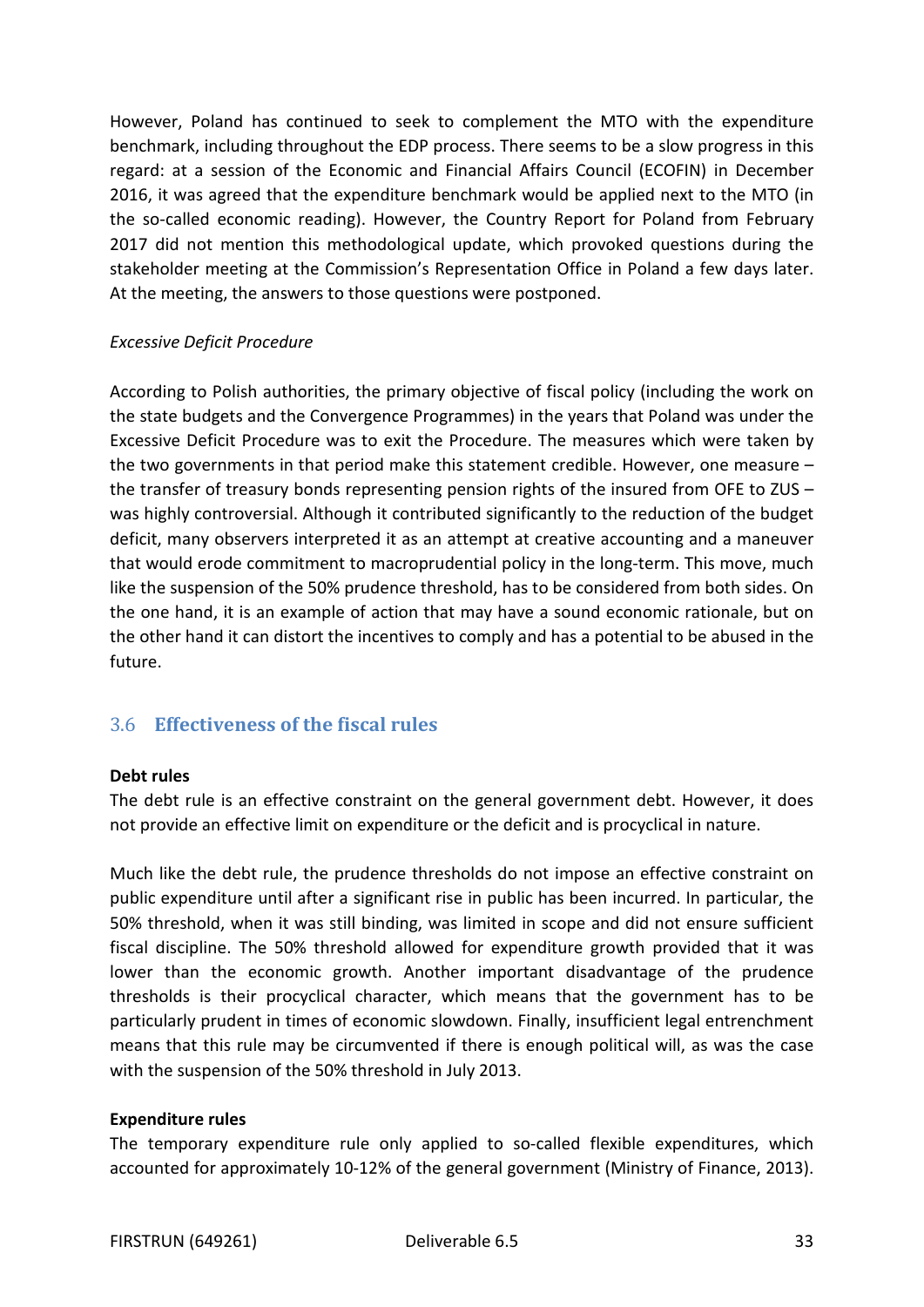Hence, its impact was limited. The currently binding stabilizing expenditure rule applies to approximately 90% of the general government expenditure (Ministry of Finance, 2013). The expenditure rule is anticyclical, as it depends on the average GDP growth in the last eight years (including the current year). It also enables a degree of flexibility: when the budget deficit is below 3%, the limit on expenditure is lower. However, its complicated formula enables the governments to modify its parameters without making them politically accountable for breaching the rules. Although it would be straightforward to simplify the complicated formula for the expenditure rule, the budgetary acts in Poland in recent years have proposed expenditure at the verge of breaking the rules. This shows that the rules are somewhat effective in limiting spendthrift decisions and thus increase the transparency of fiscal policy.

#### **EU fiscal coordination**

Some representatives of the Polish non-governmental economic community are of the opinion that the national fiscal rules have been warped by policy makers to the extent that they had lost potency and credibility. Therefore, the crucial fiscal rules are now those based on the Stability and Growth Pact. While this opinion may be too strong (for example, there exist national rules that were never breached and SGP rules that were breached at some point), there is a consensus that the EU fiscal framework has added value with respect to the national fiscal rules. As the Polish officials themselves admit, the EU fiscal rules provide a sense of guidance and facilitate coordination, including internal coordination between institutions within a single Member State.

On the other hand, the EU may be perceived as unduly insisting on some measures that are considered misguided or inadequate. A prime example is the recommendation regarding the introduction of a fiscal council in Poland, while the country has developed its own, decentralized model of fiscal monitoring. Instead of replacing it with an entirely new, unproven body, the current autonomous model could simply be developed further, capitalizing on previous experience. As noted in the literature (e.g. IMF, 2013), a fiscal council should respect country-specific characteristics. Moreover, it is in fact not the existence of a fiscal council per that guarantees macroprudential governance, but a widely understood and supported commitment to fiscal rules.

#### <span id="page-33-0"></span>3.7 **Conclusion**

The preceding sections show that at least some fiscal rules in Poland have been derogated from. This has been the case with rules that were a result of a temporary political agreement (Belka's rule) or even rules that were enacted by way of a parliamentary statute (the 50% threshold). Such rules did not have sufficient legal standing and could be tampered with by successive Finance Ministers depending on the fiscal stance of their cabinets. In contrast, the rules that have a strong legal base, and could therefore not be easily derogated from, were complied with. This has been the case with the debt rule, which is entrenched in the Constitution. This has also been the case with the rules stemming from the Stability and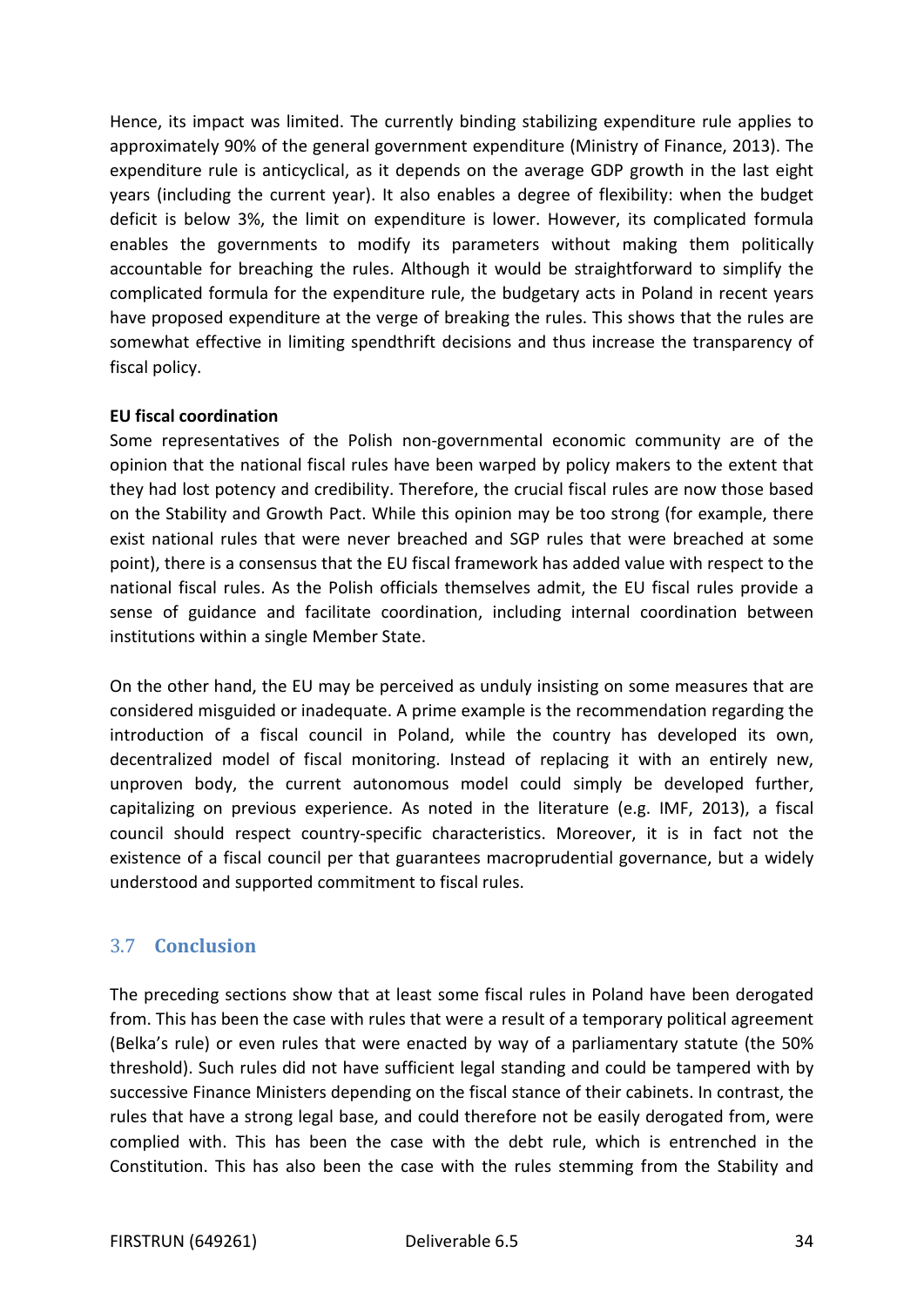Growth Pact, which are entrenched in an international treaty. After Poland breached the 3% of GDP deficit reference value, it was called on to consolidate its public finance under the Excessive Deficit Procedure, which it did.

The evolution of fiscal rules in Poland shows a gradual tendency away from debt-based rules and towards very effective anticyclical expenditure-based rules. However, compliance with the complicated parameters of such rules is difficult to achieve, as the modification of the stabilizing expenditure rule in 2015 shows.

There is no consensus as to how important the EU fiscal framework is to Poland: some believe that it is crucial, because it cannot be manipulated, others claim that national rules are more important still. In any case, decision makers, experts, and stakeholders tend to agree that the EU fiscal framework brings added value to the country. In particular, the European Semester has served to increase coordination and dialogue not only with the other Member States, but also between the national authorities involved in fiscal policy domestically. The Macroeconomic Imbalance Procedure has so far been relevant to Poland only to the extent of its embodiment in the European Semester (in particular, the Alert Mechanism Report within the autumn package). Poland has never subjected to an In-Depth Reviews and has consistently been adjudged to have no imbalances.

All in all, despite being breached, modified and abrogated, fiscal rules have had an important impact on fiscal policy in Poland in recent years. All actions aimed at watering-down or breaching rules have been noted by the media, criticized by various institutions and opposition politicians. Inevitable political losses were often a sufficient sanction to prevent the governments from profligate fiscal policy.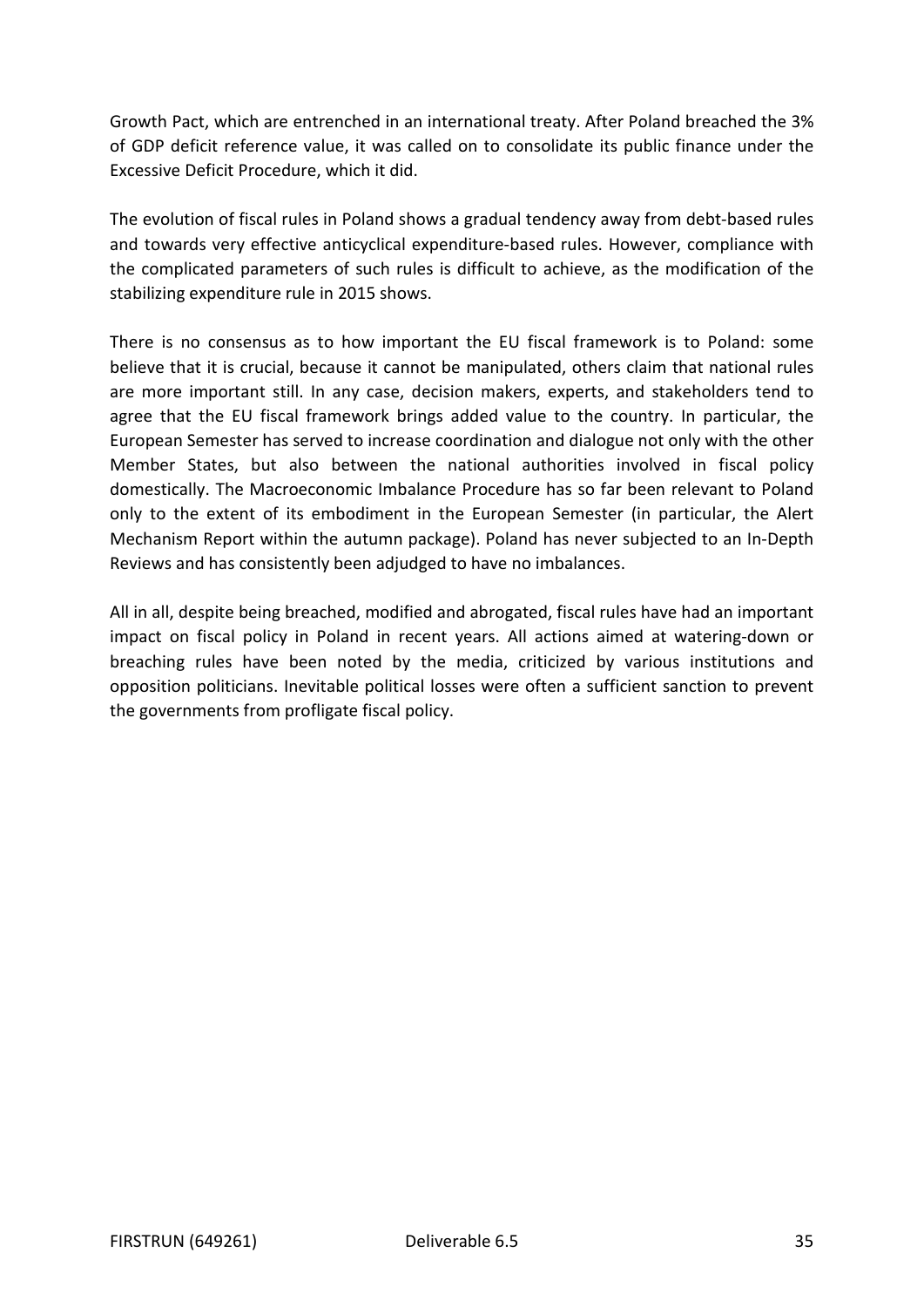#### **Annex I: Graphs**





Source: own work based on European Commission (2017) [http://ec.europa.eu/eurostat/tgm/table.do?tab=table&init=1&language=en&pcode=teina225&plugi](http://ec.europa.eu/eurostat/tgm/table.do?tab=table&init=1&language=en&pcode=teina225&plugin=1)  $n=1$ 





Source: own work based on European Commission (2017)

[http://ec.europa.eu/eurostat/tgm/table.do?tab=table&init=1&language=en&pcode=tec00127&plugi](http://ec.europa.eu/eurostat/tgm/table.do?tab=table&init=1&language=en&pcode=tec00127&plugin=1)  $n=1$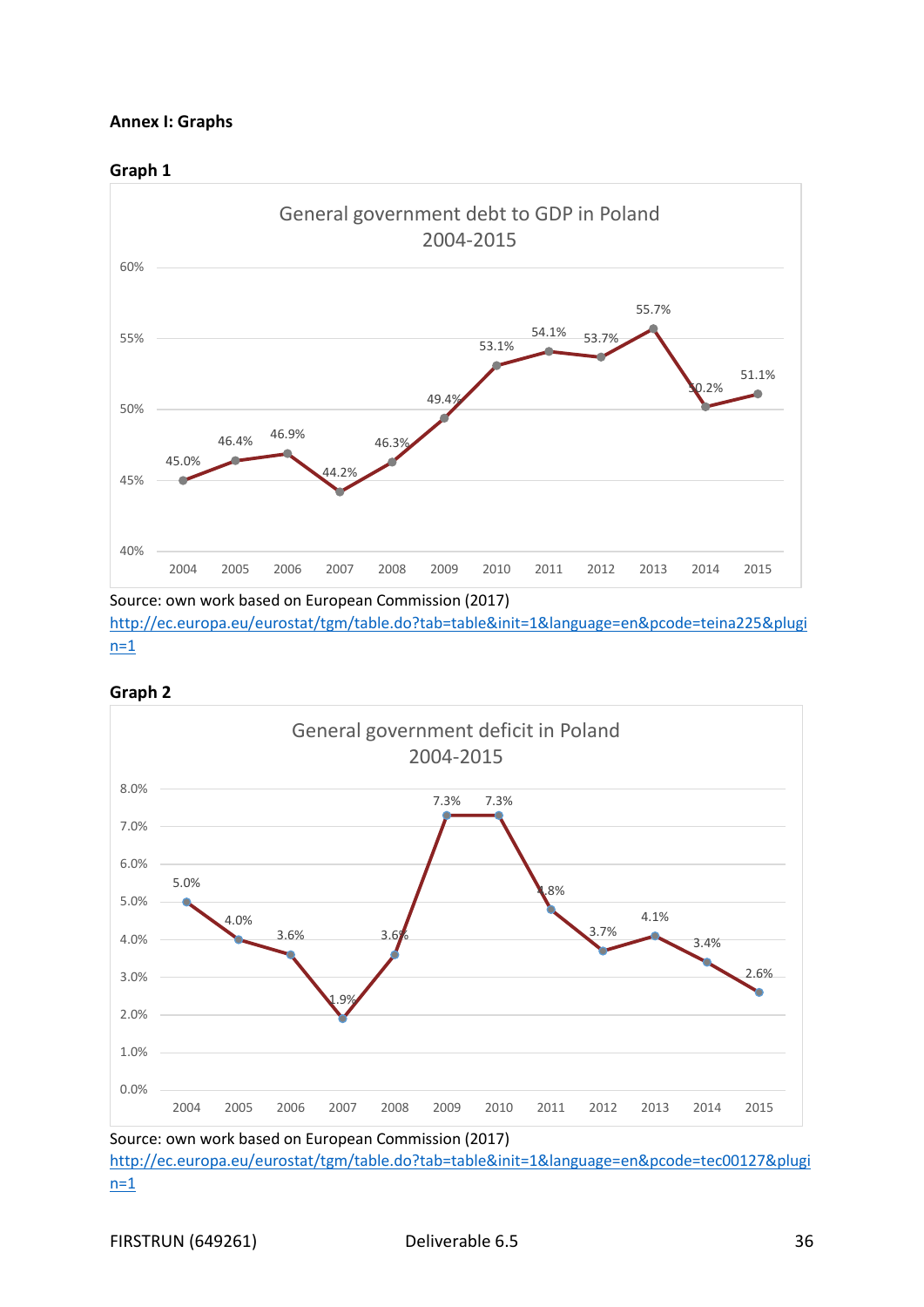# **Annex II: Field work done for the study**

### **Table 1: List of persons interviewed**

| <b>Name</b>                | Organization                                                                  | Unit                                      | <b>Function</b>                               | Date of interview                             |
|----------------------------|-------------------------------------------------------------------------------|-------------------------------------------|-----------------------------------------------|-----------------------------------------------|
| Ms. Joanna Bęza-Bojanowska | Ministry of Finance                                                           | <b>Macroeconomic Policy</b><br>Department | Vice-Director                                 | Feb 13, 2017                                  |
| Mr. Tomasz Gibas           | <b>European Commission</b>                                                    | Representation Office in<br>Poland        | <b>Economic Advisor</b>                       | Feb 27, 2017;<br>March 13, 2017<br>(expected) |
| Ms. Dominika Hasińska      | Ministry of Foreign Affairs                                                   | <b>EU Economic Department</b>             | <b>Lead Specialist</b>                        | Feb 13, 2017                                  |
| Mr. Aleksander Łaszek      | Forum Obywatelskiego<br>Rozwoju (Civil Development<br>Forum, an economic NGO) |                                           | <b>Chief Economist</b><br>and Vice-President  | Feb 7, 2017                                   |
| Ms. Aneta Piątkowska       | Ministry of Development                                                       | Department of Development<br>Strategy     | Vice-Director                                 | Feb 23, 2017                                  |
| Mr. Marek Belka            |                                                                               |                                           | Former Prime Minister,<br>Minister of Finance | Mar 13, 2017                                  |

## **Table 2: List of events attended**

| Event                                                                                                              | Organizer                                                                                | Venue                                           | <b>Participants</b>                                                              | Date            |
|--------------------------------------------------------------------------------------------------------------------|------------------------------------------------------------------------------------------|-------------------------------------------------|----------------------------------------------------------------------------------|-----------------|
| Seminar for Financial<br>Institutions representatives<br>on the European<br><b>Commission's Economic</b><br>Agenda | European Commission,<br>Directorate-General for<br><b>Economic and Financial Affairs</b> | Brussels, Belgium, premises<br>of the organizer | Financial institutions from<br><b>MSs</b>                                        | Feb 21-22, 2017 |
| Working breakfast for<br>stakeholders to discuss the<br>2017 Country Report for<br>Poland                          | European Commission,<br>Representation Office in<br>Poland                               | Warsaw, Poland, premises<br>of the organizer    | Ministry of Development<br>Ministry of Finance<br>Social partners<br><b>NGOs</b> | Feb 27, 2017    |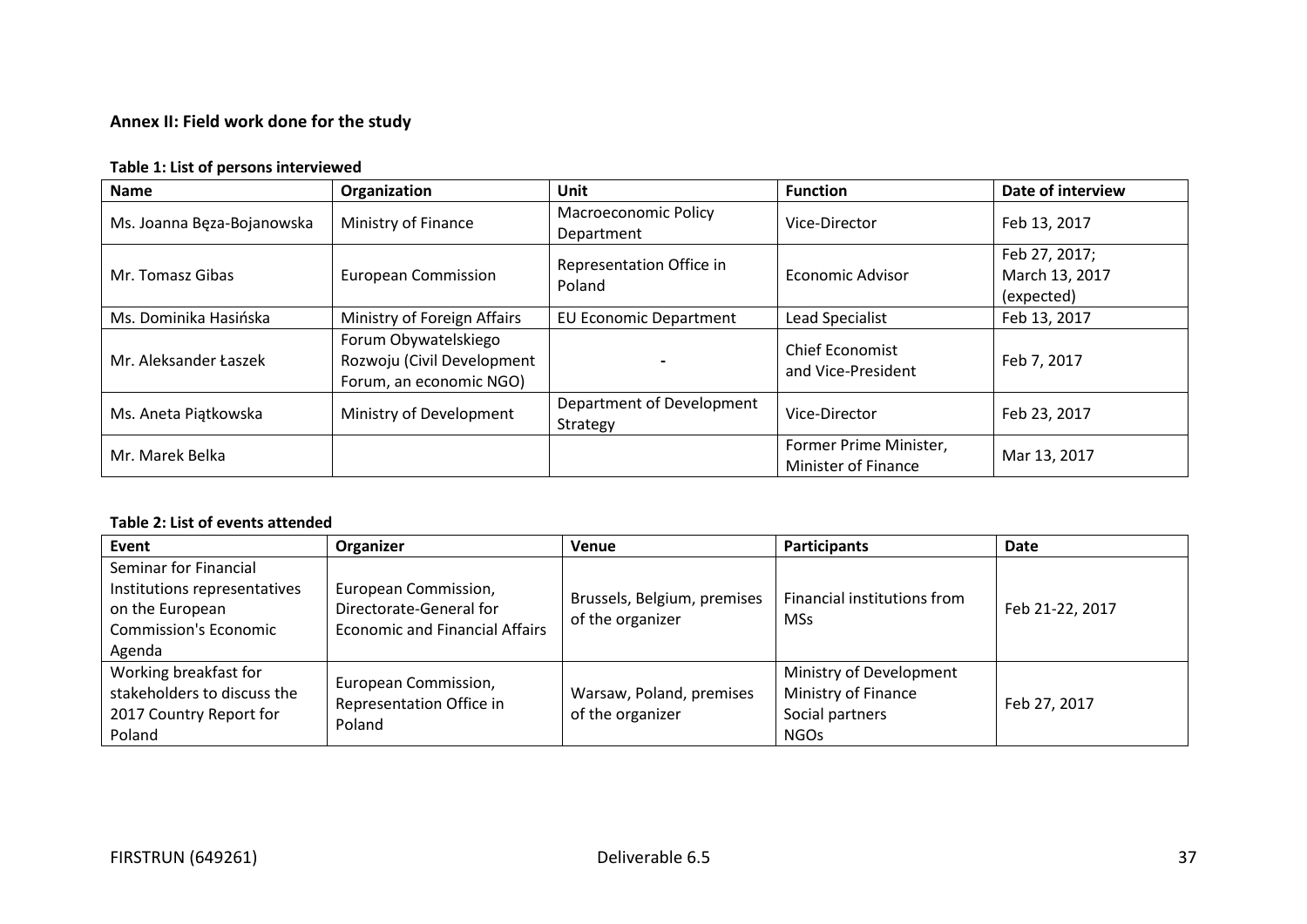### **Annex III: Documents and other sources used in the Report**

Act on Public Finances from August 27, 2009 (*Ustawa z dnia 27 sierpnia 2009 r. o finansach publicznych*) <http://isap.sejm.gov.pl/DetailsServlet?id=WDU20091571240>

Barbone L., Belkindas M. V., Bettendorf L., Bird R., Bonch-Osmolovskiy M., Smart M. (2013). *Study to quantify and analyse the VAT Gap in the EU-27 Member States*, CASE Network Reports 0116, CASE-Center for Social and Economic Research.

Constitution of the Republic of Poland <http://www.sejm.gov.pl/prawo/konst/angielski/kon1.htm>

Dąbrowski, M. (2015). *Monetary Union and Fiscal and Macroeconomic Governance* [https://www.google.pl/url?sa=t&rct=j&q=&esrc=s&source=web&cd=2&ved=0ahUKEwi4zIKG0tPSAhX](https://www.google.pl/url?sa=t&rct=j&q=&esrc=s&source=web&cd=2&ved=0ahUKEwi4zIKG0tPSAhXGzRQKHQldA3wQFggoMAE&url=https%3A%2F%2Fec.europa.eu%2Finfo%2Ffile%2F63649%2Fdownload_en%3Ftoken%3DCZtRNRVq&usg=AFQjCNEhMWUqzlQXODHOoC1zAhg9bkmz2w&sig2=CKdCNWbChD9HajulMWKT3w&cad=rja) [GzRQKHQldA3wQFggoMAE&url=https%3A%2F%2Fec.europa.eu%2Finfo%2Ffile%2F63649%2Fdownlo](https://www.google.pl/url?sa=t&rct=j&q=&esrc=s&source=web&cd=2&ved=0ahUKEwi4zIKG0tPSAhXGzRQKHQldA3wQFggoMAE&url=https%3A%2F%2Fec.europa.eu%2Finfo%2Ffile%2F63649%2Fdownload_en%3Ftoken%3DCZtRNRVq&usg=AFQjCNEhMWUqzlQXODHOoC1zAhg9bkmz2w&sig2=CKdCNWbChD9HajulMWKT3w&cad=rja) [ad\\_en%3Ftoken%3DCZtRNRVq&usg=AFQjCNEhMWUqzlQXODHOoC1zAhg9bkmz2w&sig2=CKdCNWb](https://www.google.pl/url?sa=t&rct=j&q=&esrc=s&source=web&cd=2&ved=0ahUKEwi4zIKG0tPSAhXGzRQKHQldA3wQFggoMAE&url=https%3A%2F%2Fec.europa.eu%2Finfo%2Ffile%2F63649%2Fdownload_en%3Ftoken%3DCZtRNRVq&usg=AFQjCNEhMWUqzlQXODHOoC1zAhg9bkmz2w&sig2=CKdCNWbChD9HajulMWKT3w&cad=rja) [ChD9HajulMWKT3w&cad=rja](https://www.google.pl/url?sa=t&rct=j&q=&esrc=s&source=web&cd=2&ved=0ahUKEwi4zIKG0tPSAhXGzRQKHQldA3wQFggoMAE&url=https%3A%2F%2Fec.europa.eu%2Finfo%2Ffile%2F63649%2Fdownload_en%3Ftoken%3DCZtRNRVq&usg=AFQjCNEhMWUqzlQXODHOoC1zAhg9bkmz2w&sig2=CKdCNWbChD9HajulMWKT3w&cad=rja)

Działo, J. (2012). *Ocena skuteczności reguł fiskalnych w Polsce*

[https://www.google.pl/url?sa=t&rct=j&q=&esrc=s&source=web&cd=1&cad=rja&uact=8&ved=0ahUK](https://www.google.pl/url?sa=t&rct=j&q=&esrc=s&source=web&cd=1&cad=rja&uact=8&ved=0ahUKEwiOs83C0tPSAhVDbxQKHXpKDWkQFggeMAA&url=http%3A%2F%2Fcejsh.icm.edu.pl%2Fcejsh%2Felement%2Fbwmeta1.element.desklight-48df425d-3a88-4d6d-952c-0a98e4e649ba%2Fc%2FOcena_skutecznosci_regul_fiskalnych_w_Polsce_237.pdf&usg=AFQjCNEFLA5_itDcNTonvUsHoXJVZKggFg&sig2=QF7-S5iOvBgrAbU6f_lciQ&bvm=bv.149397726,d.d24) [EwiOs83C0tPSAhVDbxQKHXpKDWkQFggeMAA&url=http%3A%2F%2Fcejsh.icm.edu.pl%2Fcejsh%2Fel](https://www.google.pl/url?sa=t&rct=j&q=&esrc=s&source=web&cd=1&cad=rja&uact=8&ved=0ahUKEwiOs83C0tPSAhVDbxQKHXpKDWkQFggeMAA&url=http%3A%2F%2Fcejsh.icm.edu.pl%2Fcejsh%2Felement%2Fbwmeta1.element.desklight-48df425d-3a88-4d6d-952c-0a98e4e649ba%2Fc%2FOcena_skutecznosci_regul_fiskalnych_w_Polsce_237.pdf&usg=AFQjCNEFLA5_itDcNTonvUsHoXJVZKggFg&sig2=QF7-S5iOvBgrAbU6f_lciQ&bvm=bv.149397726,d.d24) [ement%2Fbwmeta1.element.desklight-48df425d-3a88-4d6d-952c-](https://www.google.pl/url?sa=t&rct=j&q=&esrc=s&source=web&cd=1&cad=rja&uact=8&ved=0ahUKEwiOs83C0tPSAhVDbxQKHXpKDWkQFggeMAA&url=http%3A%2F%2Fcejsh.icm.edu.pl%2Fcejsh%2Felement%2Fbwmeta1.element.desklight-48df425d-3a88-4d6d-952c-0a98e4e649ba%2Fc%2FOcena_skutecznosci_regul_fiskalnych_w_Polsce_237.pdf&usg=AFQjCNEFLA5_itDcNTonvUsHoXJVZKggFg&sig2=QF7-S5iOvBgrAbU6f_lciQ&bvm=bv.149397726,d.d24)[0a98e4e649ba%2Fc%2FOcena\\_skutecznosci\\_regul\\_fiskalnych\\_w\\_Polsce\\_237.pdf&usg=AFQjCNEFLA5](https://www.google.pl/url?sa=t&rct=j&q=&esrc=s&source=web&cd=1&cad=rja&uact=8&ved=0ahUKEwiOs83C0tPSAhVDbxQKHXpKDWkQFggeMAA&url=http%3A%2F%2Fcejsh.icm.edu.pl%2Fcejsh%2Felement%2Fbwmeta1.element.desklight-48df425d-3a88-4d6d-952c-0a98e4e649ba%2Fc%2FOcena_skutecznosci_regul_fiskalnych_w_Polsce_237.pdf&usg=AFQjCNEFLA5_itDcNTonvUsHoXJVZKggFg&sig2=QF7-S5iOvBgrAbU6f_lciQ&bvm=bv.149397726,d.d24) itDcNTonvUsHoXJVZKggFg&sig2=QF7-S5iOvBgrAbU6f\_lciQ&bvm=bv.149397726,d.d24

ec.europa.eu (2013). *Information on Measures Taken by Poland to Implement the Recommendation of the Council on Article 126.7 of the Treaty on the functioning of the European Union of 21 June 2013* [http://ec.europa.eu/economy\\_finance/economic\\_governance/sgp/pdf/30\\_edps/other\\_documents/2](http://ec.europa.eu/economy_finance/economic_governance/sgp/pdf/30_edps/other_documents/2013-10-01_pl_-_ear_en.pdf) 013-10-01 pl - ear en.pdf

European Commission (2009). *Report from the Commission. Poland*

[http://ec.europa.eu/economy\\_finance/economic\\_governance/sgp/pdf/30\\_edps/104-03/2009-05-](http://ec.europa.eu/economy_finance/economic_governance/sgp/pdf/30_edps/104-03/2009-05-13_pl_104-3_en.pdf) [13\\_pl\\_104-3\\_en.pdf](http://ec.europa.eu/economy_finance/economic_governance/sgp/pdf/30_edps/104-03/2009-05-13_pl_104-3_en.pdf)

European Commission (2010). *Assessment of the Action Taken by Poland in Response to the Council Recommendation to Poland with a View to Bringing an end to the Situation of Excessive Government Deficit*

[http://ec.europa.eu/economy\\_finance/economic\\_governance/sgp/pdf/30\\_edps/communication\\_to](http://ec.europa.eu/economy_finance/economic_governance/sgp/pdf/30_edps/communication_to_the_council/2010-02-03_pl_communication_on_action_taken_en.pdf) the council/2010-02-03 pl communication on action taken en.pdf

European Commission (2015). *Country Report Poland* [http://ec.europa.eu/europe2020/pdf/csr2015/cr2015\\_poland\\_en.pdf](http://ec.europa.eu/europe2020/pdf/csr2015/cr2015_poland_en.pdf)

European Commission (2016). *Country Report Poland* [http://ec.europa.eu/europe2020/pdf/csr2016/cr2016\\_poland\\_en.pdf](http://ec.europa.eu/europe2020/pdf/csr2016/cr2016_poland_en.pdf)

European Commission (2016). *Report from the Commission. Poland*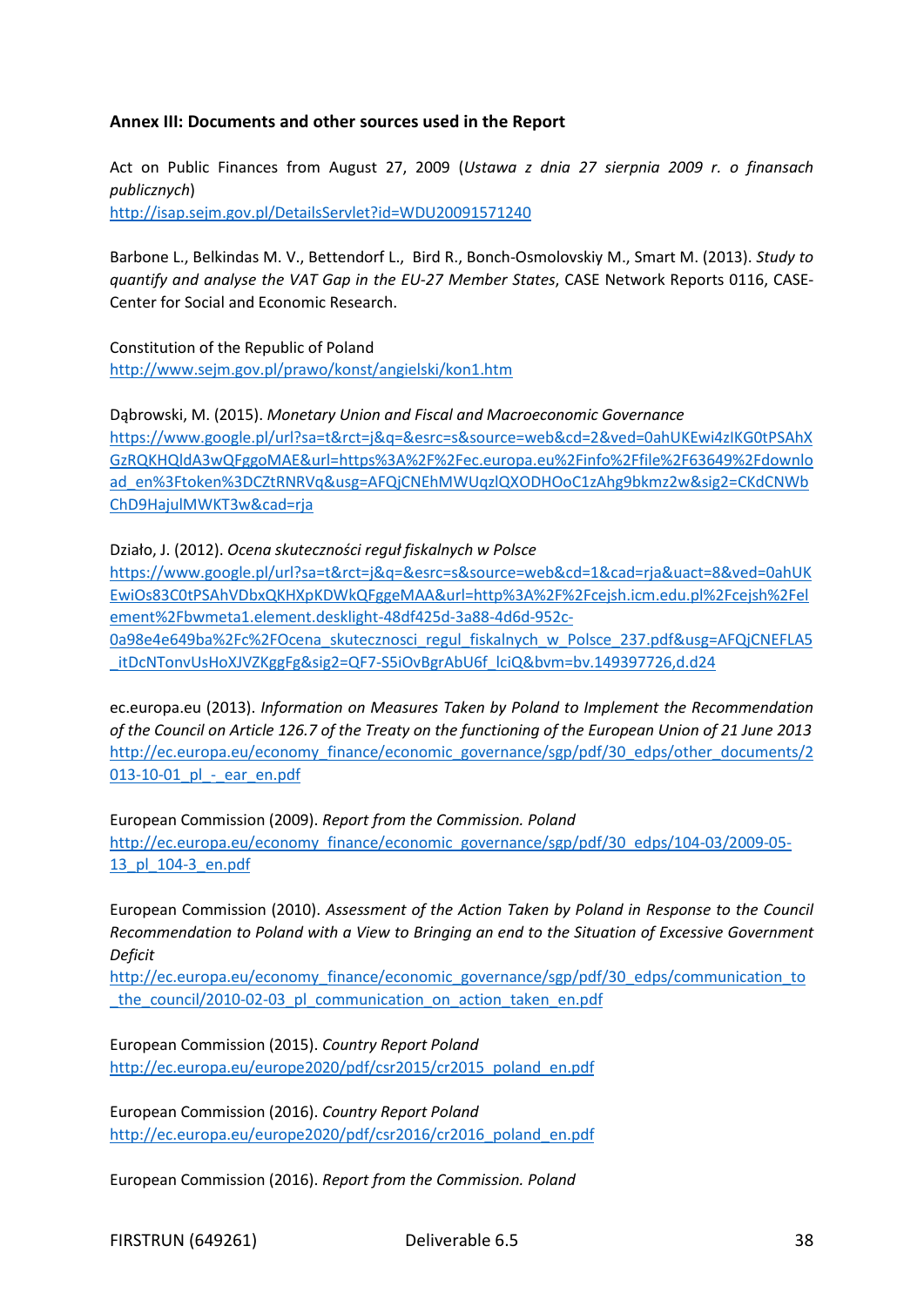[http://ec.europa.eu/europe2020/pdf/csr2016/cr2016\\_poland\\_en.pdf](http://ec.europa.eu/europe2020/pdf/csr2016/cr2016_poland_en.pdf)

European Commission (2017). *Country Report Poland* [https://ec.europa.eu/info/publications/2017-european-semester-country-reports\\_en](https://ec.europa.eu/info/publications/2017-european-semester-country-reports_en)

Forum Obywatelskiego Rozwoju (2016). *Komunikat FOR: Dług publiczny jawny i ukryty to razem ponad 4 bln zł!*

<https://for.org.pl/pl/a/4097,komunikat-for-dlug-publiczny-jawny-i-ukryty-to-razem-ponad-4-bln-zl>

Gałecka, M. (year unknown). *Regulacje prawne determinujące granice wydatków publicznych* [https://www.google.pl/url?sa=t&rct=j&q=&esrc=s&source=web&cd=1&cad=rja&uact=8&ved=0ahUK](https://www.google.pl/url?sa=t&rct=j&q=&esrc=s&source=web&cd=1&cad=rja&uact=8&ved=0ahUKEwio8LzO0NPSAhWHXhQKHZZ5DzsQFggcMAA&url=http%3A%2F%2Fwir.bg.ue.wroc.pl%2Fdocstore%2Fdownload.seam%3Bjsessionid%3D7AEF1D384789D82D93E2BA52B04D313A%3FfileId%3DWUTbb65995f97bd4b589148cb317d461b60&usg=AFQjCNG3LGvQUqcMxaSxbY0vect6g7ga9A&sig2=FKX_CMquwpTkMubG2MrDvQ) [Ewio8LzO0NPSAhWHXhQKHZZ5DzsQFggcMAA&url=http%3A%2F%2Fwir.bg.ue.wroc.pl%2Fdocstore%](https://www.google.pl/url?sa=t&rct=j&q=&esrc=s&source=web&cd=1&cad=rja&uact=8&ved=0ahUKEwio8LzO0NPSAhWHXhQKHZZ5DzsQFggcMAA&url=http%3A%2F%2Fwir.bg.ue.wroc.pl%2Fdocstore%2Fdownload.seam%3Bjsessionid%3D7AEF1D384789D82D93E2BA52B04D313A%3FfileId%3DWUTbb65995f97bd4b589148cb317d461b60&usg=AFQjCNG3LGvQUqcMxaSxbY0vect6g7ga9A&sig2=FKX_CMquwpTkMubG2MrDvQ) [2Fdownload.seam%3Bjsessionid%3D7AEF1D384789D82D93E2BA52B04D313A%3FfileId%3DWUTbb6](https://www.google.pl/url?sa=t&rct=j&q=&esrc=s&source=web&cd=1&cad=rja&uact=8&ved=0ahUKEwio8LzO0NPSAhWHXhQKHZZ5DzsQFggcMAA&url=http%3A%2F%2Fwir.bg.ue.wroc.pl%2Fdocstore%2Fdownload.seam%3Bjsessionid%3D7AEF1D384789D82D93E2BA52B04D313A%3FfileId%3DWUTbb65995f97bd4b589148cb317d461b60&usg=AFQjCNG3LGvQUqcMxaSxbY0vect6g7ga9A&sig2=FKX_CMquwpTkMubG2MrDvQ) [5995f97bd4b589148cb317d461b60&usg=AFQjCNG3LGvQUqcMxaSxbY0vect6g7ga9A&sig2=FKX\\_CMq](https://www.google.pl/url?sa=t&rct=j&q=&esrc=s&source=web&cd=1&cad=rja&uact=8&ved=0ahUKEwio8LzO0NPSAhWHXhQKHZZ5DzsQFggcMAA&url=http%3A%2F%2Fwir.bg.ue.wroc.pl%2Fdocstore%2Fdownload.seam%3Bjsessionid%3D7AEF1D384789D82D93E2BA52B04D313A%3FfileId%3DWUTbb65995f97bd4b589148cb317d461b60&usg=AFQjCNG3LGvQUqcMxaSxbY0vect6g7ga9A&sig2=FKX_CMquwpTkMubG2MrDvQ) [uwpTkMubG2MrDvQ](https://www.google.pl/url?sa=t&rct=j&q=&esrc=s&source=web&cd=1&cad=rja&uact=8&ved=0ahUKEwio8LzO0NPSAhWHXhQKHZZ5DzsQFggcMAA&url=http%3A%2F%2Fwir.bg.ue.wroc.pl%2Fdocstore%2Fdownload.seam%3Bjsessionid%3D7AEF1D384789D82D93E2BA52B04D313A%3FfileId%3DWUTbb65995f97bd4b589148cb317d461b60&usg=AFQjCNG3LGvQUqcMxaSxbY0vect6g7ga9A&sig2=FKX_CMquwpTkMubG2MrDvQ)

International Monetary Fund (2004). *Republic of Poland: 2004 Article IV Consultation-Staff Report; Staff Supplement; and Public Information Notice on the Executive Board Discussion* [https://books.google.co.uk/books?id=j0J3PVoW2x4C&dq=belka+rule&source=gbs\\_navlinks\\_s](https://books.google.co.uk/books?id=j0J3PVoW2x4C&dq=belka+rule&source=gbs_navlinks_s)

International Monetary Fund (2013). *The Functions and Impact of Fiscal Councils* <https://www.imf.org/external/np/pp/eng/2013/071613.pdf>

Klukowski, L. (2013). *Perspektywy wypełnienia wymogów paktufiskalnego w zakresie deficytu i długupublicznego przez polskę w bieżącej dekadzie*. Zeszyty Naukowe Wydziału Informatycznych Technik Zarządzania Wyższej Szkoły Informatyki Stosowanej i Zarządzania "Współczesne Problemy Zarządzania" 1/2013

Marchewka-Bartkowiak, K. (2010). *Reguły fiskalne.* "Analizy BAS" 7/2010 (32) [http://orka.sejm.gov.pl/wydbas.nsf/0/1F5A85843430DA51C12576CF002C7B48/\\$File/Analiza\\_%20BA](http://orka.sejm.gov.pl/wydbas.nsf/0/1F5A85843430DA51C12576CF002C7B48/$File/Analiza_%20BAS_2009_32.pdf) [S\\_2009\\_32.pdf](http://orka.sejm.gov.pl/wydbas.nsf/0/1F5A85843430DA51C12576CF002C7B48/$File/Analiza_%20BAS_2009_32.pdf)

Ministry of Development (2016a). *Report on the Realization of Tasks of the Group for Europe 2020 Strategy in the period July 2015-June 2016* <https://www.mr.gov.pl/media/23089/Sprawozdanie20152016.pdf>

Ministry of Development (2016b). *Zespół do spraw Strategii "Europa 2020"* [https://www.mr.gov.pl/strony/zadania/polityka-rozwoju-kraju/strategia-europa-2020/zespol-ds](https://www.mr.gov.pl/strony/zadania/polityka-rozwoju-kraju/strategia-europa-2020/zespol-ds-strategii-europa-2020/)[strategii-europa-2020/](https://www.mr.gov.pl/strony/zadania/polityka-rozwoju-kraju/strategia-europa-2020/zespol-ds-strategii-europa-2020/)

Ministry of Finance (2013). *Stabilizująca reguła wydatkowa* [http://www.mf.gov.pl/documents/764034/1159274/regula\\_wydatkowa\\_informacja.pdf](http://www.mf.gov.pl/documents/764034/1159274/regula_wydatkowa_informacja.pdf)

Ministry of Finance (2015). *Zniesienie procedury nadmiernego deficytu wobec Polski* [http://www.finanse.mf.gov.pl/web/bip/ministerstwo](http://www.finanse.mf.gov.pl/web/bip/ministerstwo-finansow/wiadomosci/aktualnosci/ministerstwo-finansow2/-/asset_publisher/M1vU/content/id/4782954)[finansow/wiadomosci/aktualnosci/ministerstwo-finansow2/-](http://www.finanse.mf.gov.pl/web/bip/ministerstwo-finansow/wiadomosci/aktualnosci/ministerstwo-finansow2/-/asset_publisher/M1vU/content/id/4782954) [/asset\\_publisher/M1vU/content/id/4782954](http://www.finanse.mf.gov.pl/web/bip/ministerstwo-finansow/wiadomosci/aktualnosci/ministerstwo-finansow2/-/asset_publisher/M1vU/content/id/4782954)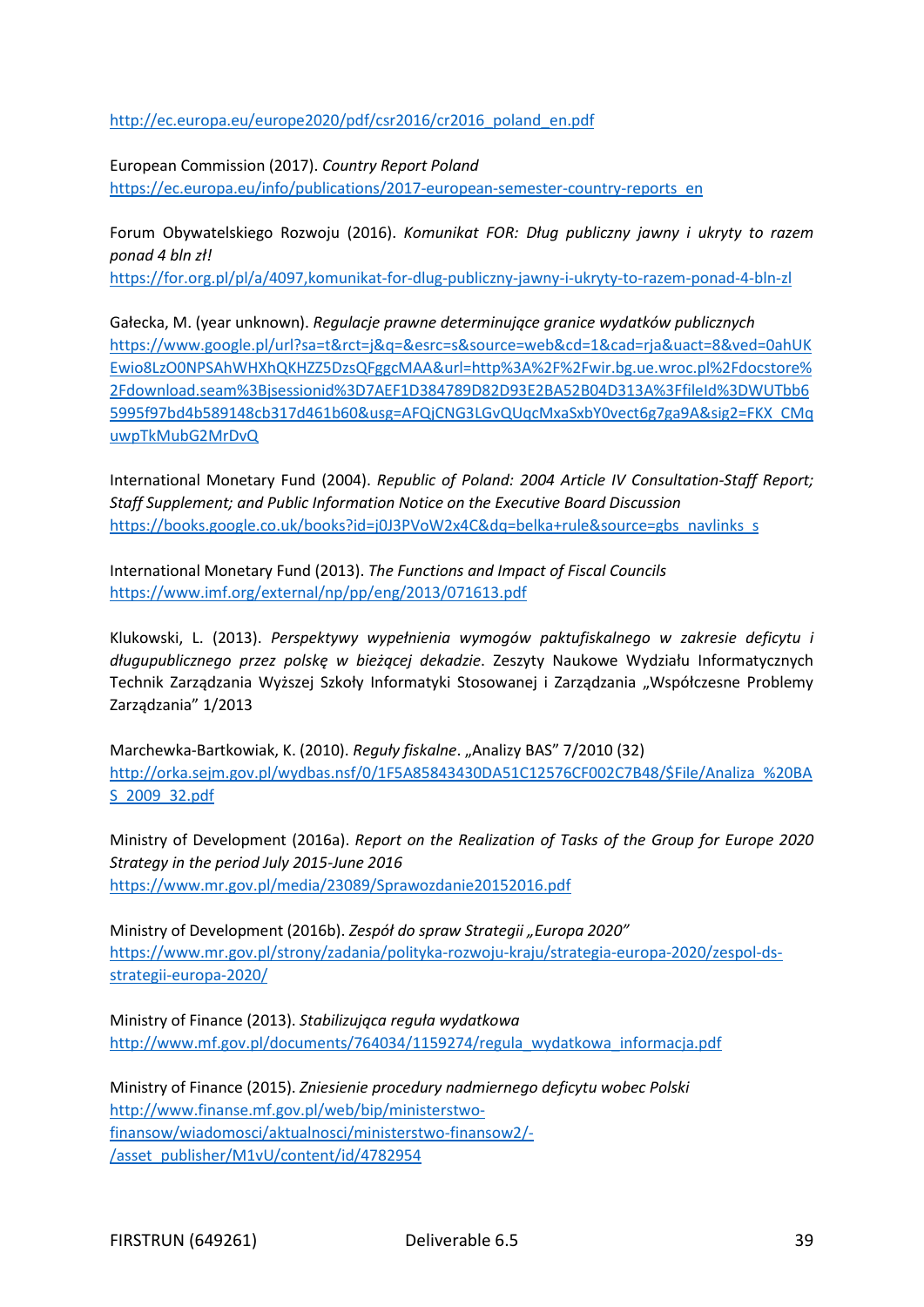money.pl (2002). *Rząd odchodzi od reguły Belki*

[http://www.money.pl/gospodarka/wiadomosci/artykul/rzad;odchodzi;od;reguly;belki,177,0,40625.h](http://www.money.pl/gospodarka/wiadomosci/artykul/rzad;odchodzi;od;reguly;belki,177,0,40625.html) [tml](http://www.money.pl/gospodarka/wiadomosci/artykul/rzad;odchodzi;od;reguly;belki,177,0,40625.html)

Pustuła, M. (2011). *Reguły fiskalne na świecie i w Polsce. "Master of Business Administration" 5/2011* (162): s. 39–55, ISSN 1231-0328

Sejm (2017). *Reguły budżetowe (fiskalne)* [http://sejm.gov.pl/Sejm7.nsf/BASLeksykon.xsp?id=787C7B0B3D89605AC1257A6400248580&litera=R](http://sejm.gov.pl/Sejm7.nsf/BASLeksykon.xsp?id=787C7B0B3D89605AC1257A6400248580&litera=R&SessionID=DDGEVHWP19) [&SessionID=DDGEVHWP19](http://sejm.gov.pl/Sejm7.nsf/BASLeksykon.xsp?id=787C7B0B3D89605AC1257A6400248580&litera=R&SessionID=DDGEVHWP19)

wGosopdarce.pl (2013). *Stabilizująca reguła wydatkowa – sposób rządu na deficyt* <http://wgospodarce.pl/informacje/4612-stabilizujaca-regula-wydatkowa-sposob-rzadu-na-deficyt>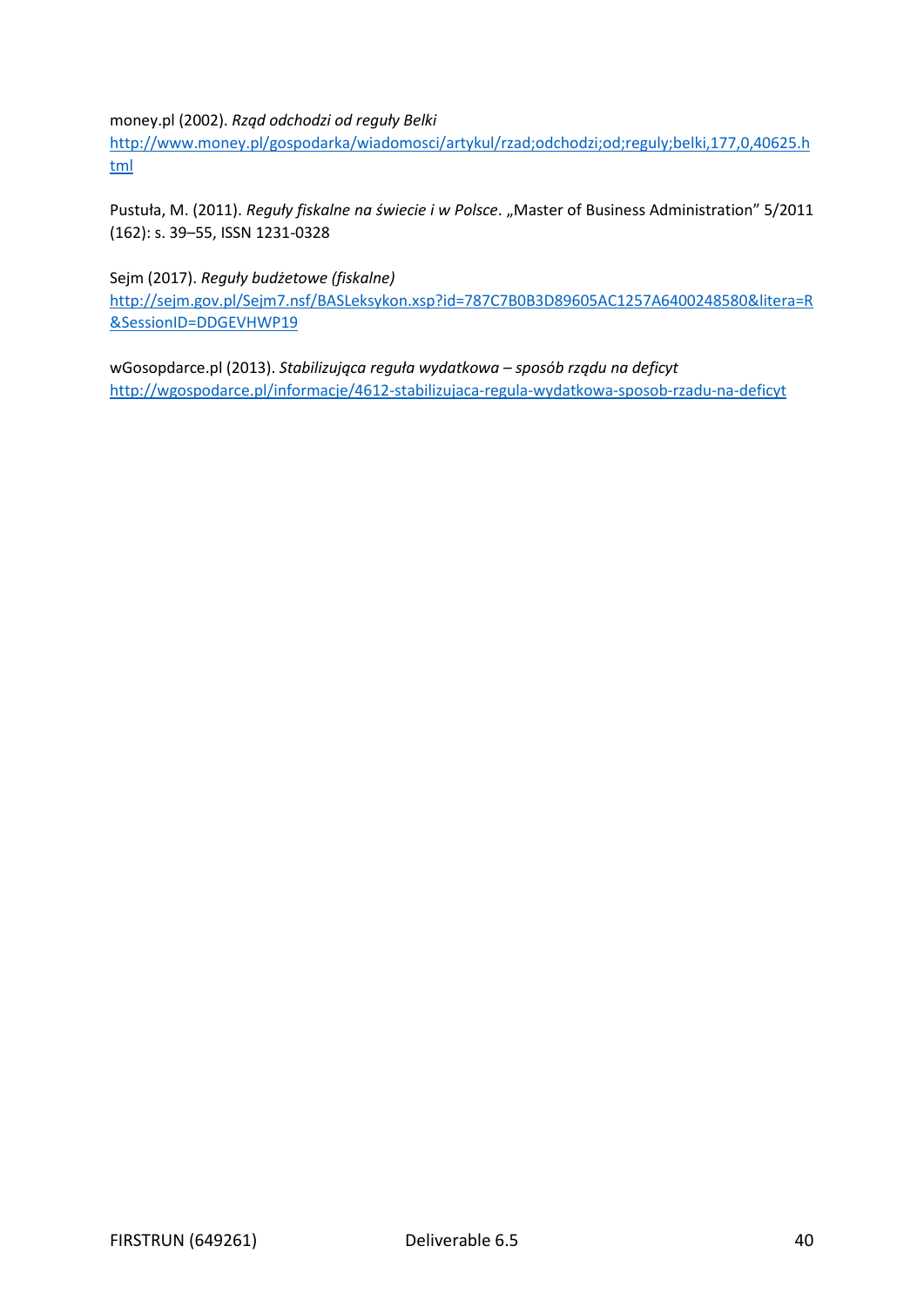# **4 The National Implementation of Coordinating Mechanisms Rules: In-depth Case Study for Slovakia**

Tomáš Domonkos, IER SAS and FSES CU; Ivana Šikulová, IER SAS; Viliam Páleník, IER SAS

This report aims to provide an overview of the current state of the national implementation of coordinating mechanisms and rules in Slovakia. Additionally, future perspectives of European integration, as well as likely national stances on the Five Presidents' Report, are discussed. The paper draws on recent literature and a survey of ten practitioners.<sup>27</sup>

## 4.1 **Evolution of National Fiscal Rules**

#### *Constitutional Act on Fiscal Responsibility*

In December 2011, *Constitutional Act No. 493/2011 on Fiscal Responsibility* (the so-called *Debt Brake Law*) was approved, which aims to ensure the long-term sustainability of public finance. Thus, Slovakia joined the group of countries which have set their own thresholds for public indebtedness. The Act limits the amount of general government debt, introduces automatic measures to inhibit increases in debt to an unsustainable level, and, generally, significantly limits the government's room for manoeuvre to implement an expansive fiscal policy in subsequent years. The Act introduces a new institutional element into the management of public finances – the *Council for Budget Responsibility* (CBR), and redefines the hitherto applied fiscal responsibility and fiscal transparency rules.

In the area of fiscal responsibility, the Act defines limits for government debt measured as a ratio to GDP. The highest debt threshold for public finances was set at 60% of GDP initially and will be lowered gradually (by 1 percentage point [p.p.] per year) to 50% of GDP in the period of 2018 - 2027. Sanctions are activated already at the level of 10 p.p. below this threshold; they are implemented automatically, while they cumulate. If government debt exceeds the lowest threshold of 50% of GDP (until 2017), the Ministry of Finance of the Slovak Republic (MF SR) will be obliged to send a written justification to the National Council of the Slovak Republic explaining the reasons and proposing remedial steps. If the debt reaches 53% of GDP, the government will be obliged to adopt a package of measures and freeze its own salaries. At 55% of GDP, it will be necessary to freeze 3% of the total state budget expenditure, with the exception of certain expenditure items, to freeze the prime minister's reserve, and it will be impossible to increase expenditure for the following year. At 57% of GDP, the government will have to prepare a balanced budget. If these measures fail and the debt still reaches the 60% of GDP ceiling, the government must initiate a vote of

<span id="page-40-0"></span> $27$  The commentaries in sections 1 and 2 as well as sections 3 to 6 are a combination of authors' judgements and the information collected from interviewees.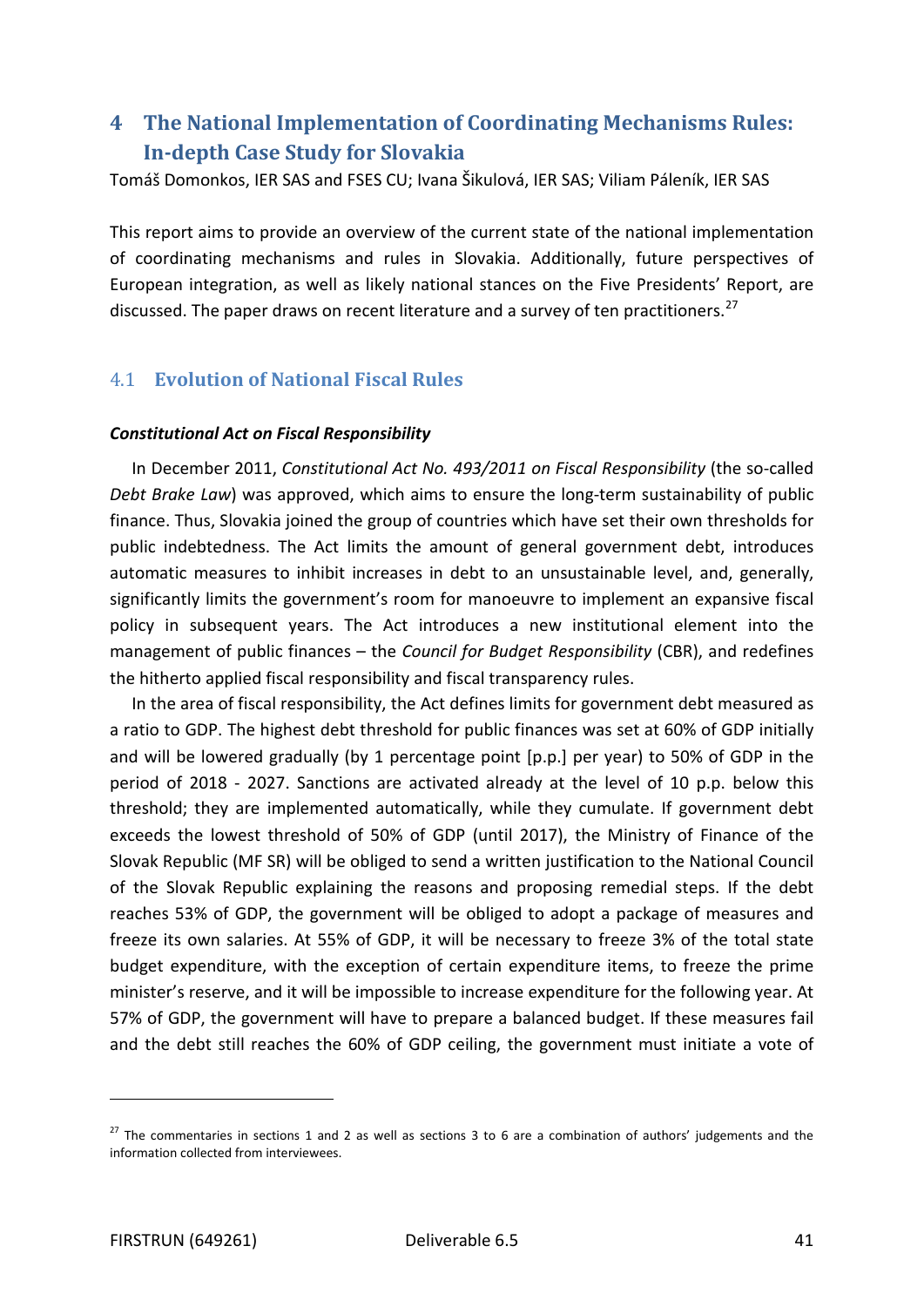confidence in parliament. Figure 1 shows the constitutional debt limits and the development of general government gross debt since 1995.

### *Balanced Budget Rule*

As explained by the Council for Budget Responsibility (2017), an assessment of compliance with the balanced budget rule (the annual structural balance of the general government, i.e. the annual cyclically-adjusted balance net of one-off and temporary measures) for the previous year has been prepared since 2014. The rule was transposed into national legislation<sup>[28](#page-41-0)</sup> on the basis of an obligation included in the *Treaty on Stability*, *Coordination and Governance in the Economic and Monetary Union*. Under Title III of the Treaty (the Fiscal Compact), Member States should define their medium-term objective (MTO) in order to assess, on annual basis, whether progress towards their MTOs has been sufficient. In case any deviation occurs, an automatic correction mechanism would be launched to bring the key indicators back into line with their initial adjustment path. In Slovakia, the MF SR is responsible for the assessment of compliance with the rule. The credibility of this national rule is enhanced through compliance monitoring by the CBR as an independent fiscal institution. Following each assessment, the MF SR has to provide its stance to the CBR according to the principles of the European Commission (EC).





General government gross debt and constitutional debt limits in Slovakia (% GDP)

*Source*: Constitutional Act No. 493/2011 on Fiscal Responsibility, Eurostat (2017).

j

<span id="page-41-0"></span><sup>&</sup>lt;sup>28</sup> Act of 29 November 2013, (§ 30a) amending and supplementing Act No. 523/2004 Coll. on the General Government Budgetary Rules and on amendments to certain other Acts, in the wording of subsequent regulations.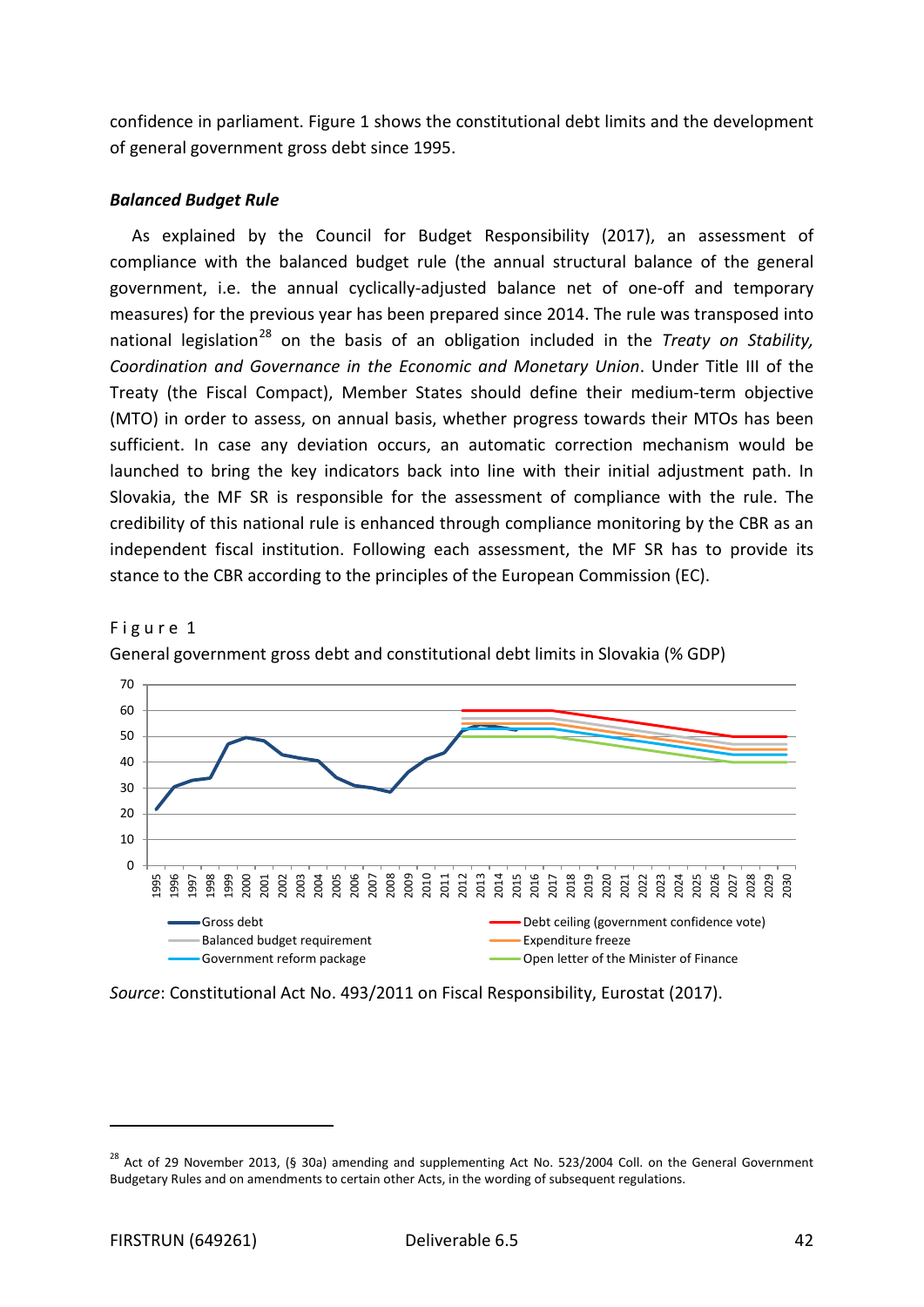#### *Commentary on National Fiscal Rules*

A good and healthy fiscal policy is definitely important for a small country such as Slovakia, since positive evaluations of the EC can have a significant impact on government bond spreads. Both European and national fiscal rules constrain policy-making in Slovakia to a great extent. From the perspective of the EC, the Constitutional Act on Fiscal Responsibility is a highly appreciated measure; however, it has not yet been completed because it still lacks an implementation of its branch regulating expenditure ceilings. In practice, national fiscal rules enshrined in the constitutional law set out the domestic fiscal political framework. It seems that the impact of the constitutional law is more direct than that of EU rules. However, the best results could certainly be achieved with combined pressure of EU rules and national fiscal rules.

National fiscal rules (the debt brake), as well as EU fiscal rules, have opportunity costs in Slovakia. The enforcement of national fiscal rules is ensured by sanctions, but there is currently pressure to relax the debt ceilings to enable the current government to invest more in infrastructure and, for this purpose, more financial resources are required. Moreover, there are also worries that *one-size-fits-all* EU fiscal rules do not work well because national circumstances are not taken sufficiently into consideration.

## 4.2 **Fiscal Governance Framework and Key Institutions**

#### *Ministry of Finance of the Slovak Republic*

The competencies of the MF SR are laid down in *Act No. 575/2001 Coll. on Organisation of Government Activities and Organisation of Central Government*, as amended. According to the Ministry of Finance of the Slovak Republic (2017):

"*The MF SR is a central body of state administration responsible for the areas of finance, taxes and fees, customs, financial control, internal audit and government audit. The MF SR is also a central body of state administration responsible for the informatisation of society, coordination of state aid in the area of pricing and price control, except for the pricing and price control of goods regulated by separate laws*.

*The Ministry develops and implements policies in the areas referred to in the previous paragraph, including the budgeting of the aggregate general government deficit; develops and implements the central government budget and financial market policy, including consumer protection in the provision of financial services; and develops and implements a policy for the management of assets owned by public administration, public-service sector and non-business sphere. Furthermore, the Ministry performs the functions of state administration in the management of state financial assets and liabilities of the Slovak Republic, mortgage banking and building societies." [29](#page-42-0)*

<span id="page-42-0"></span> $29$  The Slovak budgetary process is described in detail by Dumbrovsky (2014).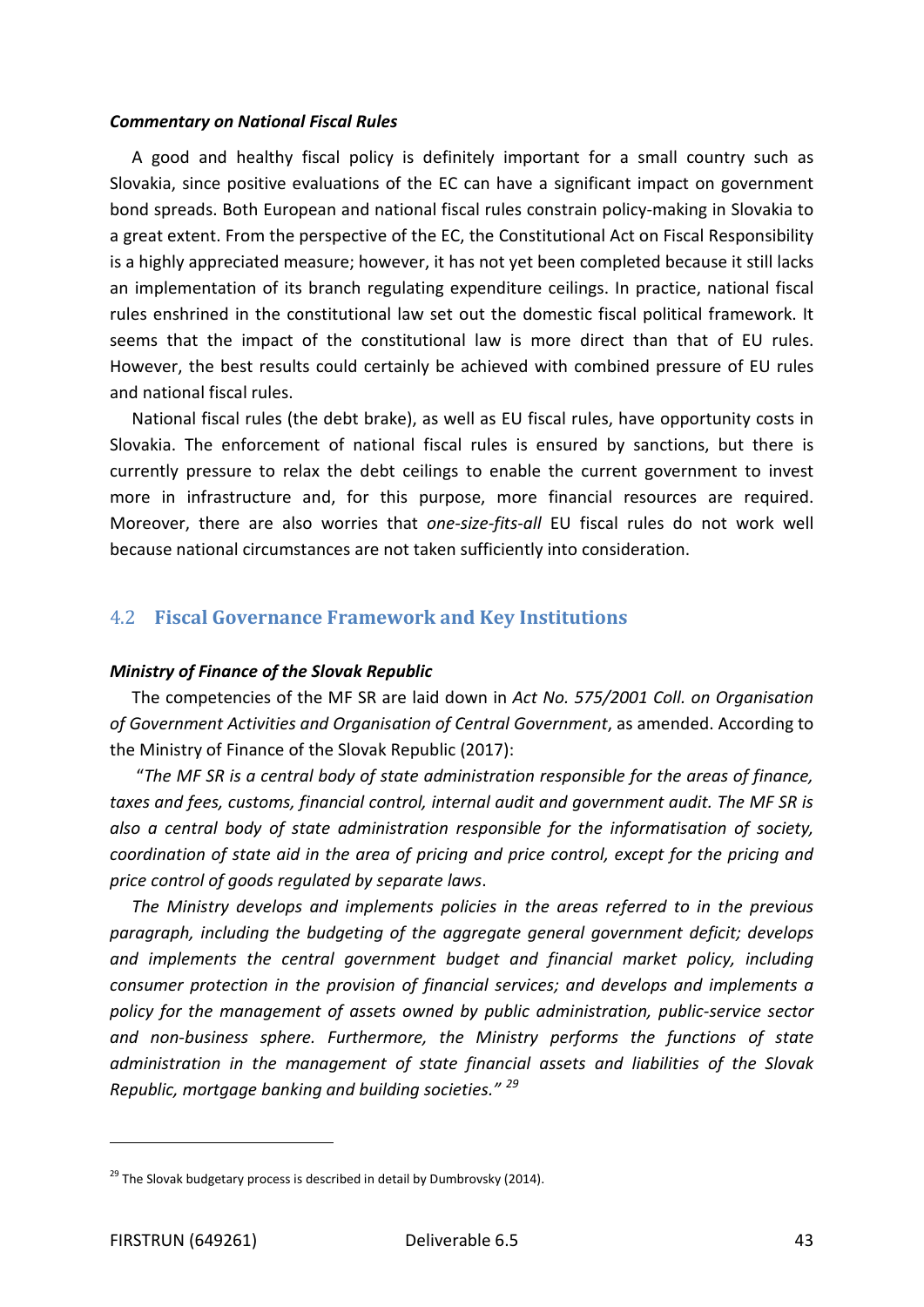#### *Council for Budget Responsibility*

The CBR was formed in 2012 as an independent body set up to monitor and evaluate the fiscal performance of the Slovak Republic. The CBR has three board members. Through its expertise and use of state-of-the-art analytical tools, the CBR aims are to act as a "watchdog" on the government, improve public awareness in the area of public finances, and facilitate better decision-making in the parliament.

According to Council for Budget Responsibility (2017), the main roles of the CBR enshrined in *Constitutional Act No. 493/2011 on Fiscal Responsibility* are as follows:

 "*1. Each year, the CBR prepares the Report on the Long-Term Sustainability of Public Finances, pointing to potential issues which might induce excessive debt growth under the present budgetary policy setup. The report seeks to determine the extent to which current fiscal burdens are being passed on to future generations.*

 *2. The CBR submits to parliament its Report on Compliance with the Fiscal Responsibility and Fiscal Transparency Rules. The report seeks to answer the question as to whether the government has respected its own fiscal rules, and whether or not the data have been obfuscated and/or transparency has been compromised.*

 *3. The CBR may, acting on its own initiative or if invited to do so by a parliamentary caucus, draw up its own opinions on the legislative proposals submitted to parliament. The purpose of these opinions is, in particular, to scrutinise the impact of such proposals on the long-term sustainability of public finances and their budgetary consequences. The parliament will thus have an independent opinion to feed into the law-making process.*

 *4. The CBR also performs other activities related to the monitoring and assessment of how public finances develop. In other words, the CBR provides information on potential risks, presents alternative scenarios and, for example, puts forward suggestions on how to improve the methodology for the calculation of various indicators in the area of public finances.*

*As of 1st January 2014, the amended Act No. 523/2004 on General Government Budgetary Rules defined additional new tasks of the CBR. The Act implemented the provisions of the Treaty on Stability, Coordination and Governance in the Economic and Monetary Union, i.e. a fiscal rule on the structural balance, including a correction mechanism in case of non-compliance into national legislation. The CBR has to: (1) assess and publish evaluations of activation of the correction mechanism in cases of significant deviation from the mediumterm budgetary objective or the path towards it; (2) assess and publish evaluations of circumstances for triggering and exiting escape clauses that suspend the correction mechanism. Should the need arise, the CBR may also perform other activities stipulated in the Act. In the pursuit of its mandate, the CBR publishes (on its website) the methodology as well as studies relating to the analytical tools employed by the CBR. The results of the CBR's budget implementation are published by means of Annual Reports submitted to the National Bank of Slovakia which, under law, decides about the funding of the CBR's activities*."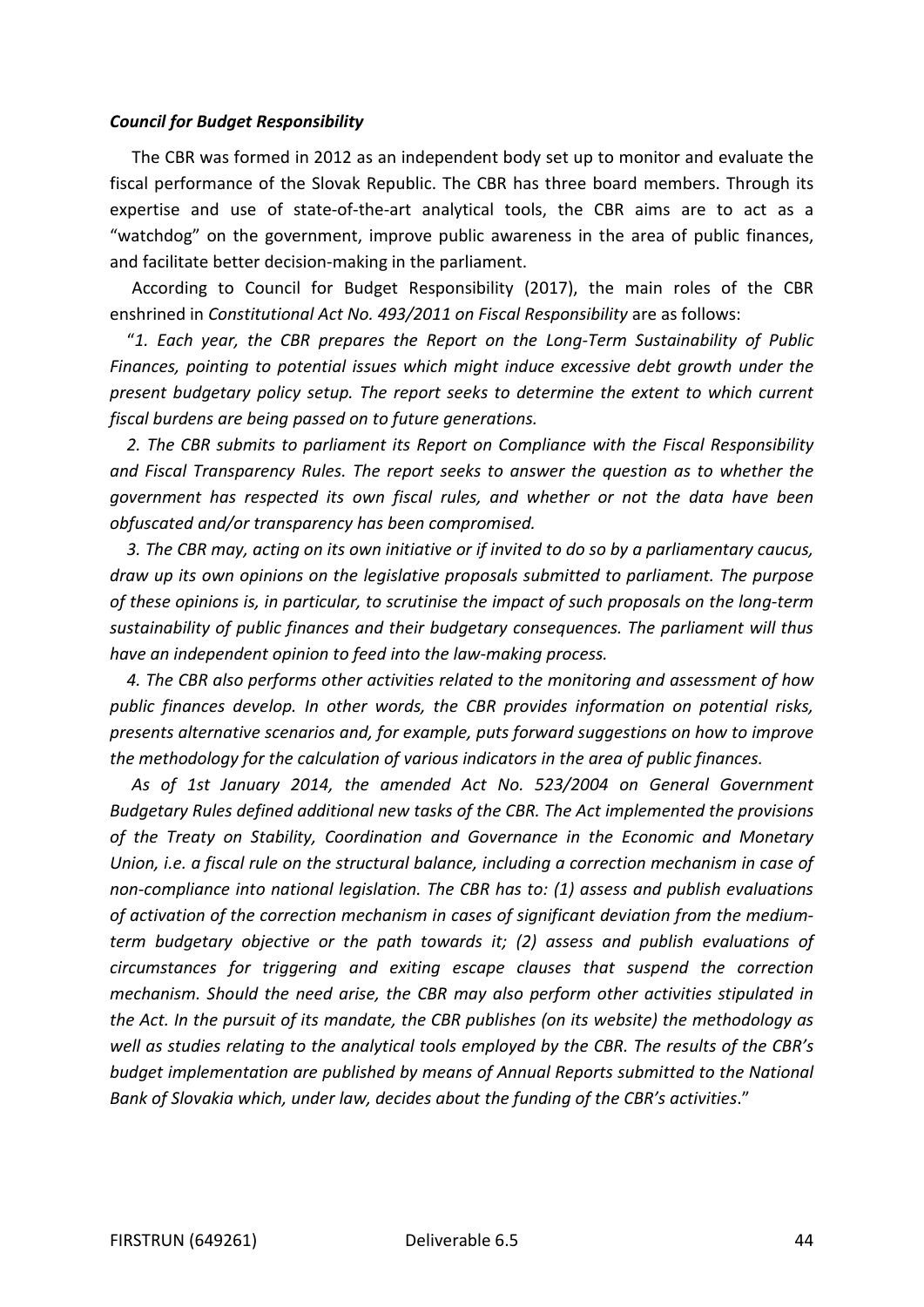#### *Financial and Budgetary Committee of the National Council of the Slovak Republic*

The Financial and Budgetary Committee's (FBC) role is to be a supervisory and initiative body of the National Council of the SR in the area of finance, budget, banking sector and financial market. The FBC discusses government bills, bills introduced by members of the national Parliament, international agreements in accordance with the EU law, reports and information in terms of budgetary policy, financial and economic development of the Slovak Republic as well as the Government Manifesto and drafts of the state budget and State closing account (Financial and Budgetary Committee of the National Council of the Slovak Republic, 2017).

### *Commentary on the Governance Framework*

Slovakia has a relatively centralized system of economic governance in which the bulk of policy coordination for EU purposes is managed at the national level and only a limited amount dealt with at the regional level. However, there are shortcomings in the way this coordination is organized.

The agenda of the European Semester and the issues of fiscal rules are mostly covered by the MF SR, which plays a key role in this regard. However, it seems that there is a need for a body to ensure cooperation between ministries. Perhaps, the Government Office of the SR would be the most appropriate to ensure this communication. Currently it appears that the Government Office does not have sufficient analytical and administrative capacities to carry out such an extensive agenda. Communication in terms of EU issues between the ministries and the Governmental Office is managed by the Ministry of Foreign and European Affairs; thus, there is lack of direct contact in this regard. In practice, cooperation between the ministries is complicated by strong sectionalism and cooperation in common issues is often slow and weak, which complicates overall governance.

The administration seems to be able deal with EU demands and can address them at an acceptable level. According to one interviewee, the functioning of the national administration in terms of EU affairs could be improved if the staff trained for and engaged through the Slovak presidency of the European Council in 2016 were enabled to build on these experiences in their future work at the ministries. What should also be improved is the communication of EU topics towards stakeholders and the general public. Mostly marginal issues are discussed in the media, and important problems are overlooked.

Although, in general, governmental institutions are appropriately configured, the functioning of the national administration as a whole can still be considered rather inefficient, with the exception of the MF SR (in particular the Institute of Financial Policy of the MF SR<sup>[30](#page-44-0)</sup>). Additionally, the MF SR has recently launched the *Value for Money* project

<span id="page-44-0"></span><sup>&</sup>lt;sup>30</sup> Currently, there is a clear effort to establish similar institutions at other ministries (e.g. Ministry of Education, Science, Research and Sport of the SR).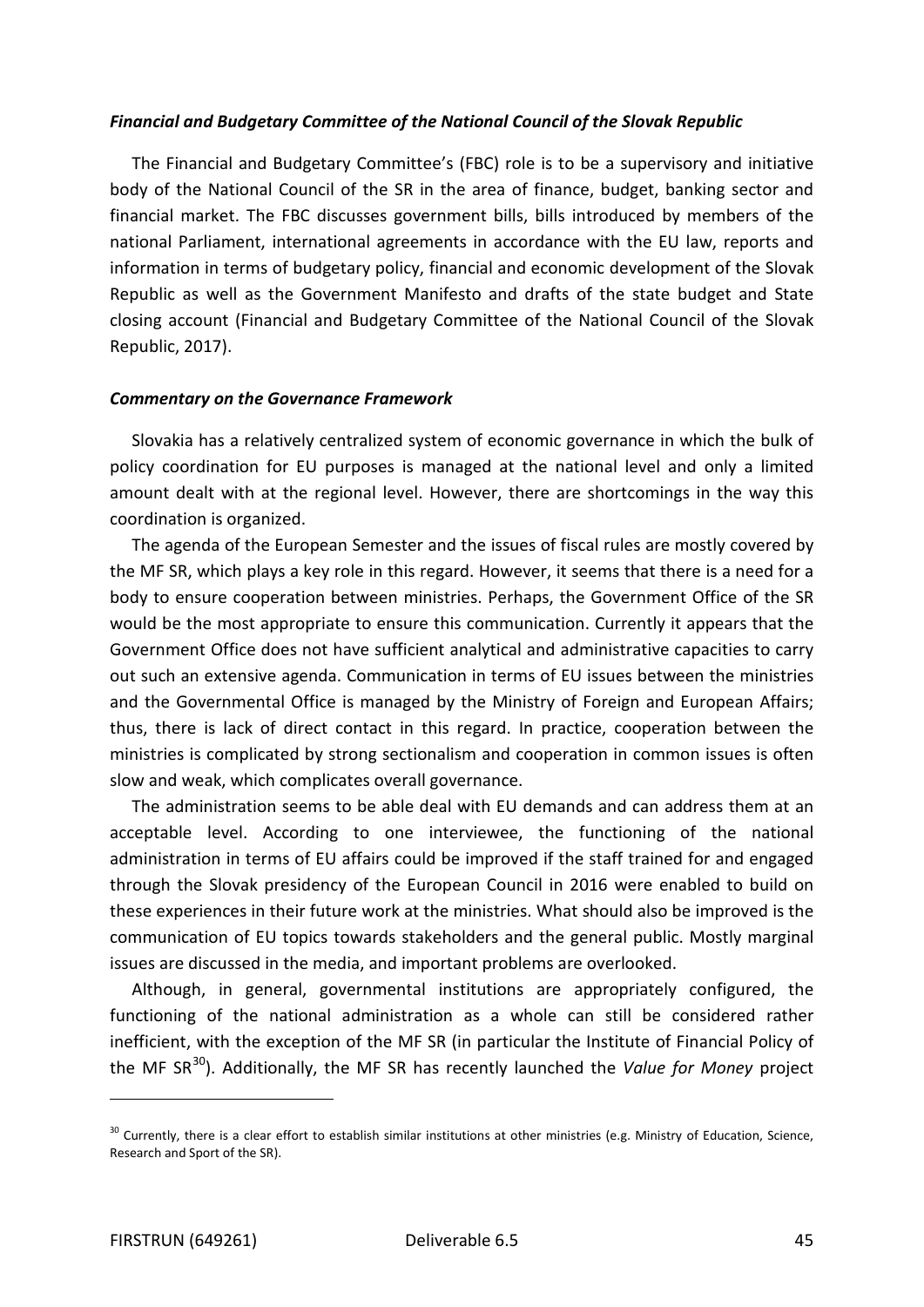aiming to enhance public expenditure efficiency in Slovakia. Other ministries still have considerable room for further improvement. For example, there is a large room for improvement in the IT infrastructure of public administration, which lags seriously behind the desired level.

The existence and activities of the CBR are perceived very positively. It is an independent body located in the building of the National Bank of Slovakia, with a clear mandate and a relatively good access to information and human resources. The CBR performs its role well as a "watchdog" and has strong influence on the design and interpretation of the rules. Its recommendations certainly have some influence on the Slovak budget; however, the final decisions are usually political. The CBR is not generally expected to have a greater impact on budgetary decisions in the future. There is even a fear of the debt ceilings specified in the Constitutional Act on Fiscal Responsibility being weakened for political reasons. The impact of the CBR could be enhanced if it acted simultaneously with EU bodies, as national rules complemented by EU rules have the greatest potential to enforce budgetary responsibility. Public opinion and the media have a rather weak effect on budgetary decisions in Slovakia. Most of the relevant communication is carried out by the MF SR, the CBR and the EC.

As regards relationships between the Slovak Republic and the EU, they can be assessed as relatively good, although recent differences of opinion on migration issues have created some tensions between Slovakia and "Brussels".

The Slovak presidency of the European Council in 2016 was perceived as relatively well managed, contributing to the better visibility of Slovakia, although, it is too soon to assess its impact on relations between Brussels and Slovakia. What can be considered problematic is the afore-mentioned insufficient communication of European issues to the public in Slovakia, which can allow a certain kind of anti-European attitude to develop.

## 4.3 **Compliance with rules and implementation of country-specific recommendations**

#### *Public finance*

*General Government Gross Debt*

The Slovak general government gross debt exceeded the first limit of 50 % of GDP set in the debt brake law in 2012 and the second limit (53 %) in 2013. In April 2014 the government debt increased above the third limit (55 %); however, after methodological changes (introduction of ESA2010), it again dropped below 55 % of GDP (Figure 1). In 2015 the debt was slightly reduced below the second limit. As the debt limits have been violated every year since 2012, these outcomes triggered the automatic sanctions described above. An extensive overview of the application of sanctions is published annually by the CBR in its *Report on Compliance with the Fiscal Responsibility and Fiscal Transparency Rules*.

As stated in the Report on Compliance with the Fiscal Responsibility and Fiscal Transparency Rules (Council for Budget Responsibility, 2014), the MF SR sent a letter to the National Council of the Slovak Republic explaining the reasons of exceeding the first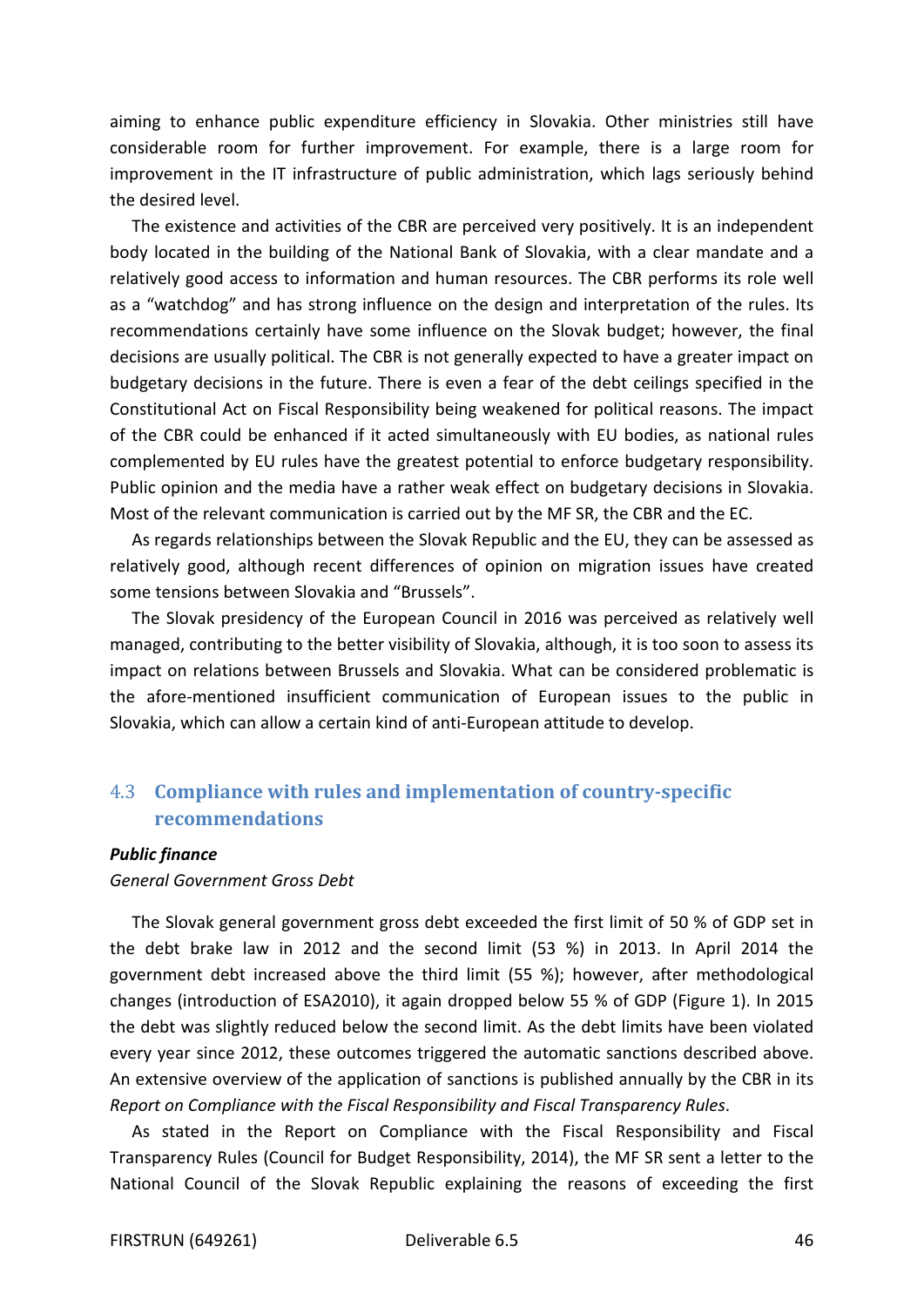threshold in 2012. However, the CBR drew attention to the fact that the 2014 budget did not achieve further consolidation of the public finances.

According to the Eurostat database from April 2014, the government debt was 55.4% of GDP in 2013, but because of the switch to ESA2010, the reported debt dropped to 54.6% of GDP (Council for Budget Responsibility, 2015). Thus, application of sanctions related to the third constitutional threshold was relaxed and only sanctions resulting from exceeding the second threshold were applied. The obligations related to exceeding the first threshold, i.e. sending a written justification to the parliament, as well as obligations related to exceeding second threshold, i.e. submitting proposal for debt reduction measures to the parliament and freezing the salaries of Cabinet members, were met.

The second constitutional threshold was violated in 2014, which implied similar sanctions as in the previous year. According to the CBR, both obligations were fulfilled (Council for Budget Responsibility, 2016b). In 2016, sanctions related to the 2015 violation of first threshold should be addressed, and will be finally evaluated by the CBR in a report to be published in August 2017. The CBR points out an issue, that in 2014 and 2015, the decrease of government debt was achieved only thanks to one-shot measures, which could not be sustainable (Council for Budget Responsibility, 2016b).

According to the *Stability Programme of the Slovak Republic for 2016 to 2019* (2016), government debt was supposed to stay below 53 % of GDP in 2016. Due to expected faster growth of the economy in the following years, the debt is supposed to decrease, and is projected to fall below 50 % of GDP in 2018. Nowadays, there is an ongoing discussion concerning changing the constitutional law on the debt brake by introducing an investment exception and by a few methodological changes. The reason for such a change is the need to supplement available European Funds in financing infrastructure projects, in particular road infrastructure.

#### *General Government Deficit and the Balanced Budget Rule*

Nowadays, there is no ongoing Excessive Deficit Procedure (EDP) for Slovakia. However, in the past, Slovakia was twice under the EDP, namely in the periods 2004 – 2008 and 2010 – 2014. It exited from the first EDP after reducing the deficit to 1.9 % of GDP in 2007 and from the second EDP thanks to a reduction of the deficit to 2.7 % of GDP in 2013 (Figure 2).

After exiting from the EDP, achieving the MTO of annual structural balance of the general government structural deficit up to 0.5 % of GDP has become the main goal of fiscal policy in Slovakia. In the *Stability Programme of the Slovak Republic for 2014 – 2017* (2014), as well as in the Programme for 2015 – 2018 (April 2015), the MTO was planned to be achieved in 2017. However, in the most recent *Stability Programme of the Slovak Republic for 2016 - 2019* (April 2016), the meeting of the MTO has been pushed back by two years, from 2017 to 2019. In the years 2017 - 2019, the fiscal framework expects a gradual decrease in general government deficit to 1.29% of GDP in 2017, 0.44% of GDP in 2018 and finally a surplus of 0.16% of GDP in 2019.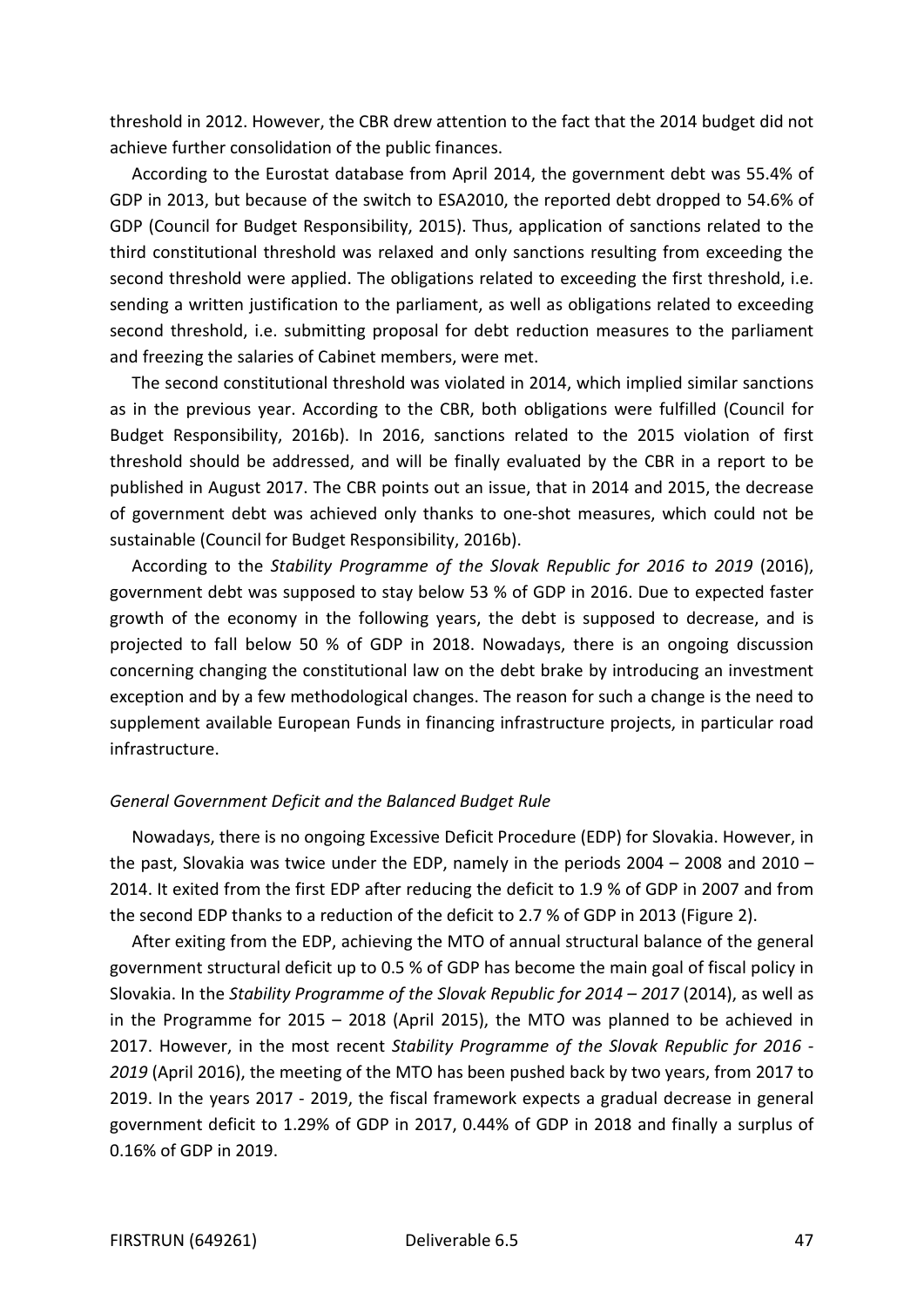Figure 2 General government deficit in Slovakia (% GDP)



*Source*: Eurostat (2017).

The foregoing very ambitious deficit targets have been relaxed since 2014 (although the Slovak economy is performing relatively well) and the MTO of attaining a nearly balanced budget will not be achieved in 2017. With all relevant factors taken into consideration, the Council for Budget Responsibility (2016a) concluded that *the 2015 "deviation from the adjustment path was significant and it would be necessary to trigger the correction mechanism*".<sup>[31](#page-47-0)</sup> However, according to the statement of the MF SR on the evaluation of the CBR, no significant deviation occurred in 2015 (Ministry of Finance of the Slovak Republic, 2016), and hence there is no need to trigger a correction mechanism.

Apparently, relatively significant deviation of the general government structural deficit from the adjustment path occurred in 2015. Both key institutions CBR and MF SR published slightly different structural deficits, one at the level requiring the corrective action, the other one just slightly above the threshold not to trigger the corrective action. Thus, it is very difficult to conclude who is correct. Both institutions rely on state-of-the-art analytical tools; however, according to its mandate, the CBR tends to be stricter in evaluation then the MF SR. Regardless of the exact values of the structural deficit, a fiscally responsible government should consider adopting measures to mitigate the substantial deviation from the adjustment path.

### *Macroeconomic Imbalances*

Since the introduction of the Macroeconomic Imbalance Procedure (MIP) in 2012, Slovakia has not been identified as having experienced macroeconomic imbalances. Thus far, the Commission has not carried out any in-debt review in Slovakia. In the first Alert Mechanism Report (AMR) published in 2012, the values for net international investment position, unemployment rate, current account balance, real effective exchange rate and

<span id="page-47-0"></span> $31$  In contrast to this conclusion, in its evaluation of compliance with the balanced budget rule in 2014 and 2013, the CBR concluded that no significant deviation occurred and hence there was no need to trigger a correction mechanism.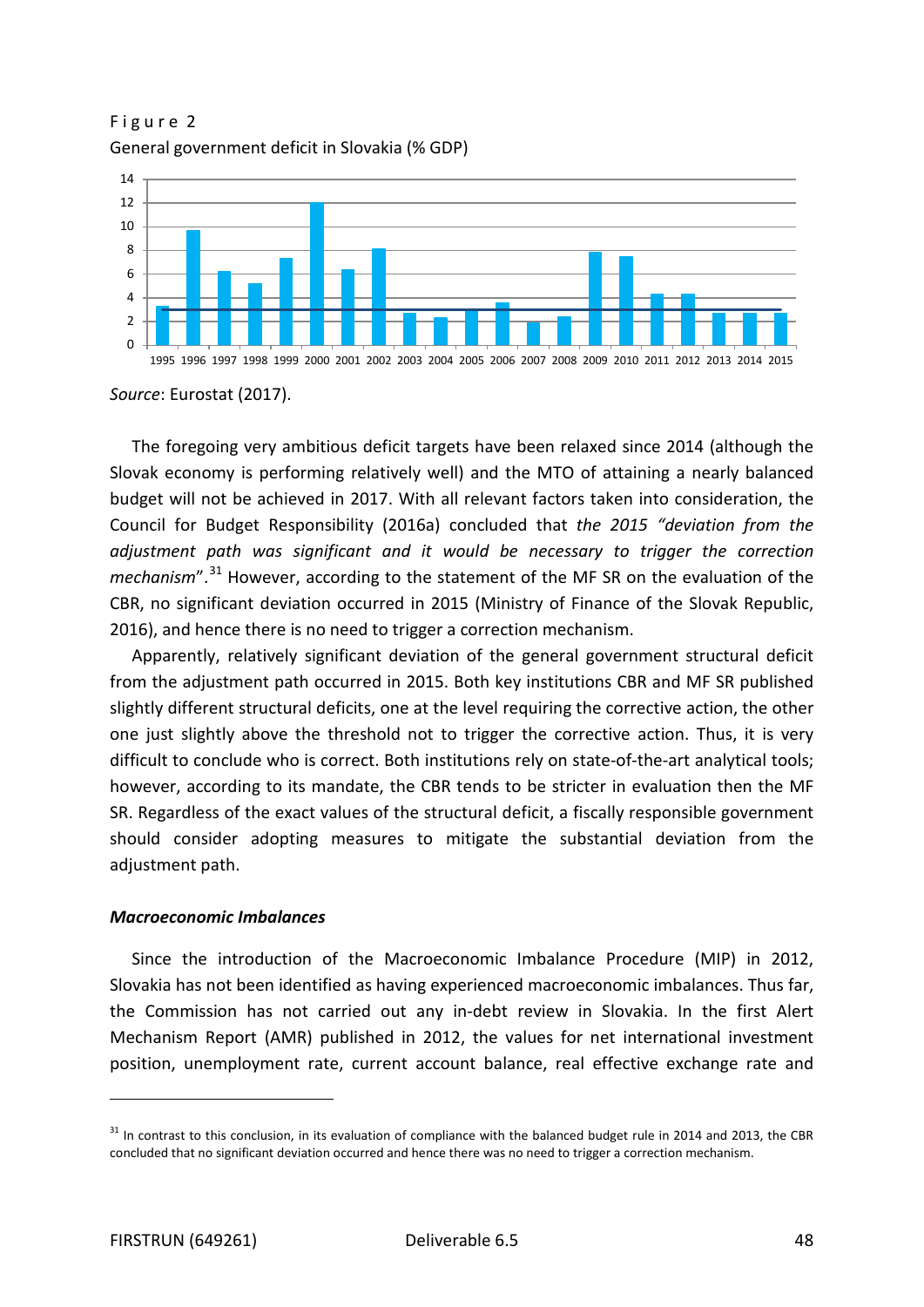nominal unit labour costs indicators violated the threshold values as can be seen in Table 1. Since 2013, Slovakia has exceeded thresholds only for two indicators - the net international investment position and the unemployment rate.

The high value of net international investment is the result of substantial foreign direct investment inflow. This is not considered as an imbalance, which can lead to serious macroeconomic problems in Slovakia. The high level of unemployment is a long-term structural problem in Slovakia, which certainly deserves the attention of policymakers. However, the role of the unemployment indicator as a contextual variable is to signal the capacity of the economy to adjust to shocks (European Commission, 2015a) rather than signalling future risks of imbalance, thus it need not be considered as a major issue leading to an in-depth review. Based on this argumentation, the decision of the Commission on not initiating an in-depth review is commensurate.

Currently, it seems that the preventive arm of the MIP has had no impact on national reform programs and policy decisions. The MIP rules are perceived as complex, should be more forward-looking than retrospective, lack sufficient awareness among policy-makers and their enforcement is perceived as weak in Slovakia. The last observation is based on past experience of how EU rules have been enforced in other member states. Moreover, the MIP is not sufficiently discussed with the general public in Slovakia. Good exceptions are stakeholder meetings annually organized by the Representation of the EC in Slovakia, where all relevant stakeholders, including academics, are invited.

Although it appears that the MIP does not receive too much attention, in cases where imbalances occur, the launching of the in-depth review may be politically inconvenient in Slovakia and abroad. However, serious reforms would more likely be launched according to domestic incentives than as a consequence of the MIP results.

#### *Country-Specific Recommendations*

In recent years, several recommendations have been included in the Country-Specific Recommendations (CSRs) for Slovakia. Firstly, fiscal policy has been addressed, in particular attaining long-term fiscal sustainability, reducing the deficit of public finances below 3% of GDP, progress towards achieving the MTO, establishing the national Fiscal Council, adoption of expenditure ceilings and the effectiveness of tax administration. Secondly, CSRs have focused on several labour market issues, in particular long-term unemployment and youth unemployment. Furthermore, the quality of the education system, the quality of the business environment, levels of investment, the effectiveness and quality of the public administration and the justice system have been considered problematic (European Commission, 2017b).

Recent developments have shown that CSRs tend to be more focused and defined by the EC to be implementable within a one-year horizon. Contrary to past experience, when the recommendations had a rather wide and long-term nature, e.g. substantial unemployment, they have recently been specified in terms of long-term unemployment issues, youth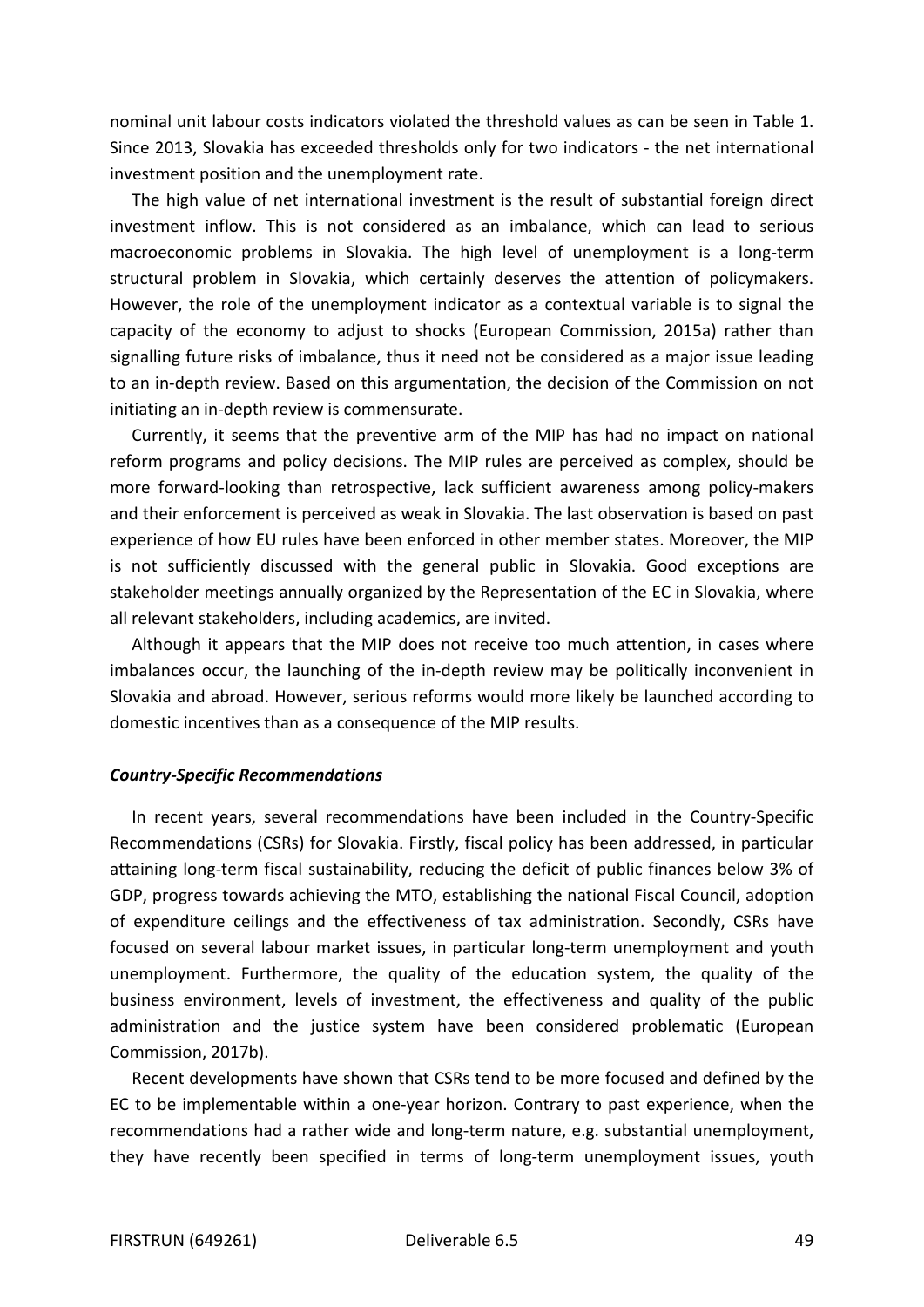unemployment issues etc. These sorts of recommendations can be addressed in a more targeted way in national policy reforms.

The CSRs are, in general, perceived as being useful, since they are usually highly relevant recommendations for national policy makers. They are, in fact, integrated into the national policy frameworks. However, their implementation usually lags behind. Only a few of the EU recommendations have been taken on board, e.g. reducing the deficit of public finances to below 3% of GDP and establishing the CBR. The majority of recommendations have been regularly postponed from year to year, e.g. the adoption of the binding expenditure ceilings, independence of the Slovak Regulatory Offices, increased transparency in public procurement or transparency of public administration. An exception, in this regard, is the adoption of the Act on Public Service, which was included also among the ex-ante conditionality. As one interviewee mentioned, the quantitative assessment by the EC suggests that the implementation of the CSRs in Slovakia has remained below EU average in the course of the past few years. However, due to the problematic methodology of the assessment (e.g. costs and difficulty of various reforms), strong conclusions are not possible.

As stated in the most recent country report for Slovakia (European Commission, 2017a, p. 14), "*Slovakia's track record since 2011 in formulating policies to address the CSRs and underlying structural problems shows a mix of policy progress and persistent challenges."*  However, the EC points out that the 2016 CSRs have not been addressed sufficiently. Improving human resource management in the public administration, improving activation measures for the long-term unemployed as well as raising the attractiveness of the teaching profession are among relatively well evaluated areas. Progress in the area of tax compliance, the cost-effectiveness of healthcare, practices in public procurement and the effectiveness of the justice system is considered as limited. According to the EC, no progress has been achieved regarding the administrative and regulatory burden on businesses.

All in all, it seems that national governmental priorities have more influence on national policy-making than recommendations from the European Semester. Moreover, the national priorities overlap in many regards with the CSR priorities. Thus, some of the EU recommendations would probably be addressed regardless of the existence of EU rules. It appears that the influence on national policy is most significant when the requirements of the EU and domestic authorities coincide, thus it is almost impossible to isolate the effect of EU recommendations on their own.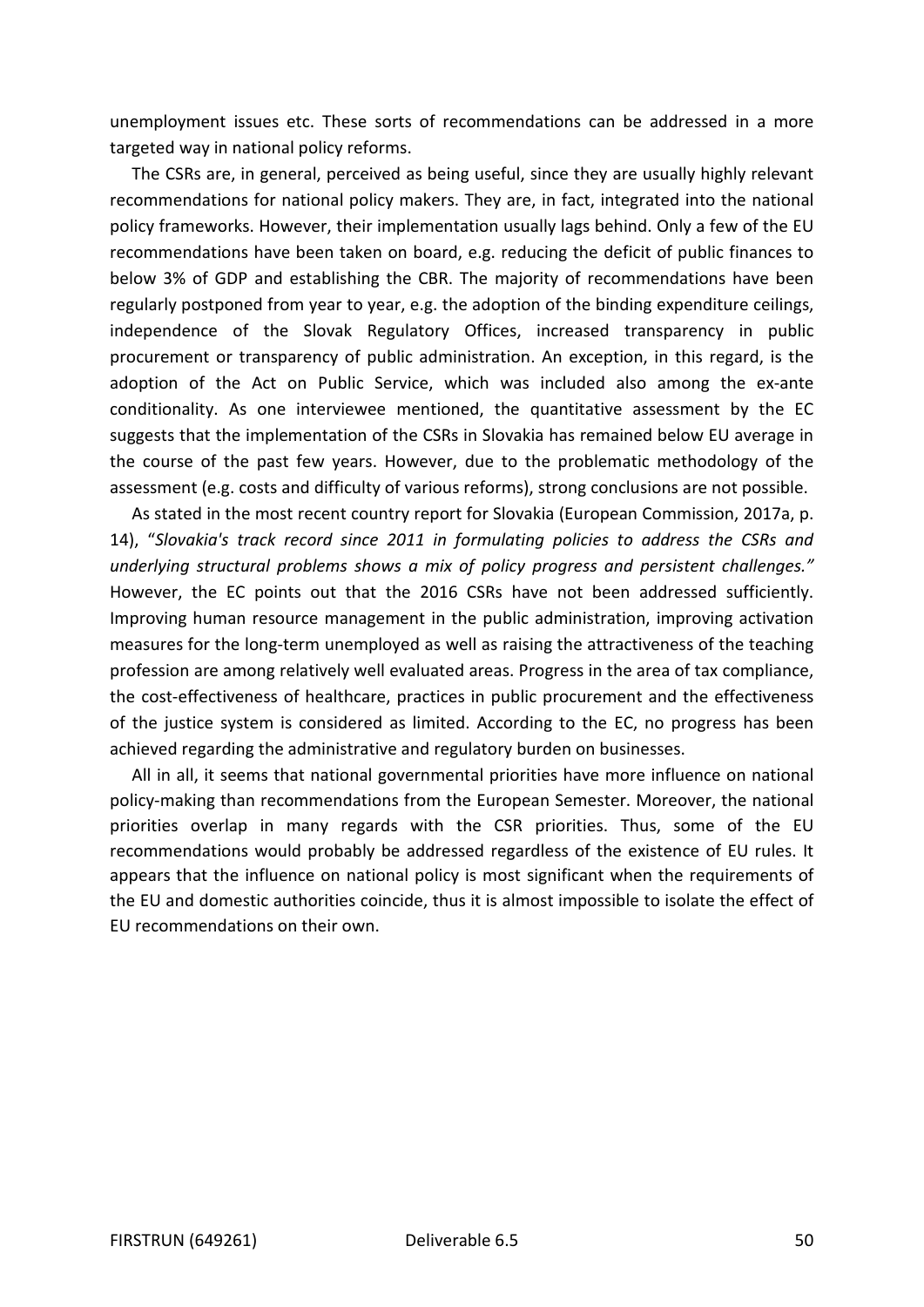## Table 1 Indicators of the MIP Scoreboard in Slovakia

| External imbalances and competitiveness |                                                         | Indicative thresholds        | 2012 AMR | 2013 AMR | 2014 AMR | 2015 AMR | 2016 AMR |
|-----------------------------------------|---------------------------------------------------------|------------------------------|----------|----------|----------|----------|----------|
| Current account balance                 | % of GDP, 3 year backward moving average                | +6% and -4%                  | $-4,2$   | $-3,4$   | 1,8      | 0,2      | 1,0      |
| Net international investment position   | % of GDP                                                | $-35%$                       | $-63,1$  | $-65,5$  | $-64,1$  | $-65,1$  | $-69,4$  |
| Real effective exchange rate            | 42 trading partners, HICP deflator, 3 years %<br>change | ±5% (EMU), ±11 (non-<br>EMU) | 10,9     | 3,4      | $-3,2$   | 2,1      | 1,3      |
| Export market share                     | % of world exports, 5 years % change                    | $-6%$                        | 31,3     | 21,1     | 3,2      | $-2,2$   | 3,2      |
| Nominal unit labour cost                | 2010=100, 3 years % change                              | 9% (EMU), 12% (non-EMU)      | 9,7      | 6,3      | 1,2      | 2,5      | 2,2      |
| Internal imbalances                     |                                                         |                              |          |          |          |          |          |
| House price index                       | deflated, 1 year % change                               | 6%                           | 5,0      | $-5,2$   | $-5,9$   | $-0,5$   | 1,5      |
| Private sector credit flow              | consolidated, % of GDP                                  | 14% (previously 15%)         | 3,1      | 2,7      | 3,1      | 5,4      | 3,9      |
| Private sector debt                     | consolidated, % of GDP                                  | 133% (previously 160%)       | 68,7     | 71,1     | 71,2     | 74,8     | 76,2     |
| General government gross debt           | % of GDP                                                | 60%                          | 41,1     | 43,5     | 52,1     | 54,6     | 53,5     |
| Unemployment rate                       | 3 year backward moving average                          | 10%                          | 12,1     | 13,4     | 14,1     | 14,0     | 13,8     |
| Total financial sector liabilities      | non-consolidated, 1 year % change                       | 16.5%                        | 2,0      | 1,0      | 2,8      | $-0,3$   | 7,0      |
| New employment indicators               |                                                         |                              |          |          |          |          |          |
| Activity rate                           | % of total population aged 15-64, 3 years<br>change     | $-0.2 p.p$                   |          |          |          |          | 1,6      |
| Long-term unemployment rate             | % of active population aged 15-74, 3 years<br>change    | $0.5$ p.p.                   |          |          |          |          | 0,0      |
| Youth unemployment rate                 | % of active population aged 15-24, 3 years<br>change    | 2.0 p.p.                     |          |          |          |          | $-4,0$   |

*Note:* Figures highlighted are the ones falling outside the thresholds established by the AMR.

*Source*: European Commission (2016a).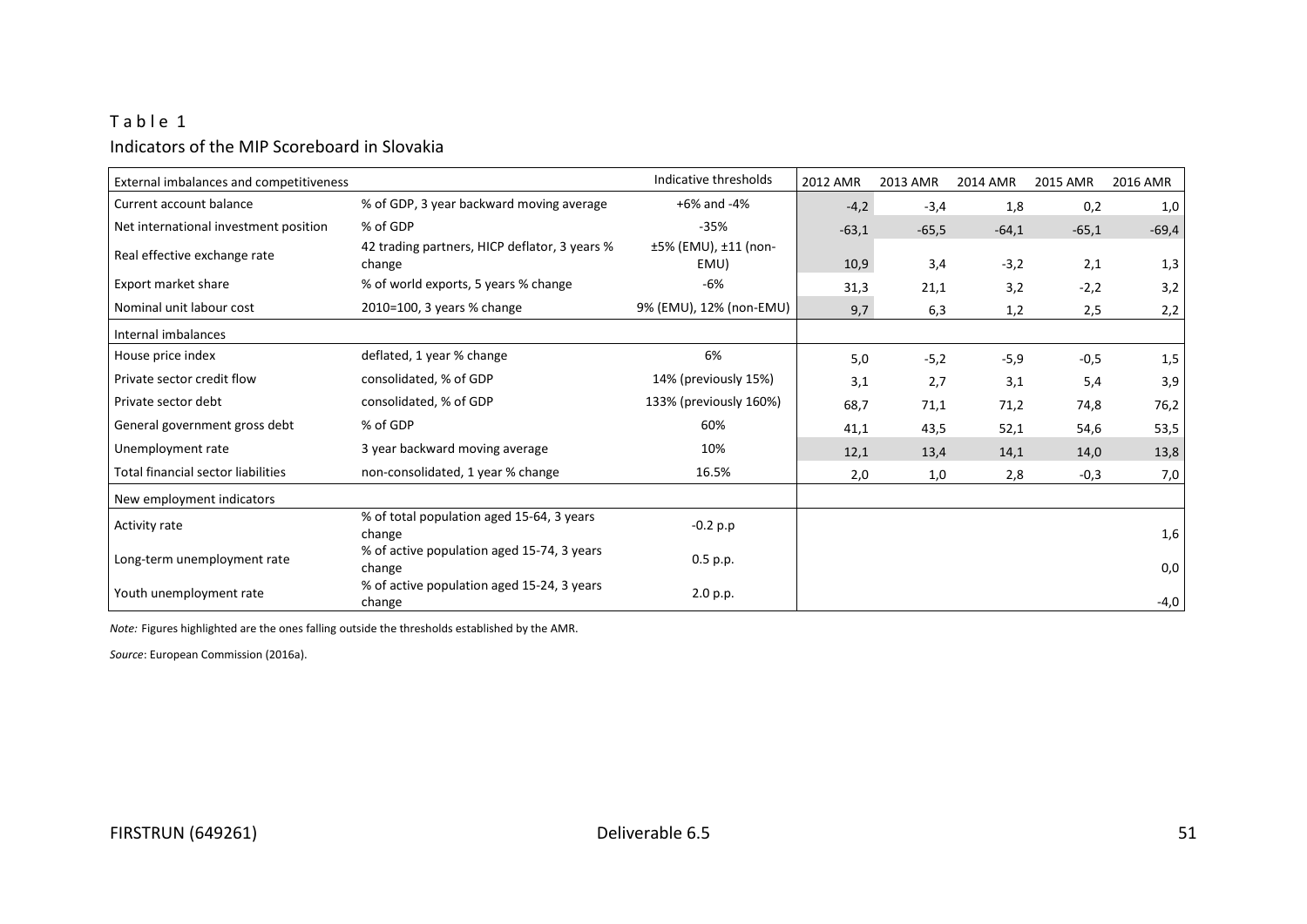### 4.4 **Commentary on the Influence of Rules and Commitment to them**

Slovakia had already had to adhere to rules before the European Semester came into being, because the country had to fulfil the Maastricht criteria to adopt the euro in 2009. Undoubtedly, the European semester brought transparency into the assessment's methodology and data, which significantly improved the reliability of the country report on Slovakia. The European Semester has had a certain influence on national policy making, but it appears rather formal (the Semester itself is a tool of coordination). Perhaps among the notable and tangible effects has been the afore-mentioned issue of keeping the Slovak deficit of public finance under the 3% of GDP threshold thanks to the pressure of the EDP in 2013. This indicates that the government was strongly committed to respect the SGP rules.

A rather vague impact of the European Semester may be a result of the relaxation of rules and their heterogeneous enforcement across the EU member states, which has resulted in a weakening of the motivation of member states to follow EU recommendations. On the other hand, implementation of ex-ante conditionalities seems to have been an effective tool, which has affected Slovakia's fiscal policy choices, since the threat of a reduction in European funds is a serious motivation for adherence to rules.

According to one of the interviewees, the applicable legislation of Common Provisions Regulation for the European Structural and Investment Funds (Official Journal of the European Union, 2013) distinguishes automatic and optional strands of macroeconomic conditionality:

- 1. Automatic strand: the Slovak Constitutional debt brake law and the SGP are to be considered as sufficient incentives for a responsible and sustainable fiscal policy.
- 2. Optional strand: has certainly motivated Slovakia to consider the European Semester in a wider investment context, thus, investment strategy should be formulated in a way to prevent issuing new Council recommendations. If new relevant recommendations occur, the Slovak authorities would likely initiate dialogue with the EC on re-programming (probably before formally triggering the macro-economic conditionality procedure).<sup>[32](#page-51-0)</sup>

Under the 'two-pack' regulations, the EC scrutinizes the Slovak Draft Budget Plan (DBP) as a whole (Table 2), as well as the progress made towards achieving the MTO. Slovakia has not been criticised by the Commission for pushing the MTO back by two years, but rather for making weak progress towards achieving it. Opinions on the impact of the Commission's scrutiny on changes in the Slovak budget are rather mixed, from having no impact to improving the reporting of information as well as the budgetary preparation process. The

<span id="page-51-0"></span><sup>32</sup> The interviewee also pointed out a philosophical concern regarding the macro-economic conditionality: *"whether a centrally designed macroeconomic solution should or can be successfully implemented in a given national or regional context (due to lack of ownership, mismatch with local economic environment, inconsistency with other national policies etc.)."*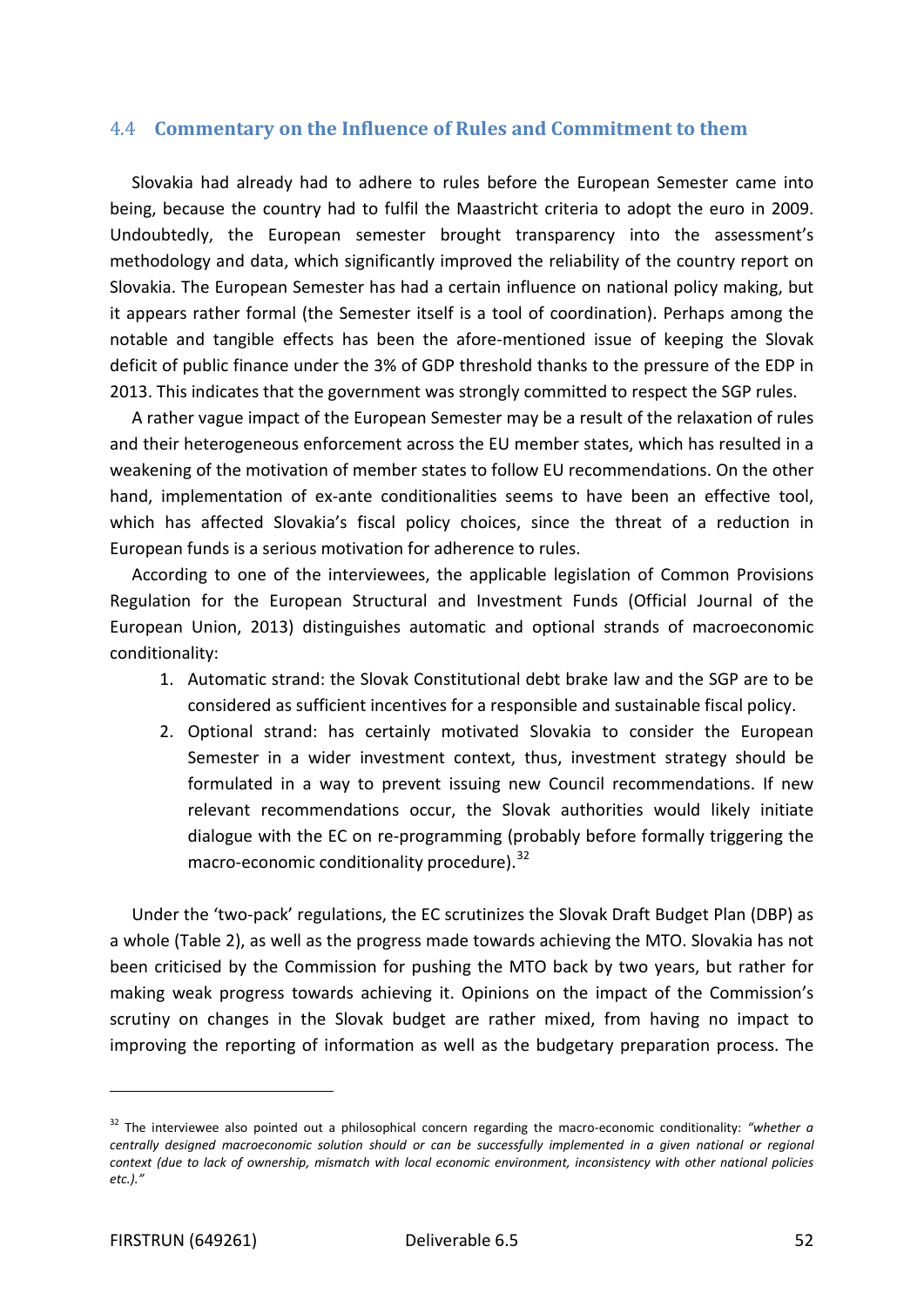Slovak public are partially informed about the positive assessments of the Slovak budget by the Commission; however, there is still room for improvement in the communication of EU issues towards Slovak society in general.

| Year of scrutiny                     | 2013                                                                                                                                                                                                                                                                                                                                                                                                                                  | 2014                                                                                                                                                                                                                                                                                                                                                          | 2015                                                                                                                                                                                                  | 2016                                                                                                                                                                                                                                                                                  |
|--------------------------------------|---------------------------------------------------------------------------------------------------------------------------------------------------------------------------------------------------------------------------------------------------------------------------------------------------------------------------------------------------------------------------------------------------------------------------------------|---------------------------------------------------------------------------------------------------------------------------------------------------------------------------------------------------------------------------------------------------------------------------------------------------------------------------------------------------------------|-------------------------------------------------------------------------------------------------------------------------------------------------------------------------------------------------------|---------------------------------------------------------------------------------------------------------------------------------------------------------------------------------------------------------------------------------------------------------------------------------------|
|                                      | (Draft budgetary                                                                                                                                                                                                                                                                                                                                                                                                                      | (Draft budgetary                                                                                                                                                                                                                                                                                                                                              | (Draft budgetary                                                                                                                                                                                      | (Draft budgetary                                                                                                                                                                                                                                                                      |
|                                      | plan for 2014)                                                                                                                                                                                                                                                                                                                                                                                                                        | plan for 2015)                                                                                                                                                                                                                                                                                                                                                | plan for 2016)                                                                                                                                                                                        | plan for 2017)                                                                                                                                                                                                                                                                        |
| Key conclusions of<br>the Commission | - DPB broadly<br>compliant with the<br>rules of the SGP<br>- General government<br>deficit within 3% of<br>GDP<br>- Fulfilment of the<br>correction is uncertain<br>- The plan relies on<br>one-off revenues,<br>which should be<br>replaced by structural<br>ones<br>- Structural adjustment<br>towards MTO does<br>not fulfil the<br>requirements<br>- Progress in terms of<br>fiscal<br>recommendations'<br>structural part is not | - DPB compliant with<br>the rules of the SGP<br>- Some uncertainties<br>regarding the deficit in<br>2014<br>- Slovakia is eligible for<br>the investment clause<br>in 2014; the deviation<br>from the MTO in 2014<br>should be<br>compensated in 2015<br>Progress in terms of<br>fiscal<br>recommendations'<br>structural part from<br>2014 is not sufficient | - DPB compliant with<br>the rules of the SGP<br>- Limited progress with<br>regard to CSR issued<br>in 2015 relating to<br>fiscal governance<br>- Risk of deviation from<br>the MTO adjustment<br>path | - DPB compliant with<br>the rules of the SGP<br>Some progress<br>relating to the<br>structural part of the<br>fiscal CSR issued in<br>2016<br>- Further progress in<br>the area of improving<br>tax compliance is<br>required<br>Risk of deviation from<br>the MTO adjustment<br>path |
|                                      | sufficient                                                                                                                                                                                                                                                                                                                                                                                                                            |                                                                                                                                                                                                                                                                                                                                                               |                                                                                                                                                                                                       |                                                                                                                                                                                                                                                                                       |

Table 2

Commission Opinions on the DBP of Slovakia (2013 – 2016)

*Source*: European Commission (2013, 2014, 2015b, 2016b).

Prior to 2010, Slovakia did implement several reforms liberalizing the economy. With regard to the Lisbon Strategy, it appears that it has had no significant effects in Slovakia (perhaps, because of the soft nature and the absence of sanctions of the open method of coordination<sup>33</sup>, which does not rely on strong pressure to introduce or amend national laws in accordance with EU legislation). The Slovak government approved the *Strategy of Competitiveness of Slovakia until 2010* (the so-called *Lisbon Strategy for Slovakia*) and later a national reform program called *Minerva* was adopted. The Europe 2020 Strategy has been reflected in the National Reform Programs. However, implementation of these documents lags behind and the results are not clear, since there are still problems, e.g. with the weak education system, little innovation, low R&D expenditure, as well as the low revenues of public finance.

## 4.5 **Overview of the Effectiveness and Utility of Rules**

Being a member of the euro area as well as the EU entails many benefits for Slovakia; in particular, it strengthens the stability of the economy. Slovakia mostly accepts EU rules and

<span id="page-52-0"></span> $33$  The open method of coordination is explained on:

[http://eur-lex.europa.eu/summary/glossary/open\\_method\\_coordination.html.](http://eur-lex.europa.eu/summary/glossary/open_method_coordination.html)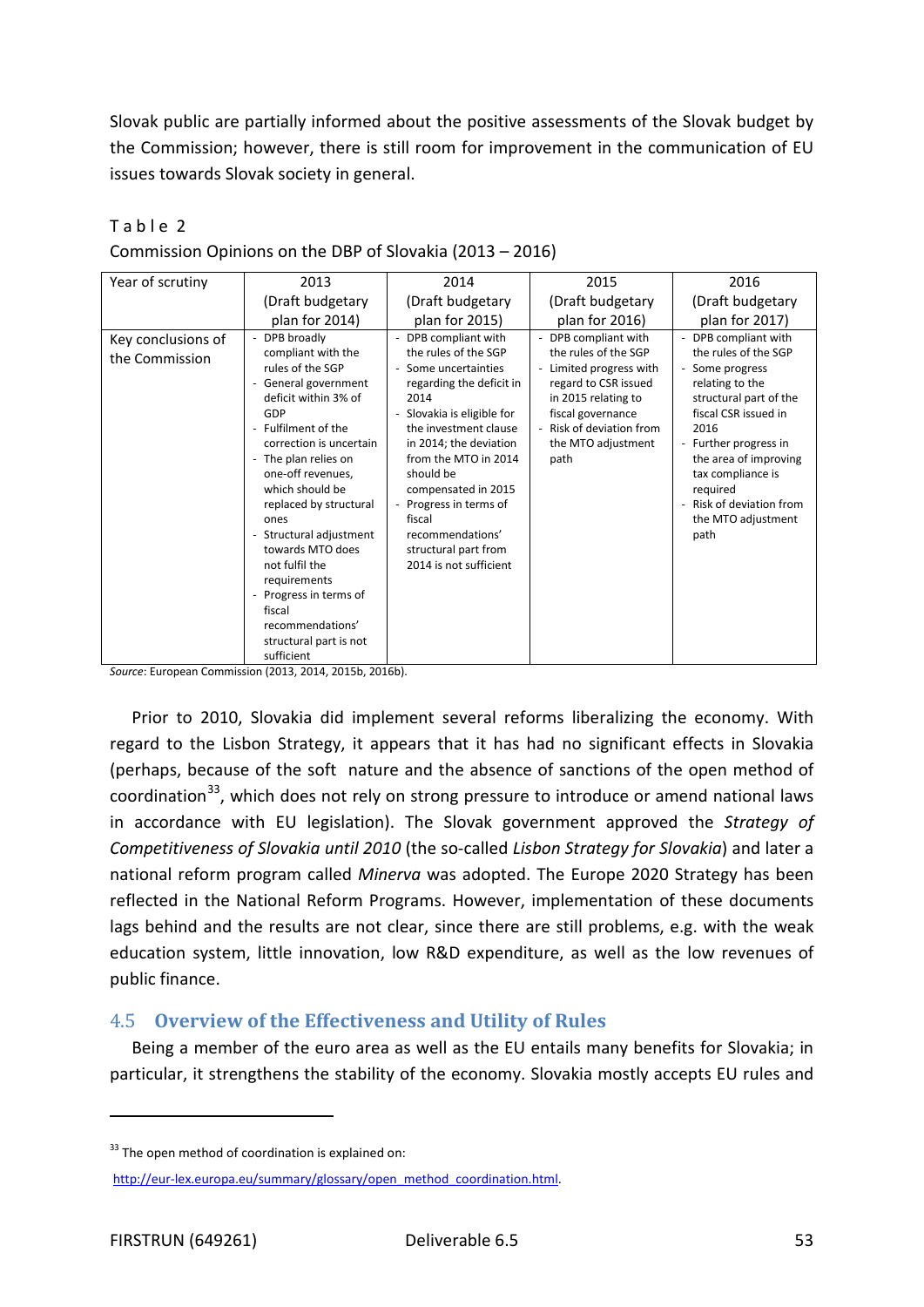has not signalled significant pressure against the EU so far. However, there is still room for improvement in terms of perceiving traditional European values, which also results from weak communication of European issues towards the Slovak public. In general, EU membership has increased welfare and stability in Slovakia, although it is difficult to conclude whether it has exclusively been due to the existence of EU rules. Moreover, the pressure of EU rules and the overall EU agenda have contributed to the employment of qualified personnel in the Slovak ministries. This has certainly helped to enhance the professionalism and credibility of the civil service and hopefully will lead to sustainable improvements in this regard.<sup>[34](#page-53-0)</sup>

Structural funds resources have helped Slovakia to implement many necessary strategic investments. On the other hand, the availability of resources from structural funds has led to a lack of mobilisation of national resources (e.g. for science, education, or active labour market policy), which implies a risk for a future with less or even without EU funds.

Although EU rules are certainly useful, there is a risk that they become a means of avoiding responsibility in domestic politics; however, it is not significant in Slovakia. Another problem of EU rules is that they are rather complex but their enforceability is usually very weak, which reduces the incentives of member states to follow the rules.

Slovakia can provide good examples for other member states in several cases, including the tax reform implemented in 2004, the introduction of the debt brake as a Constitutional Act, institutional setting and functioning of the CBR, establishment of the Debt and Liquidity Management Agency or the activities of the recently established Value for Money Department within the MF SR. On the other hand, negative example include: Slovakia's low, and usually inefficient, public investments; slowing down reform efforts after the first successes; as well as ongoing problems in the area of public procurement.

#### 4.6 **Views on the Future of the European Integration Process**

Slovakia can be characterized as a country with a relatively clear consensus on its pro-EU and pro-integration stance. However, there is no consensus on the exact form of further integration. Slovakia mostly supports the European consensus. It is a fiscally responsible and pro-reform-oriented country, which, despite its small size, has had a relatively tangible impact on EU fiscal rules. Examples include considering the impact of the pension reform (multi-pillar pension system) within the assessment of fiscal rules, adjusting the EFSF rules, as well as partially incorporating the fight against tax evasion in the assessment of adherence to fiscal rules. In Slovakia, perhaps the most relevant body affecting the opinion on further integration, not only in terms of fiscal rules, is the MF SR.

It is rather obvious that further deepening of fiscal integration will lead to enhanced surveillance. However, there is no need for more intrusive surveillance today, but enforcement of the existing rules should be significantly enhanced. Otherwise, any kind of

<span id="page-53-0"></span> $34$  The European Commission (2016c) pointed out that one of the key objectives of the civil service is implementation of effective human resource management. The Slovak government adopted a Strategy on Human Resource Management in Civil Service (2015-2020).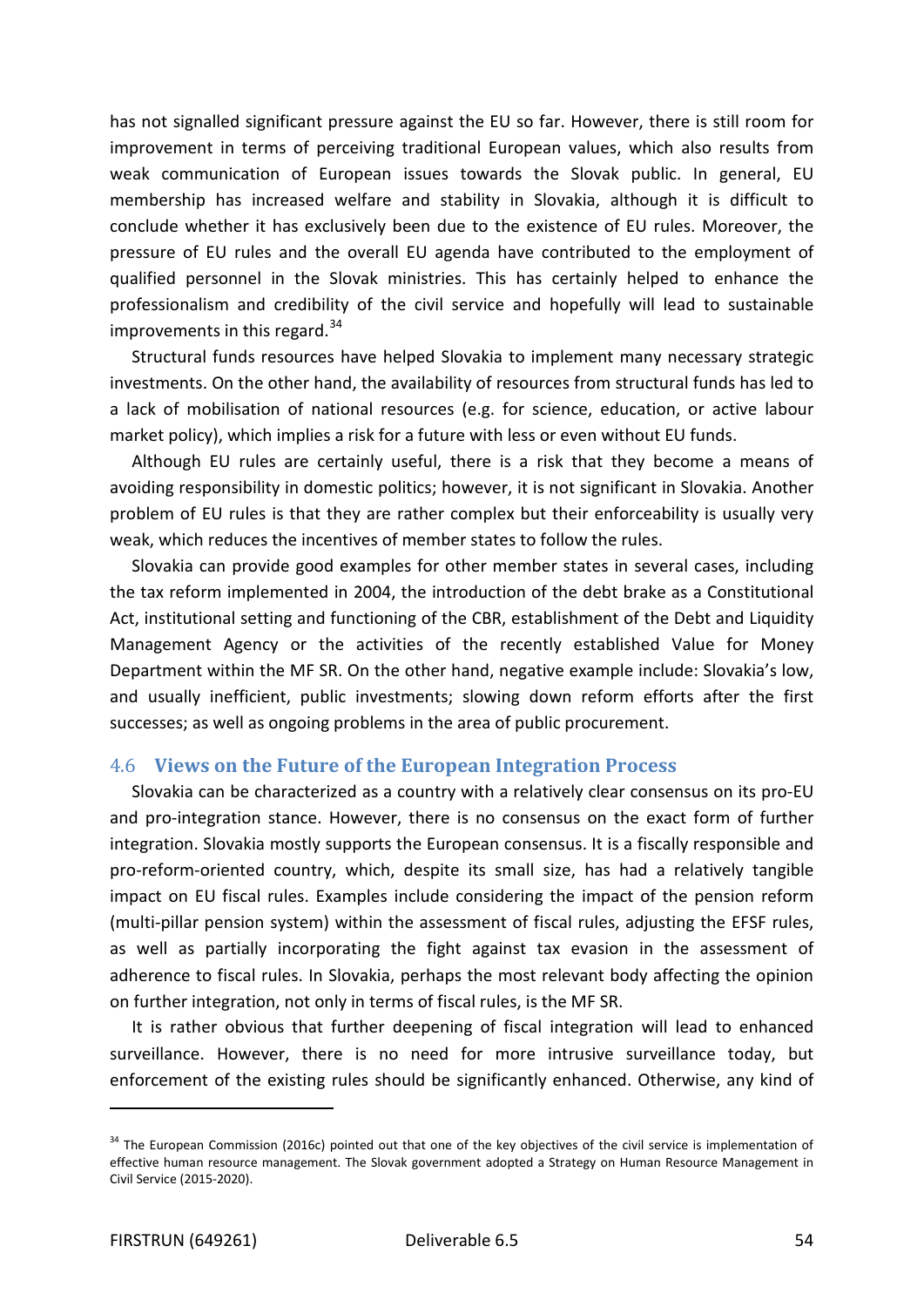surveillance will not deliver on expectations. Moreover, it seems that more EU rules lead to even more exceptions and, thus, a relaxation of the rules such that they become merely guidelines. In the area of structural reforms, seeking a kind of common agreement on national reform strategies between the EC and member states could be useful (instead of merely underling the challenges).

When it comes to specific issues, the stances in Slovakia are as follows:

*- Debt mutualisation* could help to stabilize the EMU economy. However, the preference of Slovakia, as revealed by one interviewee, would be for an automatic tool to deal with asymmetric shocks, and not debt mutualisation, which is linked with clear fears of the issue of moral hazard. Debt mutualisation may lead to a halt in, or at least a relaxation of, the efforts in corrective action being taken in some member states. If there should be a shared responsibility, then it is conceivable only in cases of new debts, or common European debts. An important element of this process is to clarify future political integration, which could finally reduce the mistrust among member states and thus also the threat of moral hazard. The issue of moral hazard is certainly linked to Germany. On the one hand, the Germans' moral hazard objections could be mitigated by creating confidence through fiscal and economic discipline, better enforced by the EC, and interconnecting risk-sharing mechanisms with adherence to EU rules. On the other hand, the Germans' stance could be changed, if the country admits that it benefits a lot from the existence of the EMU.

- In general, Slovakia supported the integration steps included in 2nd stage of the Five Presidents' Report; however, it had objections regarding the *national productivity boards*, in particular duplication with existing surveillance framework should be avoided and interference in national wage setting was not supported. There is no clear consensus on what the benefits might be from introducing the productivity board. Thus, it is perceived rather sceptically and considered useless.

*- Common deposit insurance* as the third pillar of the Banking Union is considered as an inevitable step, but before this pillar is introduced, Slovakia, in line with the German position, supports progress on risk reduction measures (in particular on the capital requirements directive) in the Banking Union. Whenever it is introduced, the common deposit insurance should not cover 100 percent of deposits, but an upper ceiling might be useful, not least because it would put some of the responsibility on citizens to invest carefully.

- The *European Fiscal Board* (EFB) is not considered to be an independent body, because it is an advisory body to the EC, under the EC. The institutional framework of the EFB appears to be not appropriate and is not in line with the OECD *Recommendation of the Council on Principles for Independent Fiscal Institutions* (OECD, 2014) in terms of independence. Thus, it is not clear how the EFB board can evaluate the policy of the EC. Since the EFB is a relatively new institution, it is too early to assess its relationship to the CBR.

- There is no clear consensus in society in terms of the final shape of the Transfer Union. According to one interviewee, before deepening fiscal integration, it might be useful to have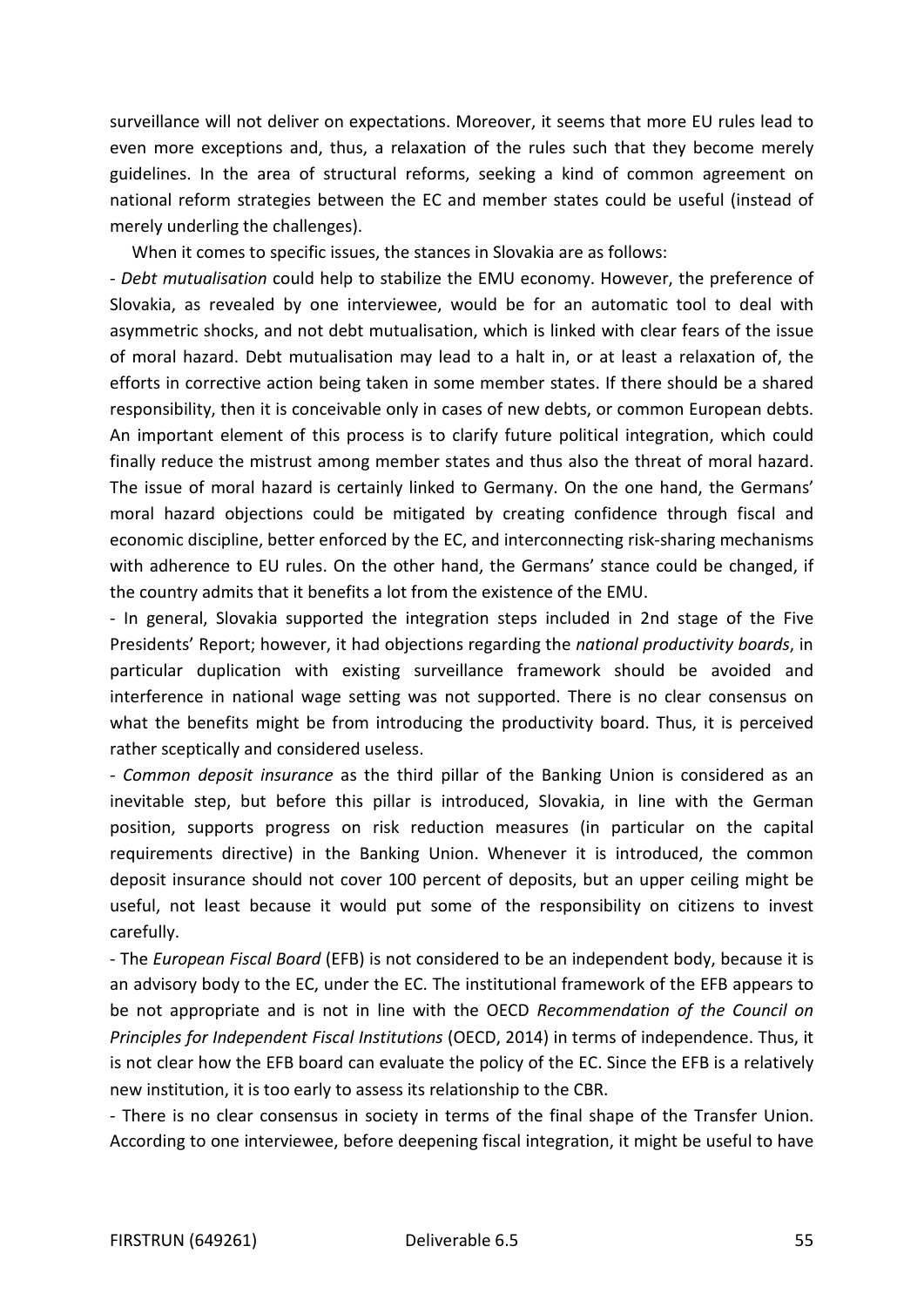progress on common border policy, Schengen, European defence, transportation, unemployment insurance, education or research and development.

- The MF SR had the ambition to support fiscal capacity suitable for all EU countries and progress in the debate on the EMU counter-cyclical tool to deal with asymmetric/symmetric shocks were presented as key issues during the Slovak presidency of the European Council in 2016.

- The *European Ministry of Finance* and *Treasury* is considered as a very ambitious project, but is unlikely to be implemented, as it would mean a big loss of sovereignty. It is above all a political issue and should be preceded by agreement on political union, despite the evident lack of enthusiasm nowadays for this initiative.

- The ESM has the potential to act as a *European Monetary Fund* in the future and Slovakia seems to be open to such change. Transformation of the ESM to such a fund is a useful way of utilizing its available capital. Before such steps occur, its analytical capacities need to be expanded, independence should be ensured and enforcement of its rules should be defined clearly in order to avoid future relaxation of these rules.

*- Eurobonds* have the potential to stabilize the EMU; however, it seems that they are not feasible in the current state of integration. Eurobonds could act as a preventive tool, but they would probably not solve the current crisis of the EU periphery.

- *Own resources* of the EU budget could possibly connect Europe more in terms of reducing tensions between net contributors and net beneficiaries. Genuine own resources could also strengthen European views compared to national ones, which prevail nowadays, and increase links between EU activities and the lives of citizens. Improved VAT collection could be one of the possible own resources, which would, on the one hand, decrease tax evasion at the European level and, on the other hand, reduce national contributions to the EU budget. Another alternative could be e.g. European environmental tax.

- It is not necessary to change the basic functions of the *ECB*; however, the inflation target could be reviewed as well as the framework of financial markets' surveillance. Furthermore, purchases of bonds should be properly embedded into legislation. Reducing pressure on reform efforts of some member states as a result of current ECB policy is also considered problematic.

## 4.7 **Conclusions**

EU membership is in general perceived positively by Slovak society. Along with the many advantages (structural finds, common market, free movement of labour, Schengen etc.) it brought several commitments. The European semester and the enhanced EU economic surveillance are among the obligations the Eurozone member states are expected to respect, and Slovakia is not an exception. Thus, several rules and principles had to be implemented and followed. This report has aimed to depict the current state and perspectives of the national implementation of coordinating mechanisms rules in Slovakia. Slovakia can in general, be characterized as a country with a relatively clear consensus on holding a pro-EU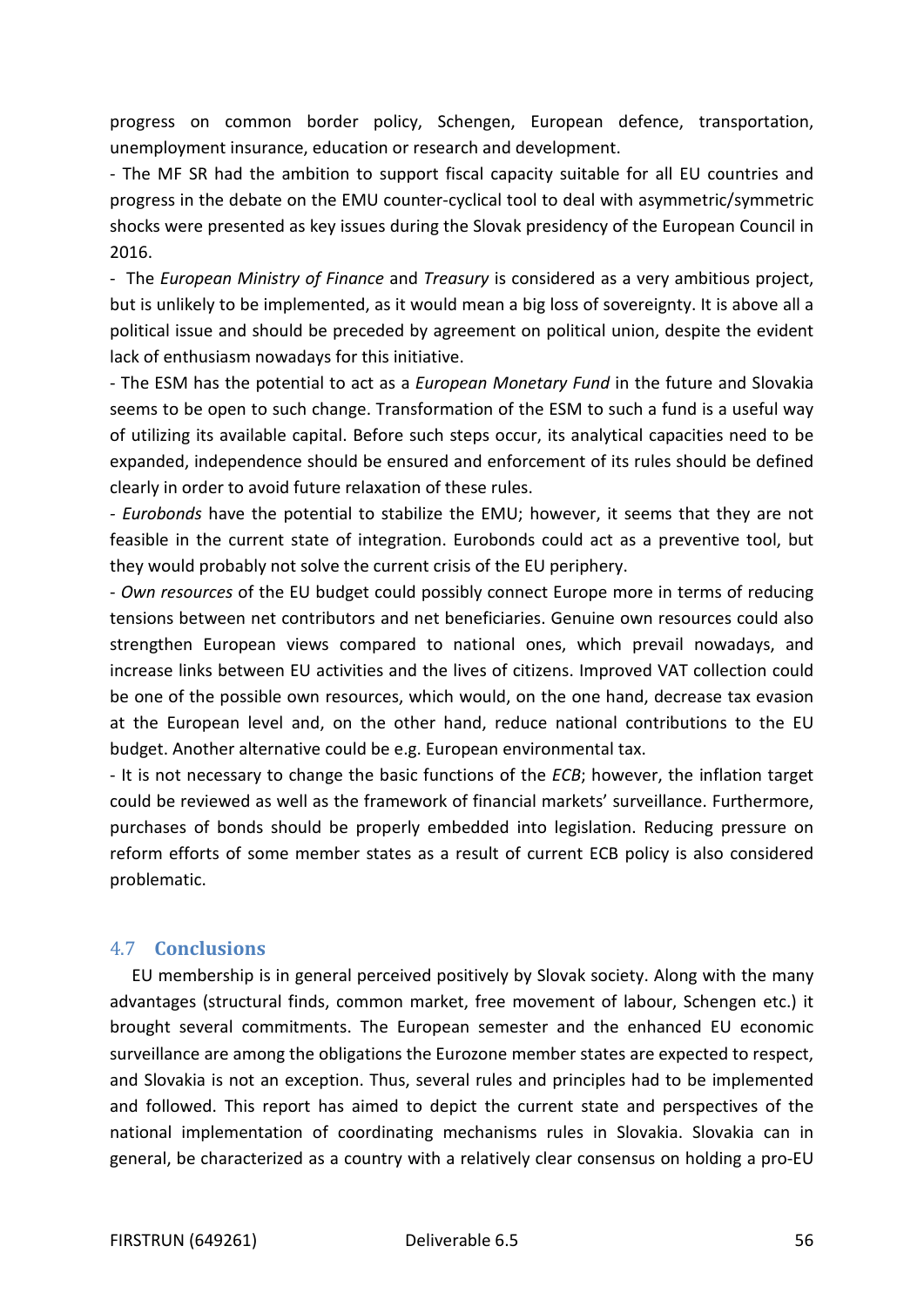and pro-integration stance. However, there is no clear consensus on the exact shape of further integration.

Without a doubt, that EU fiscal rules and the enhanced surveillance procedure are useful measures, setting the borders and principles for all member states to behave in a fiscally (and macroeconomically) responsible manner. However, a perceived major issue is the often lax application and enforcement by the EC. This can affect negatively the behaviour of member states and they might tend to ignore or, not put enough effort into meeting the EU fiscal recommendations. From the Slovak perspective, along with the inconvenience resulting from breaking the rules, Slovakia has another incentive to follow the rules, since according to one interviewee, the evaluation of national fiscal policy by the EC affects the evaluation of Slovakia by foreign investors. Moreover, the EU agenda initiated the employment of officials able to tackle the new tasks. This certainly increases the effectiveness and professionalism of the state's public administration.

A good example of putting pressure for the fulfilment of the fiscal rules and behaving responsibly in terms of the state budget is the existence and activities of the Slovak CBR and the Constitutional debt brake law, which is perceived very positively at home as well as abroad. The mandate of the CBR is clear; it is independent and its recommendations have certainly had marked impact on the Slovak budget. Its competence as a "watchdog" appears useful. However, there is a likely risk of the debt thresholds being relaxed by creating an exception for higher public investment. Further improvement of this law could be achieved by implementing binding expenditure ceilings. The key institution involved in the EU agenda with regard to fiscal policy is the MF SR. It has a very solid position and power in terms of fiscal policy issues and budgetary decisions.

The EU rules and in particular the fiscal rules have a favourable effect on policy making in Slovakia. They brought rules end the expertise of the EC into the evaluation process, which certainly helps to increase the transparency of the budgetary process. Evaluation of the DBP, MTO, SGP or MIP put pressure on the government to behave responsibly and not to increase the debt and the deficit and thus not increase the burden on future generations. Moreover, the joint pressure from the CBR and the EC has the potential to foster substantial changes. When comparing the national and the EU rules and priorities, currently it seems that national governmental priorities are considered to have more influence on national policymaking than recommendations resulting from the European Semester. The national priorities overlap in many regards with the CSR priorities, thus, some of the EU recommendations would probably be addressed regardless the existence of EU rules. From another perspective, it appears that EU rules and priorities work best when they coincide with the national interest. This makes it hard to reach an unambiguous conclusion on the effects of EU rules on national policy-making.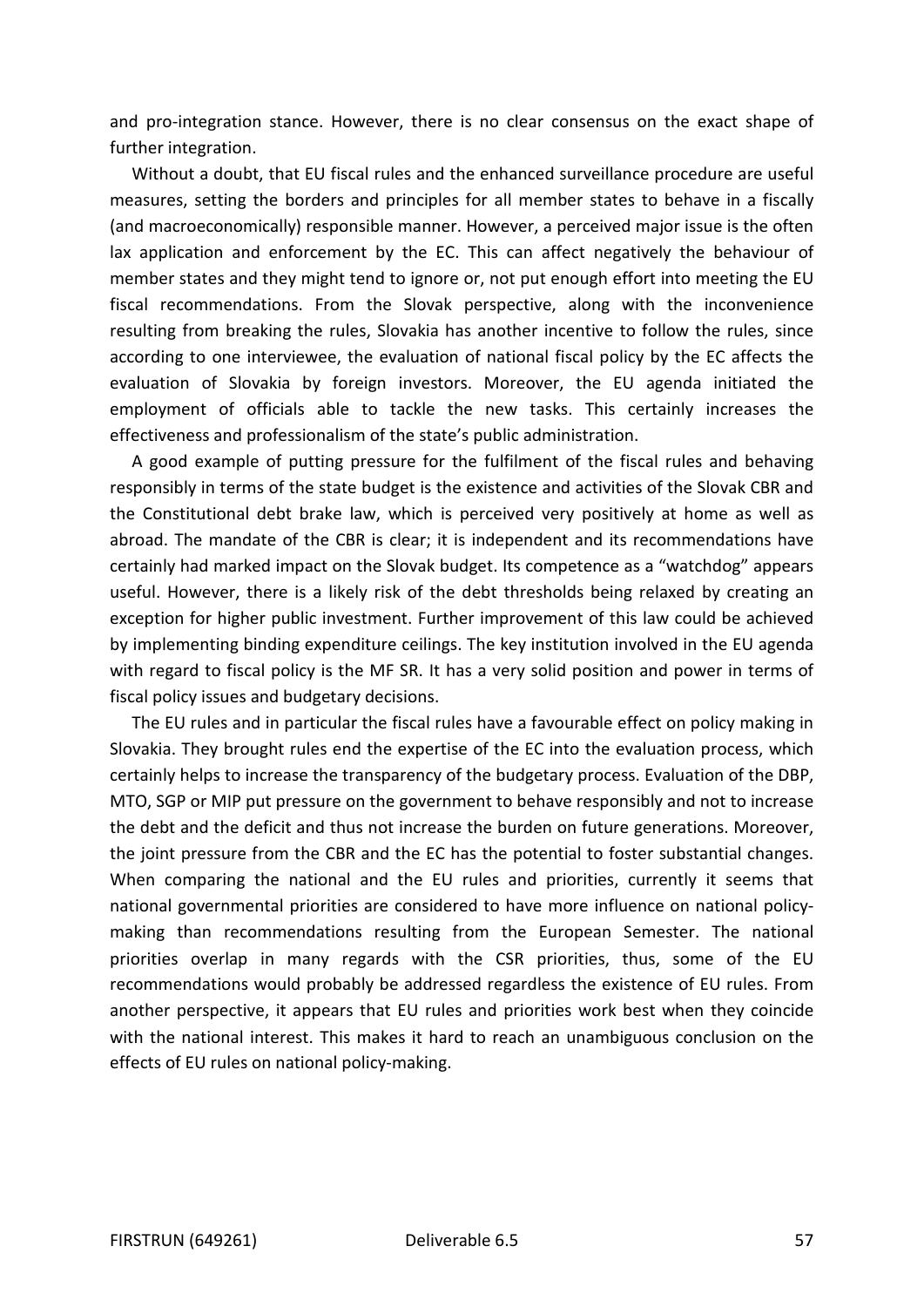### **Annex I: list of interviewees** (alphabetically ordered)

| Roman Dojčák       | Director of the European Affairs Department at the Ministry of Finance of the<br>Slovak Republic  |
|--------------------|---------------------------------------------------------------------------------------------------|
| Karol Frank        | Researcher at the Institute of Economic Research                                                  |
| Radovan Geist      | Publisher of EurActiv.sk                                                                          |
| Eugen Jurzyca      | Member of the Financial and Budgetary Committee of the National Council of<br>the Slovak Republic |
| Ľudmila Majláthová | Economic Counsellor at the Representation of the European Commission in<br>Slovakia               |
| Ľudovít Ódor       | Member of the Council for Budget Responsibility                                                   |
| Michal Polák       | Advisor at the Ministry of Finance of the Slovak Republic                                         |
| Martin Šuster      | Head of the Research Department at the National Bank of Slovakia                                  |
| Juraj Šuchta       | Financial Attaché, Permanent Representation of the Slovak Republic to the<br>EU                   |
| Vladimír Vaňo      | Chief Economist of Sberbank Europe AG, Head of CEE Research                                       |

### **Annex II: documents used in report**

Act of 29 November 2013, (§ 30a) amending and supplementing Act No. 523/2004 Coll. on the General Government Budgetary Rules and on amendments to certain other Acts, in the wording of subsequent regulations.

<http://www.finance.gov.sk/en/Components/CategoryDocuments/s\_LoadDocument.aspx?categoryI d=495&documentId=789>.

Council for Budget Responsibility (2017). <http://www.rozpoctovarada.sk/eng/home>.

Council for Budget Responsibility (2016a). Evaluation of Compliance with the Balanced Budget Rule in 2015. July 2016. <http://www.rozpoctovarada.sk/download2/fiscal\_compact\_2015jul\_en.pdf>.

Council for Budget Responsibility (2016b). Správa o hodnotení plnenia pravidiel rozp. zodpovednosti a transparentnosti za rok 2015 (Report on Compliance with the Fiscal Responsibility and Fiscal Transparency Rules). August 2016.

<http://www.rozpoctovarada.sk/download2/hodnotenie\_pravidiel\_2016.pdf>.

Council for Budget Responsibility (2015). Správa o hodnotení plnenia pravidiel rozp. zodpovednosti a transparentnosti za rok 2014 (Report on Compliance with the Fiscal Responsibility and Fiscal Transparency Rules). August 2015.

<http://www.rozpoctovarada.sk/download2/hodnotenie\_pravidiel\_2015\_final.pdf>.

Council for Budget Responsibility (2014). Správa o hodnotení plnenia pravidiel rozp. zodpovednosti a transparentnosti za rok 2013 (Report on Compliance with the Fiscal Responsibility and Fiscal Transparency Rules). August 2014.

<http://www.rozpoctovarada.sk/download2/hodnotenie\_pravidiel\_2014.pdf>.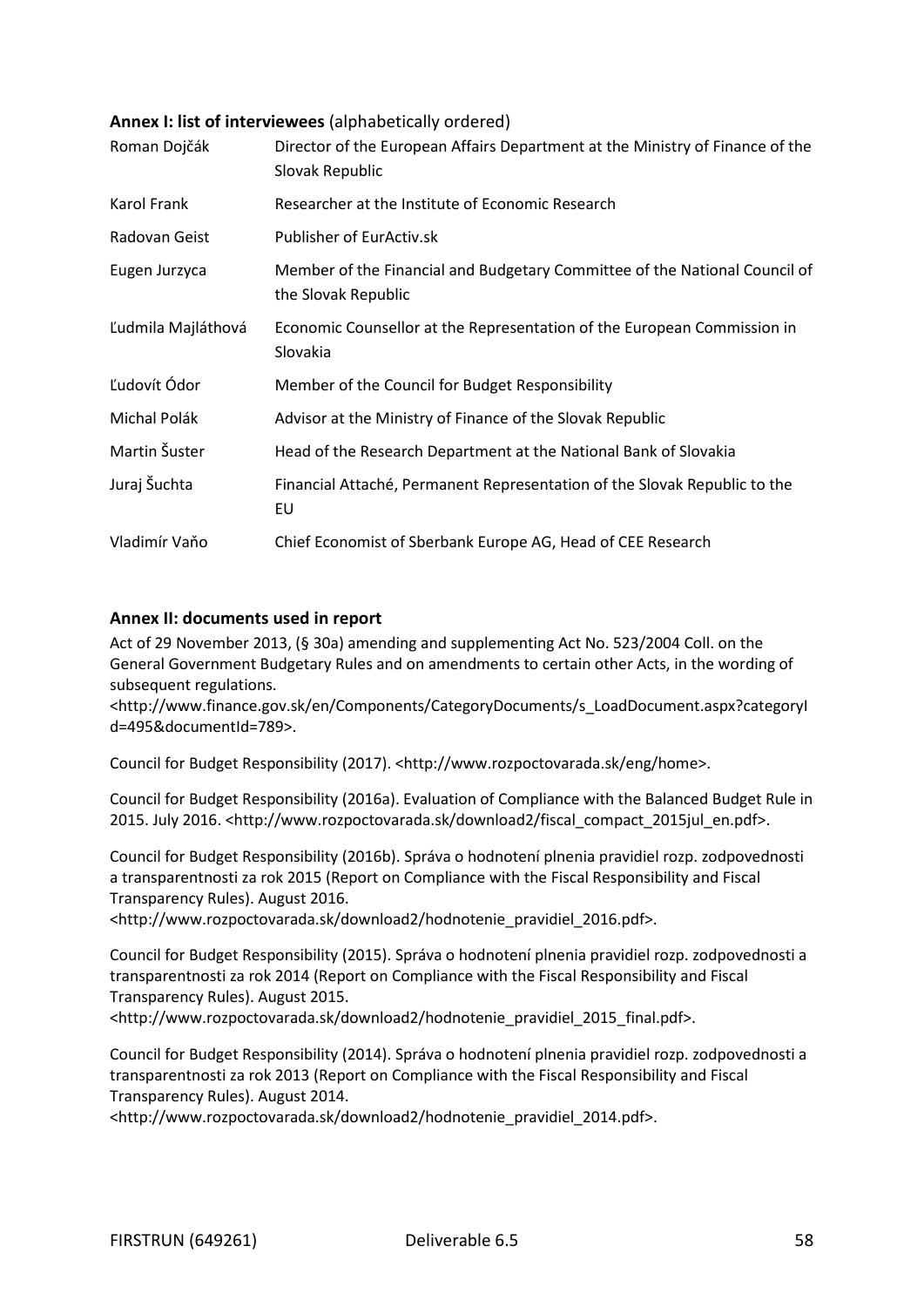Dumbrovsky, T. (2014). Constitutional Change through Euro Crisis Law: "Slovakia". European University Institute. Department of Law. [<http://eurocrisislaw.eui.eu/country/slovakia/topic/six](http://eurocrisislaw.eui.eu/country/slovakia/topic/six-pack/)[pack/>](http://eurocrisislaw.eui.eu/country/slovakia/topic/six-pack/).

European Commission (2017a). Commission Staff Working Document Country Report Slovakia 2017. SWD(2017) 90 final/2. Brussels, 27.2.2017.

<file:///C:/Documents%20and%20Settings/ekonisik/My%20Documents/Downloads/2017-europeansemester-country-report-slovakia-en\_0.pdf>.

European Commission (2017b). Country-specific Recommendations 2012 – 2016. Slovakia. <http://ec.europa.eu/europe2020/making-it-happen/country-specificrecommendations/index\_en.htm>.

European Commission (2016a). The Macroeconomic Imbalance Procedure. Rationale, Process, Application: A Compendium. Institutional Paper 039. November 2016. ISSN 2443-8014.

European Commission (2016b). Commission Opinion of 16.11.2016 on the Draft Budgetary Plan of Slovakia. C(2016) 8017 final. Brussels, 16.11.2016

European Commission (2016c). Commission Staff Working Document Country Report Slovakia 2016. SWD(2016) 93 final. Brussels, 26.2.2016. <http://ec.europa.eu/europe2020/pdf/csr2016/cr2016\_slovakia\_en.pdf>.

European Commission (2015a). Adding Employment Indicators to the Scoreboard of the Macroeconomic Imbalance Procedure to Better Capture Employment and Social Developments. Brussels, 4.9.2015.

European Commission (2015b). Commission Opinion of 16.11.2015 on the Draft Budgetary Plan of Slovakia. C(2015) 8113 final. Brussels, 16.11.2015.

European Commission (2014). Commission Opinion of 28.11.2014 on the Draft Budgetary Plan of Slovakia. C(2014) 8814 final. Brussels, 28.11.2014.

European Commission (2013). Commission Opinion of 15.11.2013 on the Draft Budgetary Plan of Slovakia. C(2013) 8011 final. Brussels, 15.11.2013.

Eurostat (2017). Database. <http://ec.europa.eu/eurostat/data/database>.

Financial and Budgetary Committee of the National Council of the Slovak Republic (2017). <http://www.nrsr.sk/web/Default.aspx?sid=vybory/vybor&ID=137>.

Ministry of Finance of the Slovak Republic (2017). Powers and Competences of the MF SR. <http://www.finance.gov.sk/en/Default.aspx?CatID=584>.

Ministry of Finance of the Slovak Republic (2016). Stanovisko k hodnoteniu RRZ o plnení pravidla o vyrovnanom rozpočte za rok 2015 (Statement on the CBRs Evaluation of Compliance with the Balanced Budget Rule in 2015). December 2016. <http://www.finance.gov.sk/Default.aspx?CatID=9664>.

OECD (2014). Recommendation of the Council on Principles for Independent Fiscal Institutions. February 2014. <https://www.oecd.org/gov/budgeting/OECD-Recommendation-on-Principles-for-Independent-Fiscal-Institutions.pdf>.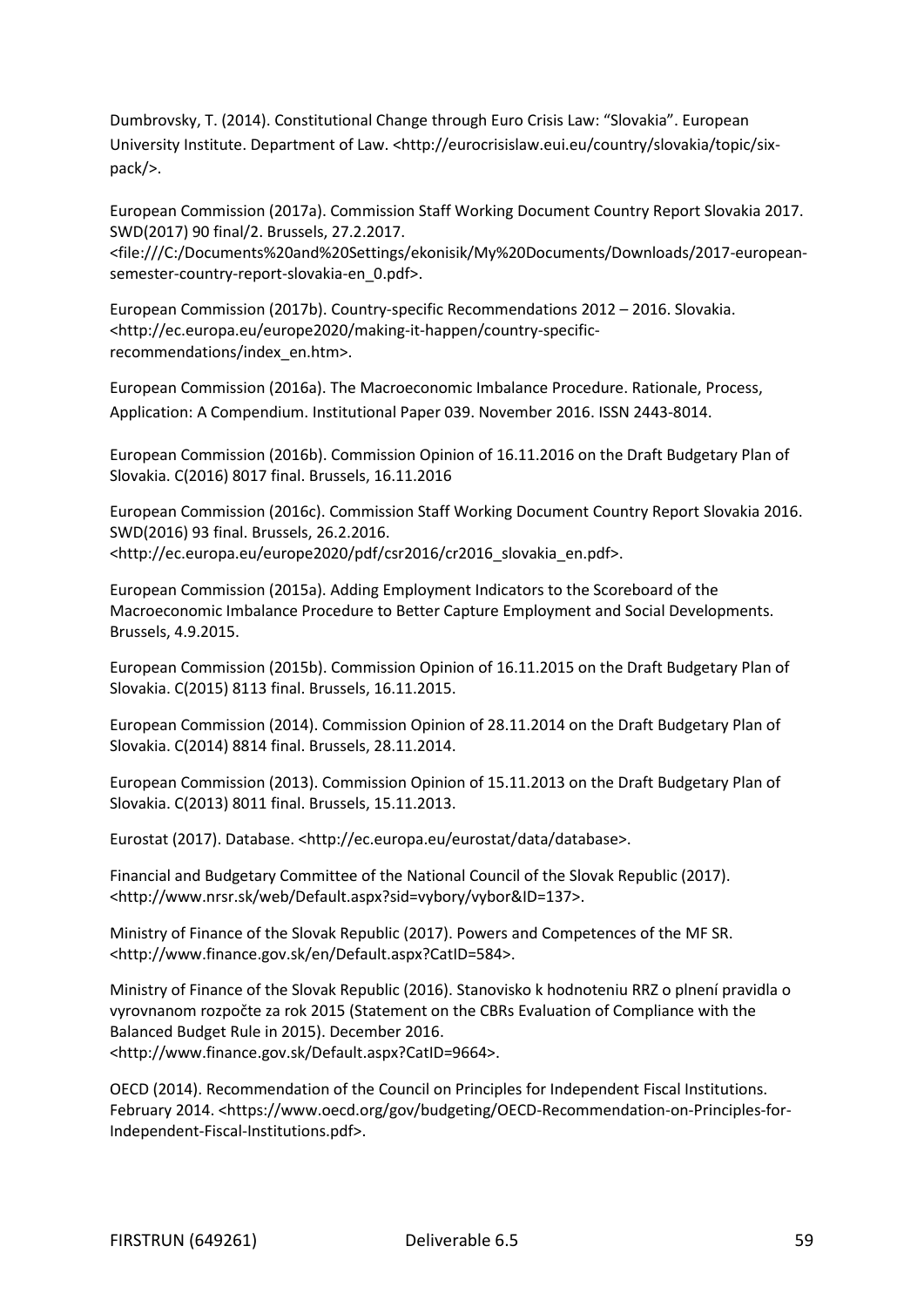Official Journal of the European Union (2013). REGULATION (EU) No 1303/2013 OF THE EUROPEAN PARLIAMENT AND OF THE COUNCIL of 17 December 2013 laying down common provisions on the European Regional Development Fund, the European Social Fund, the Cohesion Fund, the European Agricultural Fund for Rural Development and the European Maritime and Fisheries Fund and laying down general provisions on the European Regional Development Fund, the European Social Fund, the Cohesion Fund and the European Maritime and Fisheries Fund and repealing Council Regulation (EC) No 1083/2006.

Stability Programme of the Slovak Republic for 2014 to 2017. (2014) April 2014. <http://ec.europa.eu/europe2020/pdf/csr2014/sp2014\_slovakia\_en.pdf>.

Stability Programme of the Slovak Republic for 2016 to 2019. (2016). April 2016. <http://www.finance.gov.sk/en/Components/CategoryDocuments/s\_LoadDocument.aspx?categoryI d=347&documentId=759>.

Ústavný zákon o rozpočtovej zodpovednosti č. 493/2011 (Constitutional Act No. 493/2011 on Fiscal Responsibility).

<http://www.rozpoctovarada.sk/images/Legislativa\_SR/Zakon\_493\_2011\_20121028.pdf>.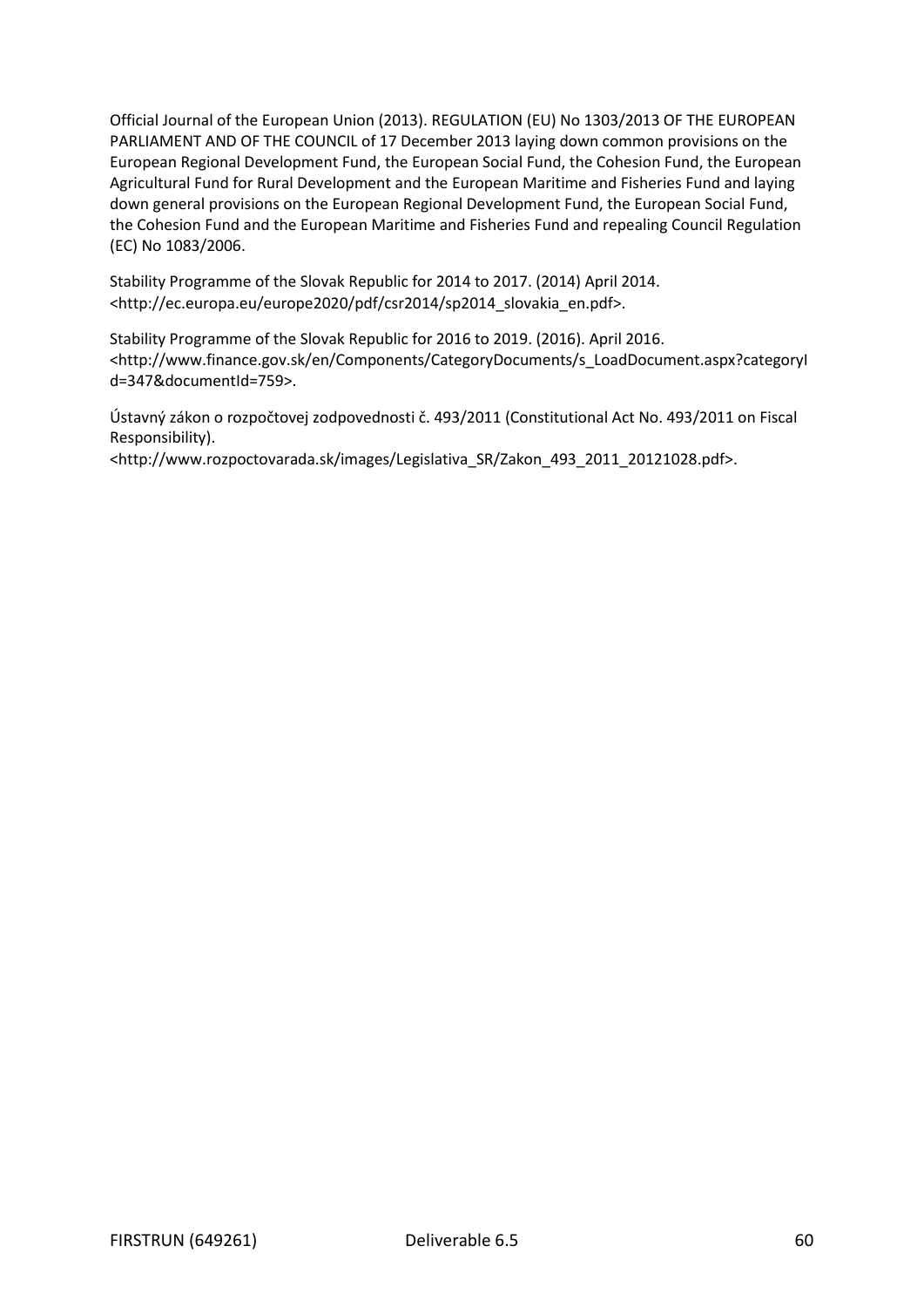## **5 Fiscal and other rules: case study of the United Kingdom**

Iain Begg, LSE

The UK, as the result of the referendum held on June  $23^{rd}$  2017 reaffirms starkly, has long had an uneasy relationship with the EU, including with its mechanisms of policy coordination. However, the UK approach to rules-based economic governance also offers interesting comparisons with other Member States. This paper looks both at the current fiscal framework in the UK and how it compares with previous attempts to discipline the public finances, notably in the run-up to the crisis which erupted in 2008, a shock to the economy which saw the near collapse of the UK financial system. It also explores the role of the EU level in UK economic governance, prompting questions about the value of supranational surveillance where the national level is both resistant to top-down monitoring and only loosely bound by it.

This case study draws on a range of documents and publications produced by the UK authorities, the Office for Budget Responsibility (OBR – the UK's fiscal council), the European Commission and the House of Commons Treasury Committee, as well as independent research. It has also benefitted from interviews, conducted under the Chatham House rule, with a number of experts on UK fiscal policy and the country's model of economic governance.<sup>[35](#page-60-0)</sup> The first section of the paper presents an overview of present and past rules, and a subsequent section discusses the approach in more detail. Section 3 examines the institutions of fiscal governance and is followed by a discussion of the effectiveness of rulebased approaches in the UK. Conclusions complete the paper.

## 5.1 **Evolution of national fiscal and other macroeconomic rules**

Fiscal rules have been a feature of the UK economic governance landscape for decades, yet have something of a chequered history. In 1976, the UK had to seek an IMF loan to shore-up shaky public finances, leading to a wide-ranging reappraisal of macroeconomic policy and the transition away from Keynesian principles to the variants of monetarist thinking that characterised the Thatcher governments after 1979. Over much of the period since then, UK governments have sought to establish a framework for fiscal policy in which explicit numerical rules have played a part, albeit without ever becoming as binding politically, let alone constitutionally embedded, as in many other Member States of the EU.

Since the *Budget Responsibility and National Audit Act* was passed by the coalition government in 2011, the key document setting out UK fiscal framework has been the *Charter for Budget Responsibility,* which is regularly updated. As specified in the Act, the Charter must set out the Treasury's (the Finance Ministry) objectives for fiscal policy and for managing the national debt, the means by which it will achieve these objectives, and the matters to be reported in the annual *Financial Statement and Budget Report*, the publication containing the government's budgetary plans. The Act stipulates that the Treasury 'must lay the Charter before Parliament, a phrase that means it has to be approved by a resolution of Parliament, but may modify the Charter at any time, with the obligation also to lay the modified Charter before Parliament. Once approved, it has to be published.

<span id="page-60-0"></span> $35$  The author is grateful to all those consulted for their willingness to contribute and their candour.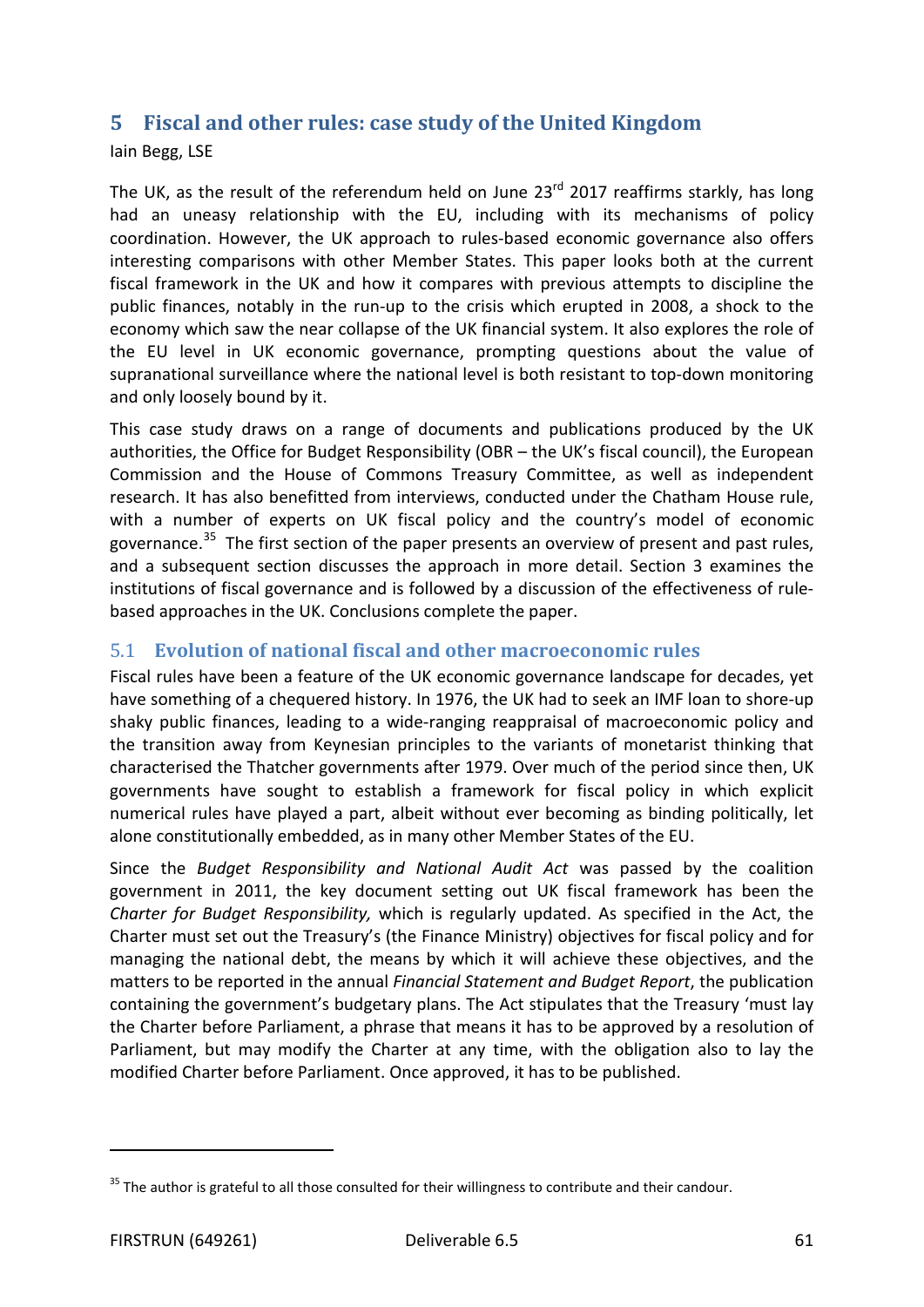The latest version of the Charter<sup>[36](#page-61-0)</sup> was published in January 2017, following the Chancellor of the Exchequer's Autumn Statement to the House of Commons in November 2016. It has two main purposes:

- To explain the framework under which the government conducts fiscal policy
- To define the role of the Office for Budget Responsibility the entity charged with independent oversight of fiscal policy and its relationship with government. However, the government is not permitted under the Act to specify the methods by which the OBR performs its duties.

## **5.1.1 The rules described**

Since the mid-1970s when the fragile state of the public finances led to the IMF bailout, the UK has adopted a series of measures to discipline the public finances. Restoration of sustainable public finances in the late 1970s saw a focus on the Public Sector Borrowing Requirement (PSBR) and, under the Thatcher government, the framing of a medium term financial strategy (MTFS), still focused on the PSBR, but with rolling plans for three or four years ahead.

The primary aim of the MTFS was to curb inflation, but it sought to do so by plotting a path for the PSBR that would ease the pressure on monetary policy from the extent of government borrowing. The logic was that disciplining the deficit would allow lower interest rates than would otherwise be the case (Miller, 1981). An assessment by Thain (1985: 279) of the evolution of what, at the time, was a radical innovation in economic policy highlights the pragmatic adjustments that occurred to the strategy. He observes that the 'most conspicuous failure during the 1980-84 period was the non-implementation of the strategy's public expenditure plans'. In short, the outturn was a sizeable increase in spending rather than planned cuts and it is one of the ironies of the Thatcher period that public expenditure rose as a proportion of GDP during her tenure as Prime Minister. Thain takes the view that the Treasury was educated by events and by the reactions of other stakeholders. Building on his analysis a key political economy conclusion would be that rules are bound to be affected by learning-by-doing.

Expenditure ceilings continued to be at the heart of the fiscal framework by successive Conservative governments and were maintained in the early years of the 'new' Labour government which assumed power in 1997. Significant changes in macroeconomic governance were, nevertheless introduced by Gordon Brown at the outset of his long tenure as Chancellor of the Exchequer, starting with the granting of independence to the Bank of England in setting monetary policy. A further move by Brown, in his first budget after the change of government, was to introduce new fiscal rules. Two reasons underpinned these decisions: first, the previous expenditure ceilings had consistently been breached; and, second, there had been persistent under-investment by the public sector. With some reservations, Kell (2001) broadly endorses this criticism of the pre-1997 governments and argues that the then new UK approach had innovative characteristics, certainly compared with the more standard balanced budget rules most prevalent where rules were in force

36

<span id="page-61-0"></span>[https://www.gov.uk/government/uploads/system/uploads/attachment\\_data/file/583547/charter\\_for\\_budget](https://www.gov.uk/government/uploads/system/uploads/attachment_data/file/583547/charter_for_budget_responsibility_autumn_2016_update_final_for_laying_web.pdf) [\\_responsibility\\_autumn\\_2016\\_update\\_final\\_for\\_laying\\_web.pdf](https://www.gov.uk/government/uploads/system/uploads/attachment_data/file/583547/charter_for_budget_responsibility_autumn_2016_update_final_for_laying_web.pdf)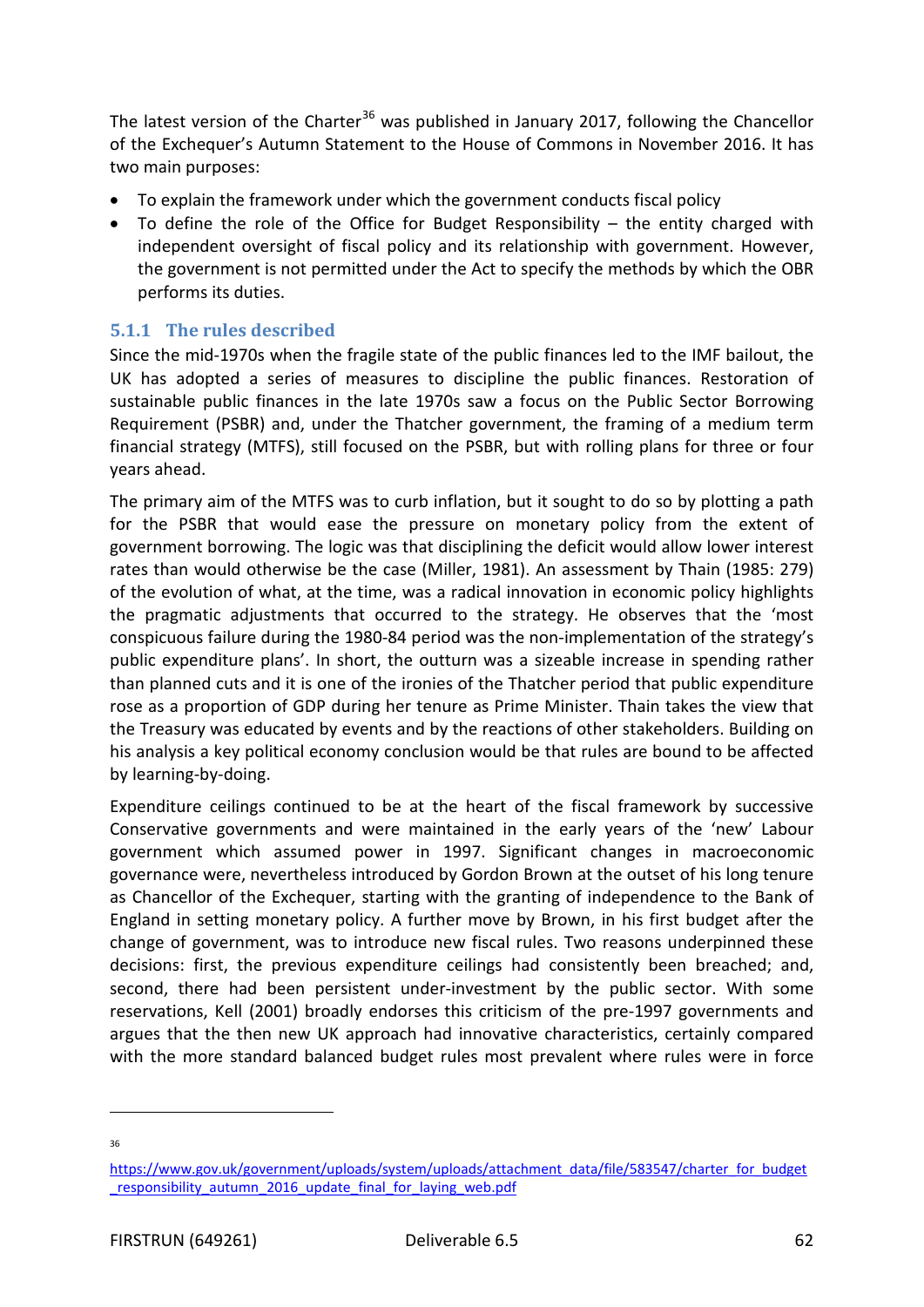elsewhere at the time. As testified to by interviewees, the rules established in 1997 reflected considerable thought.

There were two explicit fiscal rules. Both were embedded in a (non-statutory) code for fiscal stability, provided for in the 1998 Finance Act.<sup>[37](#page-62-0)</sup> The first is described as the golden rule which stipulated that government borrowing should only be for public investment, while public consumption should be in balance or in surplus. However, this rule was not to be applied on an annual basis, but over the economic cycle. This provision implied predictability of the cycle, even though its duration was ine. Second, there was a 'sustainable investment' rule concerned with keeping public debt at the end of each financial year at a stable and prudent level, deemed to be 40% of GDP. The code for fiscal stability also had a commitment to 'restore the path of the public finances to a position consistent' with the (plainly limited) UK commitments under the SGP, although there is, in practice, no evidence that this ever affected policy decisions. A clear message from interviewees is that the EU rules were regarded in the UK as poorly conceived, not least because they paid no heed to pubic investment.

Kell (2001) identifies certain facets of these rules not fully in line with the principles for optimal fiscal rules set out by Kopits and Symansky (1998). These include their limited constraint on discretionary spending, the difficulty of explaining to the public the adjustment over the cycle and consistency between the rules, although he also stresses that some tradeoffs are unavoidable. He nevertheless reaches a generally positive conclusion about the design of these rules. However, over time these rules came in for criticism.

Thus, Chote et al (2009), in an assessment published after the rules had to be suspended when the crisis struck in 2008, note a number of shifts in the detail of the rules (for example, changing the start date of the cycle), many of which were widely believed to be intended to ensure continued compliance with the rule when it was at risk of being breached: in other words, moving the goalposts, although some interviewees dispute this assessment. However, Chote et al. also find that even without these changes, the Labour government over its first decade in power was roughly compliant with the golden rule, achieving a very small surplus on average. This contrasts with the two previous cycles under the Thatcher and Major governments, during which there were persistent current deficits on current transactions. The debt rule was also met over the 1997-2006 cycle.

When the crisis hit in earnest in 2008, the existing rules rapidly became so far out of reach they were irrelevant, and were, instead, replaced by a temporary operating rule to come into force when the economy stabilised, of aiming to improve the cyclically adjusted budget deficit each year until it reaches balance. In effect, although the parameters have shifted, this is a description of the current approach.

In the latest version of the Charter for Budget Responsibility, the fiscal framework comprises three components which, although the term used in the document is 'mandate for fiscal policy' can, albeit with some reservations, be interpreted as fiscal rules. These are, as stated in the charter:

<span id="page-62-0"></span><sup>37</sup> HM Treasury, *The Code for Fiscal Stability*, November 1998 [http://webarchive.nationalarchives.gov.uk/20130129110402/http://www.hm](http://webarchive.nationalarchives.gov.uk/20130129110402/http:/www.hm-treasury.gov.uk/the_code_for_fiscal_stability_uk_economy.htm)[treasury.gov.uk/the\\_code\\_for\\_fiscal\\_stability\\_uk\\_economy.htm](http://webarchive.nationalarchives.gov.uk/20130129110402/http:/www.hm-treasury.gov.uk/the_code_for_fiscal_stability_uk_economy.htm)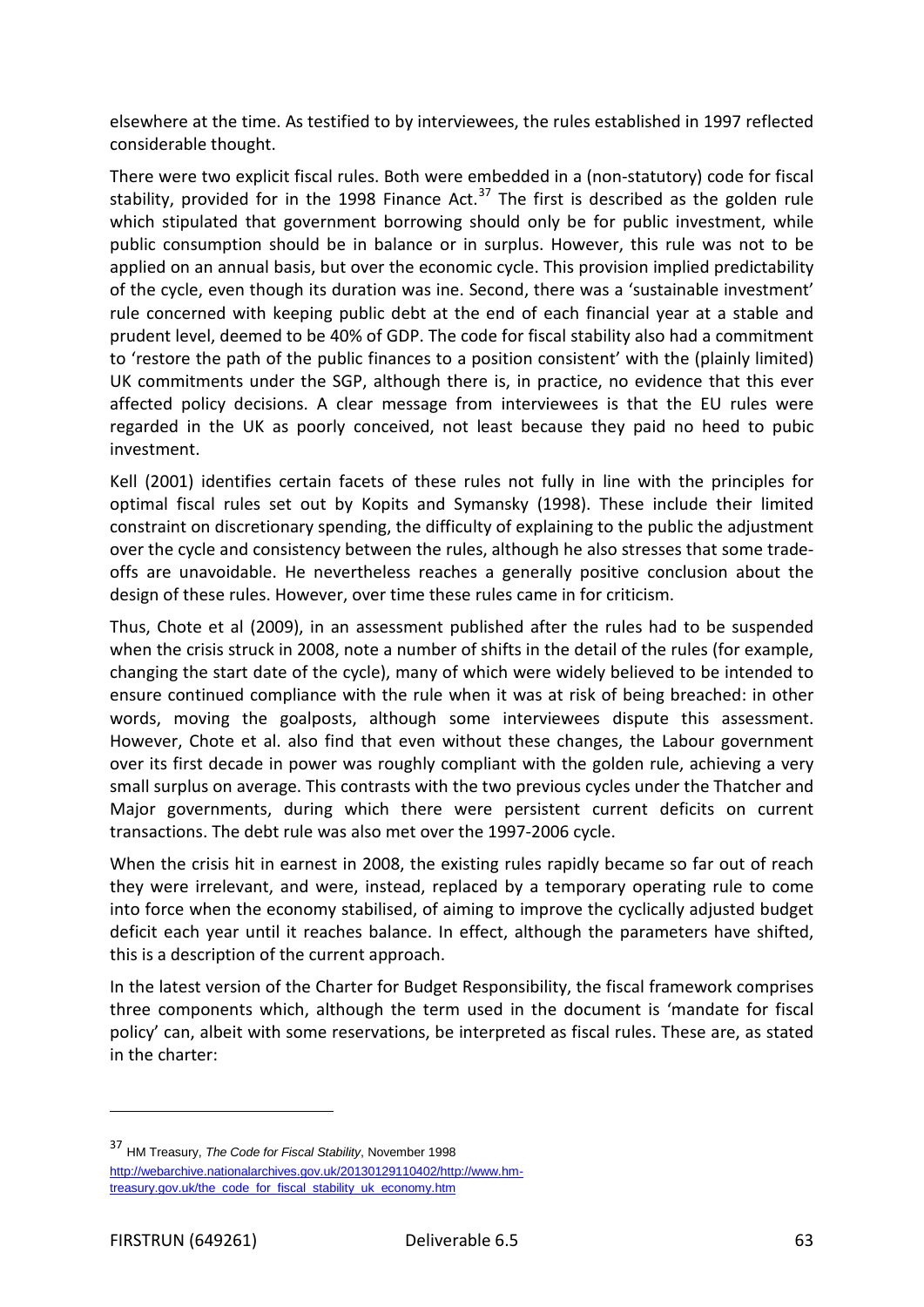- "a target to reduce cyclically-adjusted public sector net borrowing to below 2% of GDP by 2020-21"
- "a target for public sector net debt as a percentage of GDP to be falling in 2020-21"
- "a target to ensure that expenditure on welfare in 2021-22 is contained within a predetermined cap and margin set by the Treasury at Autumn Statement 2016"

## 5.2 **Description of fiscal governance framework and key institutions**

The main institutions of fiscal governance in the UK are the Treasury, generally seen as the most powerful ministry in the government, various cabinet committees, the OBR and two Committees of the House of Commons: the Treasury Committee (most focused on macroeconomic, macro-prudential matters and financial regulation) and the Public Accounts Committee which looks at public expenditure. The House of Lords Economic Affairs Committee has a complementary role in monitoring economic policy. External scrutiny of fiscal policy is also considerable, both from the media and research institutes, notably the Institute for Fiscal Studies (IFS, a research organisation independent of government) which publishes an annual 'Green Budget' analysing and commenting on the government's performance, plans and options. News media and opposition politicians regularly use IFS research in criticising government policy, obliging ministers to be aware of what the IFS says and to respond where needed.

The UK Treasury has always been a powerful ministry with an ability to exercise discipline over spending ministries. In doing so, having a fiscal framework supplemented by rules is a useful instrument. Evidence from several interviewees suggests that having rules – some would argue any rules serve the purpose, whether good or bad – can be helpful in curbing spending overall. To this extent, the various iterations of rules could be said to have strengthened the control function of the Treasury

The de facto power of the Treasury can also be influenced by the relationship between the Prime Minister – formally known also as 'the First Lord of the Treasury', the label engraved on the door of 10 Downing Street – and the Chancellor of the Exchequer. The latter performs the role of Finance Minister, but is often also seen as the Minister with the most clout in government, particularly (as occurred in the new Labour government from 1997 to 2007) when Gordon Brown, as Chancellor was apt to be regarded as the Chief Executive to Tony Blair's more 'presidential' image in government. In the UK government system, the Cabinet Office can, within reason, be thought of as a Prime Minister's department, although its ministers tend to be lower profile and one of its key functions is to coordinate policy across the line ministries. In practice, the Cabinet Office has limited sway over fiscal policy and there have been many instances of tension between No. 10 and No. 11 (the official residence of the Chancellor) Downing Street.

The UK (at least until the Brexit process is concluded) is subject to scrutiny from the EU institutions, as are other non-members of the Eurozone (plainly, less intrusive than for Eurozone members) and is formally within the preventive arm of the Stability and Growth Pact. However, the impact of EU monitoring is muted and often invisible in UK discourse on fiscal policy; more attention tends to be paid to what is said by the IMF in its annual Article IV assessments. As explained by one interviewee, this lack of impact is not just because of the opt-out the UK has from an obligation to join the euro, but also a more fundamental disagreement over the thrust of rules, one aspect of which is that EU approach does not give priority to public investment.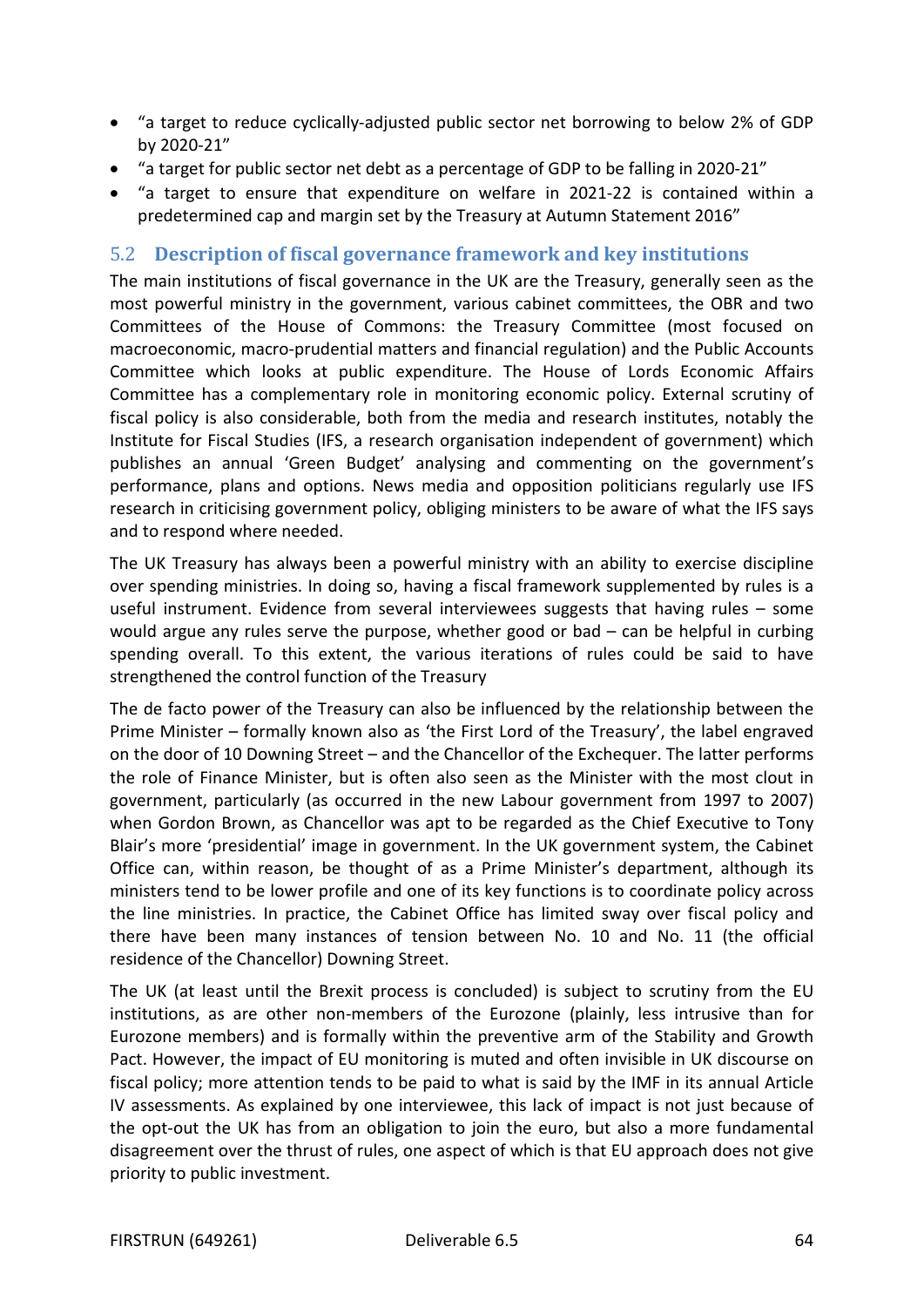From the perspective of the European Commission, its role in monitoring the UK economy differed, even before the launch of Brexit, from that in relation to other Member States because of the much more limited formal expectations. Despite being consistently under the EDP since 2009, there is no pressure to adjust because of it, while the response in British public discourse to the country-specific recommendation issued each year as part of the European semester is often a rejection of 'interference from Brussels' rather than action to address the recommendations. Partly for historic reasons, but also because of a generally sceptical British perception of 'Brussels' (pre-dating the Brexit referendum) the UK seems to be more receptive to the analyses and recommendations of the IMF or the OECD.

Since its creation in 2011, the OBR has rapidly become a significant and effective component of the fiscal governance system. Among the tasks delegated to it is producing the official forecasts underpinning government decisions on fiscal policy (something, incidentally, not delegated to a number of other fiscal councils across the  $EU^{38}$  $EU^{38}$  $EU^{38}$ ). Irrespective of the quality of these forecasts, having them done by an independent agency largely takes the politics out of this facet of fiscal governance. A widespread view is that the OBR has discharged its responsibilities well. Interviewees also mentioned its useful work in analysing the longerterm sustainability of UK public finances, particularly as a result of population ageing, and the fact that it probes the spending plans of individual departments and, by doing so, exercises a worthwhile audit and scrutiny role that feeds into expenditure planning.

It is difficult to identify unambiguously to what extent the OBR has affected policy-making and whether, as a result, outcomes ae better. An external review of the OBR $^{39}$  $^{39}$  $^{39}$ , carried out in 2014, was generally positive about how it had been set up and was carrying out its role, although the review noted some concerns about the Office's 'joint accountabilities to the Chancellor and to Parliament – two different constitutional branches'. The review also noted the dependence of the OBR on inputs from government to carry out its functions and its reliance on a limited pool of expertise. The external reviews, reinforced by the opinions of interviewees, consider the OBR's evident transparency as an asset. Three years on, there is no real sign that any of this is much of a problem and the consensus from those consulted is that the OBR is fulfilling its mandate well, with one interviewee arguing that concerns about the pool of expertise would prove to be unwarranted. However, being constrained to look at only the government's policies and targets is a limitation compared with practice elsewhere (for example the Netherlands, where the CPB is entitled to examine alternative fiscal targets and the fiscal proposals of other political parties).

As is customary in the UK model of governance, the scrutiny of fiscal policy exercised by the House of Commons Treasury Committee (and, to a lesser extent, the House of Lords Economic Affairs Committee) is robust. The Committee takes written evidence and has hearings not only with Ministers and representatives of the OBR, but also from external experts. On occasion, its reports can be not only critical of government, but also sufficiently incisive to attract media attention and thus to influence public debate. For example, in preparing its forthcoming reports on the government's spending and budget plans, the Committee on evidence from a number of experts (cited elsewhere in this paper) to comment on the functioning of the UK fiscal framework.

<span id="page-64-1"></span>

<span id="page-64-0"></span><sup>&</sup>lt;sup>38</sup> For further information on fiscal councils see:  $\frac{http://www.euifis.eu/}{http://bulgetresponsibility.org.uk/docs/dlm-uploads/External_review_2014.pdf}$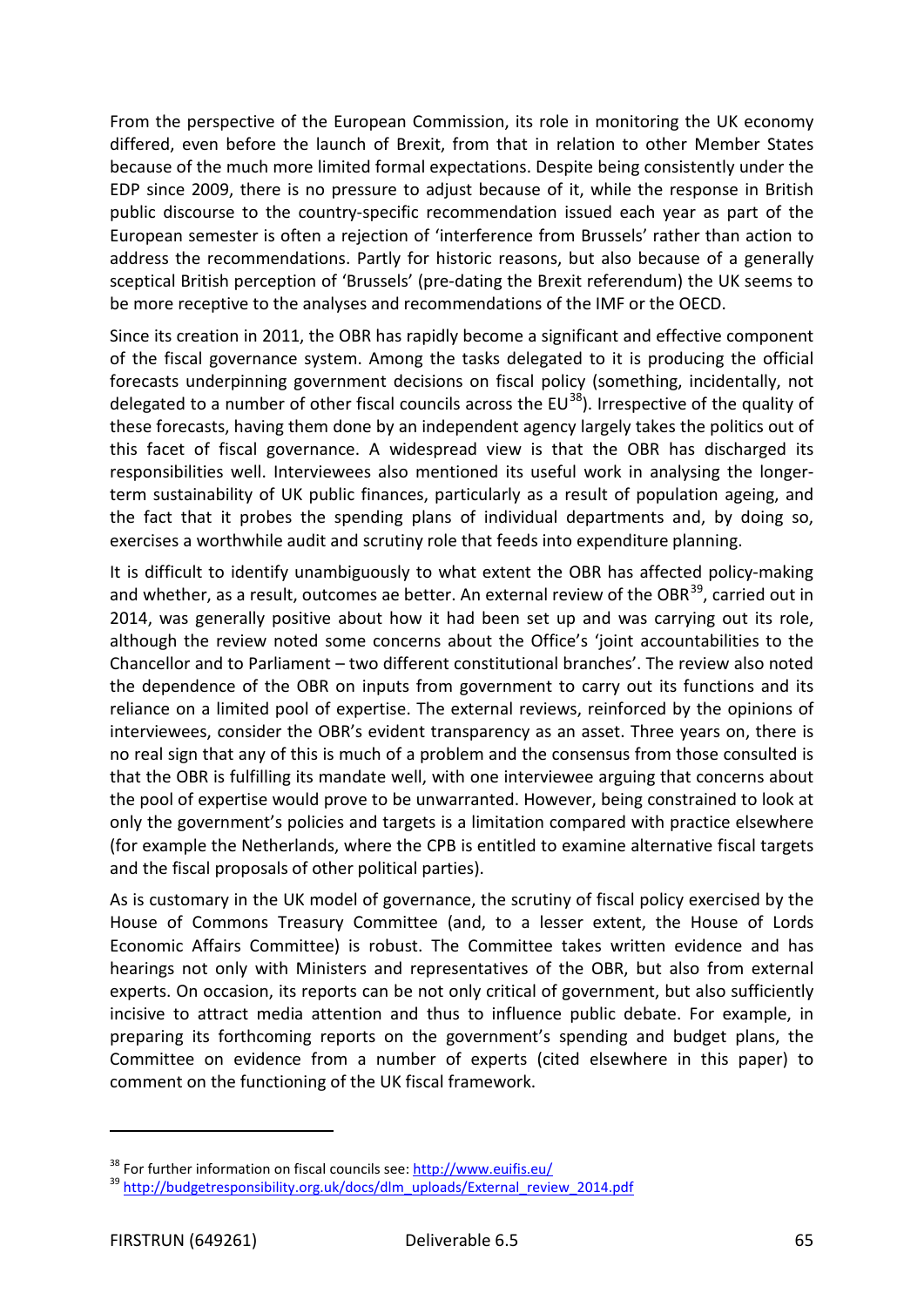## 5.3 **Compliance with rules**

There is an intriguing pattern to UK fiscal rules: they tend to hold, or nearly hold, for extended periods, but (as one interviewee explained) are then revised when they become politically uncomfortable. A recent exchange in a formal hearing of the Treasury Committee between Andrew Tyrie M.P. (who chairs the Committee) and Paul Johnson (Director of the IFS) is instructive. The former claims to have identified 13 fiscal rules in the UK since 1997 and, when invited to comment, the latter responds as follows:

'We have come up with 12, so you may have found one more than we have and we reckon that 10 of those have been broken or abandoned at some point. That said, I am not wholly cynical about the usefulness of fiscal rules.'[40](#page-65-0)

Johnson goes on to make the point that, despite being breached so often, the rules 'have clearly constrained behaviour while they have been there, even to the extent that they may have been gamed'. His colleague, Carl Emmerson says, in the same hearing, that the rules of the coalition government which set a target several years ahead for restoring balance in the public finances, had credibility, because they allowed for flexibility if circumstances changed (as, indeed, they did as a result of the intensification of the euro crisis in 2011/12. However, if tested purely by compliance with what is written in the Charter for Budget Responsibility, the UK simply would not pass. In this regard, the verdicts of the IMF and the European Commission on UK fiscal rules are intriguing. The Commission accords the UK a fiscal rules strength index score around the EU average, above (for example), Estonia where the rule derives from the constitution. The IMF records the targets as rules but does not comment further.

Judged by the EU rules, the UK over the last decade has been persistently non-compliant. Since the economy was blown off-course by the crisis, the deficit rose to 10% of GDP in 2009, largely because of a sharp fall in tax revenue, notably from the financial sector. Despite claims that an austerity policy was being implemented, it is belied by the trends in public finances over the last decade. The deficit remained above 5% of GDP throughout the collation government from 2010-15, while debt, unsurprisingly, jumped sharply in the early crisis years and is only now stabilising. The trajectory of the public finances is shown in figure 1. The data also show that, in real terms, public spending has been stable up to 2017, in contrast to the rhetoric on cuts, and there has been a sizeable public sector deficit in every year since 2007.

<span id="page-65-0"></span><sup>40</sup> [http://data.parliament.uk/writtenevidence/committeeevidence.svc/evidencedocument/treasury](http://data.parliament.uk/writtenevidence/committeeevidence.svc/evidencedocument/treasury-committee/autumn-statement-2016/oral/43886.pdf)[committee/autumn-statement-2016/oral/43886.pdf](http://data.parliament.uk/writtenevidence/committeeevidence.svc/evidencedocument/treasury-committee/autumn-statement-2016/oral/43886.pdf)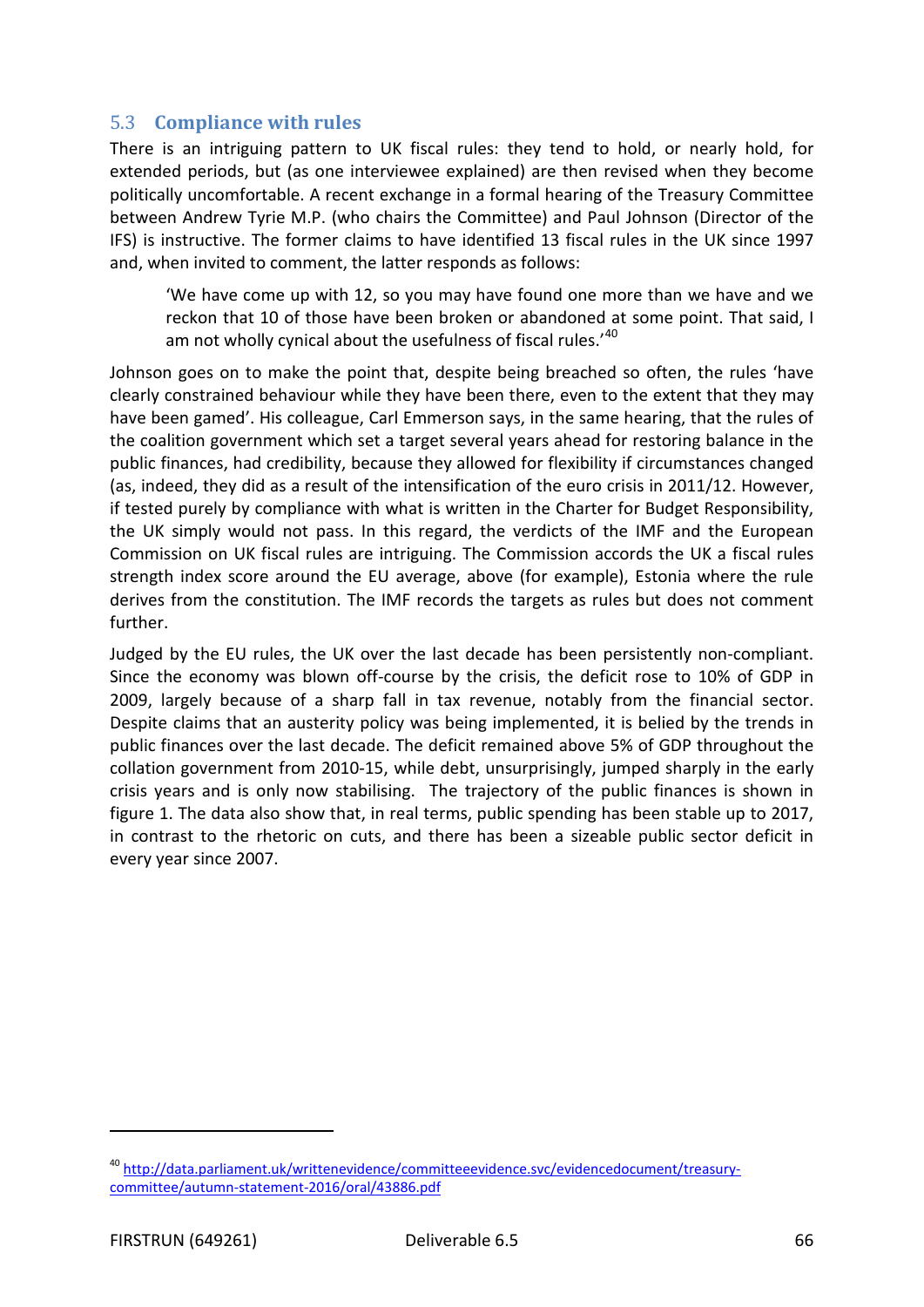



Source: Ameco database

The frequent redefinitions of the fiscal framework in place since 2010 make it hard to give a categorical verdict on UK compliance with its current fiscal rules. The November 2016 assessment by the OBR (2016: 22)<sup>[41](#page-66-0)</sup> concludes that the government will fail to meet all three of its medium-term fiscal targets 'by considerable margins': instead of a surplus by fiscal year 2019-20, the new projection is for a deficit of 1% of GDP. With growth still due to be above 1%, the escape clause from the rules will not be triggered. Commenting on the revised (looser) targets announced in the Autumn Statement, the OBR (in its central forecast) expects them to be met, but draws attention to the sizeable chance (based on recent experience) that even this softer target will be missed. According to the OBR, the partial expenditure rule prescribing a cap on welfare spending will overshoot by as much as 7% by the fiscal year 2020/21.

Moreover, the detailed analysis by the OBR finds the UK's public finances to be structurally weaker than previously thought, meaning even the higher growth now forecast will not improve the public finances as much as previously expected. Further analysis accompanying the 2017 budget in March<sup>[42](#page-66-1)</sup> paints a more positive picture for 2017, but also projects a worsening of public finances in 2018. Significantly, although the government is expected to meet its targets for the structural deficit and the debt, the OBR finds that:

'the Government 'does not appear to be on track to meet its stated fiscal objective to "return the public finances to balance at the earliest possible date in the next Parliament". The deficit falls little in 2020-21 and 2021-22'.

The political economy of rules has been affected by the last set of revisions embodied in the current version of the Charter for Budget Responsibility. As Emmerson and Pope (2017: 78) stress in the latest issue of the IFS *Green Budget*, UK 'fiscal policy is not currently subject to any fiscal targets that can be met or missed in the remainder of this parliament'. They also examine the welfare cap and find it has not only been postponed along with a commitment to examine outcomes every five years instead of annually, but relaxed by having a higher

<span id="page-66-0"></span><sup>&</sup>lt;sup>41</sup> <http://budgetresponsibility.org.uk/efo/economic-and-fiscal-outlook-november-2016/><br><sup>42</sup> <http://budgetresponsibility.org.uk/overview-march-2017-economic-fiscal-outlook/>

<span id="page-66-1"></span>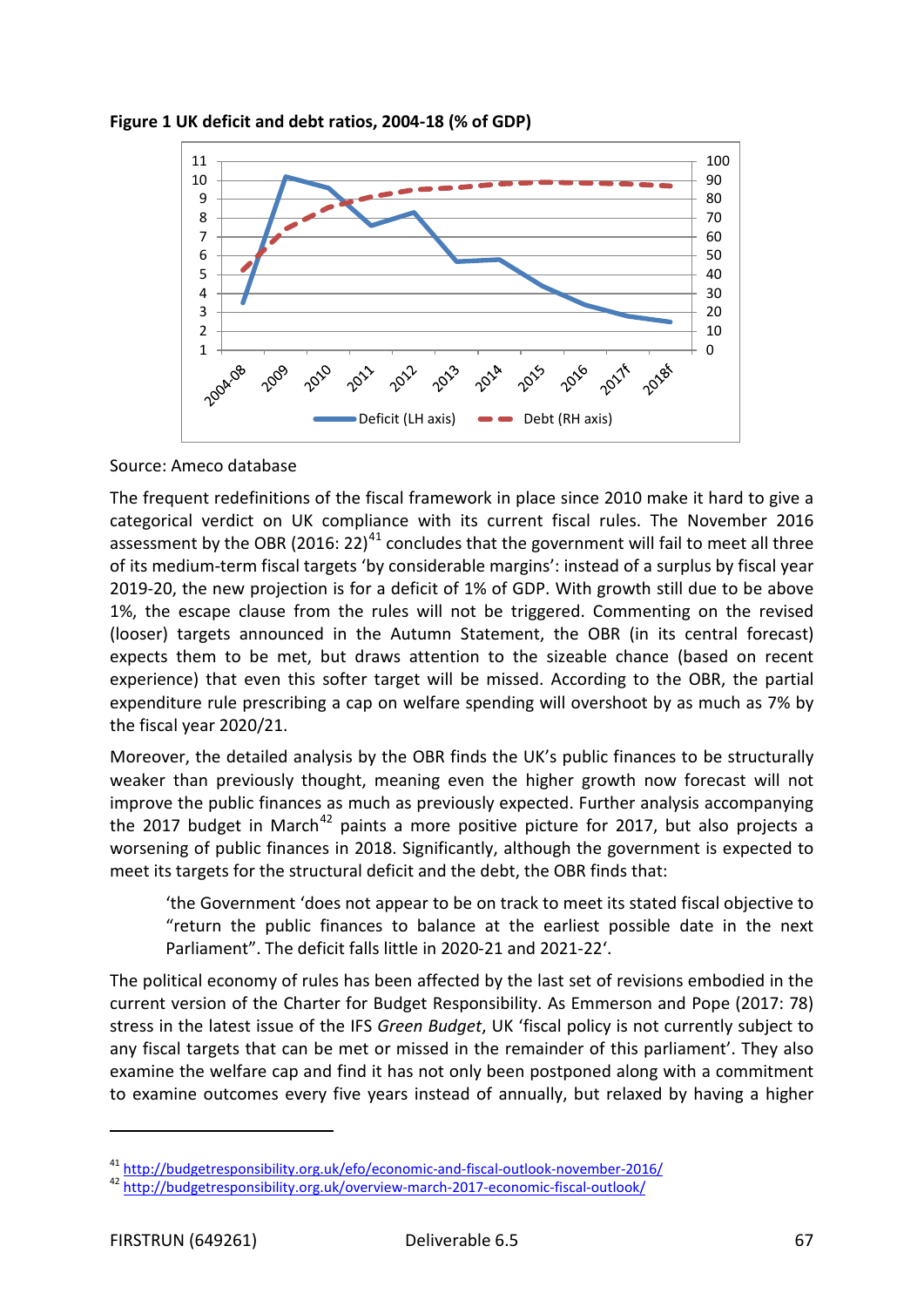margin of 3% rather than 2% for over-shooting the target. The paper concludes that the longer-run objective of UK fiscal policy of balancing the public finances is likely to be a difficult task. The significance of the pushing-out to the fiscal year 2020/21 of the targets is twofold: first, it means the government faces no direct constraint on fiscal policy in aggregate from numerical rules during its projected period in office; and, second, rules passed under the current Parliament cannot necessarily bind a successor government.

Intriguingly, the chapter makes no reference to EU rules or the UK continuing to be under the EDP, nor do corresponding chapters in previous editions of the Green Budget. Given the relatively low proportion of public spending covered by the welfare cap, and the exclusion of significant welfare payments (notably pensions and cyclical unemployment benefits, its standing as a rule is questionable. Similarly, the transcripts of the hearings on the fiscal position of the UK and adherence to rules conducted by the Treasury Committee are equally devoid of any mention of EU rules or of the UK being under the EDP. Nor do EU judgements appear to affect monetary policy decision-making, as part of which the Bank of England takes the government's fiscal plans as a given.

### **5.3.1 Macroeconomic imbalances**

All EU Member States are supposed to be bound by the Macroeconomic Imbalances Procedure (MIP) and to be monitored as part of the European semester. However, the UK (in common with other non-members of the Euro Area) cannot be placed in the corrective arm of the MIP. Having refused to be a signatory of the *Treaty on Stability, Coordination and Governance*, the UK does not have to respect the terms of the Fiscal Compact, with the result that scrutiny by Brussels is qualitatively different from other Member States, for example in relation to a medium-term objective for fiscal consolidation.

In the first few years of the new MIP, the Commission analyses of the 'alert mechanism scorecard' nevertheless found evidence of imbalances, as a result of which the UK was subject to an in-depth review (IDR) as provided for in the relevant EU regulation. The ensuing outcomes are summarised in table 1. In both the 2016 and 2017 exercises, the verdict on the UK was 'no imbalances' despite continuing concerns about the housing market and the external side of the economy. Indeed, in 2017, the decision was not even to have an IDR, even though the number of warning 'flashes' shown by the alert scoreboard is higher. It reflects the judgements in the country report (Commission, 2017) on the gradual improvement in the indicators most likely to undermine sustainability. While it is not difficult to guess the political imperative behind a verdict in a report issued in the spring of 2016 adjudging the UK to have no macroeconomic imbalances, the three persistent sources of imbalance shown in the table have not evolved, making it hard, objectively, to justify the change of categorisation. The Commission's reasoning is:

"High household sector debt and elevated house price levels as well as the large current account deficits may constitute vulnerabilities. However, household balance sheets are strong in aggregate and both household debt levels and house price growth have fallen since 2014. Moreover, risks associated with the large current account deficit are mitigated by a favourable institutional framework and low foreign currency liabilities, and the deficit is expected to decline as adverse cyclical conditions unwind. Several government initiatives have yet to exert a material impact on the imbalance between housing supply and demand."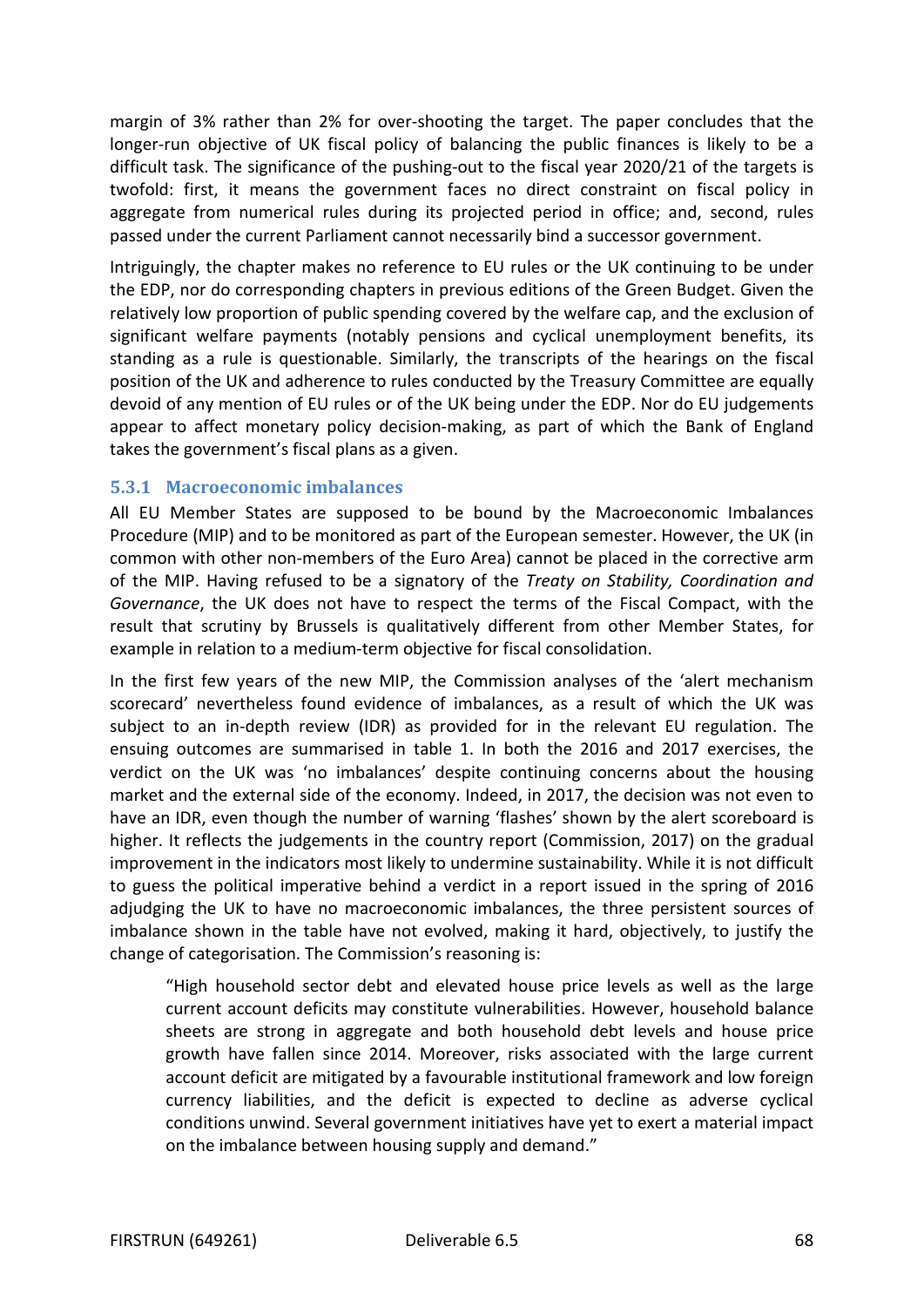However, the persistent current account deficit grew further in the last reference year and the further postponement of fiscal consolidation is hard to reconcile with the Commission view that 'risks to stability in the short-term appear limited', the more so when the analysis goes on to the refer to the uncertainty associated with Brexit. The cynical explanation could be, simply, that the Commission has already given up on the UK, although some interviewees insisted that the UK continues to take its obligations towards the EU seriously. A point made by interviewees in this regard is that the UK in previous years has, in any case been classed as having the lowest level of imbalances and has been adjusting towards greater balance. This arguably highlights a shortcoming in the MIP of using indicators from year t-2 to signal alerts.

| Year | Commission assessment                                  | Key elements of imbalance            |                                  |              |
|------|--------------------------------------------------------|--------------------------------------|----------------------------------|--------------|
|      |                                                        | Current account<br>deficit, % of GDP | Housing price<br>increase, % YoY | Private debt |
| 2017 | No in-depth review                                     | 4.8 (5.4 in 2015)                    | 5.7                              | 157.8        |
| 2016 | No imbalances                                          | 4.3 (4.9 in 2014)                    | 8.3                              | 157.7        |
| 2015 | Imbalances which require<br>monitoring & policy action | $3.2$ (4.2 in 2013)                  | 1.6                              | 164.5        |
| 2014 | Imbalances which require<br>monitoring & policy action | 2.8 (3.8 in 2012)                    | $-0.9$                           | 179          |
| 2013 | Imbalances which require<br>monitoring & policy action | 2.2 $(1.7 \text{ in } 2011)$         | $-5.4$                           | 205          |
| 2012 | Imbalances which require<br>monitoring & policy action | $3.0$ $(2.6 \text{ in } 2010)$       | 3.4                              | 212          |

#### **Table 1 Macroeconomic imbalances in the UK assessed**

Notes:

The data in the table are those contained in the respective annual assessments, as they were what fed into the judgments made. Subsequent data revisions may result in different values.

#### Shaded cells are values above the reference thresholds

The alert threshold for the deficit on current account of the balance of payments is 4% of GDP, averaged over three years, and for private debt it is now 133% (it was previously 160%), meaning that the UK was above the threshold for all three in the 2016 exercise. Although the Commission insists that it does not use these alert thresholds mechanically (and there are several other indicators, on some of which the UK is well under the threshold, although it is well above the threshold for its fiscal deficit).

Source: European Commission alert mechanism reports and their statistical appendices

## 5.4 **Commentary on the influence, visibility and utility of UK rules, and the commitment to them**

Despite the clarity of the fiscal framework and its statutory base, together with the requirement for any change in the Charter for Budget Responsibility to be agreed by Parliament, the evidence suggests the fiscal mandate does not effectively constrain government. There is neither a binding limit in the legislation, nor any prescribed path to follow if the limit is breached, and no provision for sanctions, whether financial or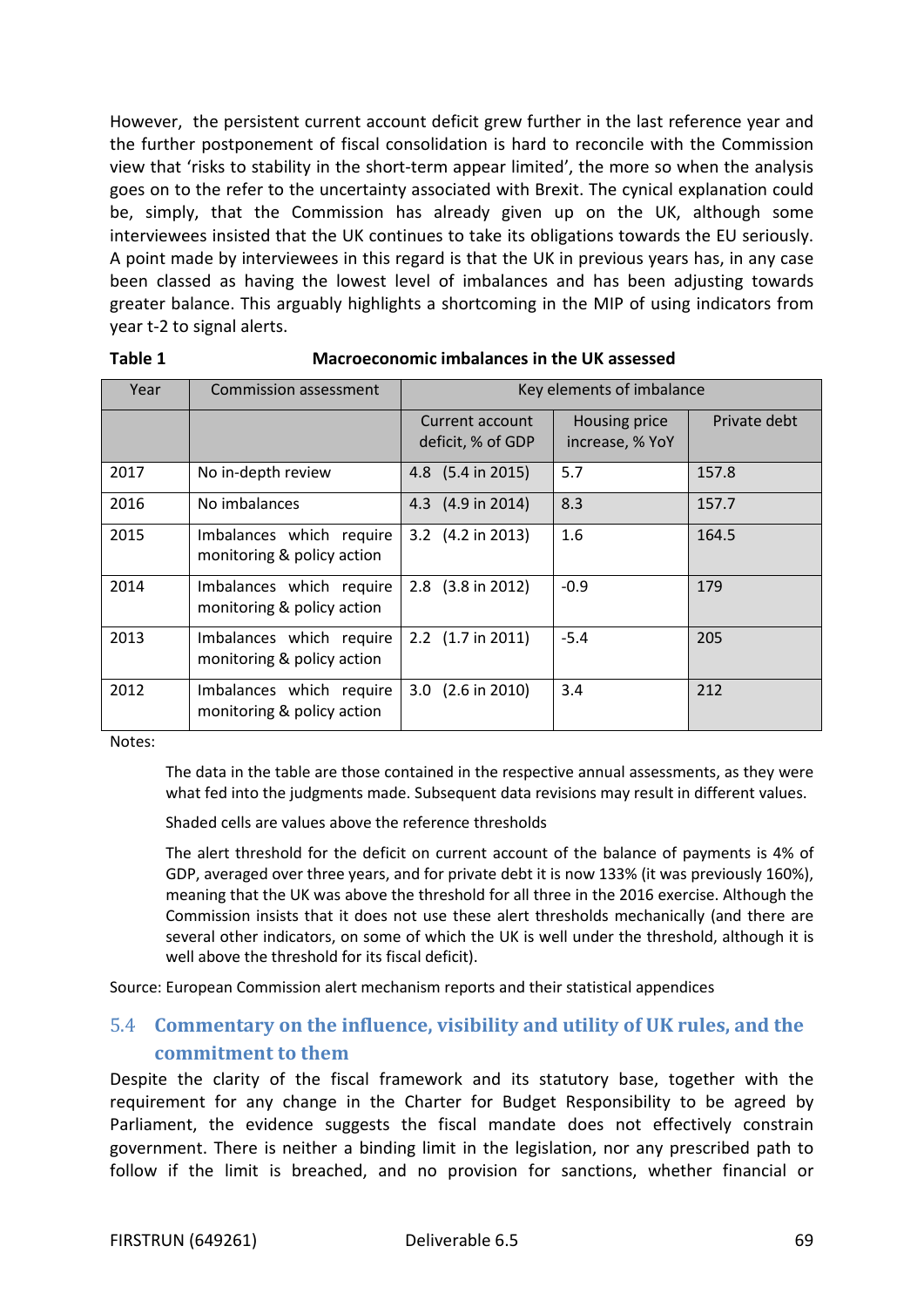disciplinary in relation to ministers or officials. On the contrary, the ease with which the government can revise the Charter implies substantial discretion in the conduct of fiscal policy.

The cap on welfare expenditure has attracted political criticism, but has done little to restrain spending. As explained by Emmerson et al., (2016):

"If the cap is deemed by the OBR to have been breached, the government must hold a debate on a votable motion in the House of Commons, normally within 28 sitting days, giving an assessment of the reasons for the breach and following one of three possible courses of action:

- Propose policy measures to reduce welfare spending below the cap.
- Seek the approval of parliament for the cap to be lifted.
- Explain to parliament why the breach is justified.

The last of these means that the welfare cap could, in practice, be a weak constraint and essentially allows the government to take no action at all if it deems that the breach is 'justified'". In practice the third option is what has happened, suggesting the welfare cap is at most a pretty weak constraint and is simply ignored when political factors, such as objections to government plans to curtail welfare spending, come to the fore. Emmerson et al. (2016: 74) leave open the question of whether 'this condemns the cap to irrelevance and failure in the longer term', but their scepticism is evident. It is also instructive that the European Commission database of fiscal rules does not record the cap as a fiscal rule.

In the opinion of one interviewee, introducing 'the welfare cap was absurd', although another argues that although soft in implementation, it still has value by drawing attention to a segment of public spending prone to rise inexorably. Not including pensions within the definition of welfare spending, in combination with the repeated commitments to safeguard the value of pensions<sup>43</sup>, undermines the logic of a welfare cap. In addition, in a recent demonstration of the difficult politics surrounding welfare spending, cuts were announced, prompting the minister who announced them to resign – attracting derision from the former head of the Treasury, Sir Nicholas Macpherson<sup>[44](#page-69-1)</sup> – followed by his successor cancelling the cuts.

Why does this apparently relaxed view of rules arise? One answer is pragmatism and it is also clear that the UK body politic would be highly resistant to rules (such as those written into constitutions elsewhere) incapable of being over-ridden if circumstances (as opposed to formal escape clauses) require it. In a hearing of the House of Lords Economic Affairs Committee, responding to a question from his predecessor but one, Lord Darling, on the interplay between fiscal and monetary policy when interest rates are at the zero bound the chancellor, Philip Hammond, argues: 'it would be perfectly possible to design a set of fiscal rules that provides headroom without necessarily using that headroom at the same time'.<sup>[45](#page-69-2)</sup> In subsequent evidence to the House of Commons, Hammond stated:

j

<span id="page-69-0"></span> $43$  The present government, for example, has what is known as the 'triple-lock' on maintaining the growth of pensions, ensuring they rise by at least 2.5% per annum.

<span id="page-69-1"></span><sup>&</sup>lt;sup>44</sup> Financial Times Interview, 14<sup>th</sup> April 2016 <u>https://www.ft.com/content/295dd92e-ff21-11e5-99cb-</u> [83242733f755](https://www.ft.com/content/295dd92e-ff21-11e5-99cb-83242733f755)

<span id="page-69-2"></span>[http://data.parliament.uk/writtenevidence/committeeevidence.svc/evidencedocument/economic-affairs](http://data.parliament.uk/writtenevidence/committeeevidence.svc/evidencedocument/economic-affairs-committee/chancellor-of-the-exchequer/oral/37979.html)[committee/chancellor-of-the-exchequer/oral/37979.html](http://data.parliament.uk/writtenevidence/committeeevidence.svc/evidencedocument/economic-affairs-committee/chancellor-of-the-exchequer/oral/37979.html)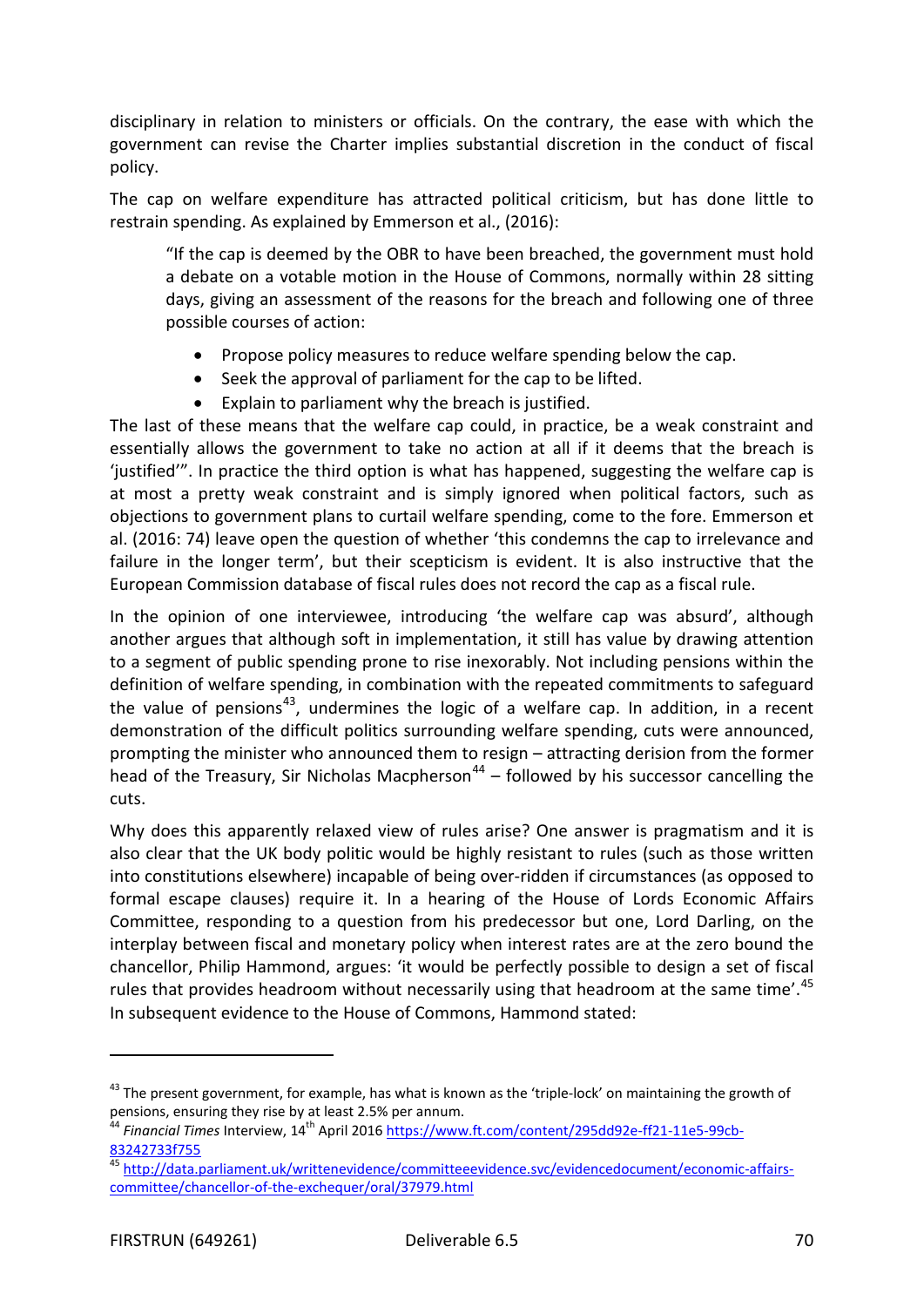'I have made the judgment that postponing into the next Parliament the point when we reach fiscal balance, but continuing to make clear that we will reach fiscal balance, is the right compromise here. Many representations have been made that we should abandon the idea of overall fiscal balance altogether. I do not share that view and neither does the Prime Minister'

### **5.4.1 EU analyses and rules**

Monitoring from the EU does not seem to have had much effect on UK policy-making. It was 'news' when the UK was put into the EDP in 2009, but remaining within it ever since has neither had any obvious consequences nor featured in public debate. One interviewee suggested that had the Chancellor (as he might have done) chosen to use the EDP or EU rules to justify more restrictive fiscal policy, it would probably have backfired by becoming a narrative of the EU 'imposing austerity'. Similarly, the MIP is not at all visible and, according to interviewees, does not seem to have had any effect on how policy-makers think about their fiscal or monetary policy. The implication is that governance mechanisms designed to discipline and coordinate Eurozone Member States' economic policies in the common interest are ineffective in countries not participating in the euro, although it could be argued that the UK is the extreme case.

A corollary is that although UK officials are said to have been constructive in the various EU bodies charged with surveillance of Member State fiscal and other policies, the expectation (even prior to the Brexit decision) was that these would be confined to others and not relevant for the UK. Indeed, UK ministers have made a number of statements cajoling the euro area to deepen its fiscal governance, though with the emphatic sub-text that this should not in any way engage the UK. Former Chancellor, George Osborne, for example said in a speech in Berlin in 2015: 'we, in Britain, can support you in the Eurozone make the lasting changes that you need to see strengthen the euro' while making the case for the rights of non-members to be respected.<sup>[46](#page-70-0)</sup>

EU analyses of the UK can, according to some interviewees, have some value inside government by offering a different perspective and some benchmarking, even though they do not percolate into public debate. An example is in the latest issue of EU Public Finances<sup>[47](#page-70-1)</sup> where the analysis of the UK public finances points to the high public debt as a source of vulnerability, but suggests there are 'no substantial short-term fiscal risks', although risks are higher in the medium term. As for many other EU countries, the longer term analysis suggests a challenge related to ageing of the population. There is little to distinguish the Commission analysis from that of the OBR or, indeed, the IMF and the OECD, with the implication that there is little added value from multiple channels of surveillance. According to data in the report the UK was on course to have the second highest budget deficit in the EU in 2016 (3.5% of GDP), only exceeded by Spain (4.6%). Adjusting for the cycle, the UK had the joint highest structural deficit (3.8% of GDP, the same as Spain) and the highest structural primary deficit (1.4%). The UK debt to GDP ratio in 2016 (at 89.2%) is close to the EU average of 86% and has been within a couple of percentage points of the average over the last five years, although it has edged up from below to above the average.

<span id="page-70-0"></span><sup>&</sup>lt;sup>46</sup> https://www.gov.uk/government/speeches/let-britain-and-germany-work-together-as-partners-for-a-<br>european-union-that-works-better-for-all-of-us-says-chancellor

<span id="page-70-1"></span>european-union-mall-organ-chancellor for-all-of-us-says-chancellor economic\_situation/2016-12-19-<br><sup>47</sup> [http://ec.europa.eu/economy\\_finance/articles/eu\\_economic\\_situation/2016-12-19](http://ec.europa.eu/economy_finance/articles/eu_economic_situation/2016-12-19-public_finances_2016_en.htm) [public\\_finances\\_2016\\_en.htm](http://ec.europa.eu/economy_finance/articles/eu_economic_situation/2016-12-19-public_finances_2016_en.htm)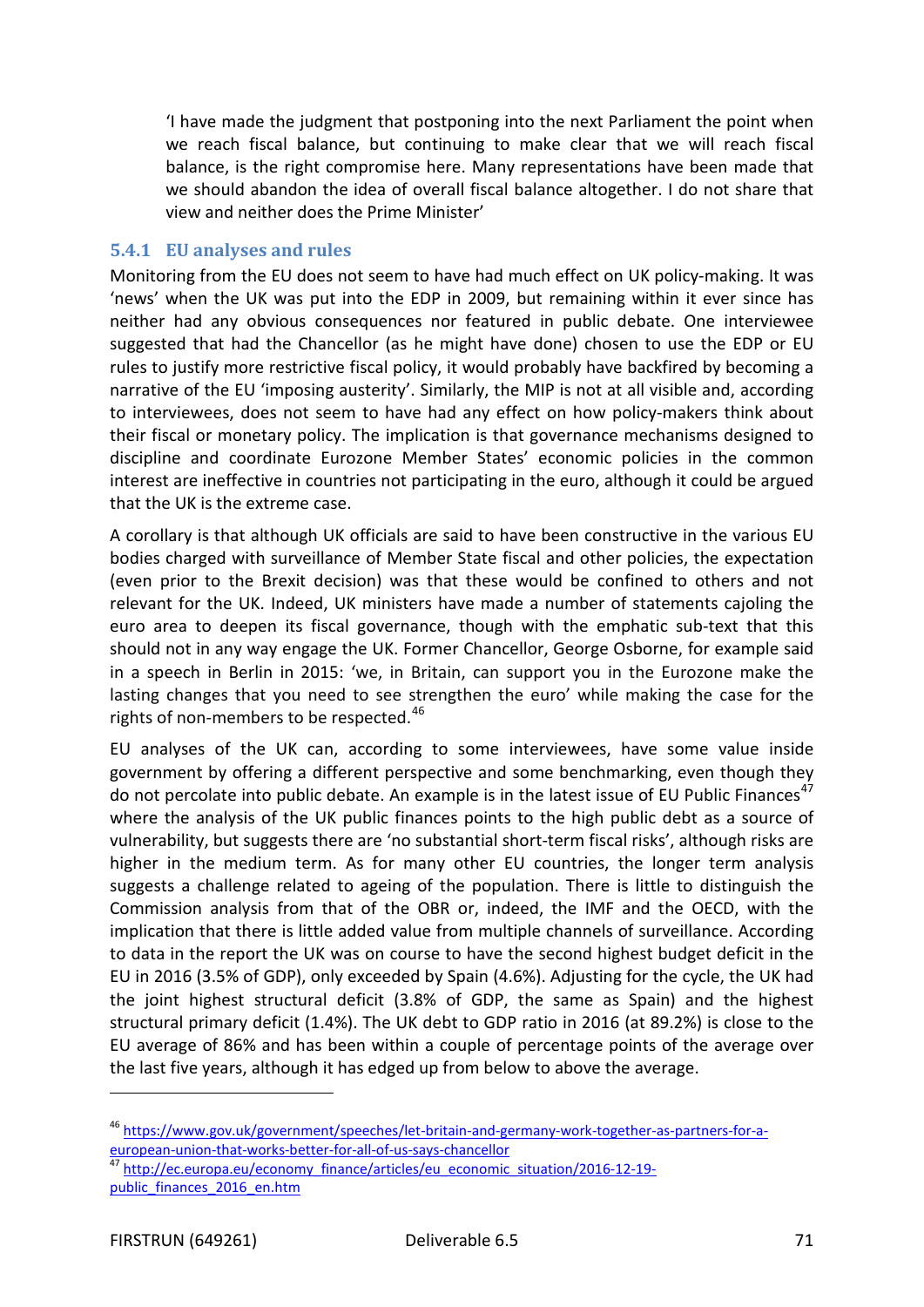In the European Commission's 2017 country report on the UK, the discussion of responsiveness to the country-specific recommendations suggests only lukewarm compliance – a verdict of 'some progress' – despite the rather limited and bland content of the three put forward in 2016, covering, respectively, public finances, housing and infrastructure, and skills and child-care. The issues covered in the CSRs are long-standing and, to a degree, intractable concerns in UK economic policy. Successive government have sought to tackle them but with only limited success, explicable by a range of political economy constraints, such as the influence of a land-use planning system hostile to encroachment on 'green-belt' land or short-termism in skills policies.

The plausible explanation for the limited effects of EU surveillance on UK policy offered by those consulted in the preparation of this report is twofold. First, any critique of the UK emerging from the EU is very much of second-order significance in influencing either decisions or public debate. The UK government regards financial markets as the key arbiter of the quality of its economic management, implying a need to exercise discipline in the public finances so as to avoid being penalised in borrowing rates. From this perspective, being criticised as a result of EU processes would only matter if it affected market sentiment, but since the data behind the likes of the UK being in the EDP are already 'out there', subjection to the formal process makes little, if any, difference. It was also noted by interviewees that the UK has not sought to invoke any of the escape clauses written into the SGP.

More tellingly, in his speech to the House of Commons presenting the UK budget plans for the fiscal year 2017, the Chancellor of the Exchequer alludes (very unusually) to EU rules, but does so in an openly contemptuous manner in what is his only substantive reference to the EU. Commenting on the projected reduction of the budget deficit to 2.6% in 2017 after years in which it has been significantly higher than 3%, he mocks the EU rules that the UK has been in breach of since 2008:

"And for those who care about such things, it means we are forecast to meet our 3% EU Stability and Growth Pact target this year for the first time in almost a decade. But I won't hold my breath for my congratulatory letter from Jean-Claude Juncker!"

The second reason concerns how UK officials approach EU monitoring. Insider accounts suggest the UK is a respected voice inside Committees such as the EFC or the EPC which exercise oversight over Member State economic policies. But underlying this observation is the political economy point that an important objective for UK officials is often to forestall or deflect potential public criticism of UK ministers. According to one interviewee, a political aim could often also be news management, and there were occasional instances of 'picking a fight' with the Commission with a view to making ministers look robust.

## 5.5 **Overview of effect**i**veness and utility of rules**

Fiscal and other rules have had some influence in the UK, but are manifestly less onerous or rigidly applied than in many other EU Member States. They have to be seen more as part of a broader fiscal framework than an end in themselves. In some respects, the UK fiscal framework is attractive. Rules can, however, be blunt instruments, leading some commentators on UK policy to question the government's fiscal stance in the aftermath of the crisis years and the risk of rules resulting in inappropriate policy. Equally, when the public finances are over-stretched, they need to be brought under control. The dilemma was highlighted by the recently retired top civil servant in the UK Treasury, Sir Nicholas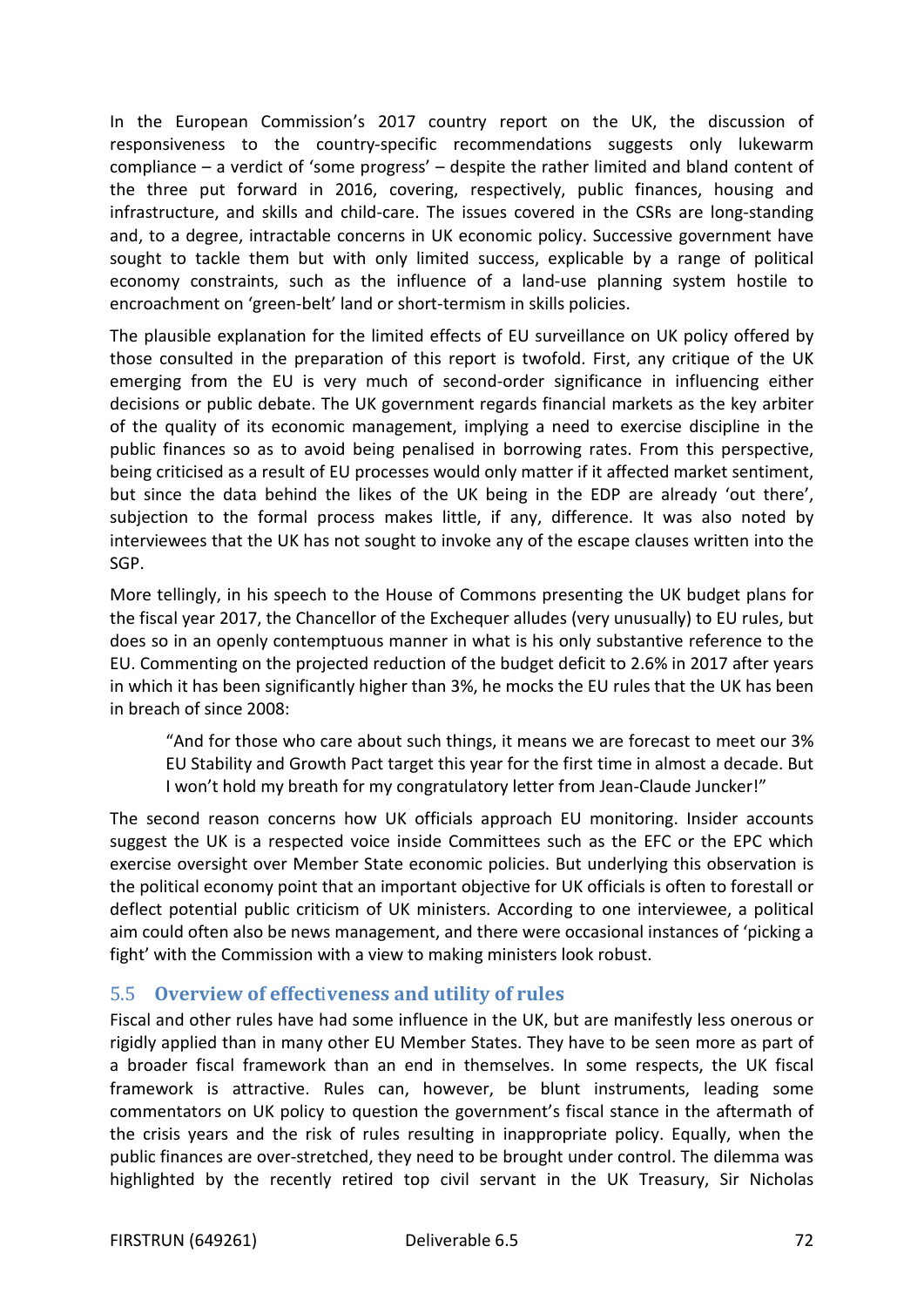Macpherson, in a review of a book by a prominent economic journalist (Keegan, 2015) criticising the 2010-15 coalition government's 'austerity' policy:

"the longer a Government runs a large deficit, the greater the risk that it hits an inflection point where the markets take fright, and the cost of funding rises sharply: in this respect the Eurozone experience is relevant. The problem for policy makers is that ex ante it is difficult to know where the inflection point is, and that strengthens the case for erring on the side of caution. That's why the last Government set a debt rule of 40 per cent of GDP and the current one is seeking to get debt on a downward path".

For Crawford et al. (2015: 62) the UK framework 'is undoubtedly simple and transparent, particularly beyond 2019/20', the then deadline for attaining a surplus in each year. They also argue that by not having any form of cyclical adjustment, it avoids the (potential) opacity of previous UK rules which were susceptible to judgements and methodological disputes about the calculation of the output gap or the duration of the cycle. In addition, an escape clause allows the government to suspend the rule if GDP growth falls below 1% and to decide when to restore it. However, a dismissive view by one expert consulted is that the 'welfare cap is absurd'. Moreover, any expenditure rule (the critique probably also applies to revenue rules) has the normative drawback that it concerns the size of the state, whereas deficit rules are neutral in this regard.

One observer, Simon Wren-Lewis, considers that 'the new Charter for Budget Responsibility is honestly not worth the paper it is written on'.<sup>[48](#page-72-0)</sup> In evidence to a House of Common Treasury Committee Inquiry commenting on the Charter, Philip Booth pointed out that in just one sentence it 'had four different ways of describing it—an objective, a charter, a mandate and a target. In the two sentences either side, it is a commitment and a framework. That is six different ways of describing it in three sentences …. Of all those six ways of describing it, "a rule" does not appear as any of them'.

In the same evidence session, Simon Wren-Lewis argues that for ten years the fiscal rules adopted by the Labour government when Gordon Brown was Chancellor were 'broadly kept to' until the extreme event of the crisis. However, after the coalition government started with what he describes as 'a moving target' which he characterises as 'quite a nice form of rule' in the context of the then recovery from severe crisis, 'changes since then have been going backwards, in terms of what a sensible rule looks like'. What Wren-Lewis stresses, reinforced by some of those interviewed for this paper, is the importance of relating the fiscal framework to the exceptional circumstances of monetary policy at the zero lowerbound (ZLB). However, other interviewees maintain that even with interest rates effectively at zero- there is still latitude in monetary policy through quantitative easing.

Cyclical adjustment and rules over the cycle (as tried in the UK during the New Labour years) are open to the manipulation of fiscal rules be redefining either the approach to adjustment (techniques as well as principles) or the duration of the cycle by the government. Even if the duration of the cycle can be clearly identified, a rule based on it can give rise to sub-optimal policy if it implies too big a fiscal correction in the later years of the cycle. The various changes adopted by the New Labour government up to 2007 to maintain compliance with the rules can be criticised on these grounds. A further observation is that rule, especially if

 $\overline{a}$ 

<span id="page-72-0"></span><sup>&</sup>lt;sup>48</sup> <https://mainlymacro.blogspot.co.uk/2016/11/2016-autumn-statement.html>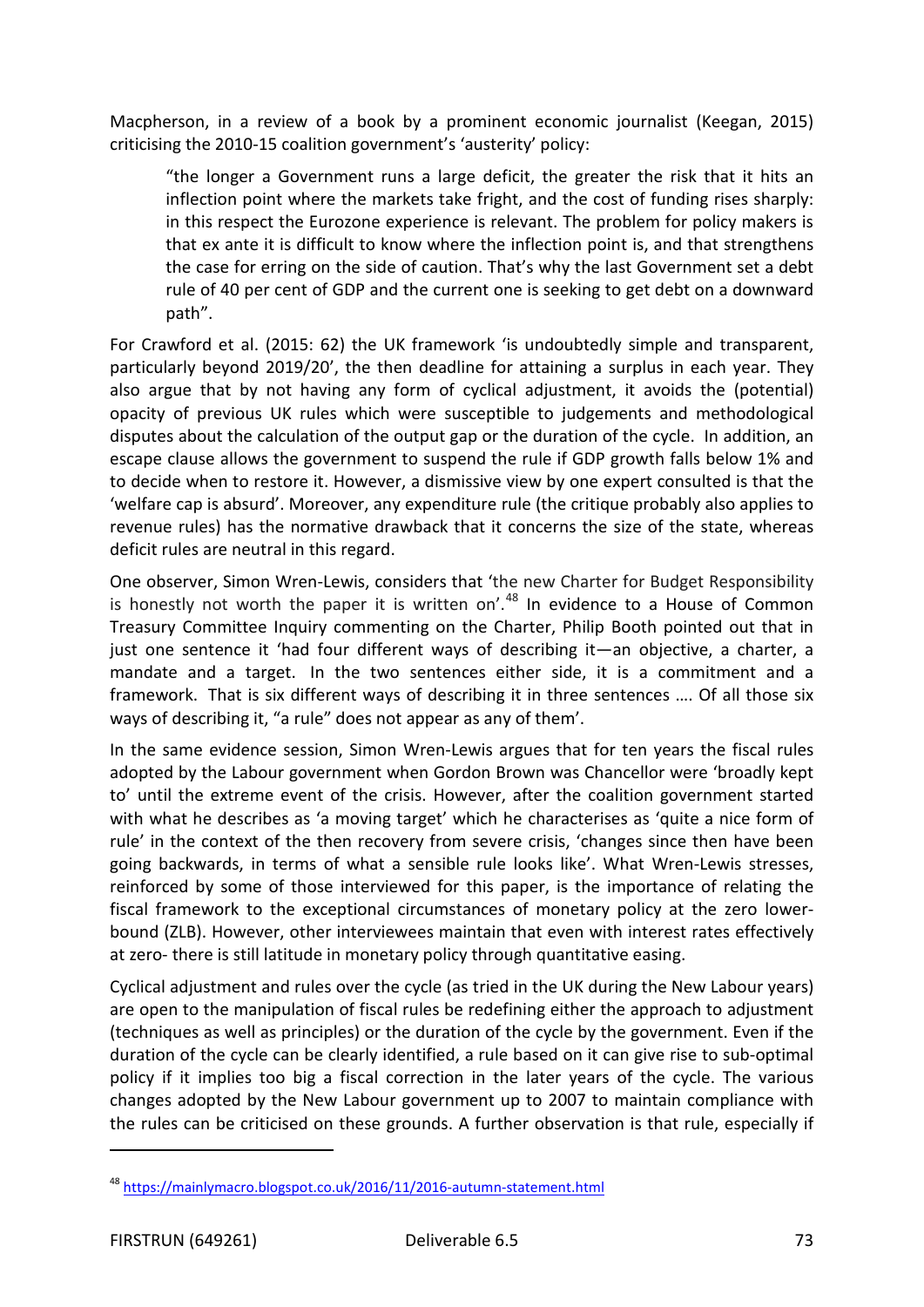they are overly complex, are vulnerable to creative accounting, for example in how private finance initiatives are accounted for in public debt data. There is also a legitimation question. In the UK there is a constitutional convention that a Parliament cannot bind its successor, yet the current rules and those in place under the Labour government had fiscal obligations well beyond the lifetime of the then Parliament.

Fiscal councils and fiscal rules complement one another (Calmfors and Wren-Lewis, 2011), rather than being alternatives, and this complementarity can be seen in how the OBR interacts with government in the UK. By assessing the expected compliance with the Charter for Budget Responsibility ex-ante, the OBR signals compliance, and by also monitoring the change envisaged in the Charter, the OBR can appraise the likely future compliance. The clear consensus view from interviewees is that the OBR has done a good job. Having the official forecasts done by an independent body has the considerable advantage of depoliticising a key input into policy-making, not because the forecasts are necessarily superior, but because they counter the accusation that they employ politically convenient assumptions.

## 5.6 **Conclusions**

Plainly, the onset of the financial crisis in 2008 was a watershed for UK fiscal rules. Those that had been in place under new Labour and which had essentially been respected up to 2006-7 (although with some reservations about the credibility of relating them to a cycle of uncertain duration) could not be sustained. The new framework that then emerged relies less on precise numerical rules. According to interviewees, this was a necessary evolution, affording room for flexibility in the conduct of fiscal policy. A (positive) conclusion to draw is that rigid rules – both those favoured in EU level fiscal governance and the sorts written into the hardest of law elsewhere – are ill-suited to difficult times, implying the UK has a system better equipped to deal with diverse economic conditions. The (potentially much more negative) conclusion would be that the UK allows expediency to over-ride consistency in how fiscal constraints (the overall framework, rather than rules per se) are applied with longer-term repercussions still to be seen.

In some ways, the UK is an exemplar of the absence of what has been called an 'implementation incentive' (Portes and Wren-Lewis, 2015) because there is no real penalty for failing to achieve the target. Portes and Wren-Lewis also put forward the concept of a 'realizable target' which can lead to different problems especially if optimal adjustment is slow. The UK rolling target can be understood as realizable in the Portes and Wren-Lewis sense, despite being at odds with the implementation problem. However, the longer-term history of fiscal rules in the UK suggests, as pointed out by one interviewee, that the UK will respect rules up to the point when they become politically uncomfortable, then they will be recast or more fundamentally re-thought.

To sum up, what the UK now has is a fiscal framework within which numerical targets have a role, but not a decisive effect on disciplining policy decisions. In unusual times, this combination has much to commend it, as governments may need flexibility if, for example, productivity is not growing or there are fiscal implications of financial instability. The framework may be helpful within government by enabling the Treasury to discipline spending ministries and other agencies of government, but this could, in principle, be true of any constraining framework, leading one interviewee to stress that the time frame and nature of conditionality still have to be well-conceived.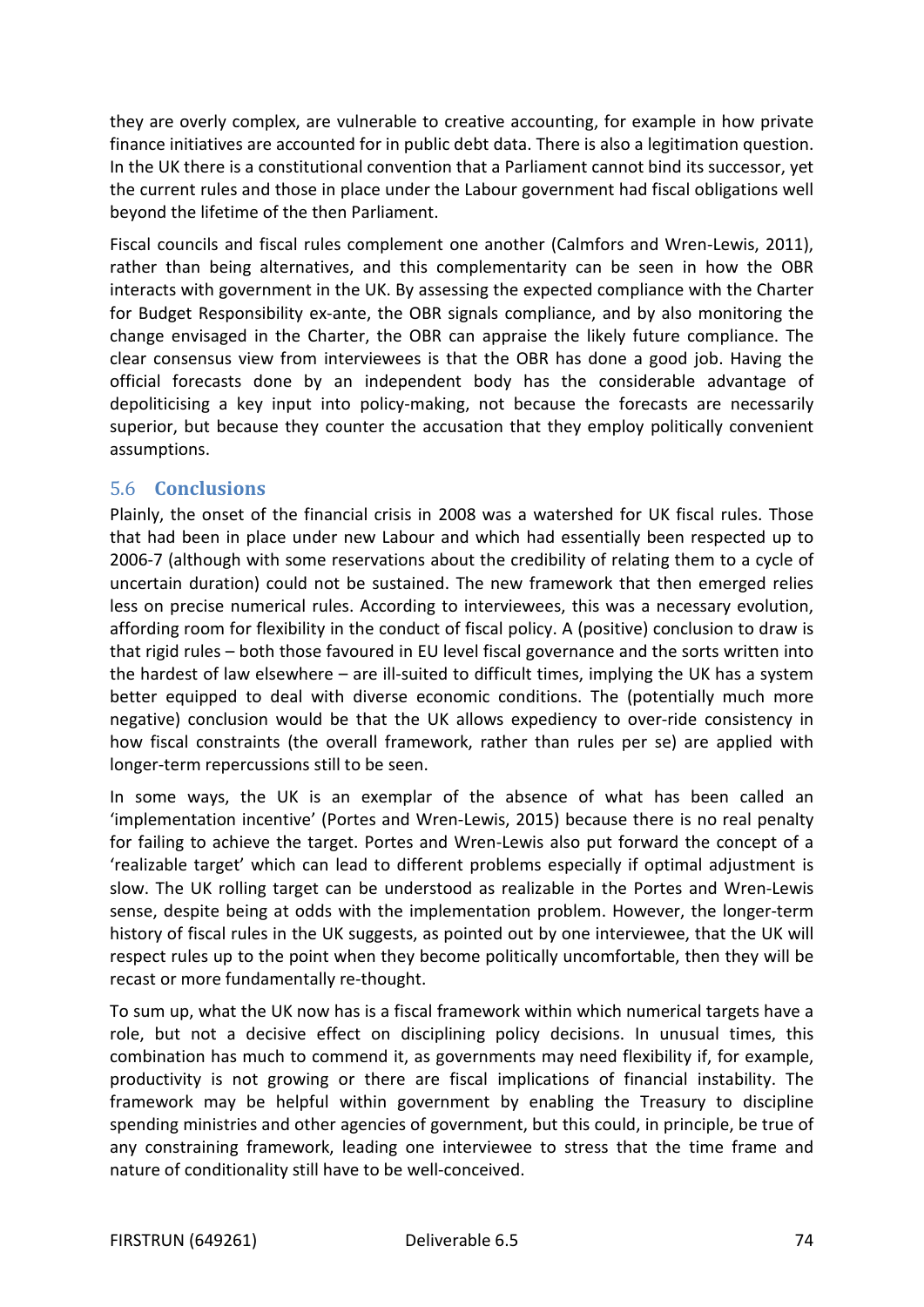Because EU rules apply in only a limited way to the UK, they have had little obvious impact on UK policy-making, summed up by one interview as the UK 'being in the system, but not bound by the system'. The low salience of EU rules also reflects the sentiment that they are not well-conceived. One interviewee highlighted the lack of attention to investment in EU rules as deeply flawed, and several referred to the well-known propensity to pro-cyclicality. One specific criticism is that EU rules are too orientated towards sanctions and discipline and do not contain positive incentives.

Perhaps the acid test is that there has been no adverse market reaction to the regular shifting of the goal-posts in recent years. It is also arguable that the UK does not face the legitimacy challenges of having rules with a rigid constitutional basis, because the system still affords considerable discretion. An overall conclusion is the UK system is flexible enough to accommodate changing circumstances, but this could be at the cost of certainty, highlighting one of the many dilemmas around fiscal rules. A possible inference, dare it be said in these febrile times of Brexit, is that EU governance could learn from UK experience.

## **References**

Calmfors, L. and Wren-Lewis, S. (2011) 'What should fiscal councils do?' *Economic Policy* , 649-95

Chote, R., Emmerson, C. and Tetlow, G. (2009) 'The fiscal rules and policy framework' in *The IFS Green Budget 2009,* London: Institute for Fiscal Studies

Crawford, R., Emmerson, C., Pope, T. and Tetlow, G. (2016) 'Fiscal targets: committing to a path of budget responsibility?' in Emmerson. C., Johnson, P. and Joyce, R. eds. *IFS Green Budget 2016*, London: Institute for Fiscal Studies

Emmerson, C. and Pope T. (2017) 'Challenges for the UK public finances', Chapter 3 in Emmerson, C., Johnson, P. and Joyce. R. eds, *The IFS Green Budget 2017,* London: Institute for Fiscal Studies

Keegan, W. (2014) *Mr Osborne's Economic Experiment: Austerity 1945-51 and 2010*, London: Searching Finance

Kell, M. (2001) 'An assessment of fiscal rules in the United Kingdom' *IMF Working Paper 01/91*

Miller, M. (1981) 'The medium-term financial strategy: an experiment in co-ordinating monetary and fiscal policy' *Fiscal Studies* 2.2, 50-60

Portes, J. and Wren-Lewis, S. (2015) 'Issues in the design of fiscal policy rules' *The Manchester School* 83, 56-86

Thain, C. (1985) 'The education of the Treasury: the medium-term financial strategy 1980-84', *Public Administration* 63.3, 261-85

## **Annex I: list of interviewees**

Sir Charles Bean, Office for Budget Responsibility

Gordon Brown, former Prime Minister and Chancellor of the Exchequer

Chris Giles, *The Financial Times*

Lord Nicholas Macpherson, former Permanent Secretary, HM Treasury

Stephen Pickford, Chatham House, formerly HM Treasury